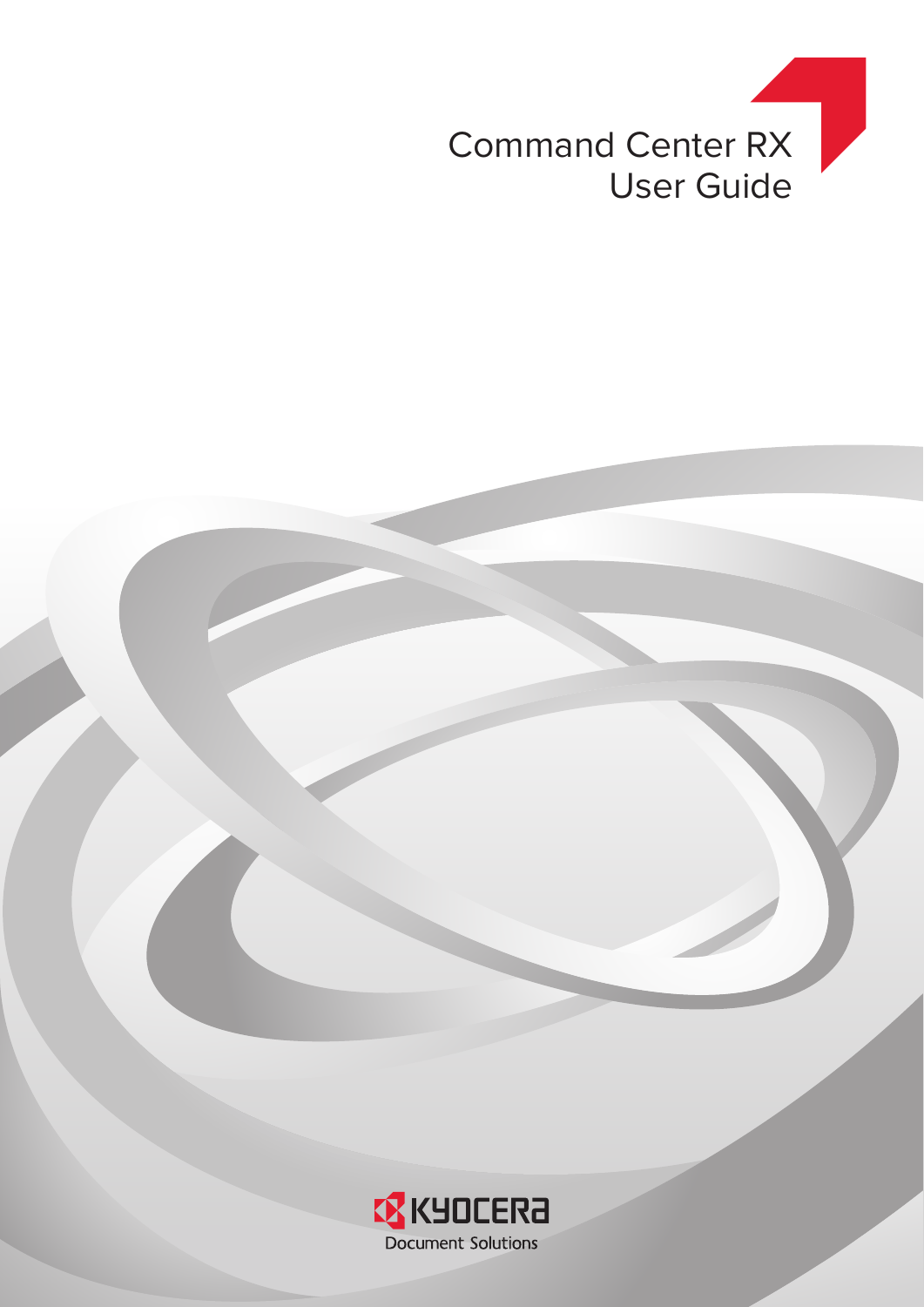# <span id="page-1-0"></span>**Legal Notes**

Unauthorized reproduction of all or part of this guide is prohibited.

The information in this guide is subject to change without notice.

Examples of the operations given in this guide support the Windows 7 printing environment. Essentially the same operations are used for Microsoft Windows Vista, Windows XP, Windows 8, Windows 8.1, Windows 10, Windows Server 2003, Windows Server 2008, and Windows Server 2012 environments.

We cannot be held liable for any problems arising from the use of this product, regardless of the information herein.

## <span id="page-1-1"></span>**Regarding Trademarks**

Microsoft Windows is a registered trademark of Microsoft Corporation in the U.S. and/or other countries. KPDL is a trademark of Kyocera Corporation. PCL is a trademark of Hewlett-Packard Company. Google, Google Cloud Print™ are trademarks and/or registered trademarks of Google Inc.

All other brand and product names herein are registered trademarks or trademarks of their respective companies.

© 2016 KYOCERA Document Solutions Inc.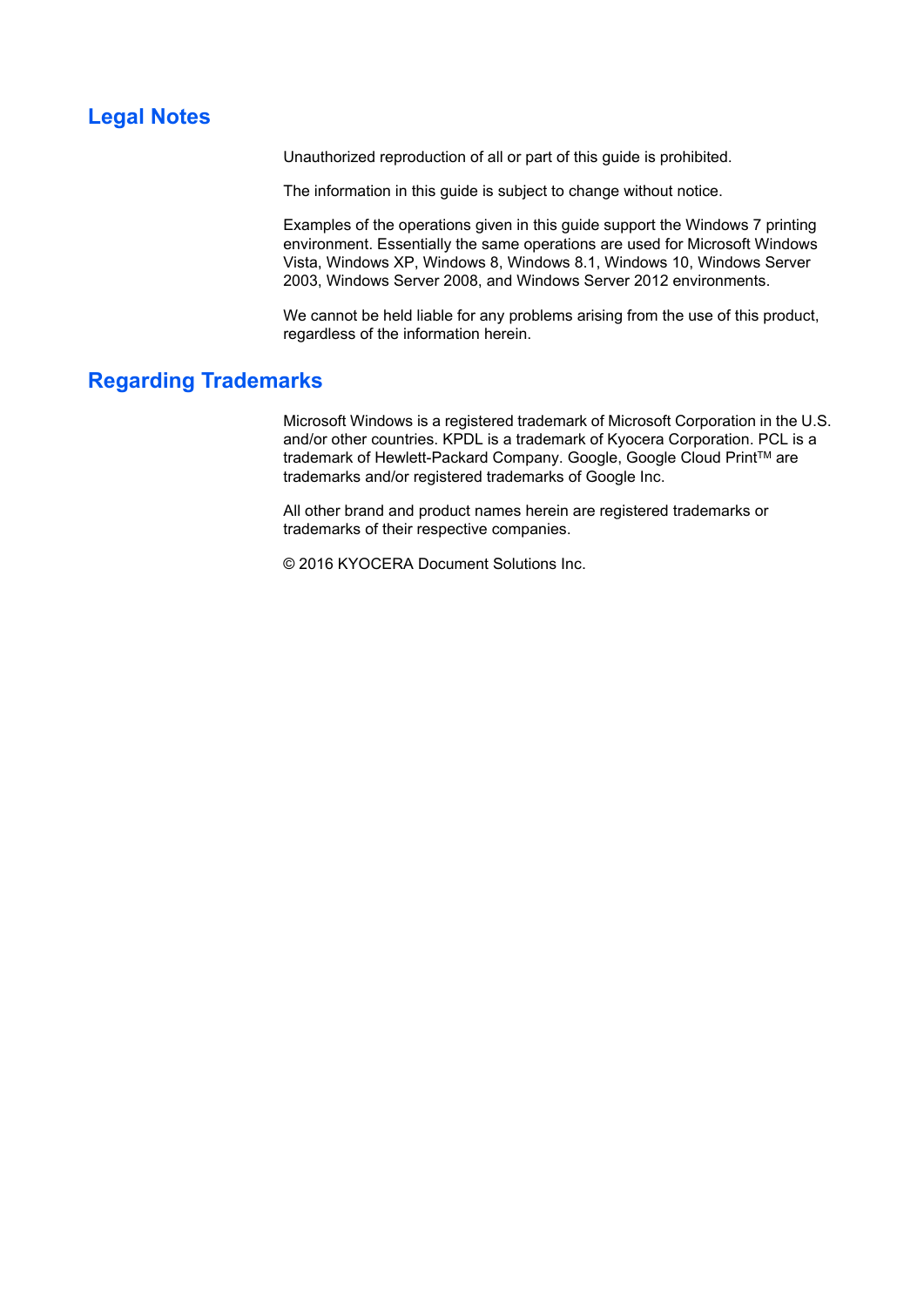# **Table of Contents**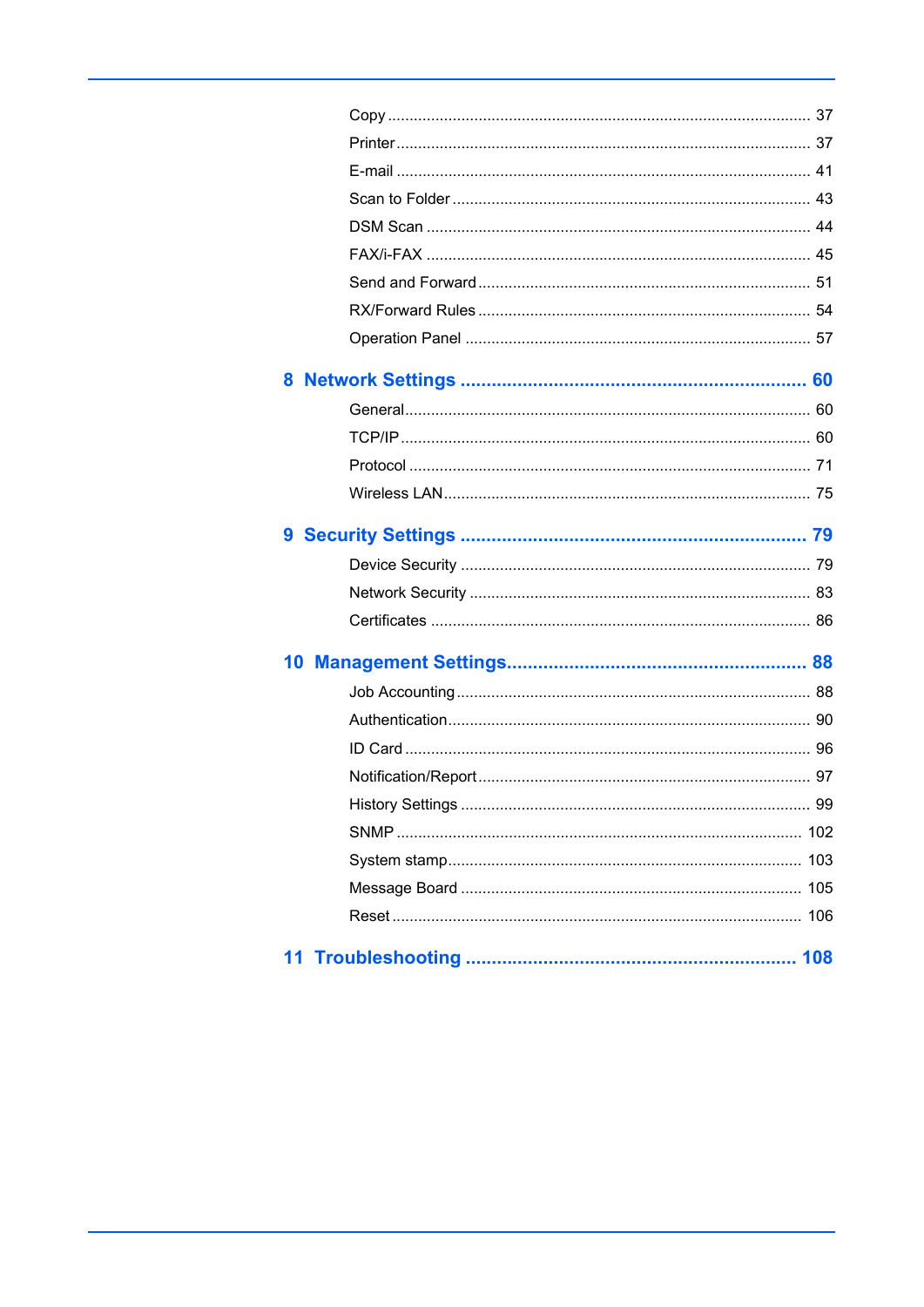# <span id="page-4-0"></span>**1 Introduction**

Command Center RX (Remote eXtension), which will hereafter be referred to as the embedded server, refers to the web server that is built into the printing device. It allows you to verify the operating status of the device and make settings related to security, network printing, E-mail transmission and advanced networking.

With the embedded server, the administrator can remotely track paper and toner usages per user and the status of optional equipment installed. The embedded server also configures device settings, monitors jobs, and manages document boxes and address books.

## <span id="page-4-1"></span>**System Requirements**

The embedded server operates in the following environment. Check the following before use.

## **Protocol**

- The TCP/IP protocol is installed on the PC.
- An IP address is assigned to the printing system.

## **Web browser**

- Microsoft Internet Explorer 9.0 or later (Microsoft Internet Explorer operates on Microsoft Windows XP/ Vista/7/8/8.1, and Microsoft Windows Server 2008/2012.)
- Microsoft Edge (Microsoft Edge operates on Microsoft Windows 10.)
- Mozilla Firefox 14.0 or later
- Safari 5.0 or later (Safari operates on Apple Mac OS X 10.4 or later.)
- Google Chrome 21.0 or later

# <span id="page-4-2"></span>**Accessing the Embedded Server**

Access the embedded server by entering the printing system's host name or IP address in a web browser. Obtain the IP address from your network administrator.

Note: Do not access to other web sites for security reasons while operating the Command Center RX.

- **1.** Open a web browser.
- **2.** Enter the device's host name or IP address as the URL. If you use the host name, you must first specify the DNS server information. For example, https://192.168.10.1.

If the screen "There is a problem with this website's security certificate." is displayed, configure the certificate. For details, see *Certificates* [on page 86](#page-89-0). You can also continue the operation without configuring the certificate.

The embedded server's home page will be accessed and displayed.

For initial login, use the predefined "Admin" as the Use Name, and "Admin" as the Password to access all the pages. For initial login, use the predefined Admin as the Use Name, and Admin as the Password to access all the pages. This is set up internally.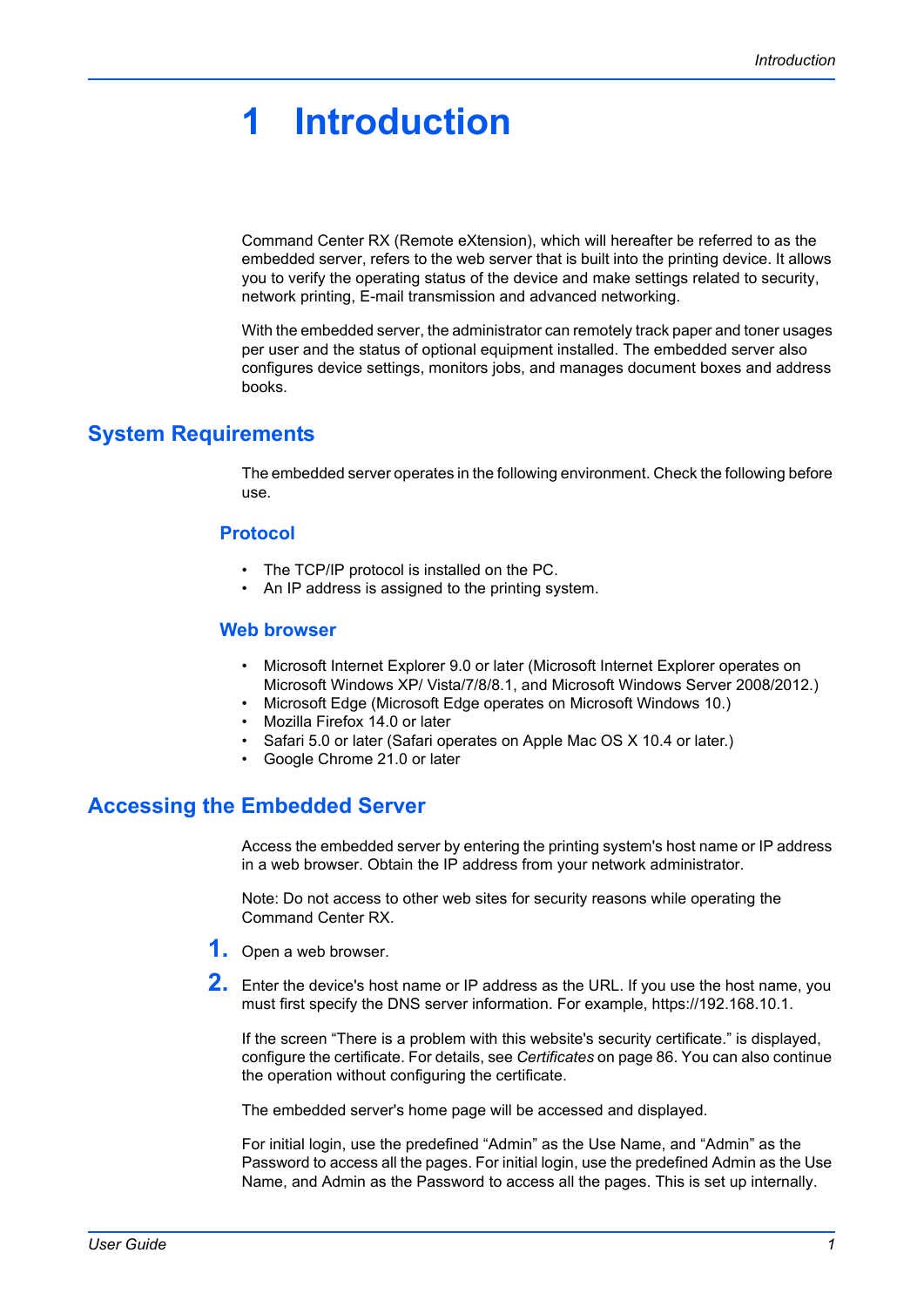# <span id="page-5-0"></span>**2 The Embedded Server Home Page**

The embedded server's home page allows you to select a category from the navigation menu on the left to view and set values for that category, as well as displaying information on the device, user, and consumables on the right, which changes according to the selection in the navigation menu.

| KYOCERA                            | Model: TASKalfa 3051ci<br>Command Center <b>RE</b><br>Host Name: KM66162E<br><b>TASKalfa</b><br>Location: |
|------------------------------------|-----------------------------------------------------------------------------------------------------------|
| ⋒<br>Home                          | Last Updated:<br>O<br>English<br>Auto-refresh<br>$\blacktriangledown$<br>2012/12/14 03:31:14              |
| Admin Login                        | <b>Device Status</b>                                                                                      |
| p<br>User Name                     | Device<br>Status                                                                                          |
| Password                           | Printer<br>Ready.                                                                                         |
| Login                              | Scanner<br>Ready.                                                                                         |
| Device Information >               | FAX<br>Ready.                                                                                             |
| <b>Job Status</b><br>$\mathcal{P}$ | <b>Status Message</b><br>Ready.<br>è                                                                      |
| $\rightarrow$<br>Document Box      | <b>Operation Panel Usage</b>                                                                              |
| Address Book<br>$\rightarrow$      | <b>Status</b><br>User                                                                                     |
| Links                              | ዶ<br>Not in Use.                                                                                          |
|                                    | Paper                                                                                                     |
|                                    | <b>Size</b><br>Capacity<br><b>Status</b><br>Source<br>Type                                                |
|                                    | Plain<br>30 %<br>Cassette 1<br>AA<br>500                                                                  |
|                                    | Plain<br>500<br>No Paper<br>Cassette 2<br>AA                                                              |
|                                    | Plain<br>No Paper<br>Cassette 3<br>AA<br>1500                                                             |

# <span id="page-5-1"></span>**Login**

To fully access the features of the embedded server pages, enter the User Name and Password and click Login. Entering the predefined administrator password allows the user to access all pages, including Document Box, Address Book, and Device Settings on the navigation menu.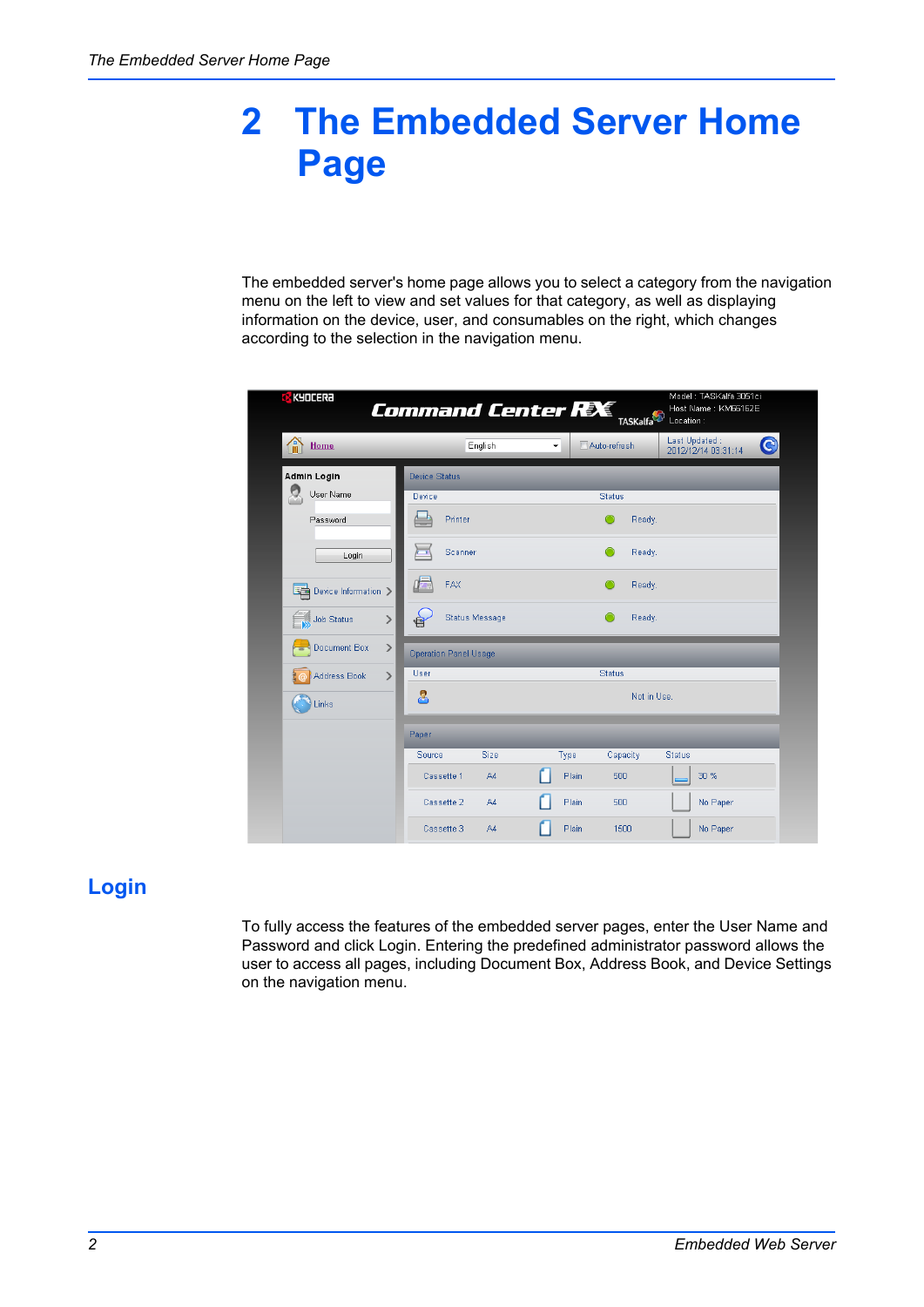| KYOCERƏ                                      | <b>Command Center REX</b>            | <b>TASKalfa</b>                      | Model: TASKalfa 3051ci<br>Host Name: KM66162E<br>Location: |
|----------------------------------------------|--------------------------------------|--------------------------------------|------------------------------------------------------------|
| ĥ<br>Home                                    | English                              | Auto-refresh<br>$\blacktriangledown$ | Last Updated:<br>$\mathbf C$<br>2012/12/14 03:36:23        |
| Admin                                        | <b>Device Status</b>                 |                                      |                                                            |
|                                              | Device                               | <b>Status</b>                        |                                                            |
| Logout                                       | Printer                              | Ready.                               |                                                            |
|                                              | Scanner                              | Ready.                               |                                                            |
| Device Information >                         | FAX                                  | Ready.                               |                                                            |
| <b>Job Status</b><br>$\rightarrow$           | <b>Status Message</b><br>ġ           | Ready.                               |                                                            |
| $\mathcal{P}$<br>Document Box                |                                      |                                      |                                                            |
| $\mathbf{L}$<br>Address Book                 | <b>Operation Panel Usage</b><br>User | <b>Status</b>                        |                                                            |
| 悍<br><b>Device Settings</b><br>$\mathcal{P}$ | β                                    | Not in Use.                          |                                                            |
| ▣<br>Function Settings >                     |                                      |                                      |                                                            |
| Network Settings                             | Paper<br>Size<br>Source              | Capacity<br>Type                     | <b>Status</b>                                              |
| Security Settings >                          | Cassette 1<br>A4                     | Plain<br>500                         | 30 %                                                       |
| Management<br>$\mathcal{P}$<br>Settings      | Cassette 2<br>AA                     | Plain<br>500                         | No Paper                                                   |
| Links                                        | Cassette 3<br>AA                     | Plain<br>1500                        | No Paper                                                   |

To access the embedded server pages, the users can be identified by choosing one of network authentication, local authentication, and job accounting authentication methods. For details, see 3 About Login Levels of Login on page.

# <span id="page-6-0"></span>**Top Bar**

At the top of the home page, you can perform the following:

## **Home**

To quickly return to this home page (top page) from any other server page, click **Home**.

## **Select language**

The embedded server supports multiple languages. To change the language that the embedded server is displayed in, open the language drop down list and select the appropriate language. If you attempt to view the embedded server with a character set other than the language that is used on the operation panel's display, some characters may be garbled.

#### **Auto-refresh**

To continuously update the embedded server's pages to the most recent status, select the **Auto-Refresh** check box.

Note: If checking [Auto-refresh] check box, the login state continues without the automatic logout. Do not check [Auto-refresh] for the safe connection.

## **Refresh**

Click this circular arrow icon to refresh the embedded server pages any time.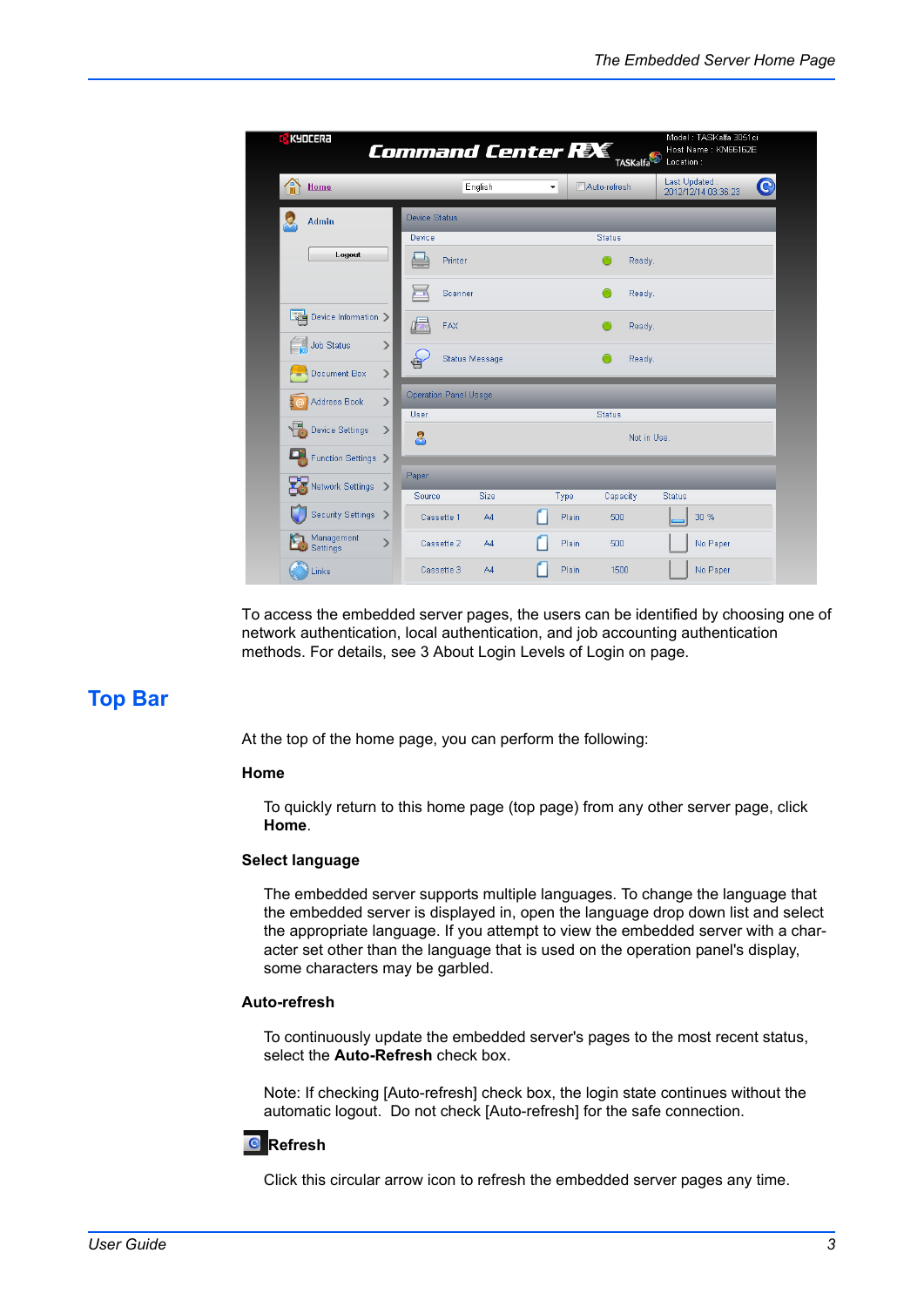## <span id="page-7-0"></span>**Navigation Menu**

The navigation menu at the left of the home page divides the following functions onto separate bars. By clicking each bar, you can jump to the desired page as outlined below:

#### **My Information/User Properties**

My Information or User Properties is accessible when you have logged in to the embedded server with a general user or administrator privilege, and user authentication is enabled. This page summarizes the general settings to which access is granted by the general user. This depends on the scope of the user's or group's privileges. For example, if a user is allowed access to the document box, he/she can add or delete documents in the document box shown in **My Information**.

## **Device Information**

This page includes this machine's various information. After clicking on **Device Information**, information is available in the following device information pages:

#### **Configuration**

This page includes this machine's various information that apply to the entire machine, such as Device Defaults (basic, ID information, and capability) as well as optional equipment installed, firmware, network parameters, and FAX parameters.

#### **Counter**

This page includes the printed pages and scanned pages. You can narrow details by pulling down **Type**.

#### **About Command Center RX**

This page includes the firmware version and the list of web browsers supported by the embedded server.

#### **Job Status**

This page includes information on all device jobs including job status for printing, scanning, storing, and scheduled jobs as well as the job log. After clicking on **Job Status**, information is available in the following job status pages: The displayed items vary depending on the access level.

## **Printing Job Status**, **Sending Job Status**, **Storing Job Status**

Displays details on each job. You can narrow details by pulling down **Type**. Click **Refresh** to update the list. Click **Cancel Job** to abort the job. To see details of each job in the log, click the **Number** or the **Job Name**.

#### **Scheduled Jobs (when FAX is installed)**

This page is populated with FAX jobs currently scheduled for transmission. Click **Refresh** to update the list. Click **Cancel Job** to remove the FAX job from the list to abort.

#### **Printing Job Log**, **Sending Job Log**, **Storing Job Log**

Displays logs to track jobs of each type. You can narrow details by pulling down **Type**. Click **Refresh** at the right end of the Top Bar to update the list of logs. To see details of each job in the log, click the **Number** or the **Job Name**.

## **Document Box**

This page allows you to add, edit, or delete a document box, and delete documents in a document box. This page allows you to add, edit, or delete a document box, and delete documents in a document box. Under **Document Box**, **Custom Box**,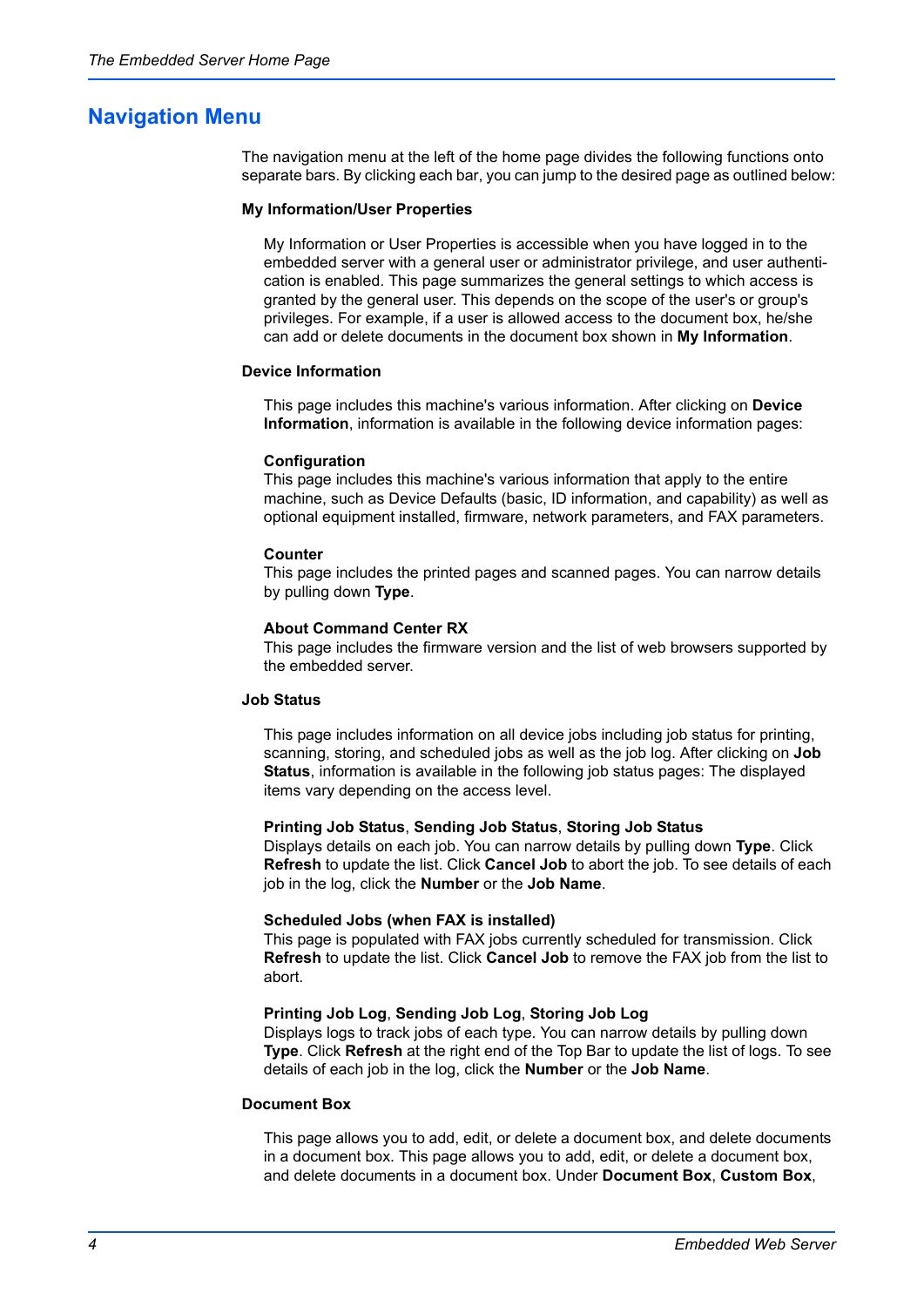**Fax Box**, **Sub Address Box**, **Polling Box**, and **Job Box Settings** are included. For more information, see *[Document Box](#page-12-0)* on page 9.

#### **Address Book**

This page allows you to add, edit, or delete a contact address or a group of addresses. Under **Address Book**, **Machine Address Book**, **External Address Book Settings**, and **One Touch Key** are included. For more information, see *[Address Book](#page-20-0)* on page 17.

#### **Device Settings**

This page includes advanced settings that apply to the entire device. Under **Device Settings**, **Paper/Feed/Output**, **Original Document**, **Energy Saver/Timer**, **Date/ Time** and **System** are included. For more information, see *[Device Settings](#page-26-0)* on page [23](#page-26-0).

#### **Function Settings**

This page includes advanced settings of each function that the device has. Under **Function Settings**, **Common/Job Defaults**, **Copy**, **Printer**, **E-mail**, **Scan to Folder**, **DSM Scan**, **FAX/i-FAX**, **Send and Forward**, **RX/Forward Rules**, and **Operation Panel** are included. For more information, see *[Function Settings](#page-35-0)* on [page 32.](#page-35-0)

## **Network Settings**

This page includes advanced network settings that apply to the device. Under **Network Settings**, **General**, **TCP/IP**, and **Protocol** are included. For more information, see *[Network Settings](#page-63-0)* on page 60.

#### **Security Settings**

This page includes advanced security settings that apply to the device. Under **Security Settings**, **Device Security**, **Send Security**, **Network Security**, and **Certificates** are included. For more information, see *[Security Settings](#page-82-0)* on page 79.

## **Management Settings**

This page includes advanced management settings that apply to the device. Under **Management Settings**, **Job Accounting**, **Authentication**, **ID Card**, **Notification/ Report**, **History Settings**, **SNMP**, **System Stamp**, **Message Board**, and **Reset** are included. For more information, see *[Management Settings](#page-91-0)* on page 88.

## **Links**

Links to our websites. Visit the following website for more information and downloads.

## **Download Drivers and Software**

For downloading printer drivers and software: KYOCERA Document Solutions - Download http://www.kyoceradocumentsolutions.com/download/

#### **About KYOCERA Document Solutions**

For more information about products: KYOCERA Document Solutions Website http://www.kyoceradocumentsolutions.com/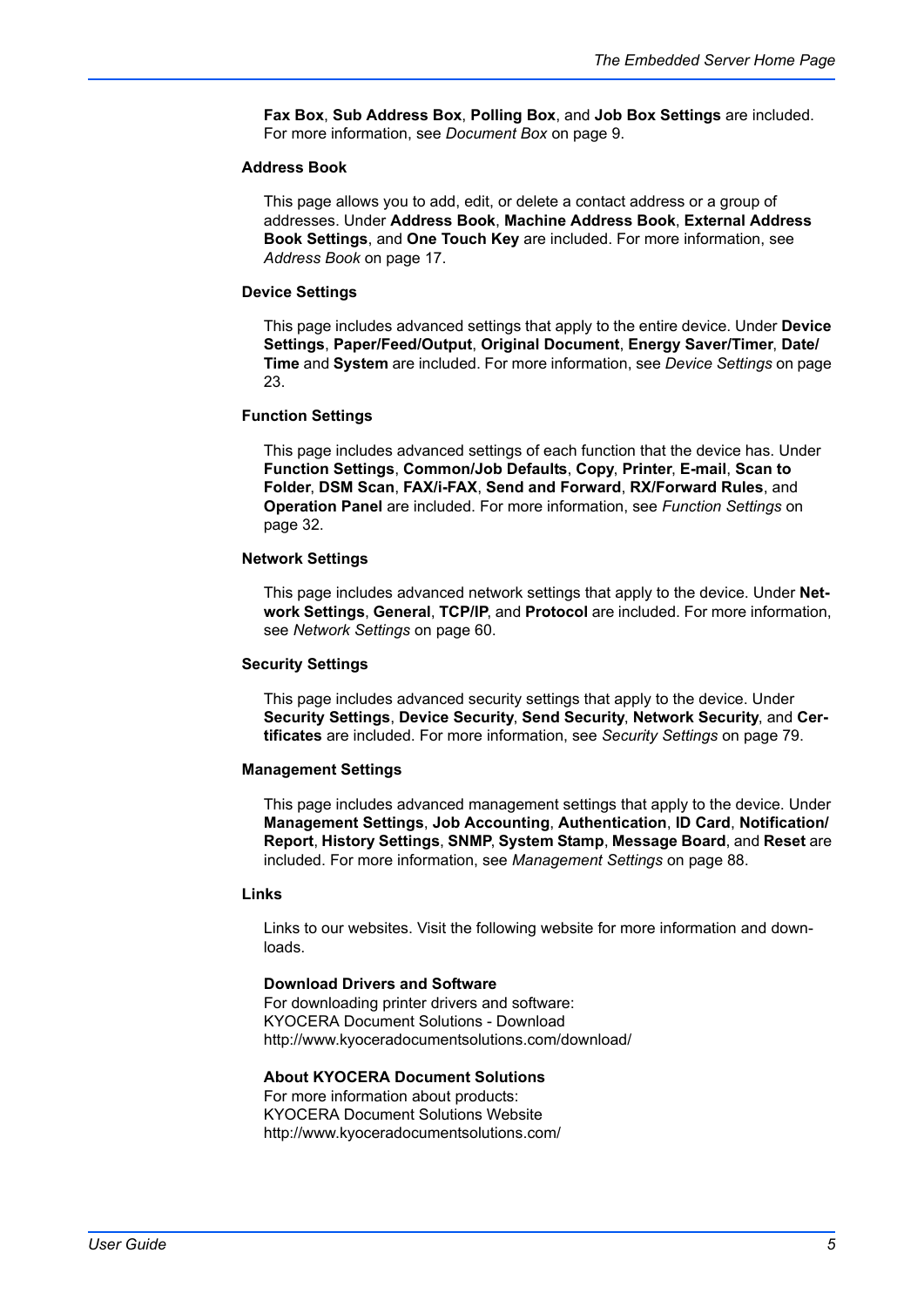#### **HyPAS Applications**

The link information is displayed when the HyPAS applications are installed and configuring their settings.

#### **Network options**

When the optional network interface kit (IB-50 or IB-51) is attached to the machine, the link information to web page of IB-50 or IB-51 is displayed.

## <span id="page-9-0"></span>**Device Status**

The home page displays information on the status of the device, operation panel usage, and consumables, to the right of the page. This page allows you to quickly verify the device's current settings and statuses.

## **Status Displays**

Shows the operating status of the printer, scanner, and/or FAX.

## **Operation Panel Usage**

Shows the user currently logged in to the device from the operation panel and its operating status. Note that settings made using the operation panel may override those made using the embedded server.

## **Paper**

Shows the size, type, maximum capacity, and the current supply by paper source.

## **Toner**

Shows the toner supply by color. The status of the waste toner box is also shown.

#### **Staple/Punch**

Shows the amount of the remaining staples and the punch waste.

#### **Information**

Shows the message type, title and date modified when the Message Board is set to On and the new message is described.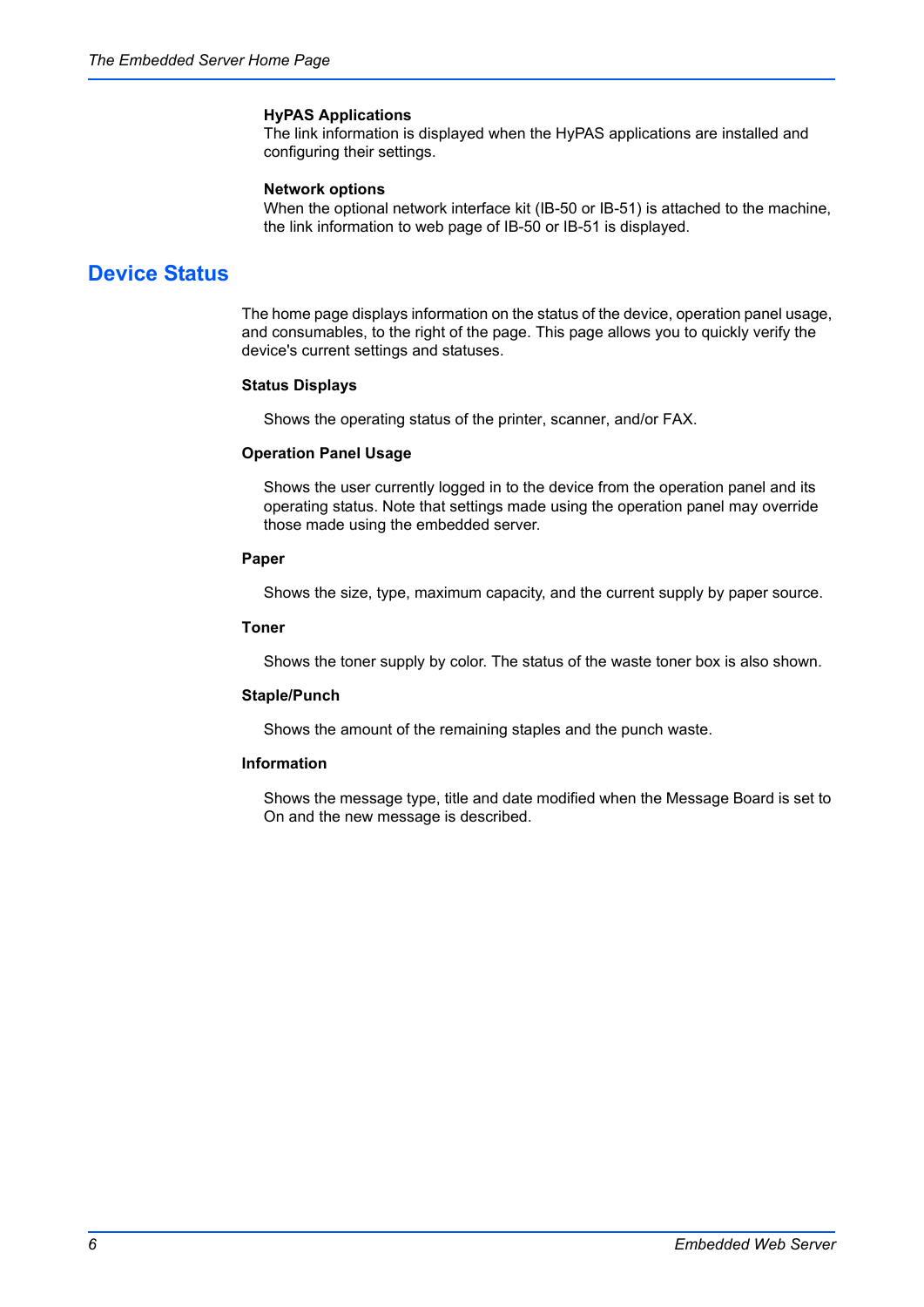# <span id="page-10-0"></span>**3 About Login**

This section provides information to help the administrator manage domain and local users. The administrator can set authentication that allows the predefined users to access the embedded server pages and set administrator passwords.

# <span id="page-10-1"></span>**Levels of Login**

An administrator can configure the device to require a user login before it is accessed, in either of three different ways of authentication as described in this section.

If you select local or network authentication, User Login must be turned on.

The default user name and password, or the local administrator account when User Login is turned off, is Admin.

## **Local Authentication**

Users are registered in this device and one-to-one authentication is performed between this printing system and a PC. A local account user accesses the embedded server by entering a **User Name** and **Password** and selecting **Local** in the drop-down list (if shown) below the entries, followed by clicking the **Login** button.

A user logged in with administrator privileges can gain access to **My Information**, **Device Information**, **Job Status**, **Document Box**, **Address Book**, **Device Settings**, **Function Settings**, **Network Settings**, **Security Settings**, **Management Settings**, and **Links** on the navigation menu.

A user logged in with a general user account cannot add or delete document boxes, nor view the **Address Book**, **Device Settings**, **Function Settings**, **Network Settings**, **Security Settings**, and **Management Settings**.

To add, delete or configure a locally authenticated user, see *[Authentication](#page-93-0)* on page [90](#page-93-0).

## **Network Authentication**

If the device is configured for network authentication, the device and the relevant PC's need to be under the management of a Windows domain network. Select the domain you want to login to in the drop-down list, enter a **User Name** and **Password**, and then click the **Login** button.

A user logged in with administrator privileges can gain access to **My Information**, **Device Information**, **Job Status**, **Document Box**, **Address Book**, **Device Settings**, **Function Settings**, **Network Settings**, **Security Settings**, **Management Settings**, and **Links** on the navigation menu.

A user logged in with a general user account cannot add or delete document boxes, nor view the **Address Book**, **Device Settings**, **Function Settings**, **Network Settings**, **Security Settings**, and **Management Settings**.

To add, delete or configure a network authenticated user, see *[Authentication](#page-93-0)* on [page 90.](#page-93-0)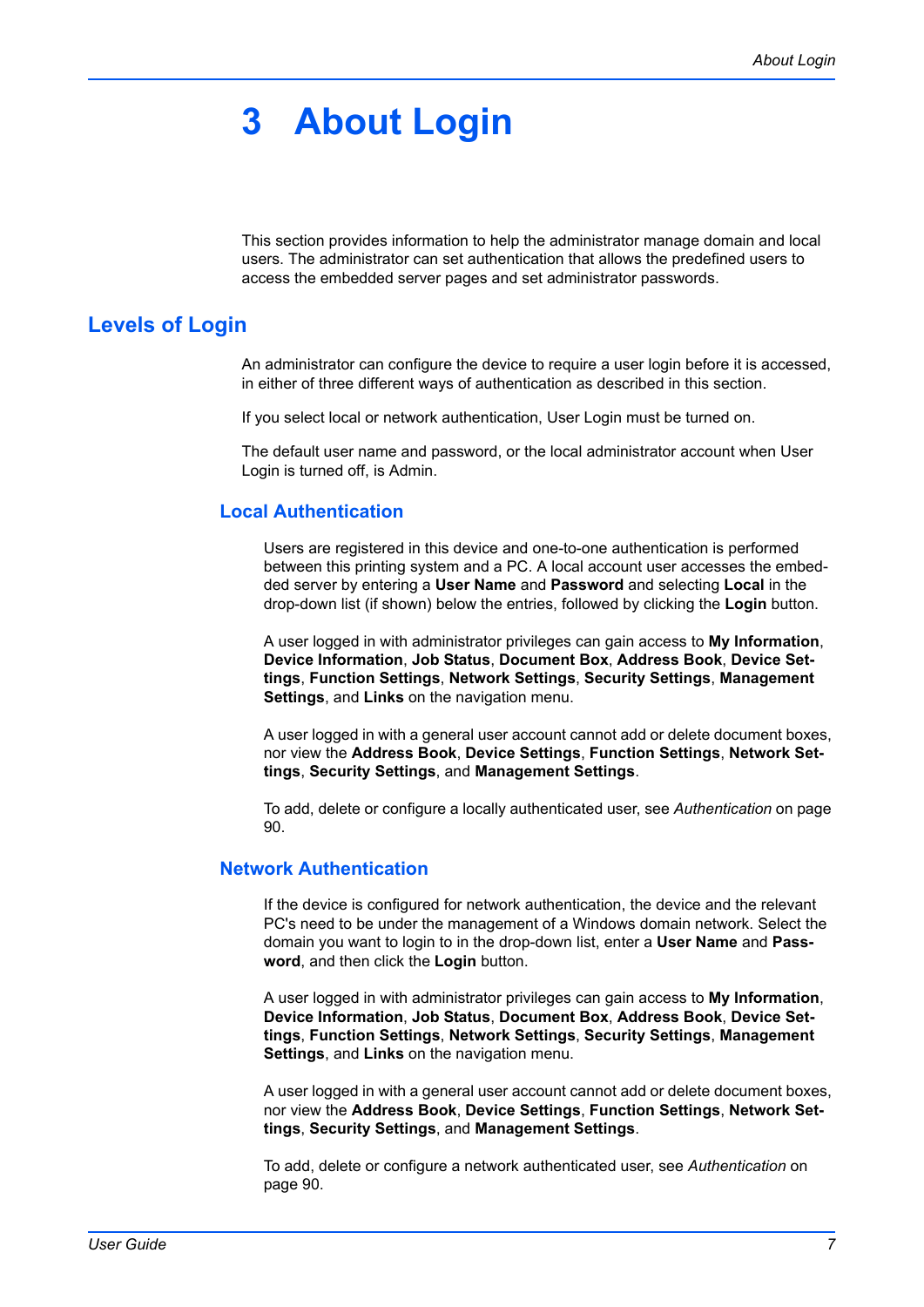## **Authentication Using Job Account ID**

If the device is configured for job accounting but not for **User Login**, a user can be authenticated by his/her job account ID. Enter the job account ID in **Account Login** and click **Login**.

Note: If a user is registered as an Administrator on the **Local User List**, click **Admin Login**. Enter a **User Name** and **Password** and click the **Login** button.

For access using a job account ID, **My Information**, **Device Information**, **Job Status**, **Document Box**, **Address Book**, and **Links** are displayed in the navigation menu.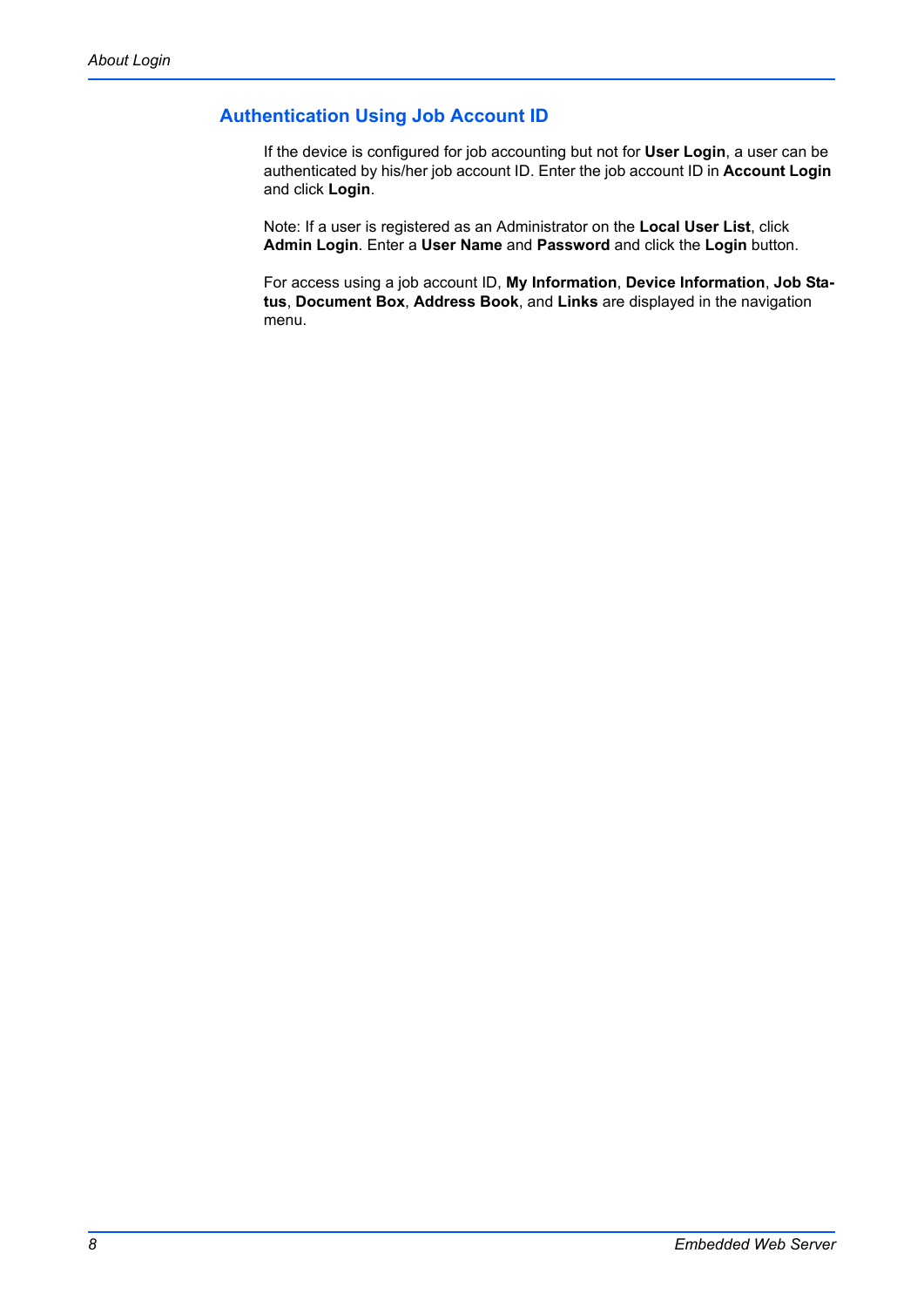# <span id="page-12-0"></span>**4 Document Box**

This page is accessible when you have logged in using a general user or administrator account. It allows you to add or delete a document box, as well as deleting documents in a document box. A general user is not allowed to add or delete a document box.

There are several types of document boxes, which vary depending on models: **Custom Box**, **FAX Box**, **Sub Address Box**, **Polling Box**, and **Job Box Settings** as described below. Note that **FAX Box**, **Sub Address Box**, and **Polling Box** are available only if the device is equipped with a FAX kit.

The users with a general user account can delete the documents which were created and added in their own document boxes.

## <span id="page-12-1"></span>**Custom box**

The section below explains how to add, edit or delete custom boxes as well as working with their contents.

## **Adding a New Custom Box**

- **1.** Click **Custom Box** under **Document Box** on the navigation menu. The **Custom Boxes** page opens.
- **2.** Click **Add** icon. The **New Box Property** page will open.
- **3.** Make entries required to define the custom box, such as **Number**, **Name**, etc.
- **4.** Click **Submit** button.

## **Editing a Custom Box**

- **1.** Click **Custom Box** under **Document Box** on the navigation menu. The **Custom Boxes** page opens.
- **2.** Select the custom box you want to edit by clicking on its Number or Box Name. The documents contained in the custom box are displayed with its name, date of creation, size, etc. You can choose **List View** or **Thumbnail** to view the box contents.

Alternatively, you can open the list of the user boxes, directly enter the box number in the **Box #** window and click **Go to**, or enter the box name in the **Box Name** window and click the magnifying glass icon, to quickly search the custom box.

- **3.** Click **Box Property**. The **Property** page will appear.
- **4.** Make entries required to modify the custom box properties such as Number, Name, etc.
- **5.** Click **Submit** button.

## **Working with a Custom Box**

You can delete, move, copy, join, download, E-mail or print documents in the custom box.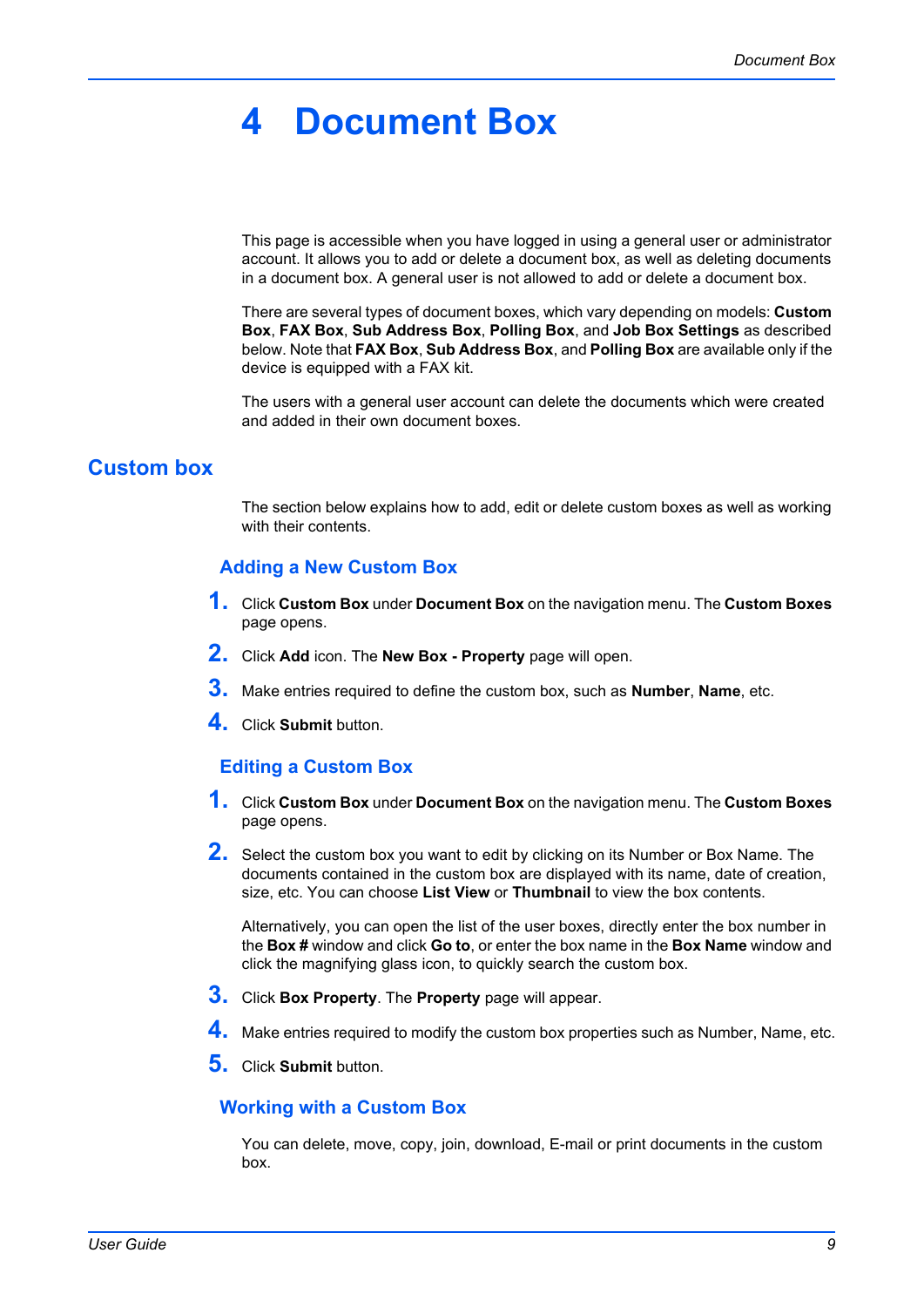First select the document to apply any of the above actions by following the steps below:

- **1.** Click **Custom Box** under **Document Box** on the navigation menu. The **Custom Boxes** page opens.
- **2.** Select the custom box you want to work with by clicking on its Number or Box Name. If the box is password-protected, enter the password. The documents contained in the custom box are displayed with its name, date of creation, size, etc. You can choose **List View** or **Thumbnail** to view the box contents.

To search the document in the custom box, you can open the custom box, enter the document name in the **File Name** window and click the magnifying glass icon.

**3.** In the custom box, select the check box next to the name of the document that you want to apply the action. You can select more than one document simultaneously.

## **Deleting a Document**

- **1.** Select the document to delete as described above.
- **2.** Click **Delete** icon.

## **Moving a Document from Box to Box**

- **1.** Select the document to move as described above.
- **2.** Click **Move** icon. The **Move Settings** page opens. The selected file is shown in **Selected Files**.
- **3.** Select the box to move the document to in **Destination**. If the box is passwordprotected, enter the password.
- **4.** Click **Move** button. The document is moved to the box.

**Copying a Document from Box to Box**

- **1.** Select the document to copy as described above.
- **2.** Click **Copy** icon. The **Copy Settings** page opens. The selected file is shown in **Selected Files**.
- **3.** Select the box to store the copied document in **Destination**. If the box is passwordprotected, enter the password.
- **4.** Click **Copy** button. The document is copied into the box.

## **Joining Documents in One**

- **1.** Select the documents to join as described above.
- **2.** Click **Join** icon. The **Join Settings** page opens. The selected file is shown in **Selected Files (Join Order)**.
- **3.** If desired, change the order of the documents to be joined by clicking **Top**, **Up**, **Down**, and **Bottom**. You can exclude a document from the **Selected Files (Join Order)** list by clicking **Delete**.
- **4.** Name the new document which the documents selected are joined in **File Name**.
- **5.** Click **Join** button. The documents are joined in the new document.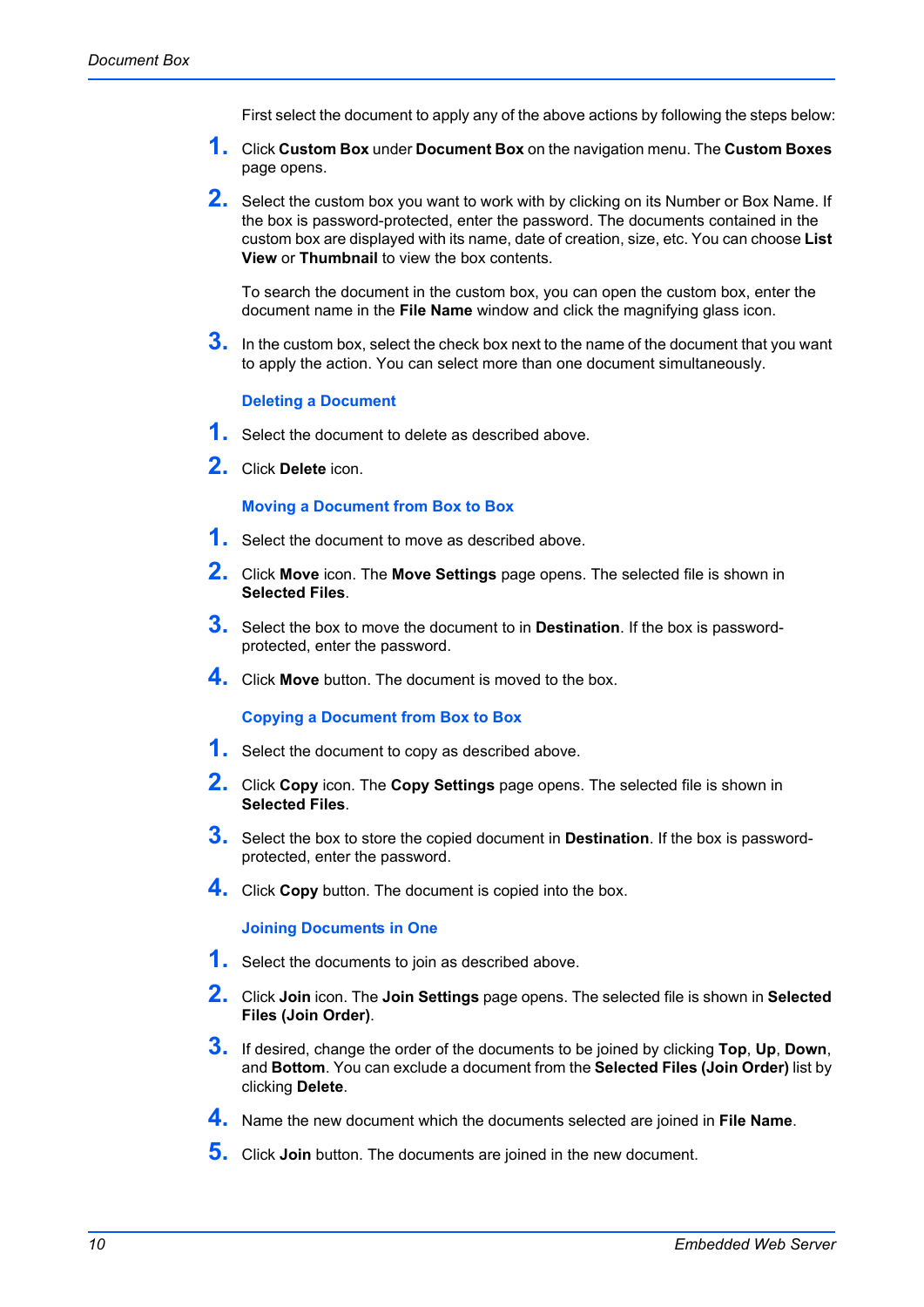## **Downloading a Document to a PC**

- **1.** Select a document you want to download and store into your PC as described above. You can download only one document at a time.
- **2.** Click **Download** icon. The Download Settings page opens. The selected file is shown in **Selected Files**.

If you want to download the selected page in a file, click **Settings** in **Selected Files**. After selecting the desired pages, click **Submit** button.

- **3.** Use the **Color Selection** drop-down list if you want to change the color of the document after downloading. For example, you can download a color document as a monochrome document when it is stored in a PC.
- **4.** Use the **File Format** drop-down list to select the type of the document you want to send.
- **5.** Click **Download** button to begin downloading. Enter the name and destination of the document as you are prompted.

Note: If downloading is interrupted by the web browser's pop-up blocking, perform the following:

- For example, on Internet Explorer 11, go to **Tools** > **Internet options** > **Privacy** > **Pop-up Blocker**, and disable **Turn on Pop-up Blocker** to turn off pop-up blocking. Or, click **Settings** on **Pop-up Blocker** and enter the print system's IP address in **Allowed sites**.
- If pop-up blocking is still engaged, on Internet Explorer 11, go to **Tools** > **Internet Options** > **Security** > **Custom level** > **Use Pop-up Blocker** and select **Disable**.
- If downloading won't complete, try to turn off SmartScreen Filter by browsing to **Safety** > **Turn Off SmartScreen Filter** on Internet Explorer 11.

#### **Sending a Document to a Destination**

- **1.** Select a document you want to send as described above. You can send only one document at a time.
- **2.** Click **Send** icon. The **Send Settings** page opens. The selected file is shown in **Selected Files**.
- **3.** In **Destination**, select a destination from **Address Book**, **E-mail**, **Folder**, **FAX** and **i-FAX**.

To select a destination, select **Address Book** to display the destinations currently registered (depending on **E-mail**, **Folders**, **FAX**, **i-FAX**, or **Groups**). Note, however, only **Address Book** is displayed if the entry of new addresses is prohibited in the device's system menu.

To delete a destination from **Destinations**, click **Delete** icon. If you want to print the selected page in a file, click **Settings** in **Selected Files**. After selecting the desired pages, click **Submit** button.

- **4.** Use the **Color Selection** drop-down list if you want to change the color of the document to send. For example, you can send a color document as a monochrome document.
- **5.** Name the document in **File Name**.
- **6.** Enter the date of sending and job ID in **Additional Information**. These entries are appended in the file name.
- **7.** Use the **File Format** drop-down list to select the type of the document you want to send.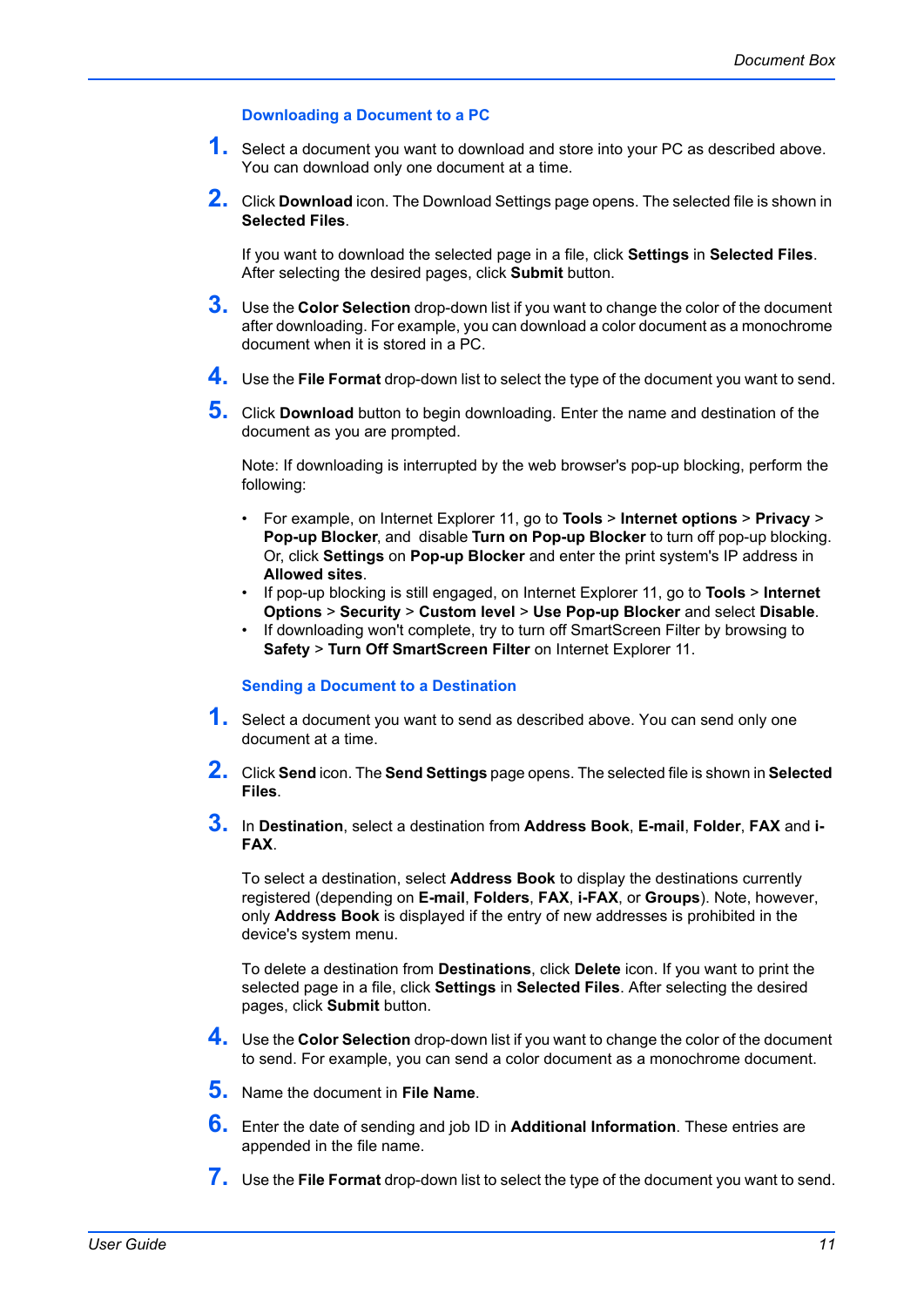**8.** Click **Send** button. If you are prompted to confirm sending, in case **Confirmation** Screen is activated on the device's operation panel, make confirmation. The document is sent to the destination.

## **Printing a Document**

- **1.** Select the document(s) to print as described above.
- **2.** Click **Print** button. The **Print Settings** page opens. The selected file is shown in **Selected Files (Print Order)**.
- **3.** If desired, change the order of the documents to be joined by clicking **Top**, **Up**, **Down**, and **Bottom**. You can exclude a document from the **Select Pages (Print Order)** list by clicking **Delete**.

If you want to print the selected page in a file, click **Settings** in **Selected Pages to Process**. After selecting the desired pages, click **Submit** button.

- **4.** Enter the number of copies to print in **Copies**. When clicking **Delete after Print**, the document is deleted after printing.
- **5.** Use the **Paper Selection** drop-down list if you want to change the paper source.
- **6.** Use the **Color Selection** drop-down list if you want to change the color of the document when it is printed.
- **7.** In **Functions**, change settings for **Duplex**, **Combine**, **EcoPrint**, and **Toner Save Level** as desired.
- **8.** Click **Print** button. The document is printed.

## **Deleting a Custom Box**

- **1.** Click **Custom Box** under **Document Box** on the navigation menu. The **Custom Boxes** page opens.
- **2.** Click **Delete** icon once. This will not delete any custom box yet, but this will let the checkboxes (**Select**) appear to the left.
- **3.** Select the custom box you want to delete by selecting the checkbox to the left. You can select only one custom box to delete at a time.
- **4.** You can enter the box name in the **Box Name** window and click the magnifying glass icon to quickly search the custom box.
- **5.** Click **Delete** icon.

# <span id="page-15-0"></span>**FAX Box**

The section below explains how to add, edit or delete fax boxes as well as working with their contents.

## **Adding a New Fax Box**

- **1.** Click **Fax Box** under **Document Box** on the navigation menu.
- **2.** Click **Add** icon. The **New Box Property** page opens.
- **3.** Enter the property such as **Number** and **Box Name**.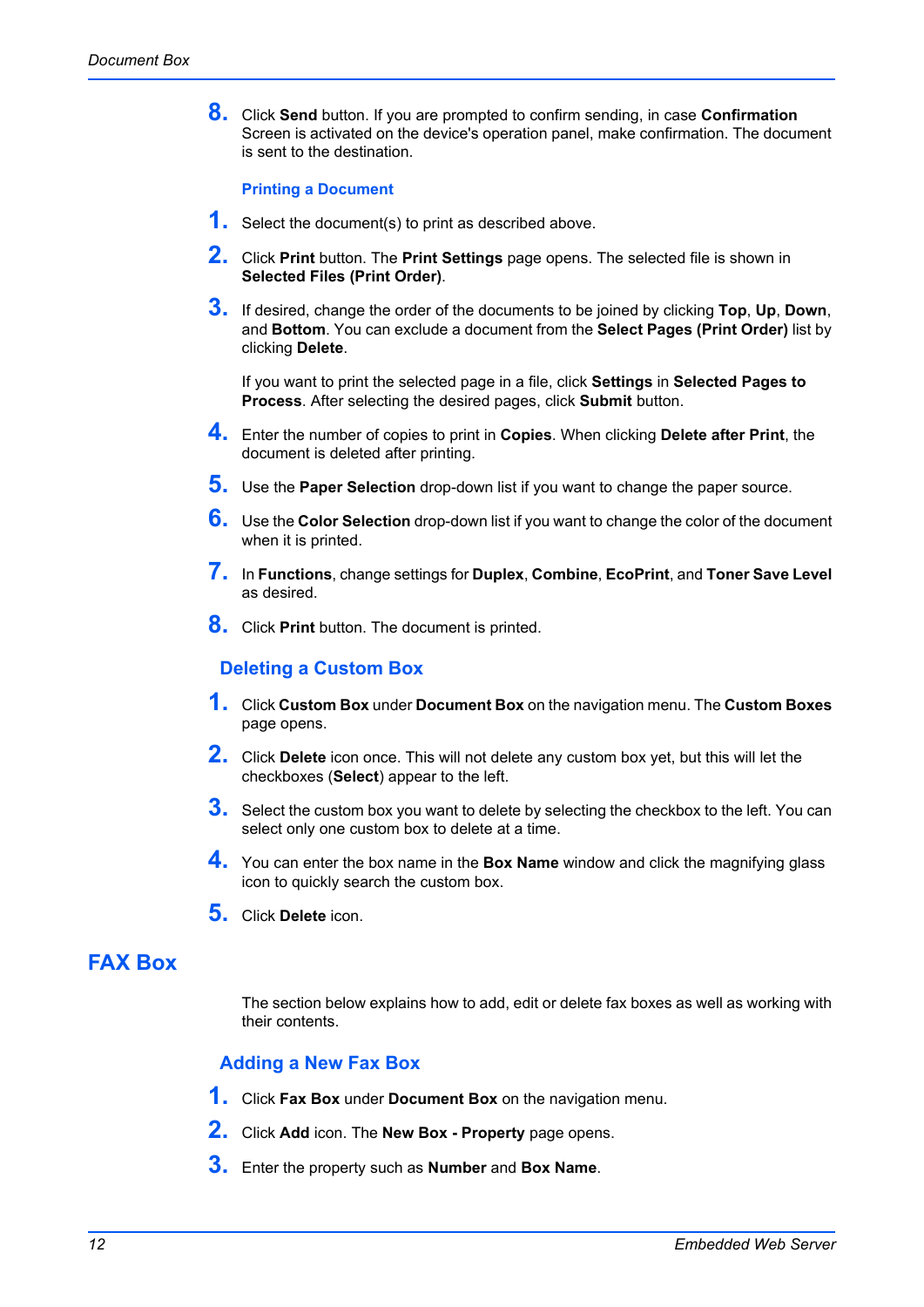**4.** Click **Submit** button.

# **Editing a Fax Box**

- **1.** Click **Fax Box** under **Document Box** on the navigation menu.
- **2.** Select the fax box you want to edit by clicking on its **Number** or **Box Name**. The documents contained in the fax box are displayed with its name, date of creation, size, etc. You can choose **List View** or **Thumbnail** to view the box contents.

Alternatively, you can directly enter the box number in the **Box #** window and click **Go to**, or enter the box name in the **Box Name** window and click the magnifying icon, to quickly search the fax box.

- **3.** Click **Box Property**. The **Property** page will appear.
- **4.** Make entries required to modify the fax box properties such as Number, Name, etc.
- **5.** Click **Submit** button.

## **Working with a FAX Box**

- **1.** Click **Fax Box** under **Document Box** on the navigation menu.
- **2.** Select the fax box you want to work with by clicking on its **Number** or **Box Name**. If the box is password-protected, enter the password. The documents contained in the fax box are displayed with its name, date of creation, size, etc. You can choose **List View** or **Thumbnail** to view the box contents. To view details on a document in the fax box, click its **Name**. The **Property** page opens and you can view the number of pages, resolution, etc. You can also change the file name by clicking **Change File Name** or preview by clicking **Preview** on this page.

To search the document in the fax box, you can open the fax box, enter the document name in the **File Name** window and click the magnifying glass icon.

- **3.** In the fax box, select the check box next to the name of the document that you want to apply the action. You can select more than one document simultaneously.
- **4.** Select either of **Delete**, **Download**, and **Print** to apply to the document. To perform either of these actions, follow the same procedure as described in *[Custom box](#page-12-1)* on page [9](#page-12-1).

## **Deleting a FAX Box**

- **1.** Click **Fax Box** under **Document Box** on the navigation menu. The **FAX Boxes** page opens.
- **2.** Click **Delete** icon. This will not delete any fax box yet, but this will let the checkboxes (**Select**) appear to the left.
- **3.** Select the fax box you want to delete by selecting the check box to the left. You can select only one fax box to delete at a time. You can enter the box name in the **Box Name** window and click the magnifying glass icon to quickly search the custom box.
- **4.** Click **Delete** icon once. If required, enter the password and click **OK**.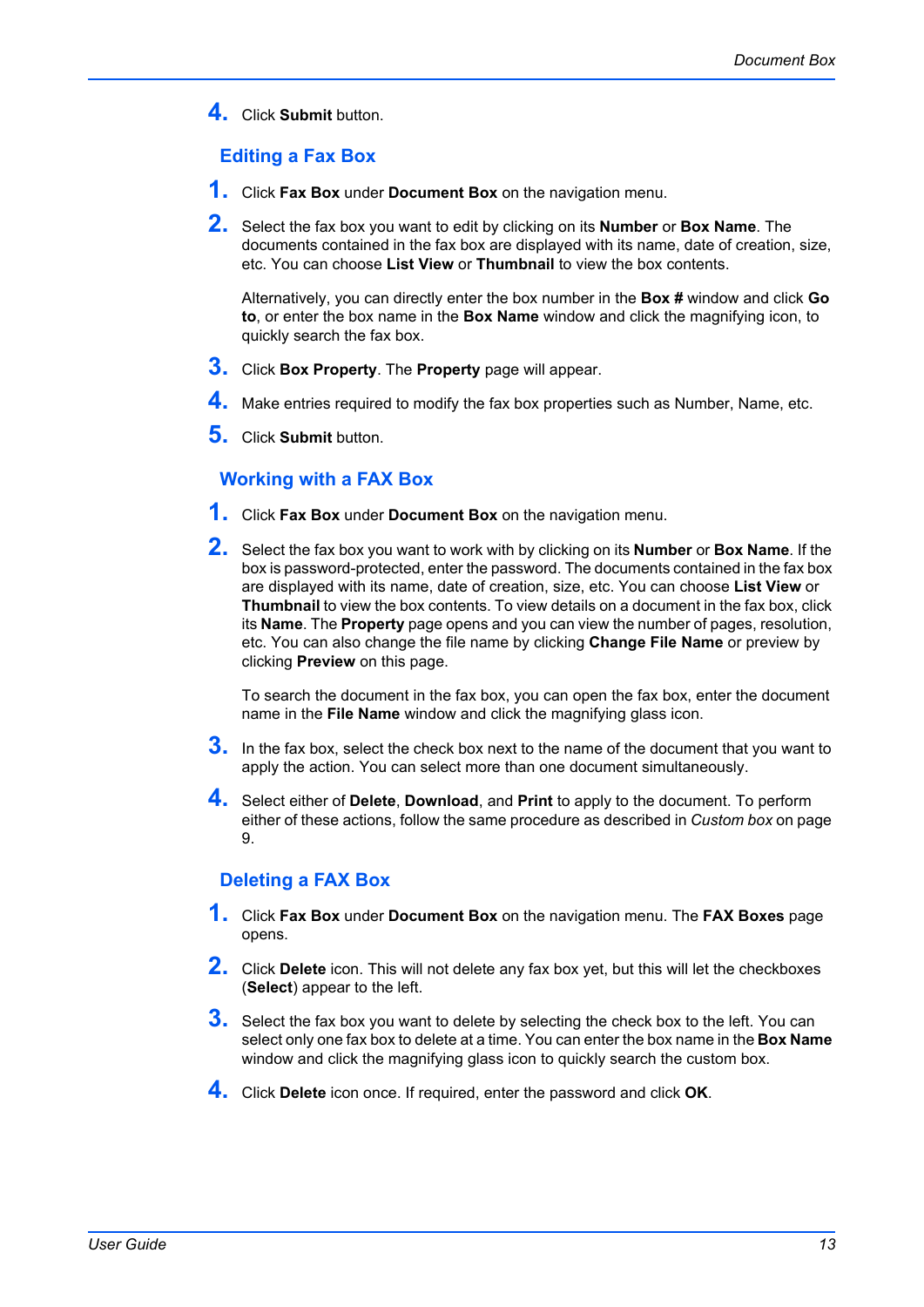# <span id="page-17-0"></span>**Sub Address Box**

The section below explains how to add, edit or delete sub address boxes as well as working with their contents.

## **Adding a New Sub Address Box**

- **1.** Click **Sub Address Box** under **Document Box** on the navigation menu. The **Sub Address Boxes** page opens.
- **2.** Click **Add** icon and enter descriptions for the sub address box.
- **3.** Click **Submit** button.

## **Editing a Sub Address Box**

- **1.** Click **Sub Address Box** under **Document Box** on the navigation menu. The **Sub Address Boxes** page opens.
- **2.** Select the sub address box you want to edit by clicking on its **Number** or **Box Name**. The documents contained in the sub address box are displayed with its name, date of creation, etc.

Alternatively, you can directly enter the box number in the **Box #** window and click **Go to**, or enter the box name in the **Box Name** window and click the magnifying icon, to quickly search the sub address box.

- **3.** Click **Box Property**. The **Property** page will appear.
- **4.** Make entries required to modify the sub address box properties such as Number, Name, etc.
- **5.** Click **Submit** button.

## **Working with a Sub Address Box**

- **1.** Click **Sub Address Box** under **Document Box** on the navigation menu. The **Sub Address Boxes** page opens.
- **2.** Select the sub address box you want to work with by clicking on its **Number** or **Box Name**. If the box is password-protected, enter the password. The documents contained in the sub address box are displayed with its name, date of creation, etc.

To search the document in the sub address box, you can open the sub address box, enter the document name in the **File Name** window and click the magnifying glass icon.

- **3.** In the sub address box, select the check box next to the name of the document that you want to apply the action. You can select more than one document simultaneously.
- **4.** Select either of **Delete** or **Print** to apply to the document. To perform either of these actions, follow the same procedure as described in p.9.

## **Deleting a Sub Address Box**

- **1.** Click **Sub Address Box** under **Document Box** on the navigation menu. The **Sub Address Boxes** page opens.
- **2.** Click **Delete** icon once. This will not delete any sub address box yet but this will let check boxes (**Select**) appear to the left.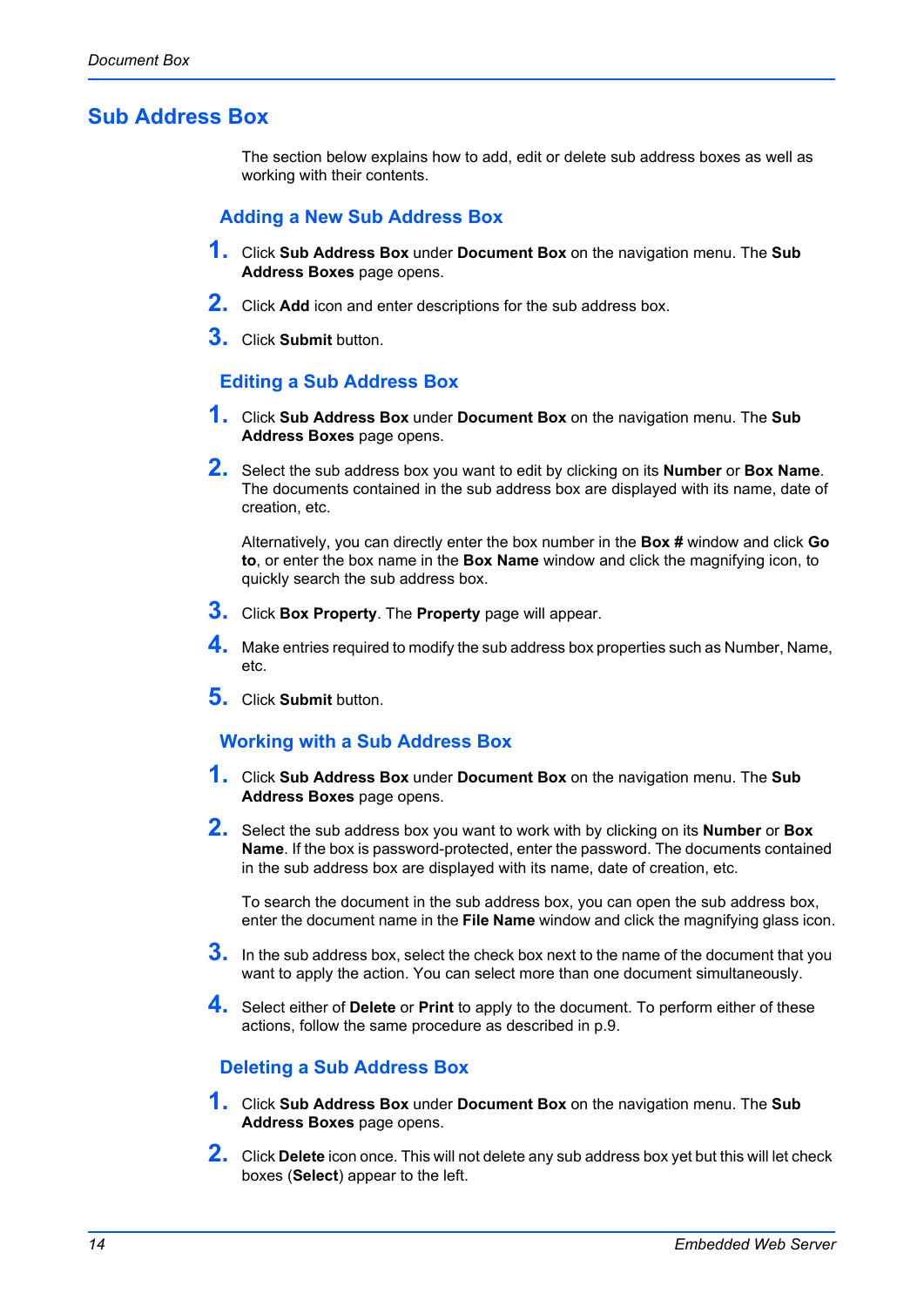- **3.** Select the sub address box you want to delete by selecting the check box to the left. You can select only one box to delete at a time. You can enter the box name in the **Box Name** window and click the magnifying glass icon to quickly search the box.
- **4.** Click **Delete** icon once. If required, enter the password and click **OK**.

# <span id="page-18-0"></span>**Polling Box**

This page allows you to print or delete documents in polling boxes. Also, you can determine whether documents are automatically deleted or retained after polling.

## **Polling Box Property**

**Polling Box** Property determines after the document has been sent, whether you want the document to be automatically deleted or to be retained (overwritten).

- **1.** Click **Polling Box** under **Document Box** on the navigation menu. The **Polling Box** page opens.
- **2.** Click **Box Property**. The **Polling Box Property** opens to select whether the document which was sent is deleted, or overwritten and retained.
- **3.** To configure the box so that documents are overwritten at updating, set **Overwrite Setting** to **Permit**. To configure the box so that documents are automatically deleted after transmission, set **Delete after Transmit** to **On**.
- **4.** After confirming the settings, click **Submit** button.

## **Deleting Documents in Polling Box**

To delete documents in a polling box, proceed as follows:

- **1.** Click **Polling Box** under **Document Box** on the navigation menu. The **Polling Box** page opens. You can choose **List View** or **Thumbnail** to view the box contents. To view details on a document in the polling box, click its **Name**. The **Property** page opens and you can view the number of pages, resolution, etc. You can also change the file name by clicking **Change File Name** or preview by clicking **Preview** on this page.
- **2.** Select the document(s) you want to delete by selecting the check box to the left. You can select more than one check box to delete the documents simultaneously.
- **3.** Click **Delete** icon once.

## **Printing Documents in Polling Box**

To print documents in a polling box, proceed as follows:

- **1.** Click **Polling Box** under **Document Box** on the navigation menu. The **Polling Box** page opens. You can choose **List View** or **Thumbnail** to view the box contents. To view details on a document in the polling box, click its **Name**. The Property page opens and you can view the number of pages, resolution, etc. You can also change the file name by clicking **Change File Name** or preview by clicking **Preview** on this page.
- **2.** Select the document(s) you want to print by checking the checkbox to the left. You can select more than one checkbox to print the documents in succession.
- **3.** Click **Print** button. The **Basic** submenu will open.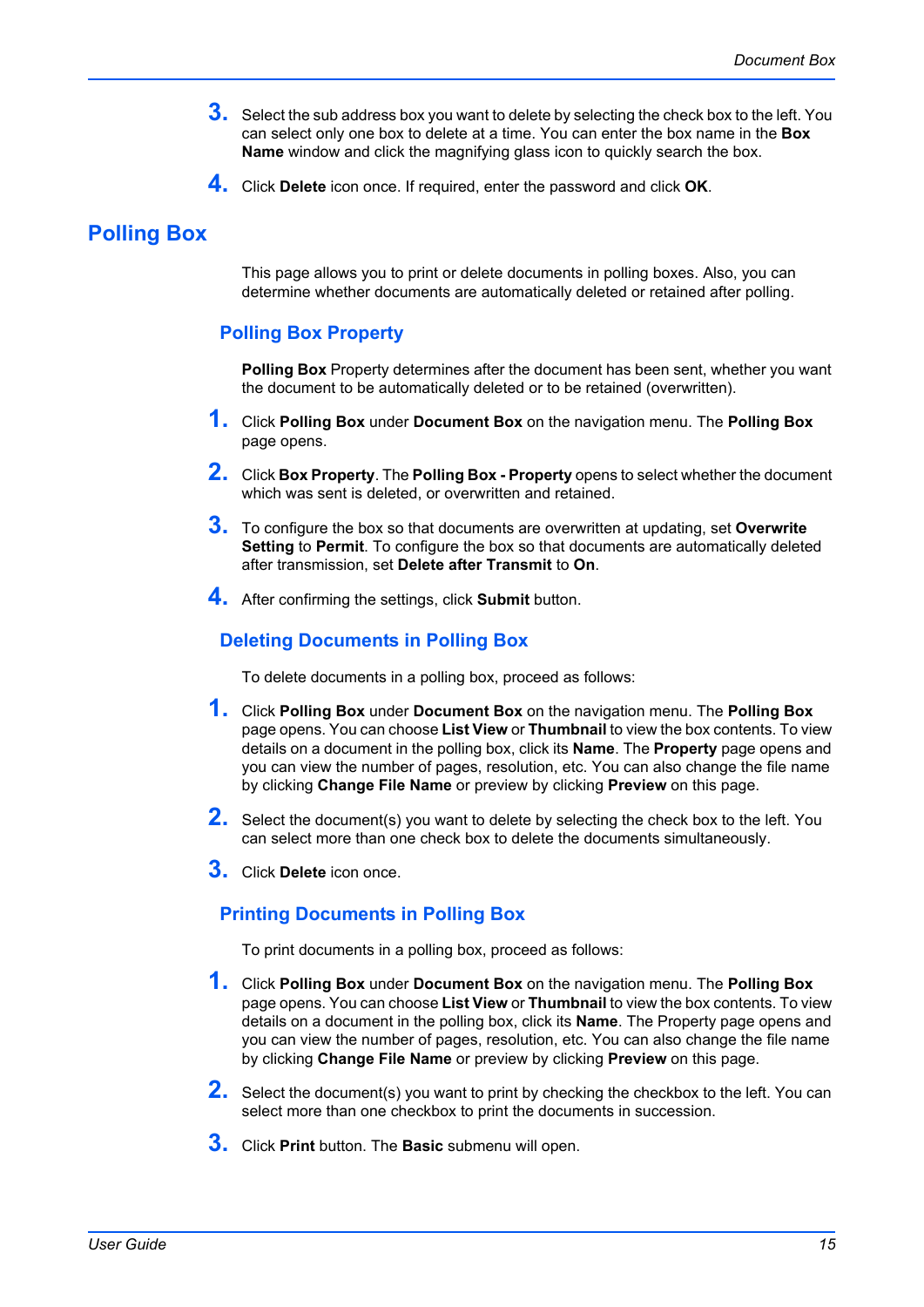- **4.** You can immediately start to print the documents in the order shown in **Selected Files** by clicking **Print**. If you want to change the order of printing, highlight a document and press **Top**, **Up**, etc. If you want to omit a document from the list, click **Delete** icon.
- **5.** Click **Print** button.

# <span id="page-19-0"></span>**Job Box Settings**

The section below explains how to change the number of Quick Copy jobs and set automatic delete times for temporary jobs in Job Box. Also, you can determine whether documents are automatically deleted or retained after printing.

- **1.** Click **Job Box Settings** under **Document Box** on the navigation menu. The **Job Box Settings** page opens.
- **2.** Enter the value in **Quick Copy Job Retention**. You can select Quick Copy jobs from 0 to 300.
- **3.** Enter the value in **Repeat Copy Job Retention**. You can select Quick Copy jobs from 0 to 50.
- **4.** To delete automatically the temporary retained jobs after printing, select **1 hour**, **<sup>4</sup> hours**, **1 day**, or **1 week** on the **Deletion of Job Retention** drop-down list. If you do not want to delete the jobs after printing, select **Off** on the **Deletion of Job Retention** dropdown list.
- **5.** After confirming the settings, click **Submit** button.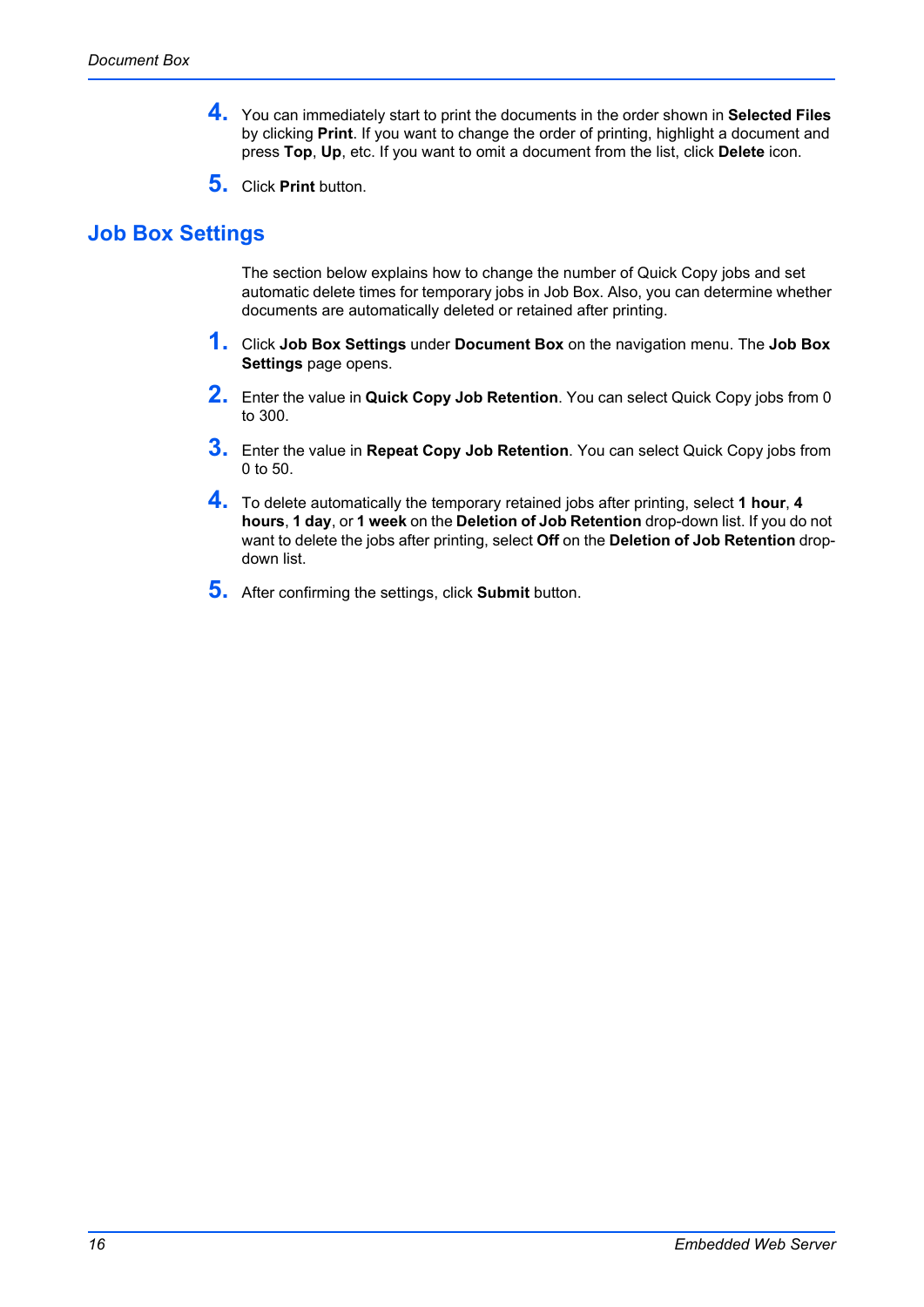# <span id="page-20-0"></span>**5 Address Book**

This page is accessible when you have logged in using a general user or administrator account.

Address Book contains **Machine Address Book** and **External Address Book**. You can also specify the address quickly by assigning it to the **One-Touch key**.

## <span id="page-20-1"></span>**Machine Address Book**

This section explains you to add, edit or delete contacts in the machine address book.

## **Contacts**

This subsection explains how to add, edit or delete contacts in the machine address book.

In the **Addresses** page, contacts and groups are listed together. Contacts are identified by the single person icon and groups by the triple person icon. You can filter to display only the contacts or groups by choosing **Contact** or **Group** on the **Type** drop-down list.

## **Adding a New Contact**

- **1.** Click **Machine Address** under **Address Book** on the navigation menu. The **Addresses** page opens.
- **2.** Click **Add** icon. The **New Contact Property** page opens.
- **3.** Enter the contact's **Number**, **Name** and **E-mail**.

You can also enter SMB and FTP access information for the contact including a shared folder accessible from Microsoft Windows Network. Specify **Host Name**, **Port Number**, **Path** to the shared folder, **Login User Name**, and **Login Password** for the contact. When the **Test** button is pressed, this machine tries to connect to the SMB or FTP server.

If you use the host name, you must first specify the DNS server information.

If the FAX system is installed or i-FAX is activated in the system, you can include a FAX number and/or i-FAX address.

**4.** Click **Submit** button. To cancel, click **Back** button.

## **Editing a Contact**

The steps below allow you to modify the number or name, e-mail address, SMB and FTP information, FAX and i-FAX settings of a contact.

- **1.** Click **Machine Address** under **Address Book** on the navigation menu. The **Addresses** page opens.
- **2.** Click the contact's **Number** or **Name** you want to edit. The **Property** page appears.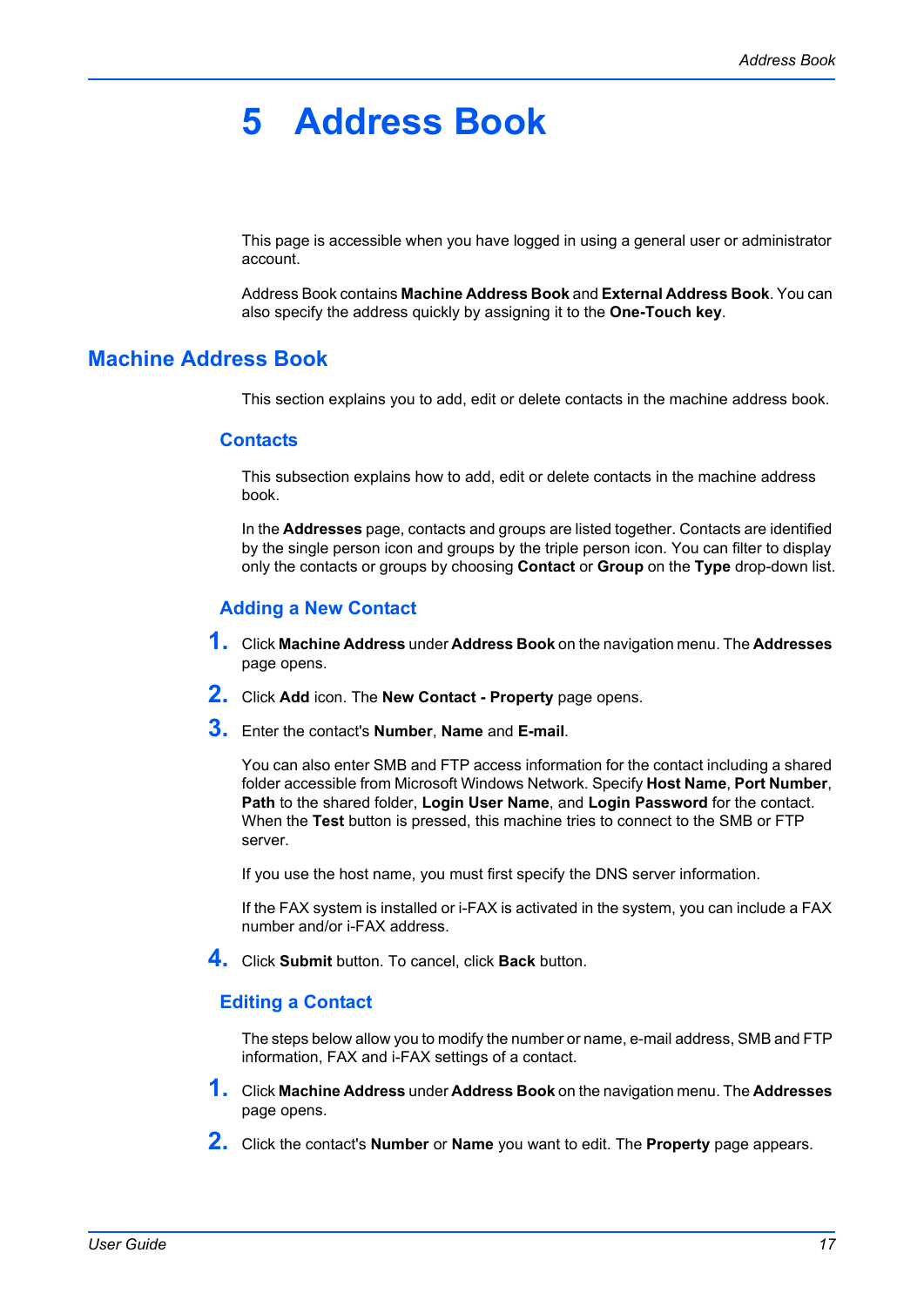Alternatively, you can directly enter the address number in the **Address #** window and click **Go to**, or enter the address name in the **Address Name** window and click the magnifying icon, to quickly search the contact.

- **3.** Modify **Number**, **Name**, or **E-mail** of the contact. If the system is installed with a FAX system or has i-FAX activated, you can modify these settings.
- **4.** Modify the settings for SMB and FTP accesses as desired. When the **Test** button is pressed, this machine tries to connect to the SMB or FTP server.
- **5.** Click **Submit** button. To cancel, click **Back** button.

## **Deleting a Contact**

**1.** Click **Machine Address** under **Address Book** on the navigation menu. The **Addresses** page opens.

Select the contact(s) you want to delete by selecting the checkbox to the left.

- **2.** If you want all contacts displayed on the page deleted, click **Check All** icon. To deselect all, click **None** icon.
- **3.** Click **Delete** icon once.

## **Adding a New Group**

- **1.** Click **Machine Address** under **Address Book** on the navigation menu. The **Addresses** page opens.
- **2.** Click **Add Group** button. The **New Group Property** page opens.
- **3.** Enter the group's **Number**, or leave it to the system to automatically assign a number, and the group's **Name**.
- **4.** Add contacts to the group by clicking the **Add** icon. The **Addresses** page appears.
- **5.** Select the contact to join the group by checking the **Select** checkbox to the left. You can select more than one document simultaneously. Note that the contacts to join must already have been existent on the **Addresses** page.
- **6.** Click **Submit** button. You are returned to the **Property** page. To delete a contact, select a contact and click the **Delete** icon.
- **7.** Click **Submit** button. Repeat the above steps to add more groups.

## **Edit Group**

- **1.** Click **Machine Address** under **Address Book** on the navigation menu. The **Addresses** page opens.
- **2.** Click the group's **Number** or **Name** you want to edit. The **Property** page of the group opens.

Alternatively, you can directly enter the group number in the **Address #** window and click **Go to**, or enter the group name in the **Address Name** window and click the magnifying icon, to quickly search the group.

- **3.** Modify the group's **Number** and **Name** as desired.
- **4.** Add contacts to the group by clicking the **Add** icon. The **Addresses** page appears.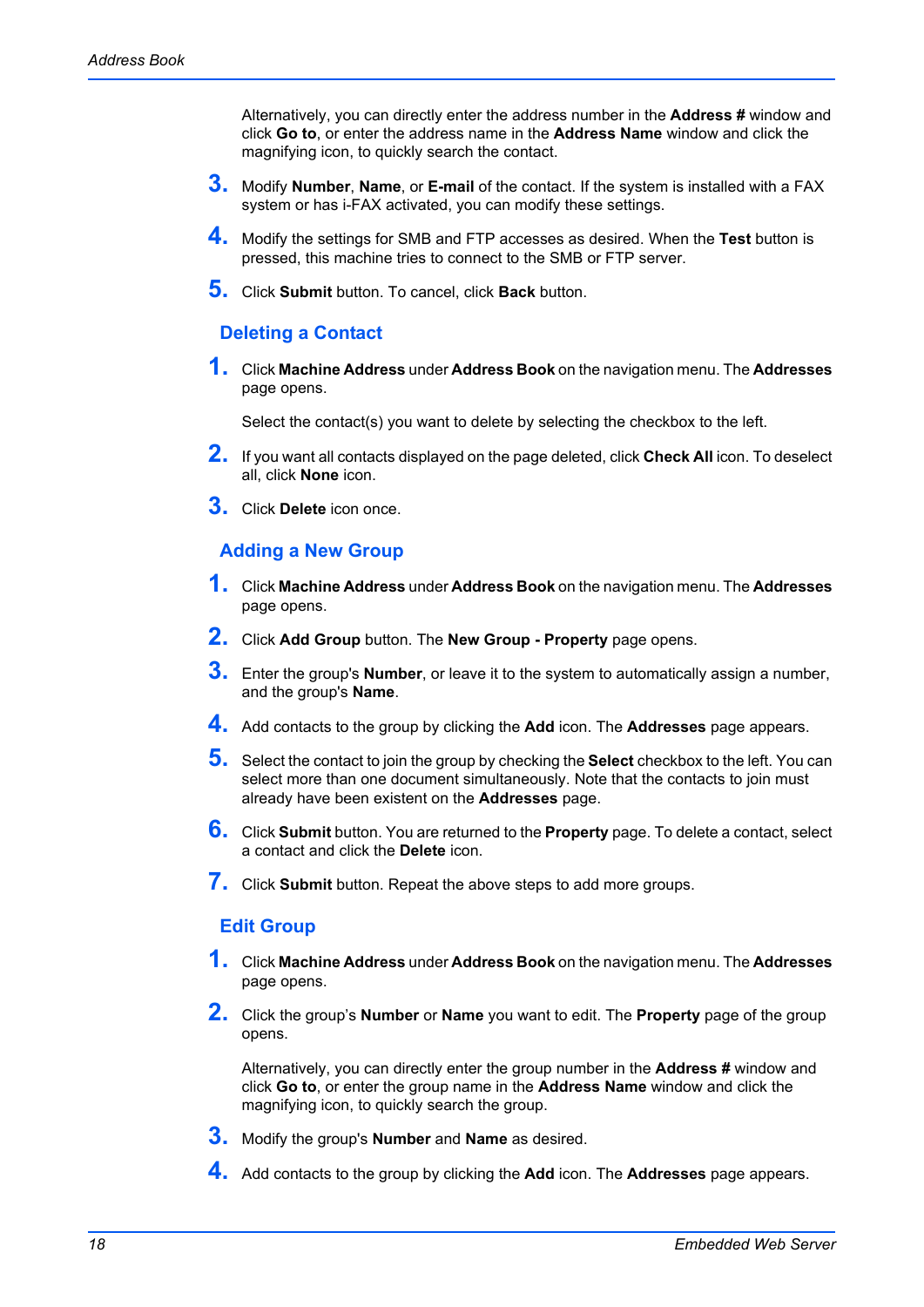**5.** Select the contact to join the group by checking the **Select** checkbox to the left. You can select more than one document simultaneously.

You can filter contacts by selecting **E-mail**, **Folder**, **FAX**, or **i-FAX** on the **Type** dropdown list.

**6.** Click **Submit** button to add the contacts. You are returned to the **Property** page.

To delete a contact, select a contact and click **Delete** icon.

**7.** Click **Submit** button. You are returned to the **Address** page.

## **Delete group**

- **1.** Click **Machine Address** under **Address Book** on the navigation menu. The **Addresses** page opens.
- **2.** Select the group(s) you want to delete by selecting the check box to the left.

If you want all groups displayed on the page deleted, click **Check All** icon. To deselect all, click **None** icon.

Note: Deleting a group does not delete the contacts joined in the group.

**3.** Click **Delete** once.

## <span id="page-22-0"></span>**External Address Book Settings**

This section explains how to use the external address book.

- **1.** Click **External Address Book Settings** under **Address Book** on the navigation menu. **External Address Book Settings** page opens.
- **2.** Confirm that **LDAP** is set to **On**. If the **LDAP** is **Off**, make settings in **Protocol**.
- **3.** Click **On** of the desired external address book(s), and then click **Settings** button. **External Address Book 1 (to 8) Settings** page opens.

Note: External Address Book 5 (to 8) is used for sending a fax via FAX server.

**4.** If prompted, configure the following settings for External Address Book.

## **External Address Book Name**

Enter the external address book name.

#### **LDAP Server**

Configure the LDAP server.

- 1. **LDAP Server Name**: Specifies a name or IP address for the LDAP server.
- 2. **LDAP Port Number**: Sets the port number used by LDAP. The default port is 389.
- 3. **Search Timeout**: Specifies the timeout in seconds after which a search on the LDAP server expires.
- 4. **Login User Name**: Enter the name of the user to access the LDAP server.
- 5. **Login Password**: Enter the password of the user to access the LDAP server.
- 6. **Max Search Results**: Enter the maximum value of the search results using Search Settings.
- 7. **Search Base**: Enter the basic information of search. Entry example of Search Base is as follows. To search through the "Users" container in the Active Directory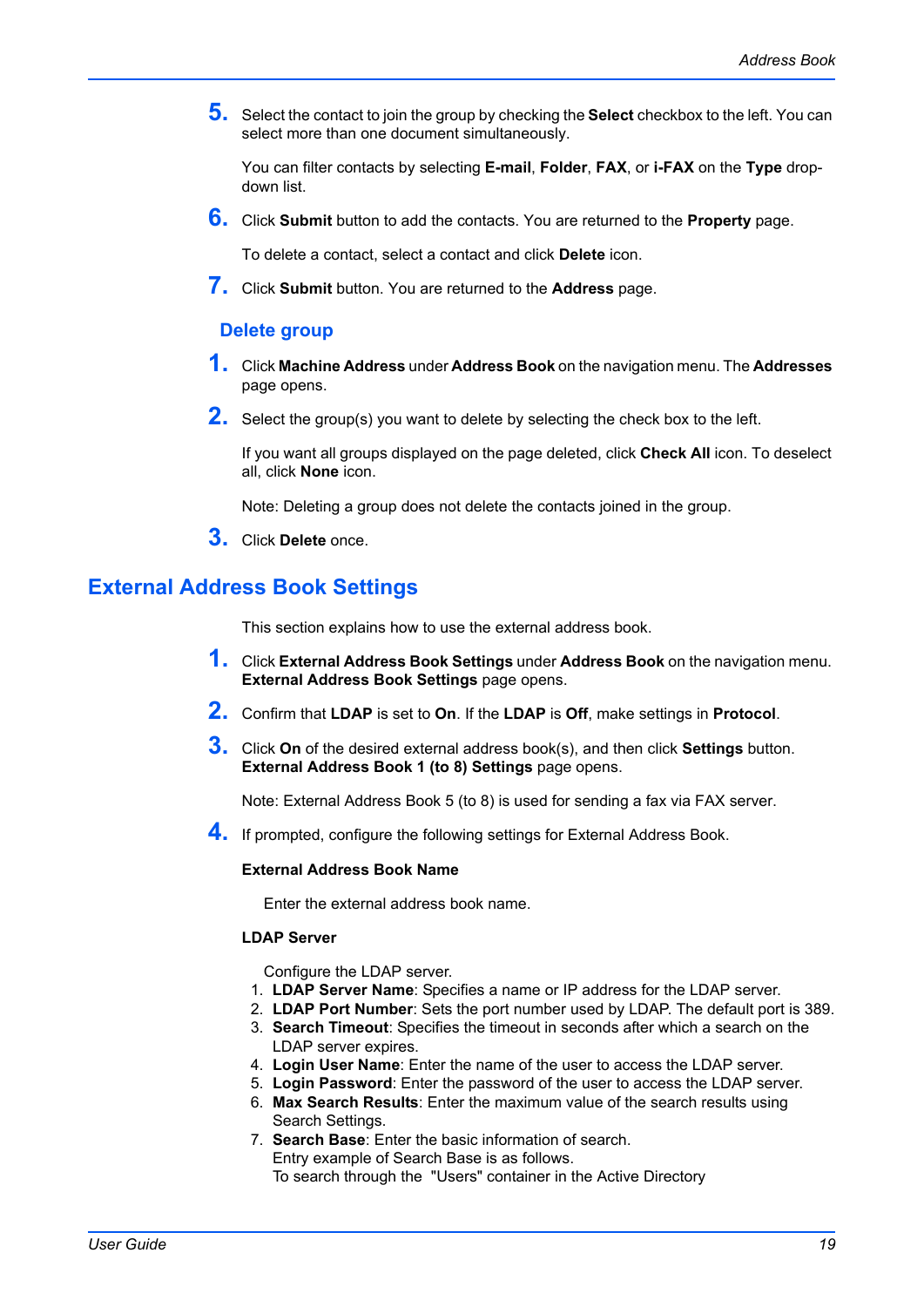"serv.example.com" domain: cn=Users,dc=serv,dc=example,dc=com

To search through the "Sales div" Organizational Unit (OU) in the Active Directory "serv.example.com" domain:

ou="Sales div",dc=serv,dc=example,dc=com

To search through the user's container "Hanako Yamada" which belongs to "Sales2" Organizational Unit (OU) in the Active Directory "serv.example.com" domain:

cn="Hanako Yamada",ou=Sales2,dc=serv,dc=example,dc=com

If there are one or more blank spaces in each of value, you have to enclose the value in double quotation marks (").

- 8. **LDAP Security**: Configure this setting in the **Protocol Settings** page under **Network Settings**.
- 9. **Authentication Type**: Select an authentication type from the drop-down list.
- 10.**Connection Test**: This will test one transmission for each press, attempting to establish communication with the LDAP server.

#### **Display Sequence**

Select a Display Mode from **Display from the first name** and **Display from the family name** on the drop-down list.

## **Search Settings 1 (to 2)**

You can configure the following settings.

- 1. **Search Criteria**: Enter **Display Name** and **LDAP Attribute** as a search criteria.
- 2. **Return Value**: Enter **LDAP Attribute** as a return value and select **Job Type** from the drop-down list.
- 3. **Optional Return Value**: Enter **Display Name** and **LDAP Attribute** as an optional return value.
- **5.** If prompted, configure the following settings for External Address Book (FAX Server).

## **External Address Book Name**

Enter the external address book name.

## **LDAP Server Settings**

Configure the LDAP server.

- 1. **LDAP Server Name**: Specifies a name or IP address for the LDAP server.
- 2. **LDAP Port Number**: Sets the port number used by LDAP. The default port is 389.
- 3. **Search Timeout**: Specifies the timeout in seconds after which a search on the LDAP server expires.
- 4. **Login User Name**: Enter the name of the user to access the LDAP server.
- 5. **Login Password**: Enter the password of the user to access the LDAP server.
- 6. **Max Search Results**: Enter the maximum value of the search results using Search Settings.
- 7. **Search Base**: Enter the basic information of search. Entry example of Search Base is as follows. To search through the "Users" container in the Active Directory "serv.example.com" domain: cn=Users,dc=serv,dc=example,dc=com

To search through the "Sales div" Organizational Unit (OU) in the Active Directory "serv.example.com" domain: ou="Sales div",dc=serv,dc=example,dc=com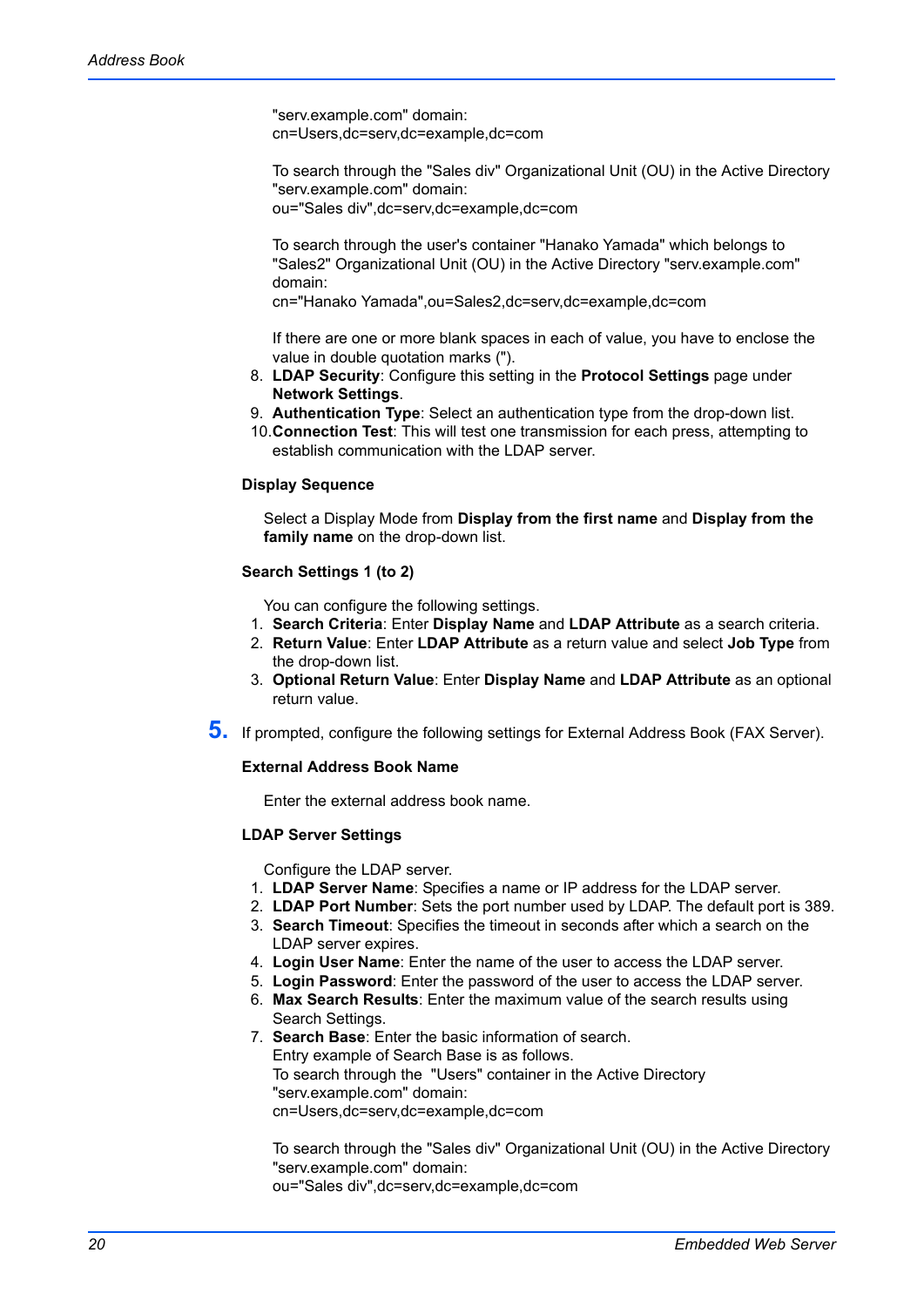To search through the user's container "Hanako Yamada" which belongs to "Sales2" Organizational Unit (OU) in the Active Directory "serv.example.com" domain:

cn="Hanako Yamada",ou=Sales2,dc=serv,dc=example,dc=com

If there are one or more blank spaces in each of value, you have to enclose the value in double quotation marks (").

- 8. **LDAP Security**: Configure this setting in the **Protocol Settings** page under **Network Settings**.
- 9. **Authentication Type**: Select an authentication type from the drop-down list.
- 10.**Connection Test**: This will test one transmission for each press, attempting to establish communication with the LDAP server.

#### **Display Sequence Settings**

Select a Display Mode from **Display from the first name** and **Display from the family name** on the drop-down list.

#### **Search Settings 1 (to 2)**

You can configure the following settings.

- 1. **Search Criteria**: Enter **Display Name** and **LDAP Attribute** as a search criteria.
- 2. **Return Value**: Enter **LDAP Attribute** as a return value.
- 3. **Optional Return Value**: Enter **Display Name** and **LDAP Attribute** as an optional return value.
- **6.** After confirming the settings, click **Submit** button.

## <span id="page-24-0"></span>**One Touch Key**

This section explains how to register the address to the One Touch key.

## **Registering a new One Touch key**

- **1.** Click **One Touch Key** under **Address Book** on the navigation menu. **One Touch Key List** opens.
- **2.** Click **Settings** of the One Touch Key which you want to register. The **One Touch Key Property** page opens.
- **3.** Enter the **Display Name** and **Destination** in the **One Touch Key Property**. You can call the address registered in the Address Book by clicking **Address Book**. You can select the type of addresses using the **Type** drop-down list in the **Addresses** page.

Click **No.** or **Name** of the address you want to register. The address name and the property information are shown. Select the contact you want to register by checking the radio button to the left. You can check only one contact to assign at a time.

You can enter the address name in the **Address Name** window and click the magnifying glass icon to quickly search the contact.

**4.** After confirming the settings, click **Submit** button.

## **Edit one touch key**

**1.** Click **One Touch Key** under **Address Book** on the navigation menu. **One Touch Key List** opens.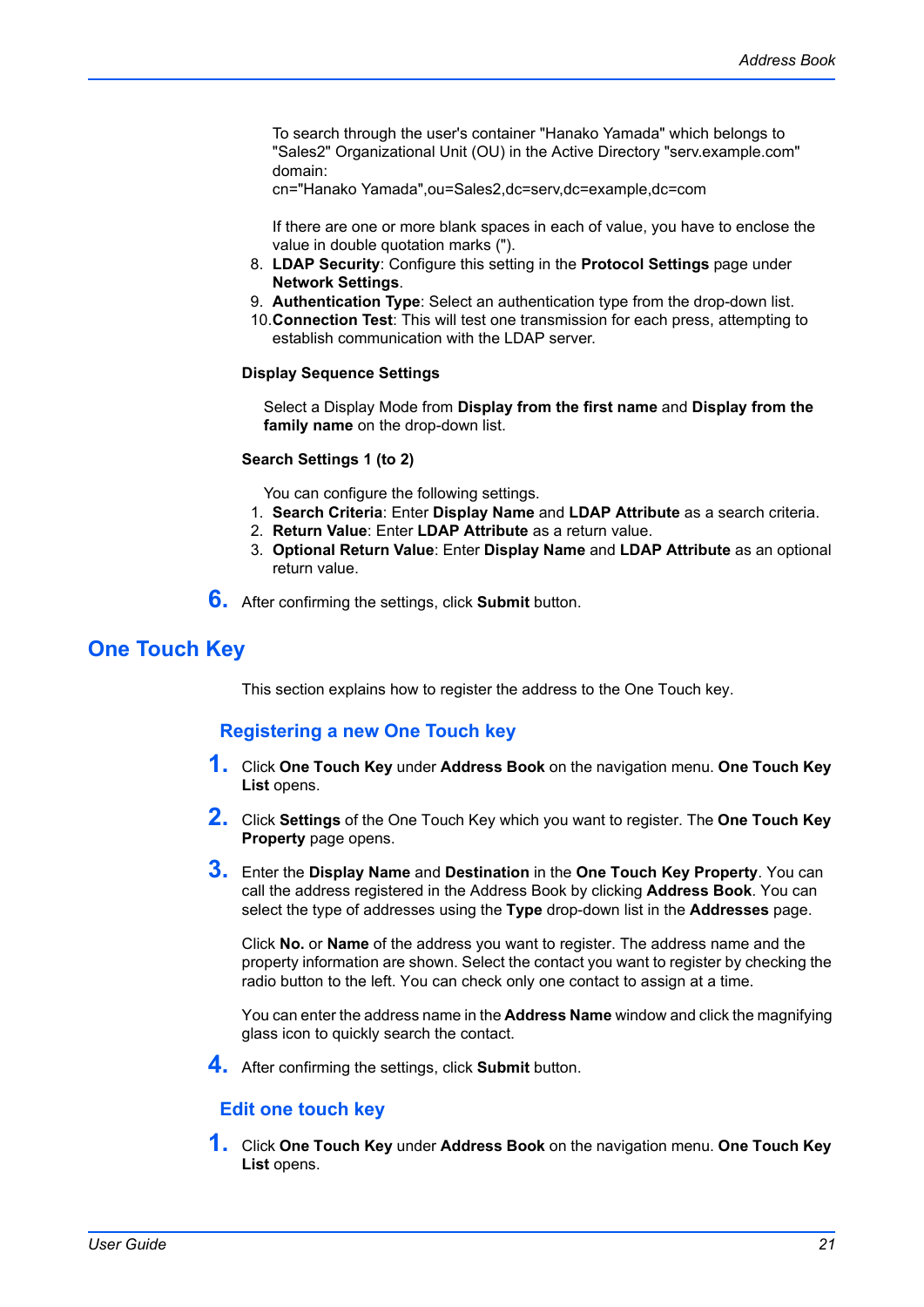- **2.** Enter the key number in the **Key #** windows and click **Go to**. The **Property** page appears.
- **3.** Make entries required to modify the Display Name and the Destination. Click **Delete** to delete the destination.
- **4.** After confirming the settings, click **Submit** button.

## **Delete One Touch Key**

- **1.** Click **One Touch Key** under **Address Book** on the navigation menu. **One Touch Key List** opens.
- **2.** Click **Delete** of the One Touch Key which you want to delete.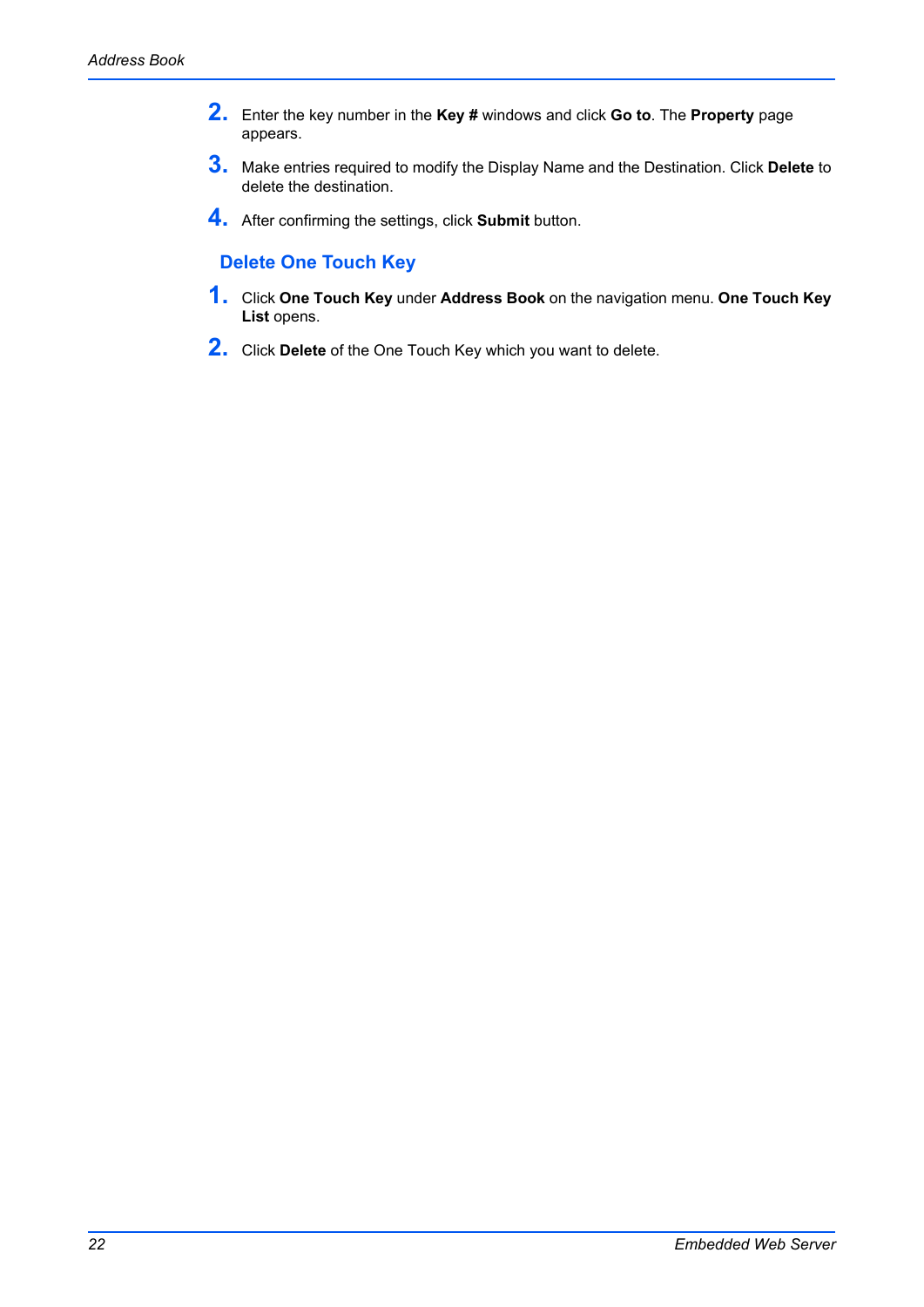# <span id="page-26-0"></span>**6 Device Settings**

This page is accessible when you have logged in the embedded server with administrator privilege, while network authentication or local authentication is enabled.

If prompted, configure the following settings. See the sections below for detailed information.

- Paper/Feed/Output
- Original Document
- Energy Saver/Timer
- Date/Time
- **System**

# <span id="page-26-1"></span>**Paper/Feed/Output**

This section includes settings that apply to paper size and media type for the paper loaded in the MP tray and the cassettes, configuring cassette group, paper output, and the other detailed properties.

## **Cassette Settings**

- **1.** Click **Paper/Feed/Output** under **Device Settings** on the navigation menu. The **Paper/ Feed/Output Settings** page opens.
- **2.** Configure the paper size and media type for each cassette.
- **3.** After confirming the settings, click **Submit** button.

## **MP Tray Settings**

- **1.** Click **Paper/Feed/Output** under **Device Settings** on the navigation menu. The **Paper/ Feed/Output Settings** page opens.
- **2.** Configure the paper size and media type for MP Tray.
- **3.** After confirming the settings, click **Submit** button.

## **Group Settings**

- **1.** Click **Paper/Feed/Output** under **Device Settings** on the navigation menu. The **Paper/ Feed/Output Settings** page opens.
- **2.** Select the cassette(s) corresponding to your desired group arrangement.
- **3.** After confirming the settings, click **Submit** button.

## **Paper Output Settings**

**1.** Click **Paper/Feed/Output** under **Device Settings** on the navigation menu. The **Paper/ Feed/Output Settings** page opens.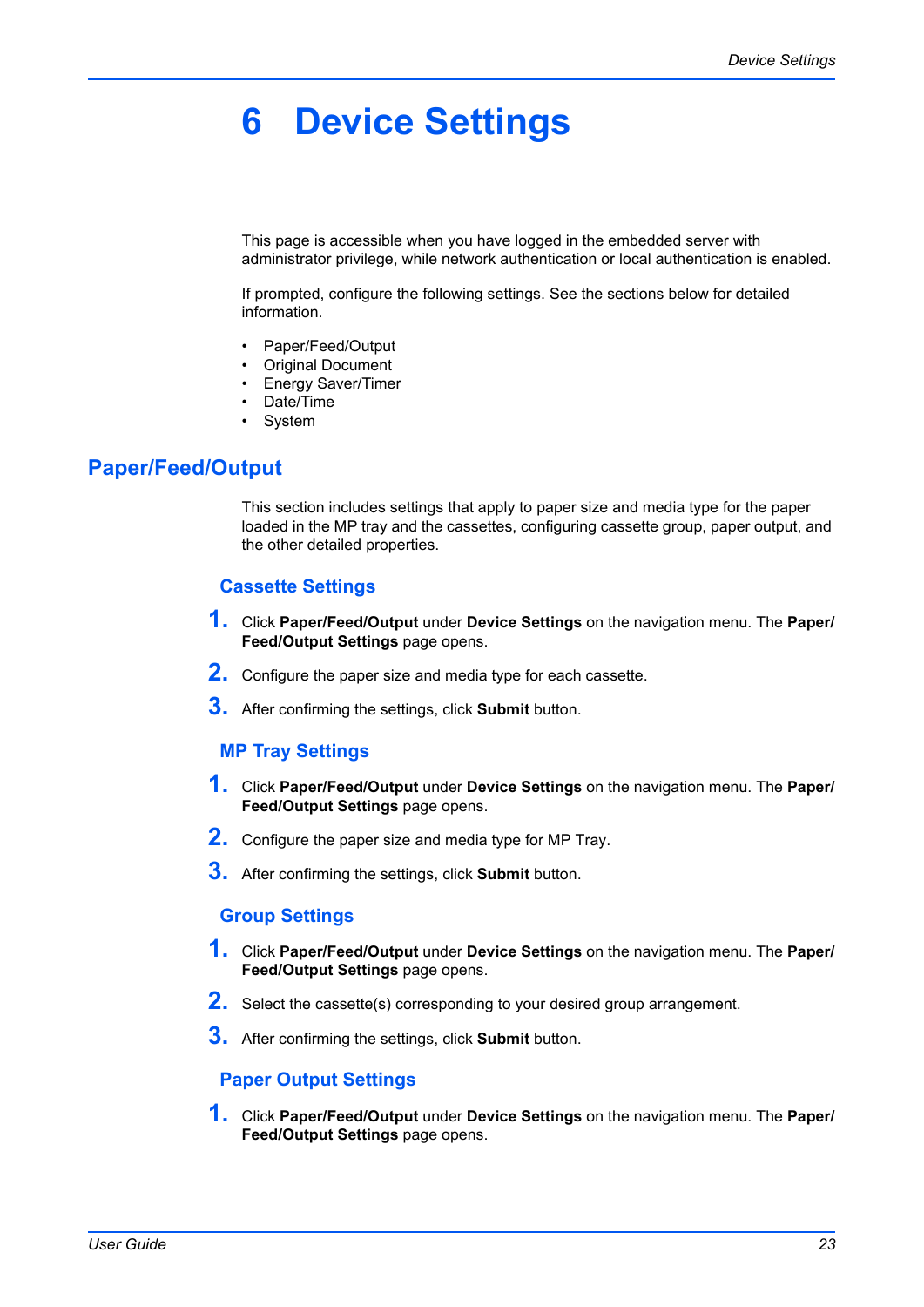- **2.** Configure the default output tray. You can change the output tray for **Copy/Custom Box**, **Printer** and **FAX** respectively.
- **3.** After confirming the settings, click **Submit** button.

## **Other Settings**

- **1.** Click **Paper/Feed/Output** under **Device Settings** on the navigation menu. The **Paper/ Feed/Output Settings** page opens.
- **2.** You can configure the following settings.

## **Default Paper Source**

You can select the cassette or MP Tray feed the paper with priority.

## **Paper Selection**

You can select **Auto** or **Default Paper Source** by clicking the drop-down list.

## **Auto Paper Selection**

You can select **Most Suitable Size** or **Same as Original Size** by clicking the dropdown list.

## **Special Paper Action**

You can select **Adjust Print Direction** or **Speed Priority** by clicking the drop-down list.

## **Media for Auto (Color)**

You can select the media type when Auto is selected in Paper Selection for color printing.

## **Media for Auto (B&W)**

You can select the media type when Auto is selected in Paper Selection for black and white printing.

## **Paper Source for Cover**

You can select the cassette or MP Tray feed the cover.

#### **Paper Size for Small Original**

You can select Default Paper Size or the paper size by clicking the drop-down list when an original of a small size, such as a card, which the scanner cannot detect is printed.

## **Offset One Page Documents**

You can select whether offset stacking (**On**) or not (**Off**) when printing documents comprised of only one page.

## **Offset Documents Each Job**

You can select whether offset stacking (**On**) or not (**Off**) when printing documents comprised of each job.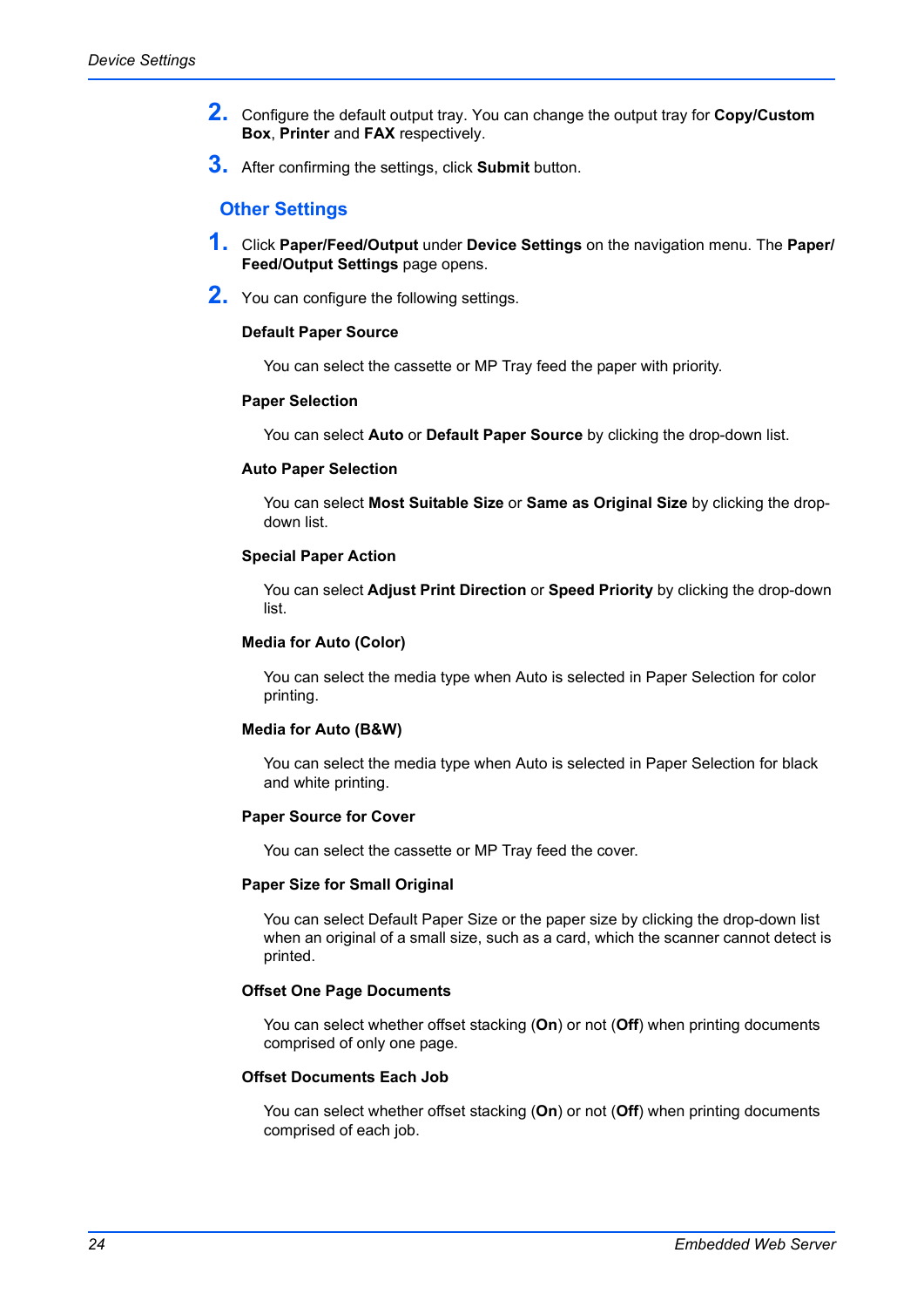## **Separator Sheet Paper Source**

You can select the cassette or MP Tray feed the separator sheet by clicking the drop-down list.

## **Message Paper Set**

YYou can select whether display (On) or not (Off) the confirmation screen when loading the paper in each paper source.

**3.** After confirming the settings, click **Submit** button.

## **Paper Detail Settings**

- **1.** Click **Paper/Feed/Output** under **Device Settings** on the navigation menu. The **Paper/ Feed/Output Settings** page opens.
- **2.** Click **Settings** in **Paper Detail Settings**. The **Paper Details Settings** page opens.

You can configure the following settings.

## **Custom Page Size Settings**

You can change the size of paper for cassette and MP tray . When you want to change the settings, enter the length (**X**) and width (**Y)** of the Custom Paper. Note: Some model type can select **On** and then specify the paper size.

#### **Media Type Settings**

You can select the paper weight for each media type by clicking the drop-down list. When you select the Custom 1 to 4, you can select the paper weight as well as specifying whether or not to use duplex printing and entering the custom paper name.

**3.** After confirming the settings, click **Submit** button.

## <span id="page-28-0"></span>**Original Document**

This section explains how to configure the original.

## **Auto Detect Original Size**

- **1.** Click **Original Document** under **Device Settings** on the navigation menu. The **Original Document** page opens.
- **2.** You can configure the following settings.

## **System of Units**

Select **Metric** or **Inch** as measurement of original document for auto detect. If you select **Inch**, select an original size (Legal, OfficioII or 216 x 340 mm) from the dropdown list.

#### **A6/Hagaki**

Select **A6** or **Hagaki** (postcard) as a original size for auto detect. When you select **Hagaki** (postcard), only an original placed on a platen can be detected.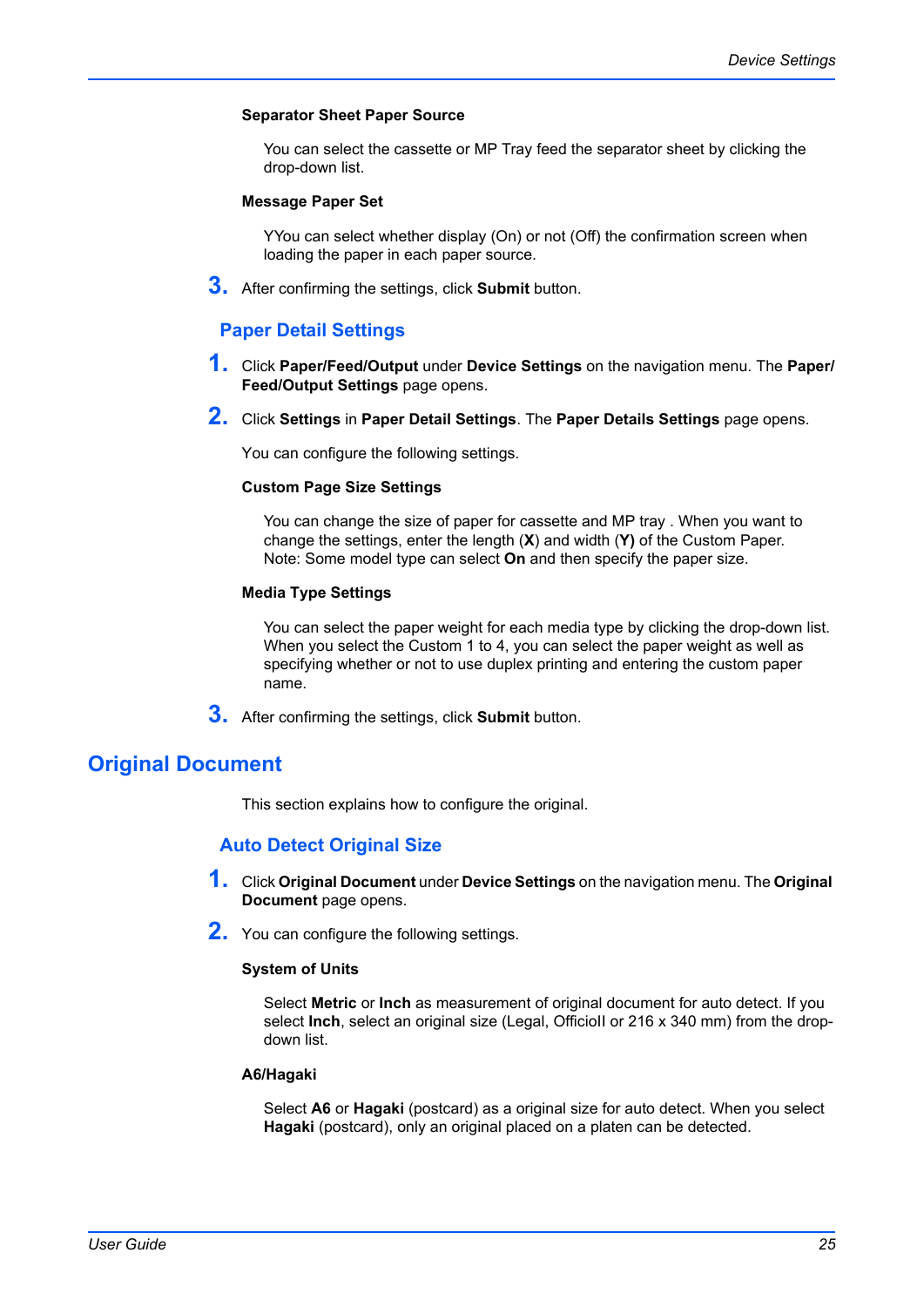## **Folio**

Select **On** when you want to detect the Folio-size document automatically.

**11 x 15"**

Select **On** when you want to detect the 11 x 15"-size document automatically.

Note: Some model type can detect all the originals automatically, or select the default size of original placed on the platen.

- **3.** You can select A6 or Hagaki for A6/Hagaki and On (auto detection) or Off for Folio and 11 x 15", accrding to the machine type.
- **4.** After confirming the settings, click **Submit** button.

## **Custom Original Size**

- **1.** Click **Original Document** under **Device Settings** on the navigation menu. The **Original Document** page opens.
- **2.** Select **On** or **Off** for each Custom Original (**1** to **4**). When you want to change the settings, enter the length (**X**) and width (**Y**) of the Custom Paper.

Note: You can enter the length of Custom Paper without selecting **On** or **Off** according to the machine.

**3.** After confirming the settings, click **Submit** button.

## <span id="page-29-0"></span>**Energy Saver/Timer**

This section explains how to configure the Energy Saver Settings and Timer Settings.

## **Energy Saver Settings**

- **1.** Click **Energy Saver/Timer** under **Device Settings** on the navigation menu. The **Energy Saver/Timer Settings** page opens.
- **2.** You can configure the following settings.

## **Sleep Level**

Select **Quick Recovery** or **Energy Saver**. Even if you selected either sleep level, the machine can recover from the sleep mode when you press any key on the operation panel or the machine received the print or fax job.

**Quick Recovery** recovers from the sleep mode faster than Energy Saver.

**Energy Saver** reduces power consumption even more than **Quick Recovery**, and allows sleep mode to be set separately for each function. The time required for the machine to wake up from the sleep mode and resume normal operation will be longer than for **Quick Recovery**.

Alternatively, on some models, the **Sleeping** page appears on the embedded web server while the system is engaged in Energy Saver. You can click **Start** on the **Sleeping** page.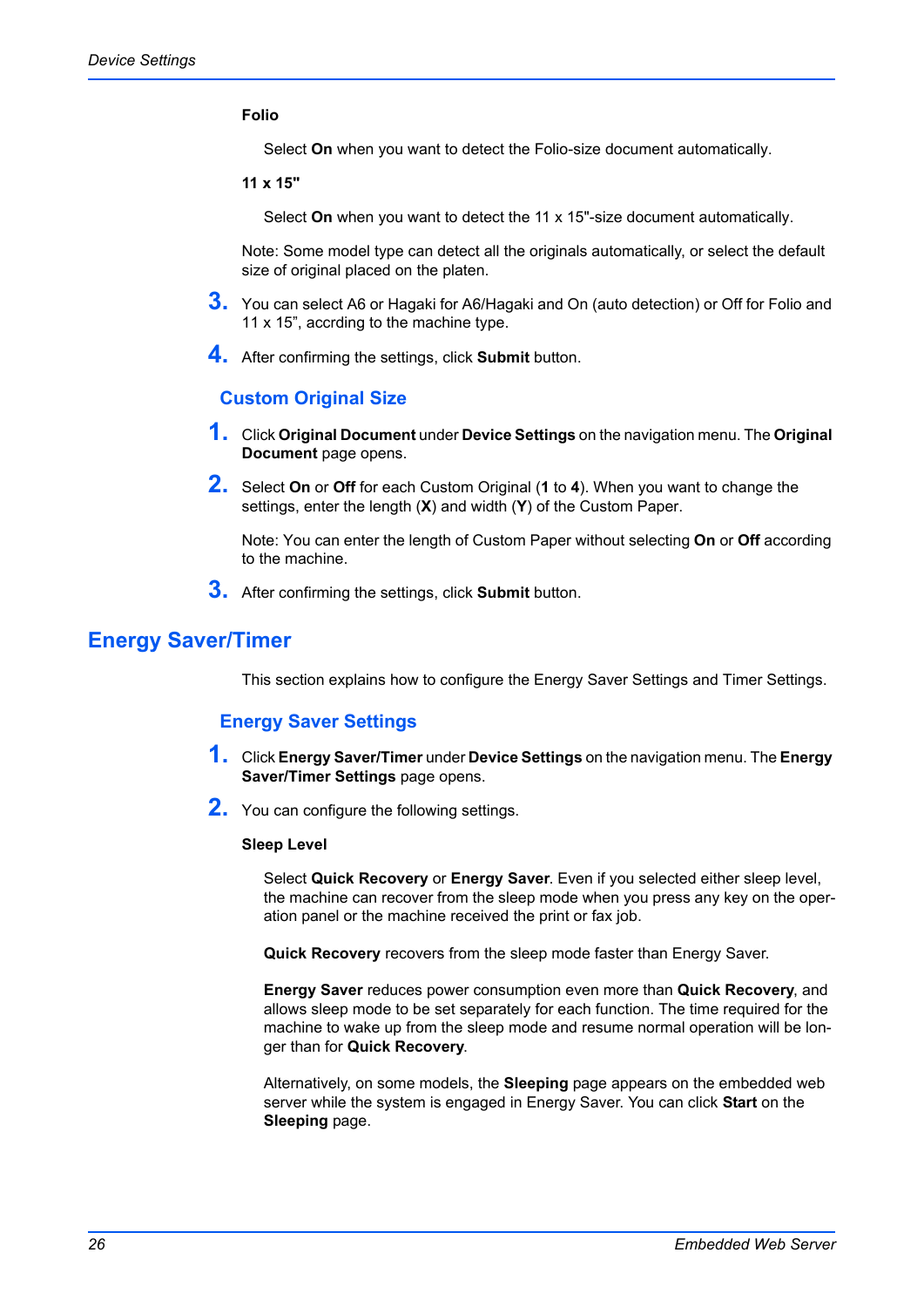## **Sleep Rule**

If you have selected Energy Saver mode of sleeping, click **On** of the appropriate radio button for the interface or device you would like to engage in Energy Saver. Click **Off** if you do not want to engage Energy Saver for the interface or device. For example, if you want the print data received by the network interface always to wake the machine to continue printing, click **Off** next to **Network**.

## **Auto Sleep**

Click **Settings** button to open the **Auto Sleep Settings** page. Click **On** if you want to use Auto Sleep and click **Submit** button.

#### **Sleep Timer**

Specify the time period in the drop-down list, after that time period the system enters Auto Sleep Mode.

## **Power Off Timer**

Specifies the time from 1 hour to 1 week after which the system enters the power off mode, where the device automatically turns off after a certain amount of time elapses the device was last used.

## **Power Off Rule**

Click **On** of the appropriate radio button for the interface or device you would like to engage in power off mode. Click **Off** if you do not want to engage power off mode for the interface or device.

#### **Low power Timer**

Specifies the time from 1 to 240 minutes after which the system enters the low power mode, where it reduces the power consumption.

## **Energy Saver Recovery Level**

## Select **Full Recovery**, **Normal Recovery**, or **Power Saving Recovery**.

**3.** After confirming the settings, click **Submit** button.

## **Set Timer**

- **1.** Click **Energy Saver/Timer** under **Device Settings** on the navigation menu. The **Energy Saver/Timer Settings** page opens.
- **2.** This page allows the following settings:

## **Auto Panel Reset**

Configures the panel to be automatically reset. Activate this setting to open **Panel Reset Timer** and specify the time between 5 and 495 seconds after that the panel will be automatically reset.

## I**nterrupt Clear Time**

This determines the time period before the machine reverts to normal mode, after the interrupt copy mode has been engaged. The range is 5 to 495 seconds.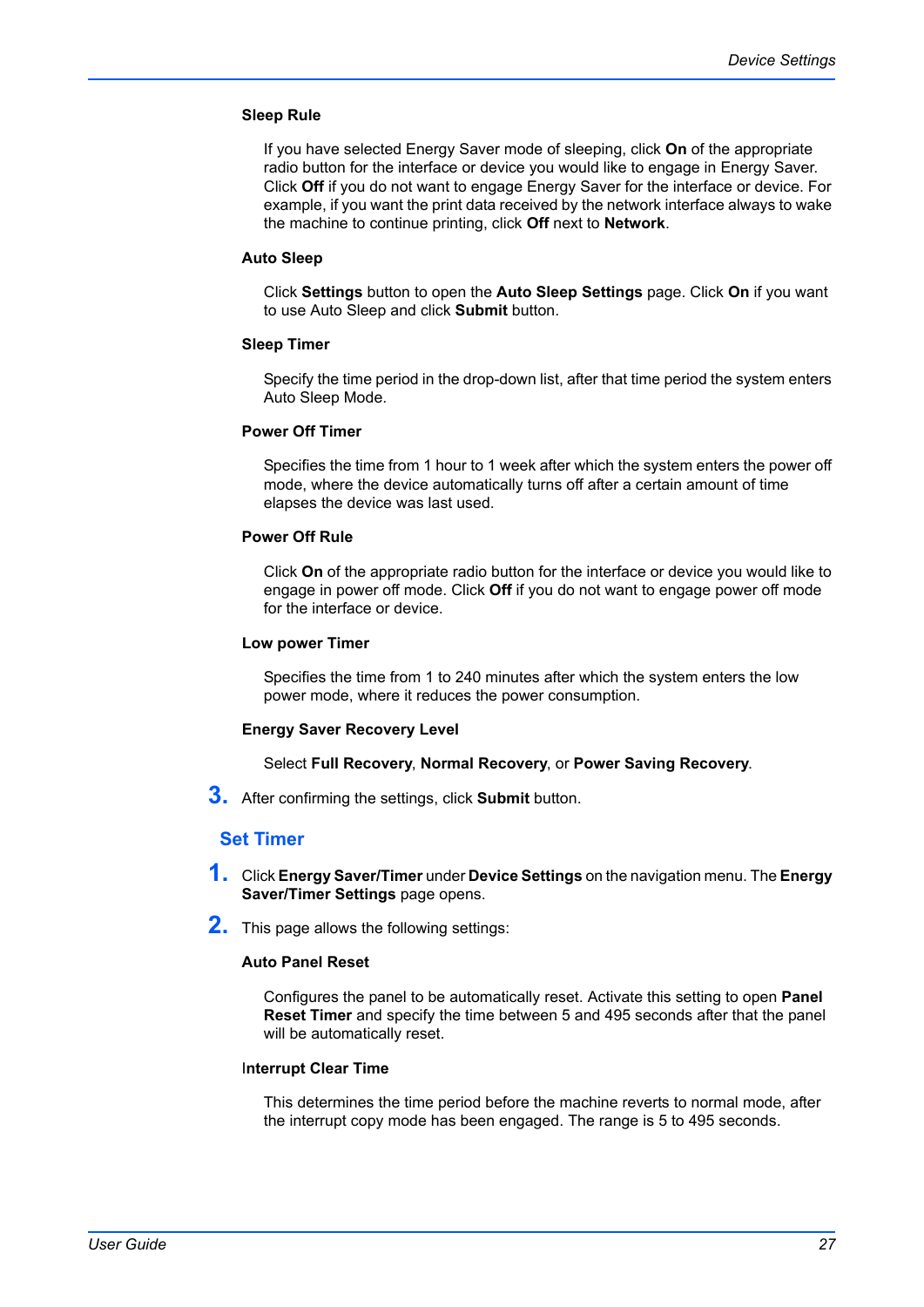## **WSD scan timer**

This determines the time period before the machine reverts to normal mode, after WSD scan mode has been engaged. The range is 10 to 495 seconds (in 5-second increments).

#### **Weekly timer**

This page allows the following settings: Activate or deactivate this setting. To make advanced settings, click **Settings**. The **Weekly Timer Settings** page appears. In **Schedule**, set to turn power on or off for each day of the week. Enter time for activation. To set the time of retries, specify the limit of retries in **Retry Times** and enter a value in **Retry Times** and **Retry Interval**.

## **Auto File Deletion Time(Custom Box)**

Set the time to automatically delete stored documents in the custom box.

**3.** After confirming the settings, click **Submit** button.

# <span id="page-31-0"></span>**Date/Time**

This section includes advanced settings on date and time.

## **Date/Timer Settings**

**1.** Click **Date/Time** under **Device Settings** on the navigation menu. The **Date/Time Settings** page opens.

The following items are displayed:

## **Current Local Time**

Displays the time that is currently set in the machine.

## **Current Universal Time (UTC/GMT)**

Displays the Greenwich Mean Time that is currently set in the machine.

**2.** Make changes in the settings if needed.

Select **Date**, **Year**, **Month**, **Day**, **Time**, **Date Format**, **Time Zone**, or **Summer Time** which you want to make a change.

**3.** After confirming the settings, click **Submit** button.

## **Synchronize**

- **1.** Click **Date/Time** under **Device Settings** on the navigation menu. The **Date/Time Settings** page opens.
- **2.** Make changes in the settings if needed.

If a time server is used to synchronize the time as well, the current time can be adjusted regularly and easily. Enter the host name or IP address of the time server and click the **Synchronize** button.

If you use the host name, you must first specify the DNS server information.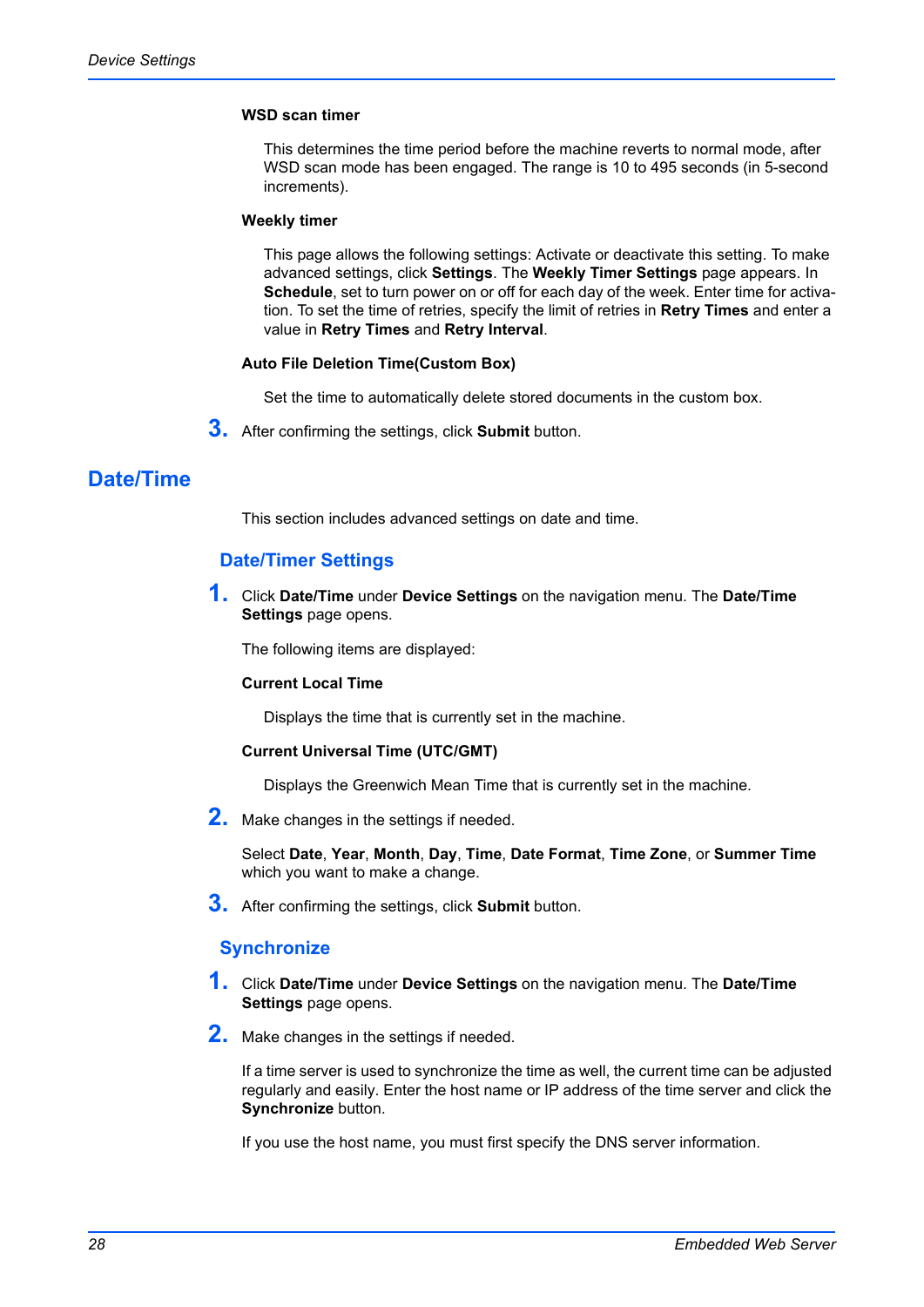Time information is required when you receive reports from this machine via E-mail. It is recommended that you set the time when the report mail function is enabled.

**3.** Click **Submit** button.

## <span id="page-32-0"></span>**System**

This section includes advanced settings that apply to the system.

If the settings for the item marked with an asterisk (\*) has been changed, you must restart the machine or the network. To restart the machine, proceed to the **Reset** page.

## **Device Information**

- **1.** Click **System** under **Device Settings** on the navigation menu. The **System Settings** page opens.
- **2.** Make changes in the settings if needed.

Enter **Host Name**, **Asset Number**, and **Location**, accordingly.

If you use the host name, you must first specify the DNS server information.

**3.** Click **Submit** button.

## **General**

- **1.** Click **System** under **Device Settings** on the navigation menu. The **System Settings** page opens.
- **2.** Make changes in the settings if needed.

#### **Language**

Select the language.

## **RAM Disk Mode**

When you use RAM disk mode, select **On**.

## **RAM Disk Size**

Specify the RAM disk size. Note: This item is displayed when an optional memory is installed.

## **Optional Memory**

When an optional memory is installed, select the memory allocation pattern according to your purpose.

## **Software Keyboard Layout**

Select an appropriate type of keyboard.

#### **USB keyboard type**

Select an appropriate type of USB keyboard.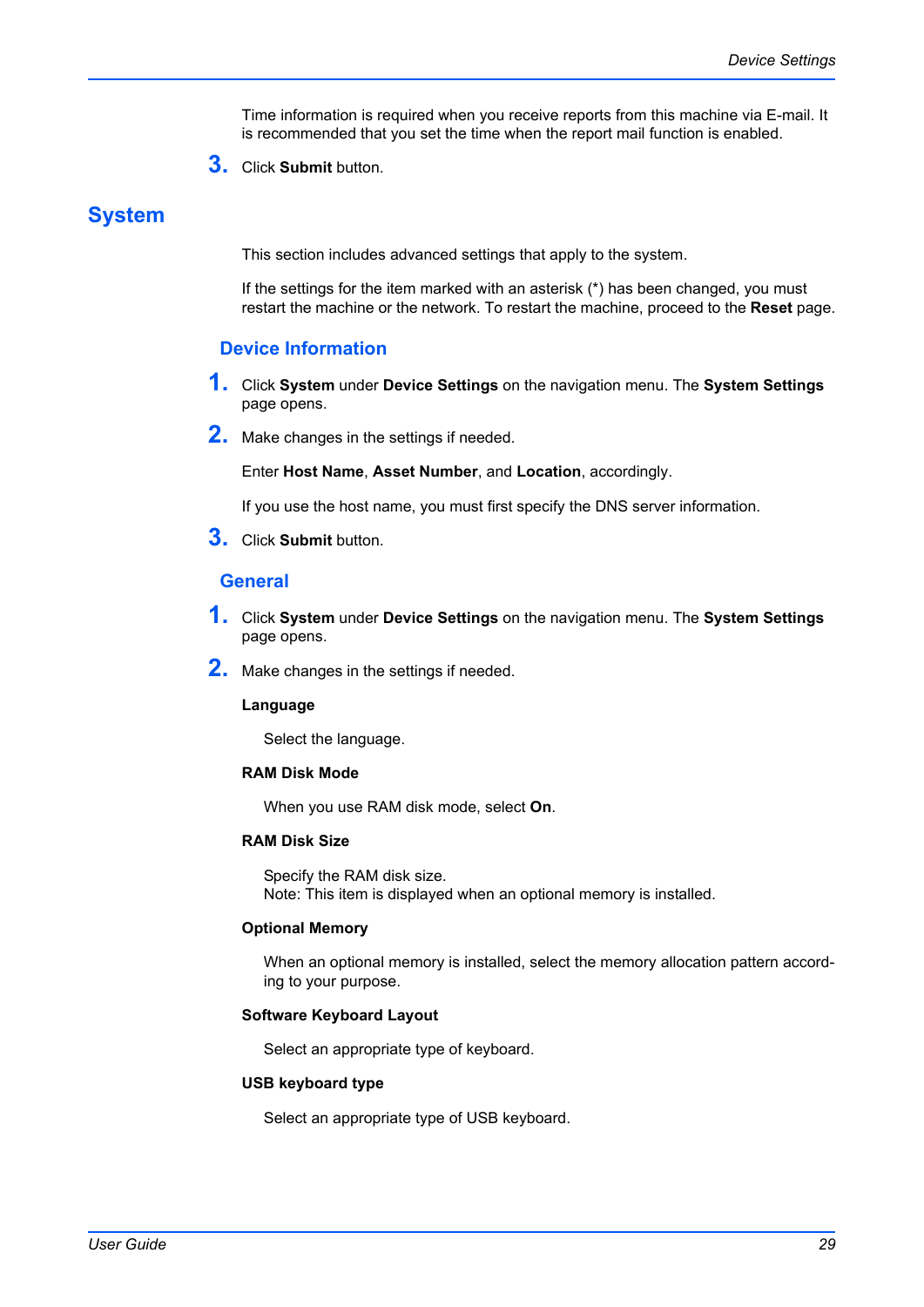## **Override A4/Letter**

Specifies whether or not the A4 and Letter size paper should be interchangeable. When turned **On**, for example, if the A4 paper is not in the tray, the Letter size paper will be selected for printing. When turned **Off**, the Letter size paper will not be used in place of the A4 paper, when A4 is selected for printing but the A4 tray is empty.

#### **Measurement**

Select the unit of measurement for entry.

#### **Preset Limit**

Specify the number of copies limited to print.

## **Default Screen**

Select the screen to set as the default screen.

## **Default screen for Send/FAX**

Select the screen to set as the default screen.

## **Default Address Book**

Select the type of default addressbook to set.

## **Orientation Confirmation**

Activate or deactivate the prompt that confirms the orientation of original documents.

## **Altitude Adjustment**

Select an altitude from the drop-down list according to your operating environment.

## **Bluetooth**

Specifies whether to use the bluetooth keyboard.

## **Numeric Keyboard Settings**

You can configure the following settings.

- 1. **Default Display (Copy/Box Print)**: Specifies whether to display the numeric keyboard on Copy/Box print screen.
- 2. **Default Display (HyPAS Application)**: Specifies whether to display the numeric keyboard when using the HyPAS application.
- 3. **Layout (HyPAS Application)**: Select the keyboard layout when activating the HyPAS application.

## **NFC**

Specifies whether to perform the wireless comminication using NFC.

**3.** Click **Submi**t button.

## **Error Settings**

- **1.** Click **System** under **Device Settings** on the navigation menu. The **System Settings** page opens.
- **2.** Make changes in the settings if needed.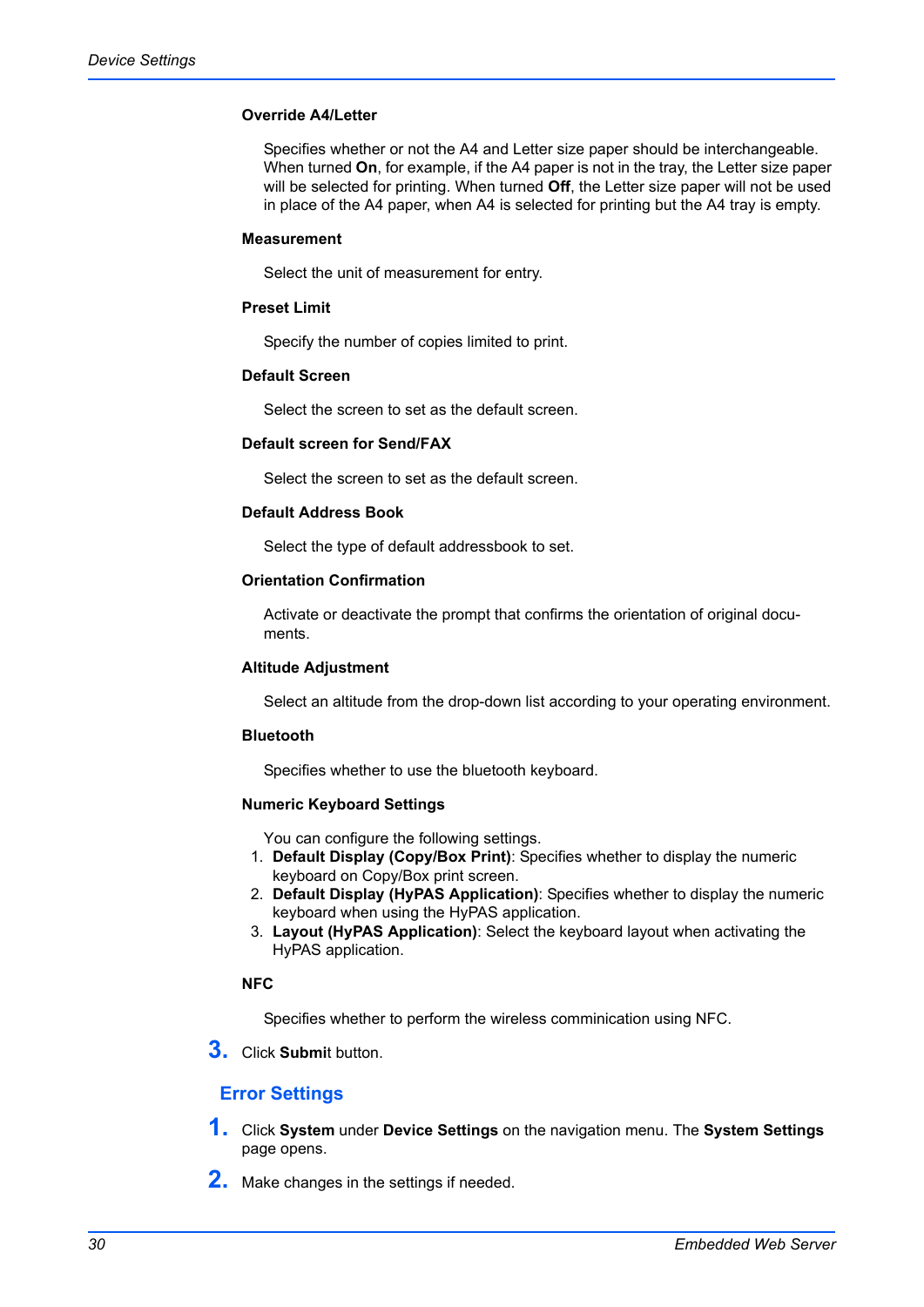## **Action when color toner is empty**

Select the action when color toner is empty, whether you want to cancel printing or print forcibly in black and white mode.

## **MP tray empty**

Activate or deactivate the attention display when the MP tray has become empty.

## **Error Clear Timer**

Activate or deactivate automatic error clearing at an error. If activated, printing will automatically resume after the time period that you can specify from 5 to 495 seconds.

## **Skip Error Job**

Activate or deactivate automatic job skipping at an error. If activated, printing will automatically resume by skipping the job in error after the time period that you can specify from 5 to 90 seconds.

## **Low Toner Alert**

Activate or deactivate the attention display when toner is running low. If activated, the attention display will appear in a relative amount of remaining toner that you can specify from 5 to 100.

## **Toner Waste Full Alert**

Activate or deactivate the attention display when waste toner box is becoming full. If activated, the attention display will appear in **Toner Waste Full Alert Setting** that you can specify from 10 to 90.

## **Default Paper Source**

Displays this item when a large capacity feeder is installed and selected as a default paper source from **Default Paper Source** of **Other Settings** in **Paper/Feed/Output** page.

**3.** Click **Submit** button.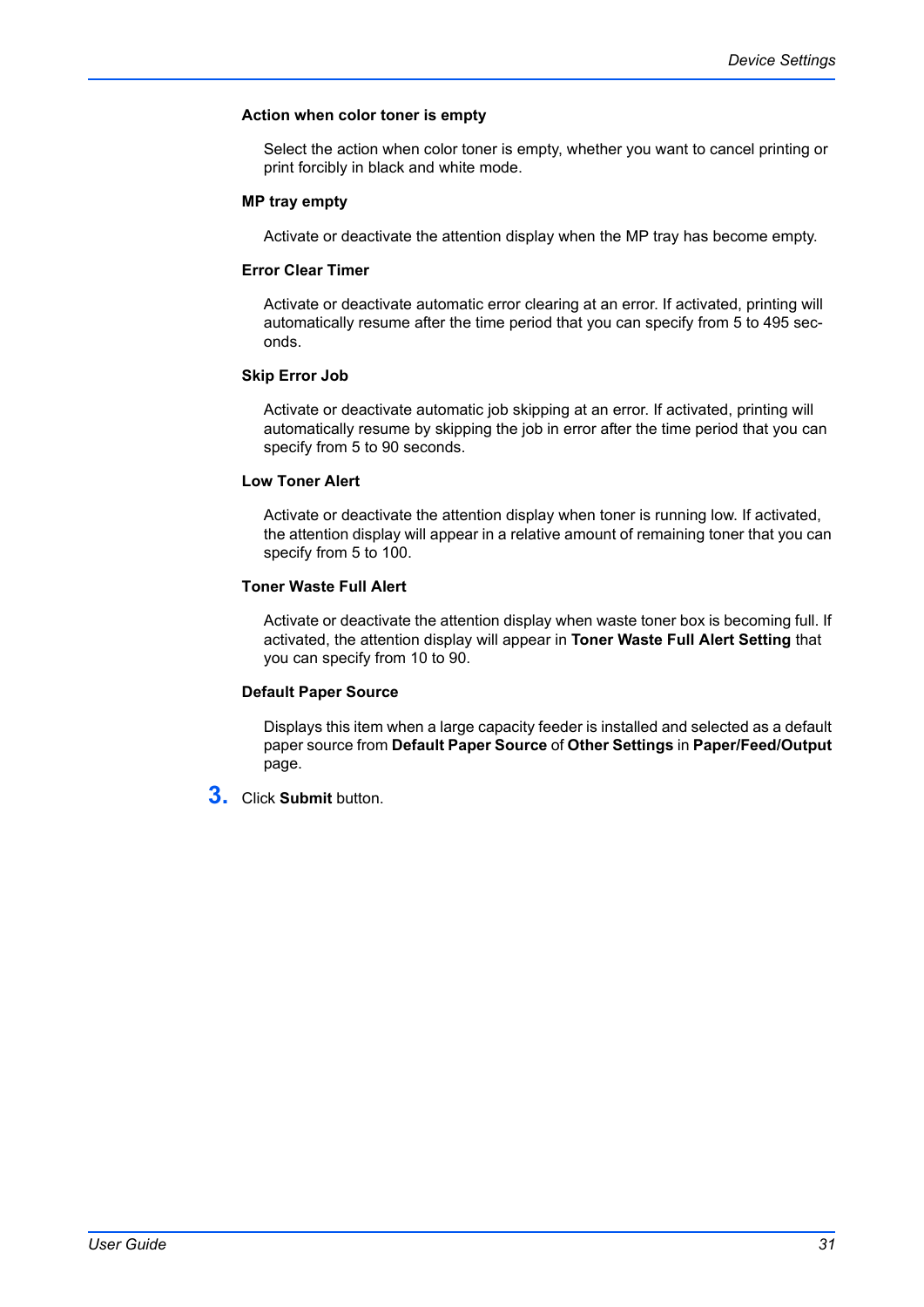# <span id="page-35-0"></span>**7 Function Settings**

This page is accessible when you have logged in the embedded server with administrator privilege, while network authentication or local authentication is enabled. If needed, make the following settings: See below for detailed information.

- Common/Job Default
- Copy
- Printer
- E-mail
- Sending Job Folder
- DSM Scan
- FAX/i-FAX
- Send and Forward
- RX/Forward Requirements
- **Operation Panel**

# <span id="page-35-1"></span>**Common/Job Default**

In this section, you can make settings for the following items:

## **Common Settings**

- **1.** Click **Common/Job Defaults** under **Function Settings** on the navigation menu. The **Common/Job Default Setting**s page opens.
- **2.** Make changes in the settings if needed.

## **Priority Setting**

Activate or deactivate automatic zooming with priority.

## **OCR Text Recognition Action**

You can select this item when the optional Scan Extension kit (A) is activated.

## **High comp. PDF image**

You can prioritize to ensure smaller file sizes or better quality text representation in high-compression PDF format.

**3.** Click **Submit** button.

## **Job Default Settings**

- **1.** Click **Common/Job Default**s under **Function Settings** on the navigation menu. The **Common/Job Default Setting**s page opens.
- **2.** You can make changes for the following items as required.

## **Document name**

Name the default document used in the print job.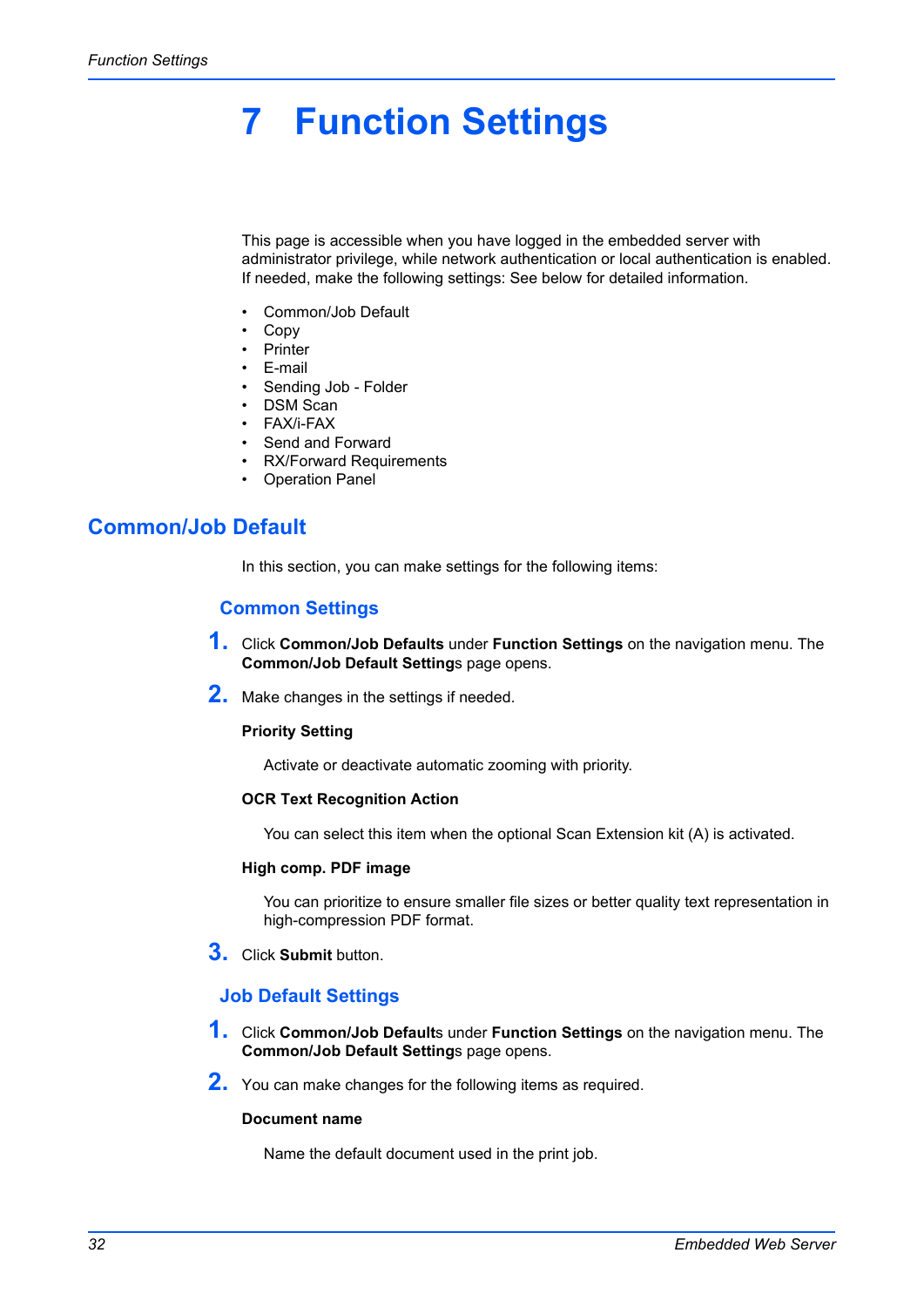## **Additional Info.**

Select the date, job number, etc.

**3.** Click **Submit** button.

## **Scan Default Settings**

- **1.** Click **Common/Job Defaults** under **Function Settings** on the navigation menu. The **Common/Job Default Setting**s page opens.
- **2.** You can make changes for the following items as required.

#### **Original Orientation (Copy)**

You can select **Auto**, **Top Edge on Top** or **Top Edge on Left** as the original orientation.

Note: **Auto** can be configured when an optional OCR Expansion kit is installed.

#### **Original Orientation (Send/Store)**

You can select **Auto**, **Top Edge on Top** or **Top Edge on Left** as the original orientation.

Note: **Auto** can be configured when an optional OCR Expansion kit is installed.

#### **Color Selection (Send/Store)**

This selects color mode for scanning or storing. **Auto Color (Color/Grayscale)** and **Auto Color (Color/Black & White)** allow you identify color for the original document to scan. You can manually select **Black & White** to forcedly switch color mode.

#### **Scan Resolution**

Specifies the resolution for scanning. The resolutions available differ depending on the model, current color mode, and the saving format of files. To scan in full color or grayscale with a solution of 400 dpi or greater, the internal memory must be expanded for some models.

#### **Original Image (Copy)**

The original quality for scanning or storing must be selected according to the type of the original. Select from **Text+Photo (Printer)**, T**ext+Photo (Magazine)**, **Photo (Printer)**, **Photo (Magazine)**, **Photo (Photo Paper)**, **Text**, **Text (Fine Line)**, **Graphic/Map (Printer)**, and **Graphic/Map (Magazine)**.

Note: You can select Color table from the drop-down list when it is downloaded.

## **Original image (Send/Store)**

The original quality for scanning or storing must be selected according to the type of the original. Switch the original quality from **Text+Photo**, **Photo**, **Text**, **Text (for OCR)**, and **Text (Fine Line)**.

#### **Zoom %**

This switches the zoom ratio between **Auto** and **100%**. The default setting is **100%**.

#### **Background Density (Copy)**

This removes dark background from originals, such as newspapers, when copying.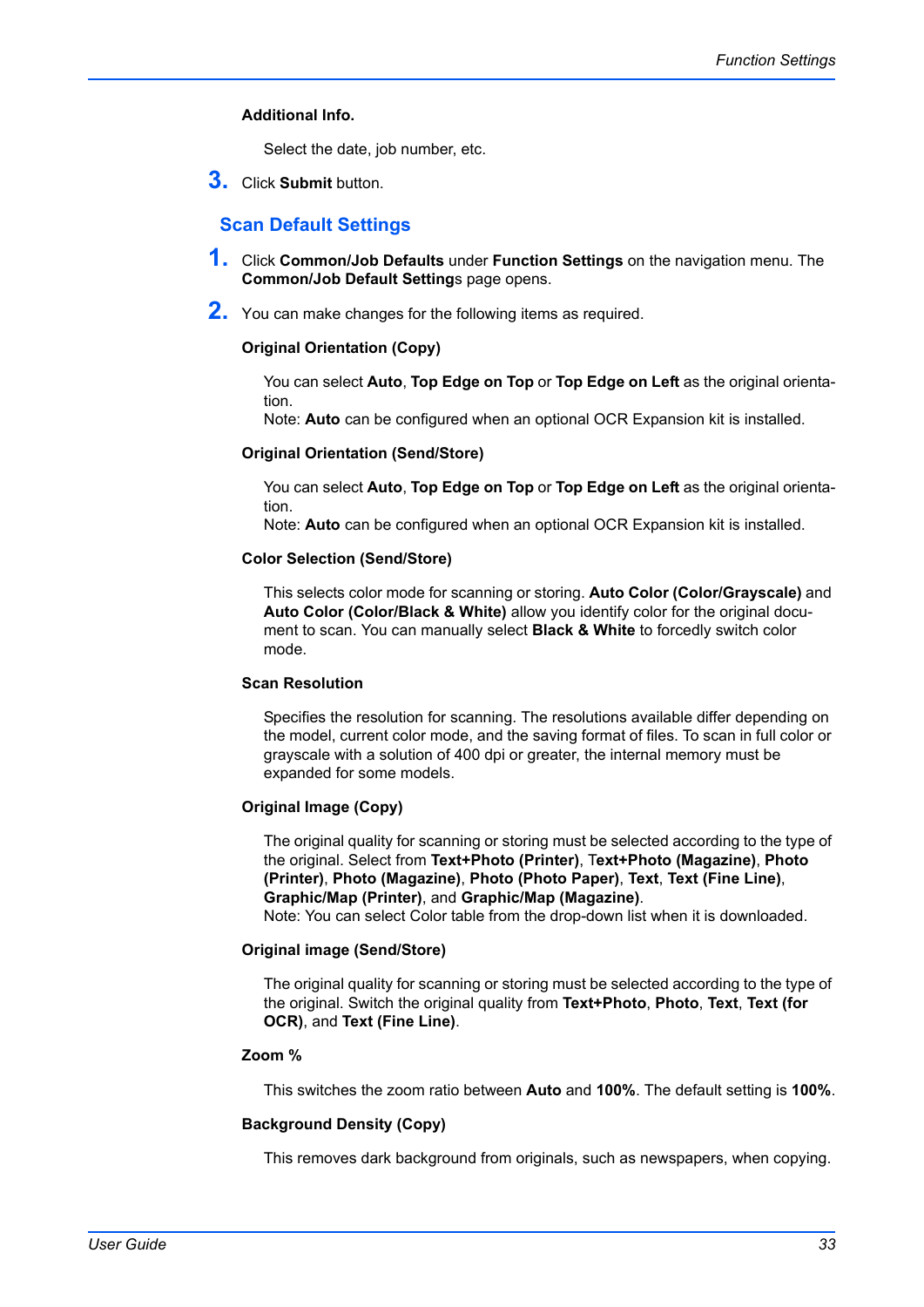## **Background Density (Send/Store)**

This removes dark background from originals, such as newspapers, when sending or storing a job.

## **Continuous Scan (Copy)**

Activates or deactivates Continuous Scan for copy.

#### **Continuous Scan (Send/Store)**

Activates or deactivates Continuous Scan for send or store. Note: Some machine products disply **Continuous Scan (Except FAX)**. Activates or deactivates Continuous Scan except fax.

#### **Continuous Scan (Fax)**

Activates or deactivates Continuous Scan for fax.

#### **Border Erase**

Set the width of the outer and inner borders to erase in 0 to 50mm. You can set border erase for the reverse side.

#### **Prevent Bleed-through (Copy)**

Activate or deactivate Prevent Bleed-through for copying.

#### **Prevent Bleed-through (Send/Store)**

Activate or deactivate Prevent Bleed-through for sending and storing.

#### **Skip Blank Page (Copy)**

Activate or deactivate Skip Blank Page for copying.

#### **Skip Blank Page (Send/Store)**

Activate or deactivate Skip Blank Page for sending and storing.

#### **Prevent Light Reflection**

Activate or deactivate Prevent Light Reflection when using the Erase Shadowed Areas feature.

**3.** Click **Submit** button.

## **Output Default Settings**

- **1.** Click **Common/Job Default**s under **Function Settings** on the navigation menu. The **Common/Job Default Setting**s page opens.
- **2.** You can make changes for the following items as required.

#### **EcoPrint**

Switches EcoPrint **On** or **Off** to control toner consumption for saving the printing costs. The default setting is **Off**. When selecting **On**, you can select **Toner Save Level** from **1 (Low)** to 5 **(High)**, according to the machine.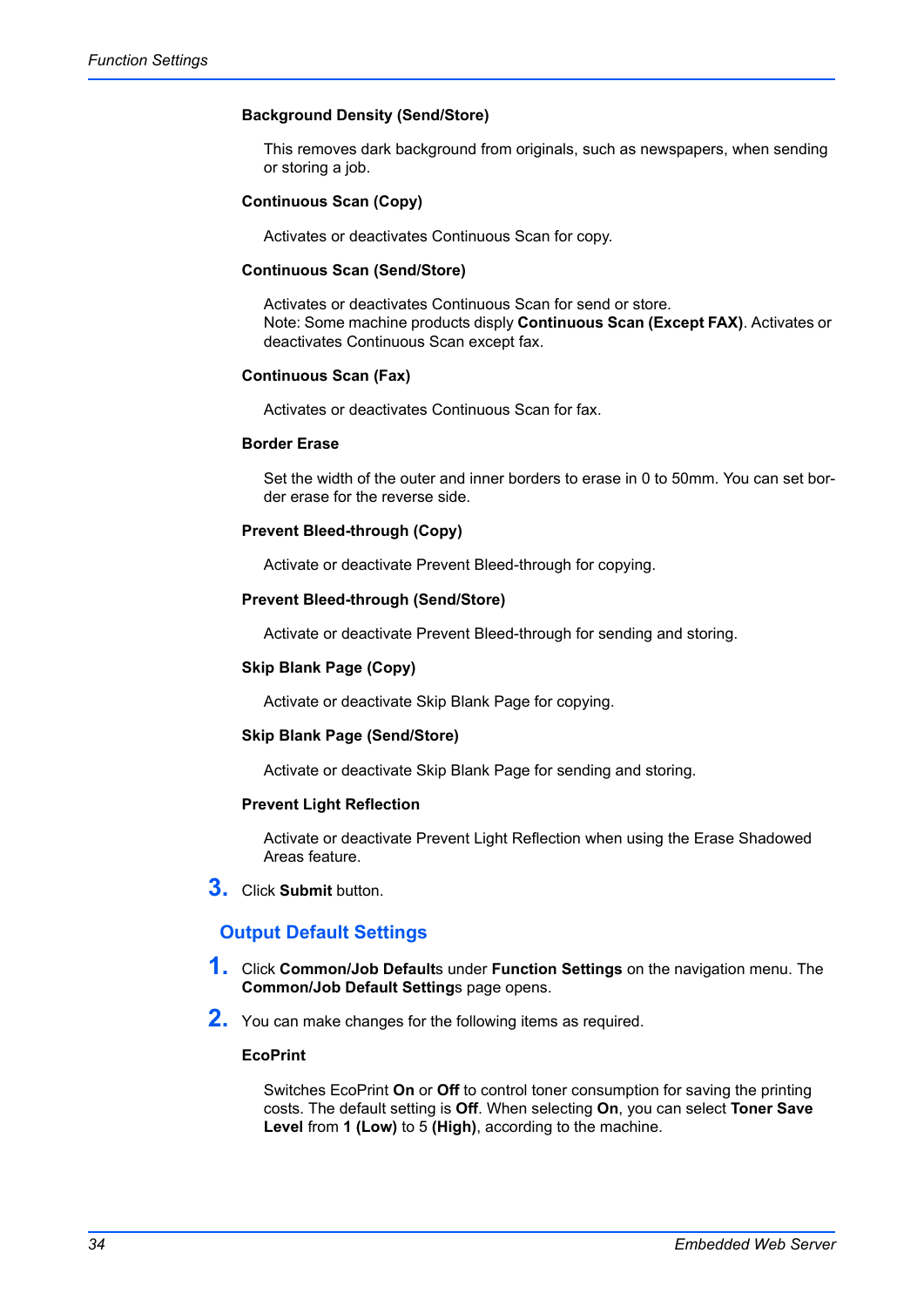#### **Margin**

You increase or decrease the top and left gutters from -18 to +18mm.

#### **JPEG/TIFF Print**

This determines the physical size of JPEG images when printing them from a USB flash device. Choices include **Fit to Paper Size**, **Image Resolution**, and **Fit to Print Resolution**.

#### **XPS Fit to Page**

This determines the page size for printing XPS data. Turn **On** to fit print data over the page size and turn **Off** to print in the original size.

#### **Collate/Offset**

Select the default collate/offset settings. When **Collate** is set to **On**, the documents are collated by copy (**Offset** is set to **Each Set**). When **Collate** is set to **Off**, the documents are collated by page (**Offset** is set to **Off**), according to the machine.

#### **FAX TX Resolution**

This selects the resolution to fax a document.

#### **E-mail Template**

This allows to create a template for entering a subject and body information of Email. Up to three templates can be created and configured with the default settings according to the machine.

#### **i-FAX Template**

This allows to create a template for entering a subject and body information for i-FAX.

**3.** Click **Submit** button.

## **Copy Default Settings**

- **1.** Click **Common/Job Default**s under **Function Settings** on the navigation menu. The **Common/Job Default Setting**s page opens.
- **2.** You can make changes for the following items as required.

#### **Color Selection (Copy)**

This selects color mode for copying. **Auto Color** automatically identifies a full color or black and white original. You can manually select either **Full Color** or **Black & White** to forcedly switch color mode.

#### **Auto Image Rotation**

Activate or deactivate automatic image rotation mode.

#### **DP Read Action**

You can prioritize to use the document processor either in faster scanning or better quality scanning.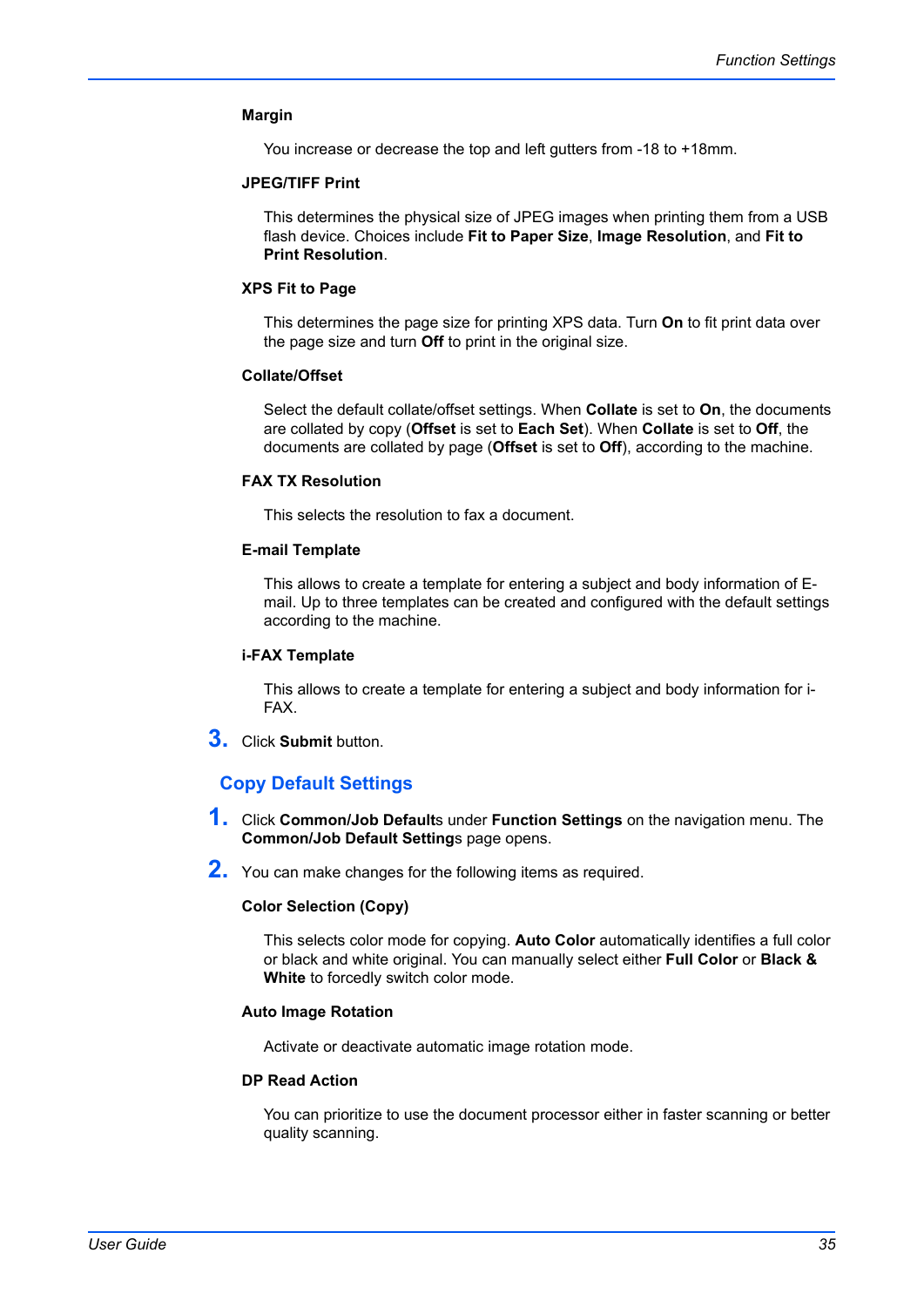## **Platen Scan Action**

You can prioritize to use the platen either in faster scanning or better quality scanning.

## **Repeat Copy**

Enables additional copies in the desired quantity as necessary after a copy job is completed.

Note: **Repeat Copy** is not displayed when an optional Data Security Kit is activated or a Repeat Copy job is cleared.

#### **Skip Blank Page**

You can choose whether blank pages should be delivered or not.

**3.** Click **Submit** button.

## **File Default Settings**

- **1.** Click **Common/Job Defaults** under **Function Settings** on the navigation menu. The **Common/Job Default Setting**s page opens.
- **2.** You can make changes for the following items as required.

#### **File Format**

The file format is available from **PDF**, **TIFF**, **JPEG**, **XPS**, and **High Compression PDF**.

#### **Image Quality**

This determines the quality of the image when saved, from **1 Low Quality (High Comp.)** to **5 High Quality (Low Comp.)**.

#### **PDF/A**

Turns PDF/A-compliant format **PDF/A-1a**, **PDF/A-1b**, **PDF/A-2a**, **PDF/A-2b**, **PDF/ A-2u** or **Off**, when File Format above is PDF. PDF/A is an electronic file format for long-term preservation of documents as addressed in the ISO 19005-1 specification.

#### **OCR Text Recognition**

You can convert the scanned document to the text data when you selected **PDF** or **High Compression PDF** as the file format.

#### **Primary OCR Language**

You can choose the primary OCR language from the drop-down list.

#### **Auto Image Rotation (OCR)**

Rotates the image direction to read when setting to **On**.

Note: **OCR Text Recognition**, **Primary OCR Language**, and **Auto Image Rotation (OCR)** can be configured when an optional OCR Expansion kit is installed.

#### **Color TIFF Compression**

This allows to select **TIFF V6** or **TTN2** format for compression of color TIFF images.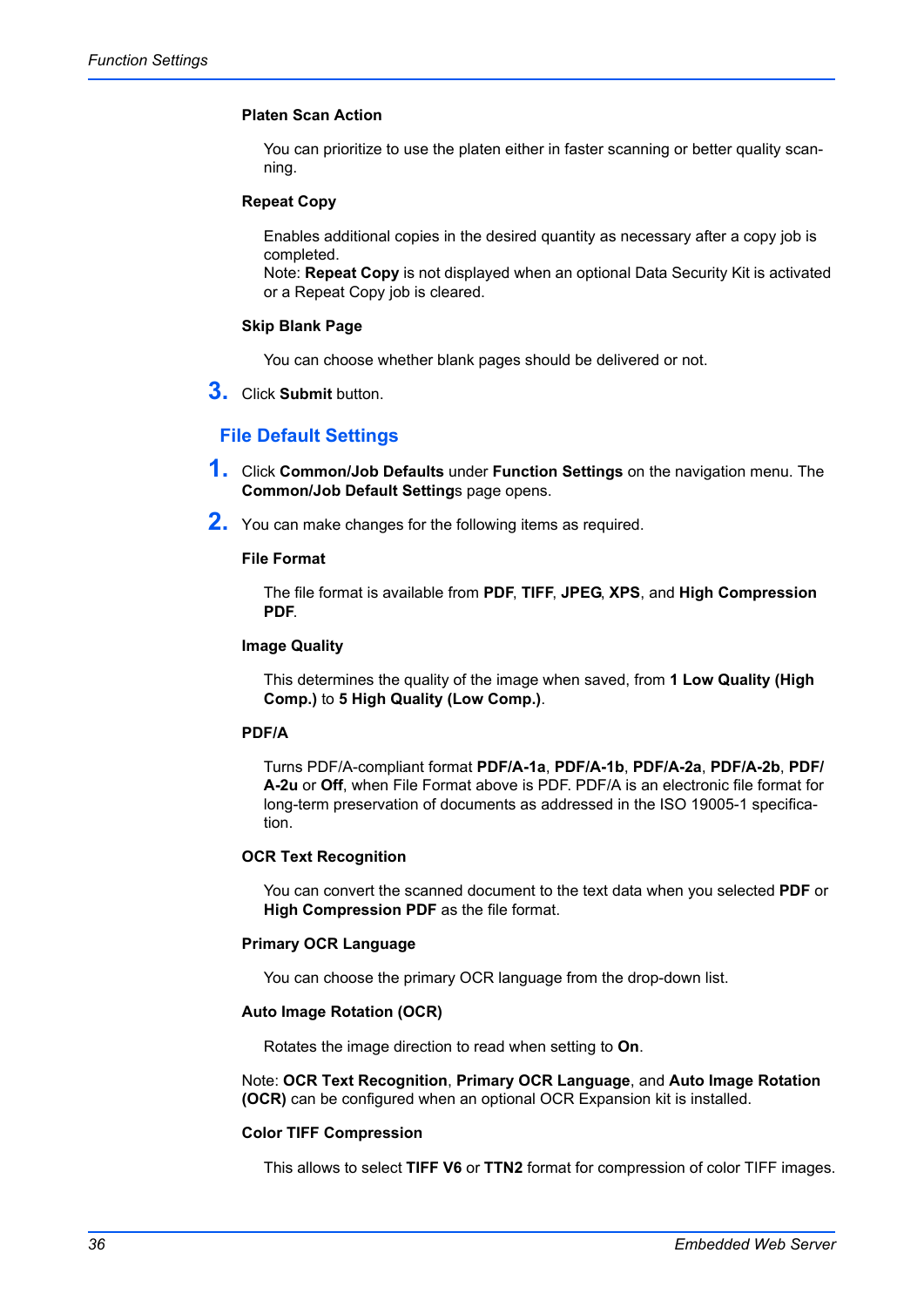#### **File Separation**

This extract pages as separate files from an output file. You can specify the number of file separation from 1 to 500 when setting to **On** according to the machine.

**3.** Click **Submit** button.

# **Copy**

This section includes advanced settings for copying.

- **1.** Click **Copy** under **Function Settings** on the navigation menu. The **Copy Setting**s page opens.
- **2.** You can make changes for the following items as required.

#### **Reserve Next Priority**

Activate or deactivate to prioritize the next job reserved.

#### **Auto Image Rotation Action**

Select the behavior of automatic image rotation in three ways.

#### **Color Table (Copy)**

You can specify the color table name. Note: Color table (Copy) is displayed only when it is downloaded.

**3.** Click **Submit** button.

## **Function Default**

The default settings can be changed in **Common/Job Defaults Settings** page.

# **Printer**

This section includes advanced settings for printing.

If the settings for the item marked with an asterisk (\*) has been changed, you must restart the machine or the network. To restart the machine, proceed to the **Reset** page.

## **General**

- **1.** Click **Printer** under **Function Settings** on the navigation menu. The **Printer Setting**<sup>s</sup> page opens.
- **2.** You can make changes for the following items as required.

## **Emulation**

Set the Emulation Mode.

#### **Alternate Emulation**

When you have selected **KPDL(Auto)** as emulation mode, you can switch between KPDL and another emulation mode (alternative emulation) automatically according to the data to print. This item can be displayed when an optional Emulation kit is installed.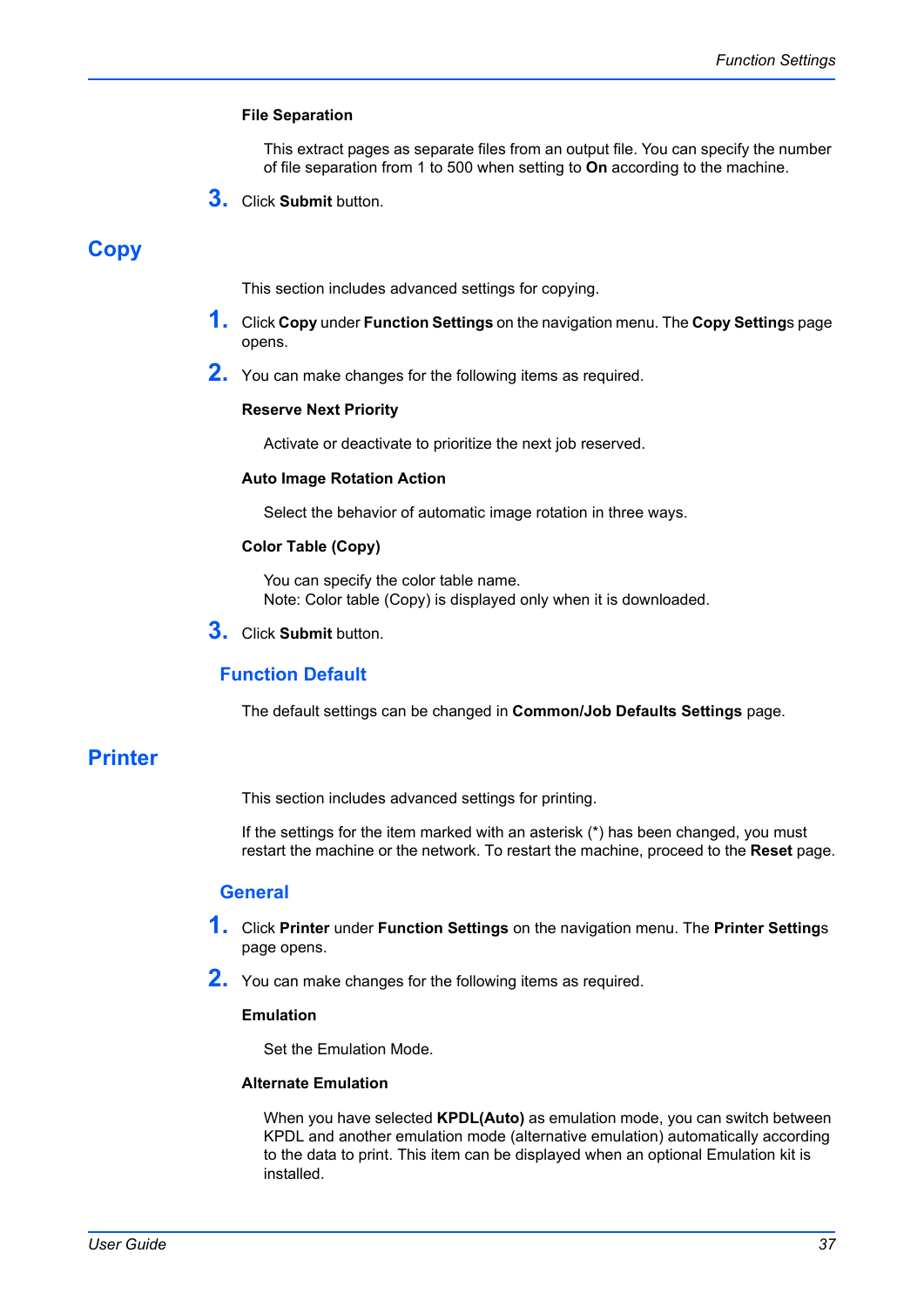#### **Paper Feed Mode**

Determines the behavior of paper feed selection when the paper you requested of size and/or type is not available in the current paper source. **Auto** lets the machine to search for the matching paper including all the paper sources. **Fixed** does not perform searching in the other paper sources.

#### **Form Feed Timeout**

Adjusts the form feed timeout between 5 and 495 seconds in 5-second increments. A form feed will occur in the absence of data during this time period. The default setting is **30** seconds.

#### **Job Name**

Select the job number, job name, etc.

#### **User Name**

Activate or deactivate to use User Name.

#### **Message Banner Print**

Each time a banner page is printed, the machine halts and displays a message that prompts you to continue banner printing. You can activate (**On**) or deactivate (**Off**) this message.

## **Wide A4**

Activate (**On**) or deactivate (**Off**) Wide A4 size for printing.

## **Auto Cassette Change**

You can select the actions when the paper runs out in the paper source while printing.

When selecting **Off**, the machine displays message to load paper in paper cassette and stops printing. Load the paper according to the paper source displayed to resume printing. You can also select the desired paper source.

When selecting **On**, the machine continues printing automatically if the other paper cassette contains the same paper as the currently-used paper cassette.

## **Remote Printing**

Permit or prohibit remote printing.

**3.** Click **Submit** button.

# **AirPrint Settings**

- **1.** Click **Printer** under **Function Settings** on the navigation menu. The **Printer Setting**<sup>s</sup> page opens.
- **2.** Click **Settings** button. The **AirPrint** Settings page opens.

You can make changes for the following items as required.

#### **AirPrint**

The default setting is **On**.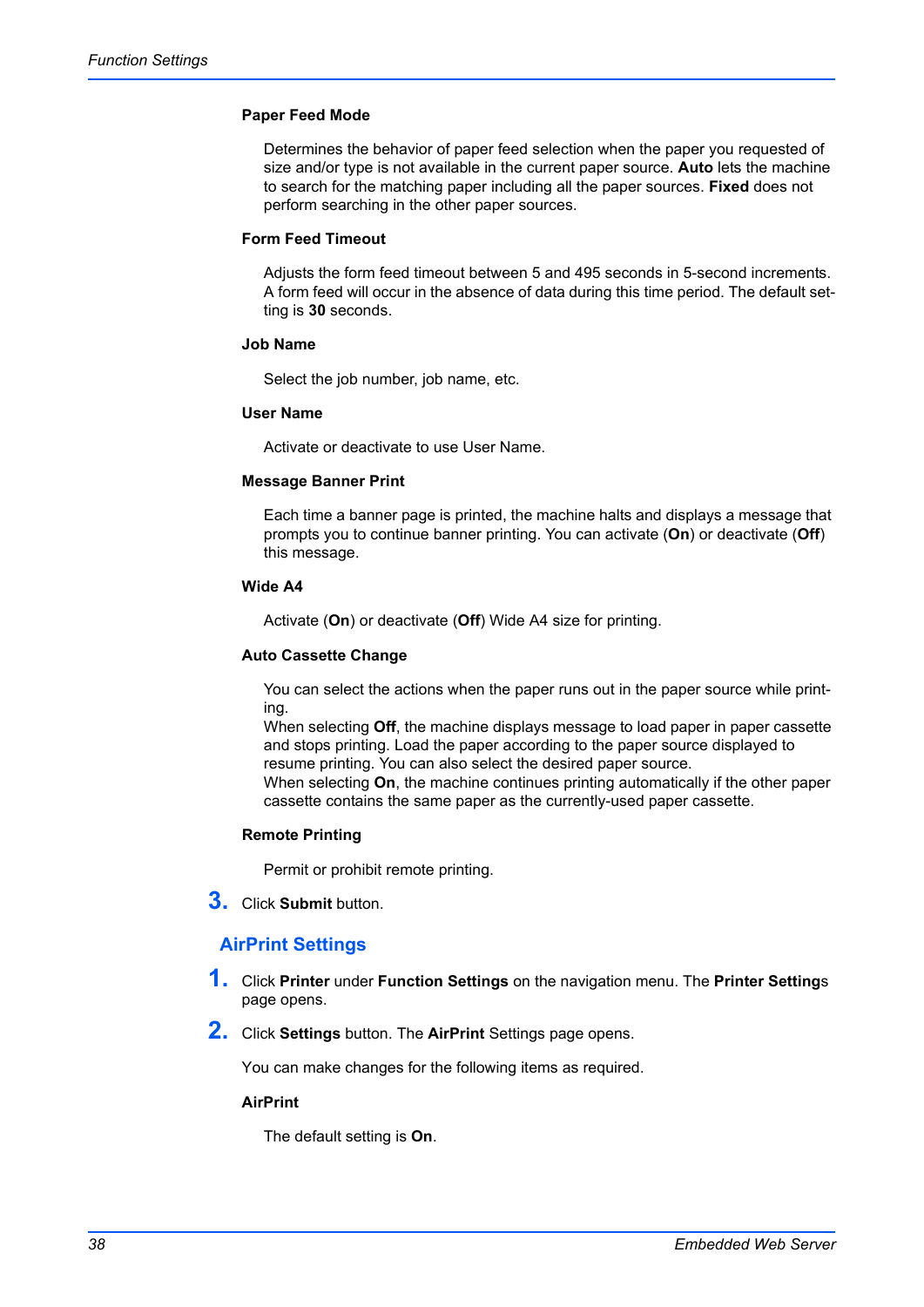## **Bonjour Name**

Enter the Bonjour name.

#### **Location**

Enter the location of the machine on **Location** of the **System Settings** page under **Device Settings**.

Note: When you enter **Location**, the location appears under the printing device name appears on the printer selection screen using the mobile device. The location also appears on the title (upper right) of Command Center RX.

#### **Geolocation**

Specifies whether or not to set the geolocation information of the machine. If this setting turns **On**, **Latitude**, **Longitude** and **Altitude** appear on the **AirPrint** page. Note: Even if **Geolocation** is set to **Off**, AirPrint works properly.

#### **Latitude**

Enter the latitude of the machine from -90.000000 to 90.000000 degrees.

#### **Longitude**

Enter the longitude of the machine from -180.000000 to 180.000000 degrees.

#### **Altitude**

Enter the altitude of the machine from 0 to 10000 meters.

# **Google Cloud Print Settings**

- **1.** Click **Printer** under **Function Settings** on the navigation menu. The **Printer Settings** page opens.
- **2.** Click **Settings** button on **Google Cloud Print Settings**. The **Google Cloud Print Settings** page opens.
- **3.** You can configure settings for **General**. Make the following setting:
	- 1. **Printer Name**: Displays the device name. You can modify the name as necessary.
	- 2. **Proxy**: Click **Settings** button. The **TCP/IP Settings** page opens. If you do not use a proxy server, set **Proxy** to **Off**. If you configure the proxy, set **Proxy** to **On**, and specify the following items as necessary. For details, see *[Proxy settings](#page-64-0)* on page 61. After configuing settings, return to the **Google Cloud Print Settings** page.
	- 3. **Proxy Authentication**: Enter **User Name** and **Password** for proxy authentication.
- **4.** You can configure settings for **Google Cloud Print**. Make the following settings:
	- 1. Click **Register** button.
	- 2. Click the URL to sign in to Google and claim printer for Google Cloud Print.
	- 3. Enter the account (Gmail address and password) to sign in.
	- 4. Click **OK** button. The device used for Google Cloud Print is registered.
- **5.** You can make changes for the following items on **Privet (Cloud Device Local Discovery Protocol and API)** as required.
	- 1. **Local Discovery**: When selecting **On**, the browser discovers the devices on the local network.
	- 2. **Available Network**: Select the available network for Google Cloud Print.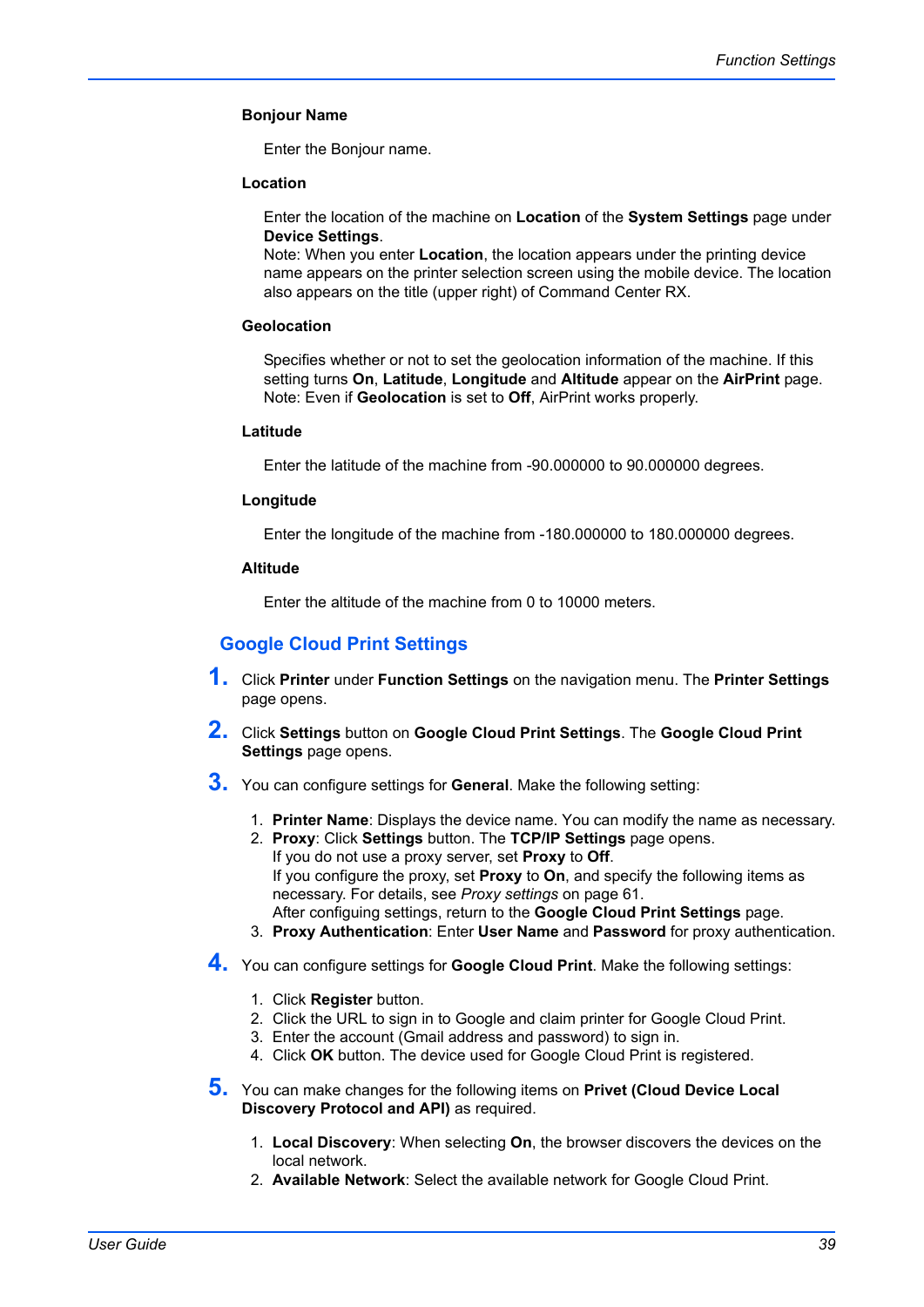- 3. **Local Print**: When selecting **On**, you can print from the device on the local network, without cloud server.
- **6.** Click **Submit** button.

## **Page Control Settings**

- **1.** Click **Printer** under **Function Settings** on the navigation menu. The **Printer Setting**<sup>s</sup> page opens.
- **2.** You can make changes for the following items as required.

## **Duplex**

Select **1-sided**, **2-sided Bind Long Edge**, or **2-sided Bind Short Edge** as duplex mode.

#### **Copies**

Select the number of copies to print.

#### **Page Orientation**

Switches **Portrait** or **Landscape** page orientation.

**LF Action**

Configures LF and CR actions.

## **CR Action**

Configures LF and CR actions.

**3.** Click **Submit** button.

# **Print Quality Settings**

- **1.** Click **Printer** under **Function Settings** on the navigation menu. The **Printer Setting**<sup>s</sup> page opens.
- **2.** You can make changes for the following items as required.

#### **Gloss Mode**

Sets Gloss Mode to **On** or **Off**. The default setting is **Off**. This is only available for some color machines which support Gloss Mode.

## **Color Selection**

Sets Color Mode to **Color** or **Black & White**. This is only available for some color machines.

## **KIR**

Switches KIR smoothing **On** or **Off**.

## **EcoPrint**

Switches EcoPrint **On** or **Off** to control toner consumption for saving the printing costs. The default setting is Off. When selecting **On**, you can select **Toner Save Level** from **1 (Low)** to 5 **(High)** according to the machine.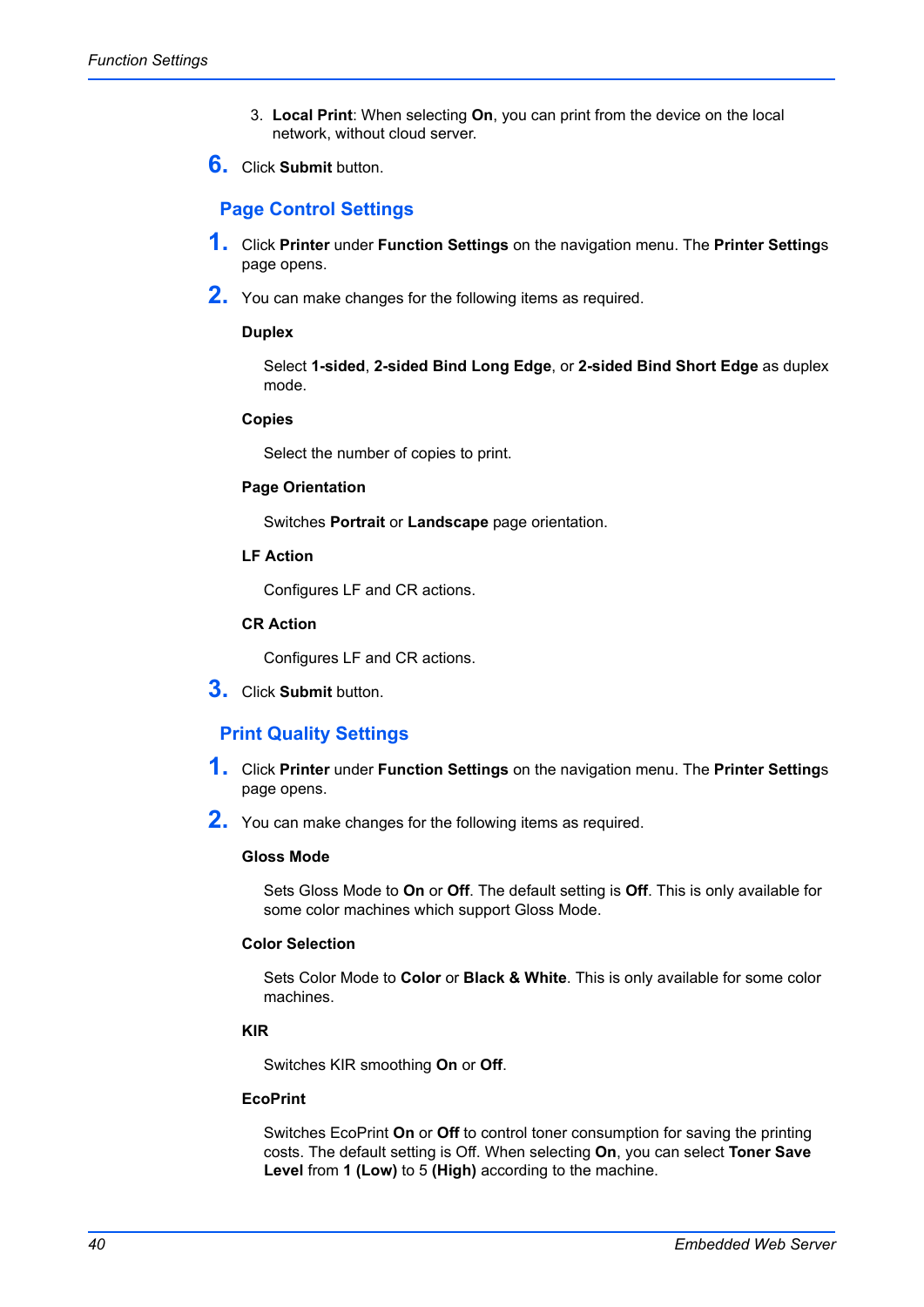## **Resolution**

Select the resolution from the drop-down list.

**3.** Click **Submit** button.

# **E-mail**

This section includes advanced settings for E-mail.

## **SMTP protocol**

- **1.** Click **E-mail** under **Function Settings** on the navigation menu. The **E-mail Setting**<sup>s</sup> page opens.
- **2.** You can make changes for the following items as required.

#### **SMTP Protocol**

Display whether a SMTP connection is available or not. Configure SMTP in **SMTP (E-mail TX)** on the **Protocols Settings** page.

#### **SMTP Server Name**

Enter the SMTP server name or its IP address. If entering the name, rather than the IP address, a DNS server address must also be configured. The DNS server address may be entered on the **TCP/IP Settings** page.

#### **SMTP Port Number**

Enter the port number that SMTP will use (default is 25). Normally, use port 25, but you can change the port number to suit the email server's application and operation. For example, the default port number for SMTP connections over SSL is 465. The default port number for SMTP authentication is 587.

#### **SMTP Server Timeout**

Sets the timeout in seconds during which this device tries to connect to the SMTP server.

#### **Authentication Protocol**

Enables or disables the SMTP authentication protocol or sets **POP before SMTP** as the authentication type. When selecting **On** or **POP before SMTP**, you can select user on the drop-down list. When selecting **Other** from **Authentication as**, you can specify **Login User Name** and **Login Password**.

#### **SMTP Security**

Displays SMTP Security. This item appears when **SSL/TLS** or **STARTTLS** is selected on **SMTP Security** of the **Protocol Settings** page.

## **POP before SMTP Timeout**

Sets the timeout in seconds during which this device tries to connect to the POP3 server. You can configure this item when you selected **POP before SMTP** as **Authentication Protocol**.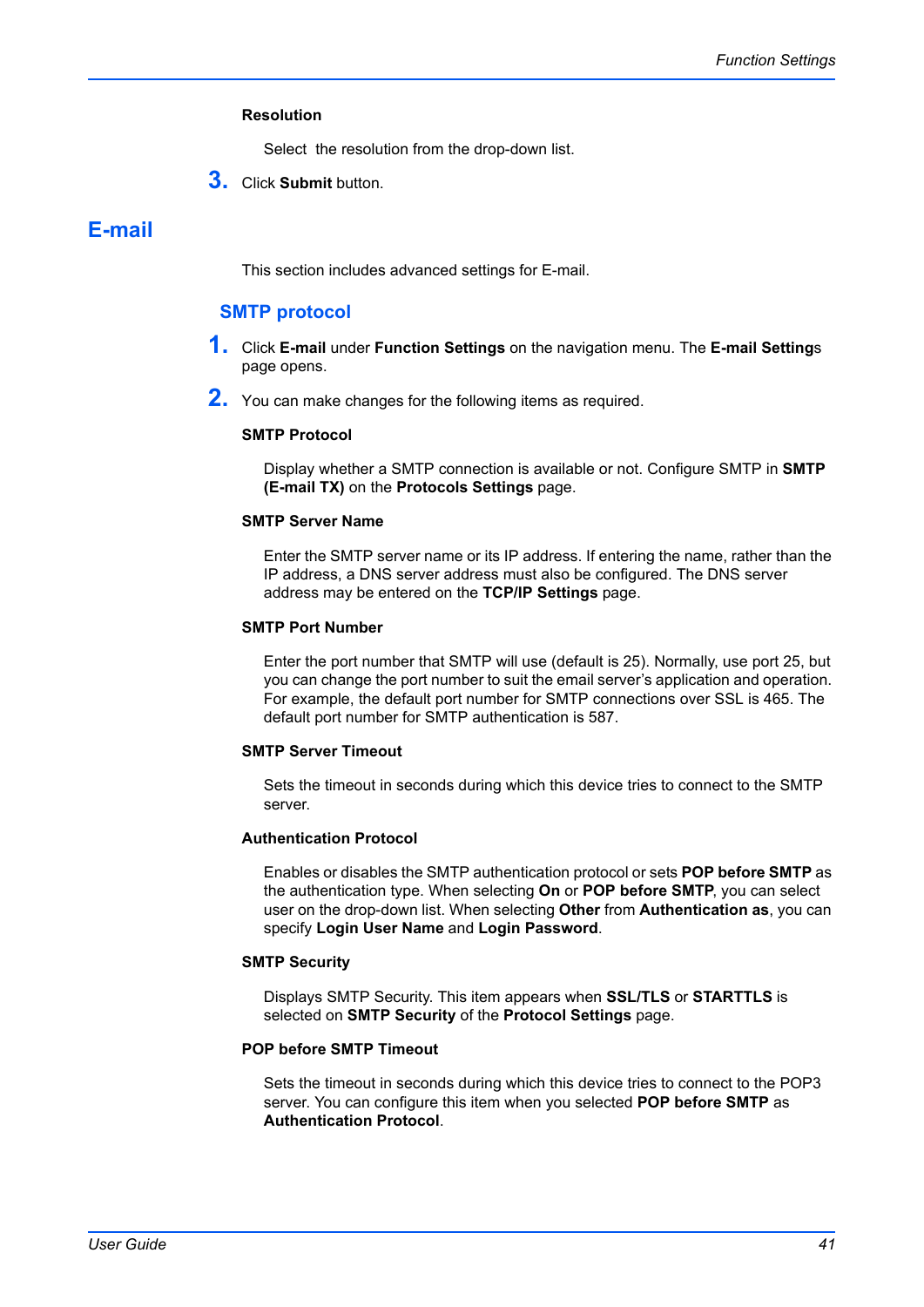## **Connection Test**

Tests to confirm that the settings on this page are correct. When **Test** button is clicked, this machine tries to connect to the SMTP server.

#### **Domain Restriction**

Activate or deactivate to restrict domains. Click **Domain List** button to configure. Enter a domain name that is permitted or rejected. You can also specify the E-mail addresses.

**3.** Click **Submit** button.

# **POP3**

- **1.** Click **E-mail** under **Function Settings** on the navigation menu. The **E-mail Setting**<sup>s</sup> page opens.
- **2.** You can make changes for the following items as required.

#### **POP3 Protocol**

Display whether a POP3 connection is available or not. Set to **On** on **POP3 (E-mail RX)** of the **Protocol Settings** page. If **Remote Printing** is prohibited, E-mail printing is unavailable. Configure **Remote Printing** in **Printer Settings** page.

#### **Check Interval**

Displays the interval, in minutes, for connecting to the POP3 server to check for incoming e-mails at specific interval. Specify the interval of performing checks in the range from 3 minutes to 60 minutes. The default is **15** minutes.

#### **Run once now**

Click **Receive** button to immediately receive E-mail from the POP3 server. When **Remote Printing** is set to **Permit**, the machine prints the received E-mail.

#### **Domain Restriction**

Activate or deactivate to restrict domains. Click **Domain List** button to configure. Enter a domain name that is permitted or rejected. You can also specify the E-mail addresses.

#### **POP3 User Settings**

Click **Settings** button and configure the following user settings. Up to three users can be set.

- 1. **User Profile 1** (to **3**): Enables or disables the user.
- 2. **E-mail Address**: Enter the E-mail address.
- 3. **POP3 Server Name**: Enter the POP3 server host name or IP address. If you use the host name, you must first specify the DNS server information.
- 4. **POP3 Port Number**: Enter the port number that POP3 will use (default is 110). Normally, use port 110, but you can change the port number to suit the email server's application and operation. For example, the default port number for POP3 over SSL is 995.
- 5. **POP3 Server Timeout**: Enter the timeout in seconds during which this machine tries to connect to the POP3 server.
- 6. **Login User Name**: Enter the login name of the user for the POP3 account.
- 7. **Login Password**: Enter the password to log in the POP3 account.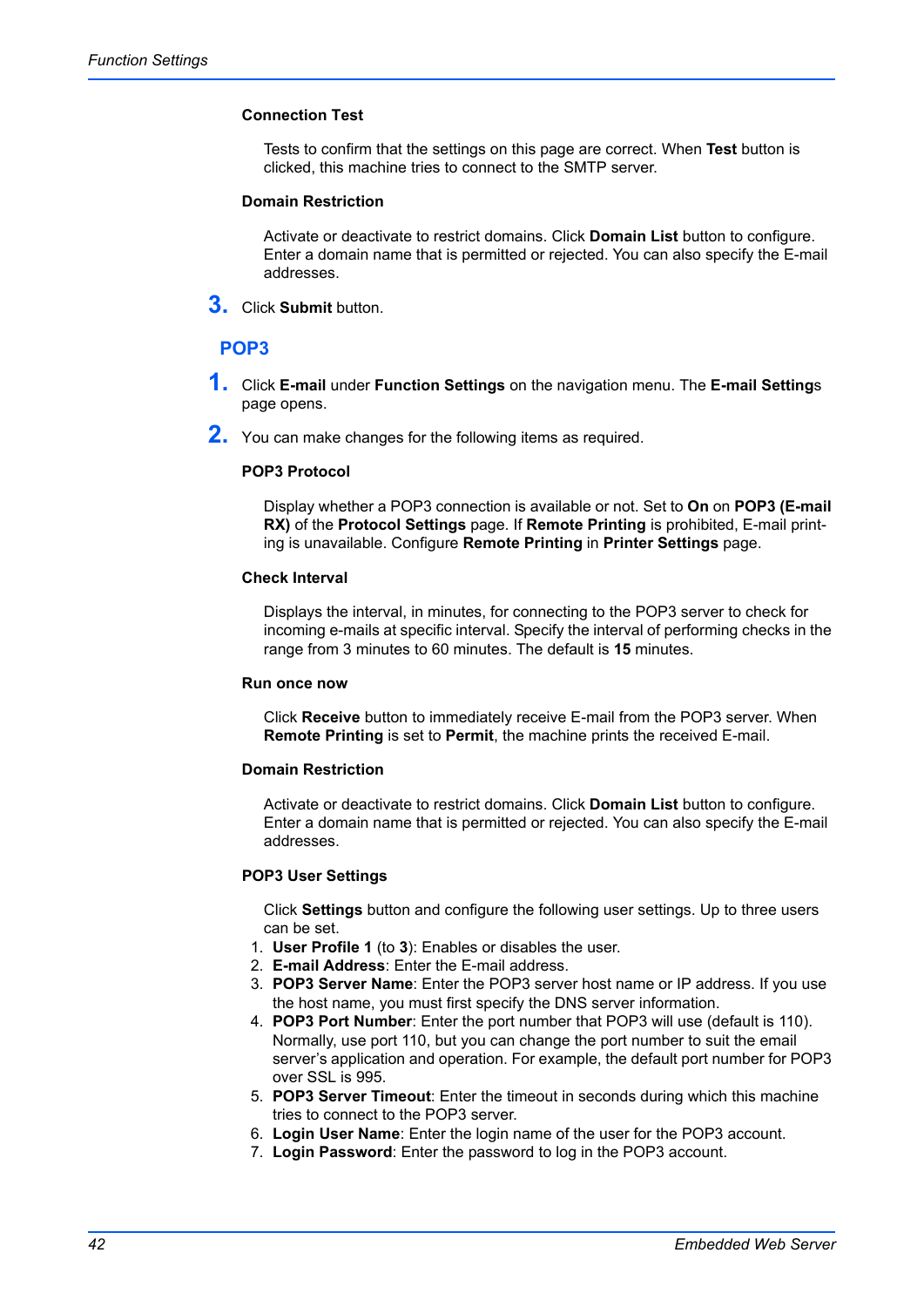- 8. **Use APOP**: Enables or disables APOP. APOP is an encryption mechanism used for encrypting the Login Password during communication with the POP3 server. When **Use APOP** is **Off**, the Login Password is sent using plain ASCII text. When **Use APOP** is **On**, the Login Password is encrypted, therefore cannot be read. APOP requires that the POP3 server supports APOP, and has APOP enabled.
- 9. **POP3 Security**: Enables or disables POP3 Security. When this protocol is enabled, either **SSL/TLS** or **STARTTLS** must be selected. To enable POP3 security, the POP3 port may have to be changed according to the server settings.
- 10.**Connection Test**: This will test one transmission for each press, attempting to establish communication with the POP3 server.
- 11.**Delete e-mail after retrieval**: Enables or disables the Delete E-mail after retrieval function. When this item is set to **On**, the retrieved E-mail is deleted from the POP3 server. When this item is set to **Off**, the E-mail will not be deleted after retrieved from the POP3 server.
- 12.**E-mail Size Limit**: Enter maximum E-mail size in kilobytes. When the value is 0, the limitation for E-mail size is disabled.
- 13.**Cover Page**: Specifies whether to print the body of an E-mail in addition to the attached files. When this item is set to **On**, the attached files and the body of an Email are printed. When no attached files exist, only the body of an E-mail is printed. When this item is set to **Off**, only the attached files are printed. When no attached files exist, nothing is printed.
- **3.** Click **Submit** button.

# **E-mail Send Settings**

- **1.** Click **E-mail** under **Function Settings** on the navigation menu. The **E-mail Setting**<sup>s</sup> page opens.
- **2.** You can make changes for the following items as required.

#### **E-mail Size Limit**

Enter the maximum size of E-mail that can be sent in kilobytes. When the value is 0, the limitation for E-mail size is disabled.

## **Sender Address**

Displays the sender address used for E-mails sent from this machine.

#### **Signature**

Displays the signature to be inserted in the end of the E-mail body.

## **Function Default**

The default settings can be changed in **Common/Job Default Settings** page.

**3.** Click **Submit** button.

# **Scan to Folder**

This section includes advanced settings for copying.

## **FTP Settings**

**1.** Click **Scan to Folder** under **Function Settings** on the navigation menu. The **Scan to Folder Setting**s page opens.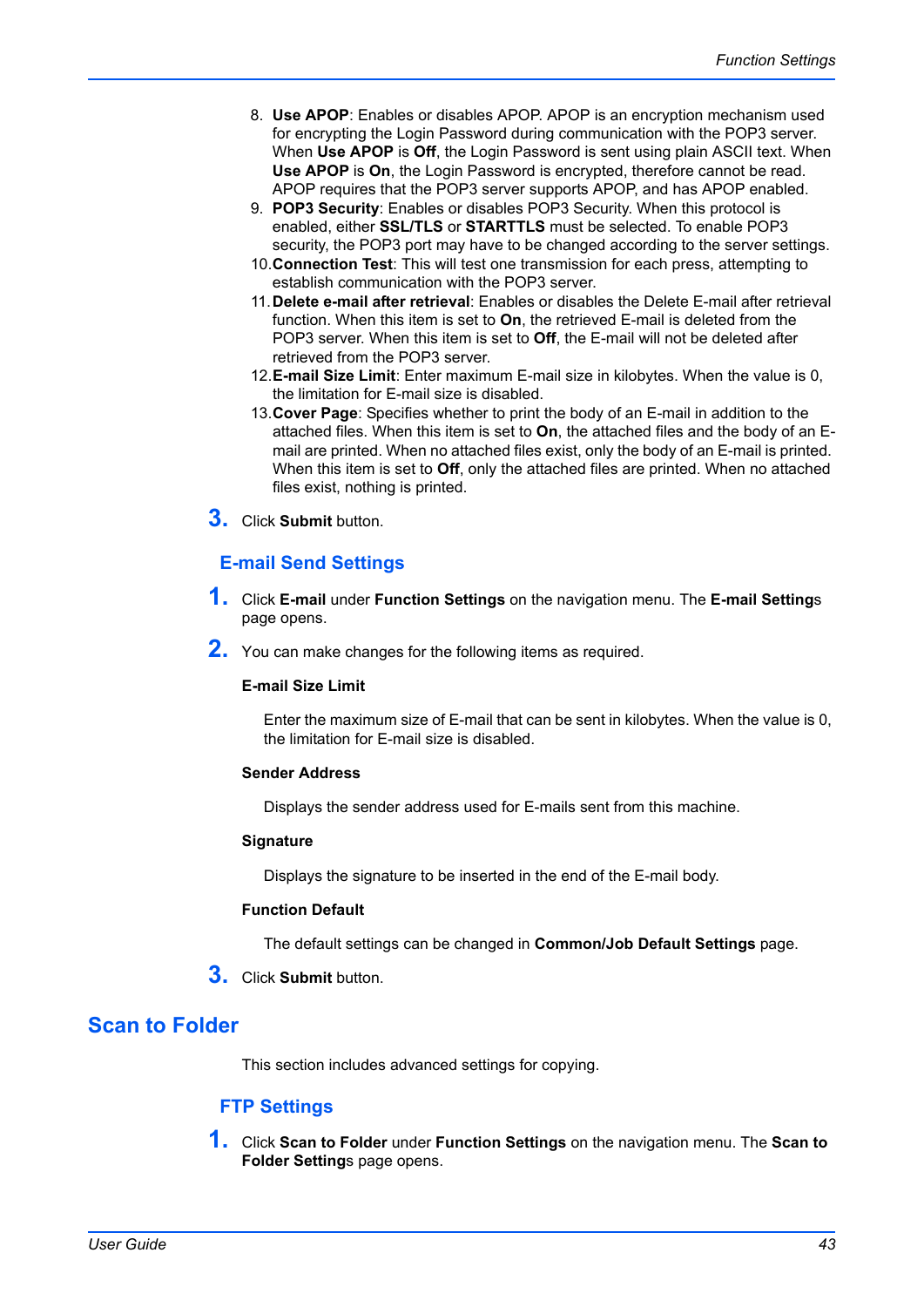**2.** This allows you to verity the current settings which follow.

## **FTP**

Display whether a FTP connection is available or not. Set **FTP Client (Transmission)** to **On** on the **Protocol Settings** page.

## **FTP Port Number**

Display the FTP port number. Enter **Port Number** on the **Protocol Settings** page.

## **SMB Settings**

- **1.** Click **Scan to Folder** under **Function Settings** on the navigation menu. The **Scan to Folder Setting**s page opens.
- **2.** This allows you to verity the current settings which follow.

## **SMB**

Display whether an SMB connection is available or not. Set **SMB** to **On** on the **Protocol Settings** page.

#### **SMB Port Number**

Display the SMB port number. Enter **Port Number** on the **Protocol Settings** page.

## **Function Defaults**

- **1.** Click **Scan to Folder** under **Function Settings** on the navigation menu. The **Scan to Folder Setting**s page opens.
- **2.** The default settings can be changed in **Common/Job Default Settings** page.

# **DSM Scan**

DSM (Distributed Scan Management) is a Microsoft definition of scanner management systems over the Windows networks. The administrator can use the Windows Server 2008 R2 scan management to obtain ScanProcess for each user and add them to Active Directory. This will allow the user to execute scanning according to the scan process.

## **General**

- **1.** Click **DSM Scan** under **Function Settings** on the navigation menu. The **DSM Scan Setting**s page opens.
- **2.** You can make changes for the following items as required.

#### **DSM Scan**

Display whether a DSM connection is available or not. Set **DSM Scan** to **On** on the **Protocol Settings** page.

#### **Location**

Display the DSM location. Enter the location on **System Settings** page.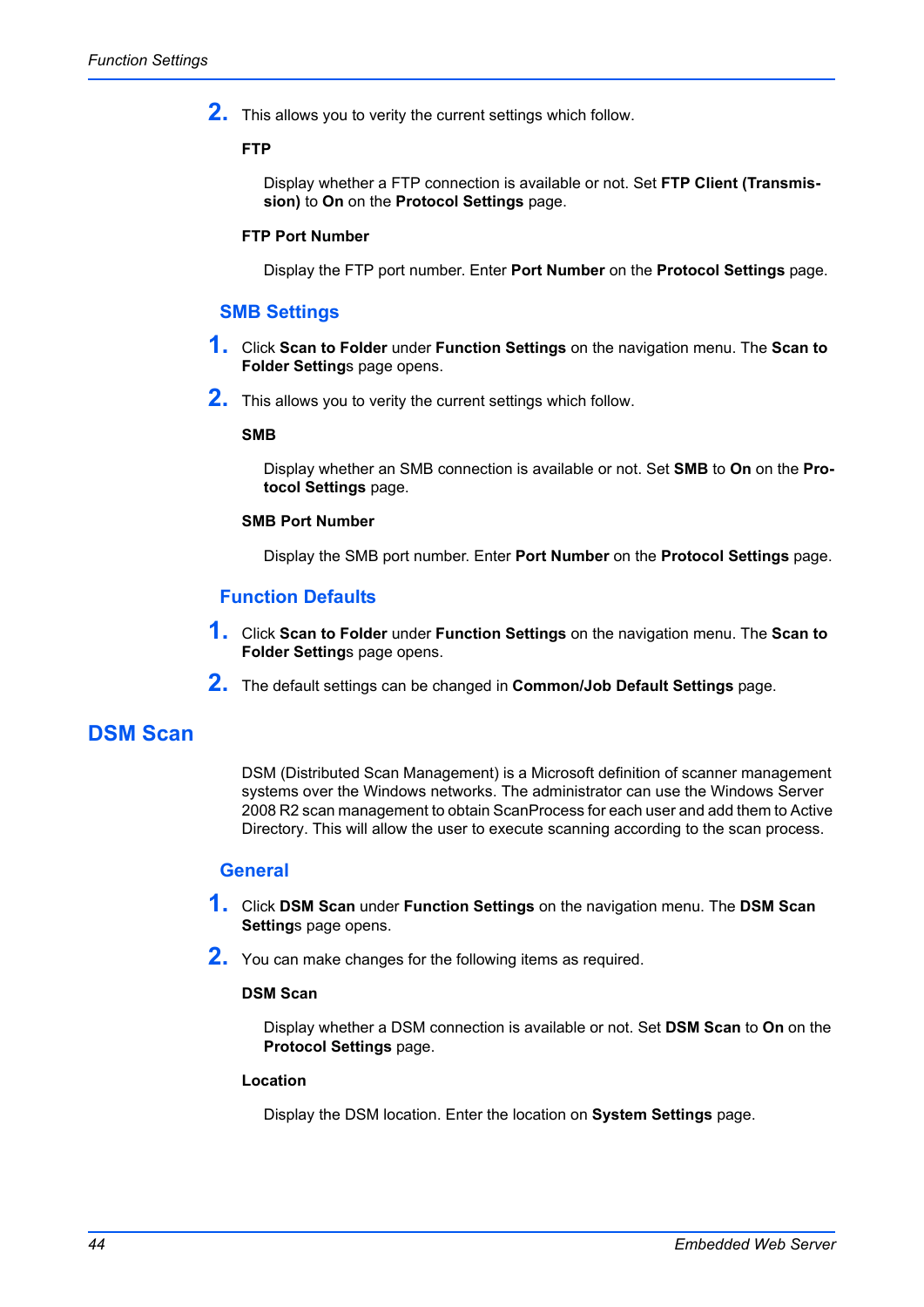## **DSM Scan Client Certificate**

Displays whether the certificate is active. To make advanced settings, click **Settings** button and select a certificate. Make settings for the device certificate in **Certificates** page of **Security Settings**.

**3.** Click **Submit** button.

# **LDAP Settings**

- **1.** Click **DSM Scan** under **Function Settings** on the navigation menu. The **DSM Scan Setting**s page opens.
- **2.** You can make changes for the following items as required.

## **LDAP Server Name**

Specifies a name or IP address for the LDAP server. This is required only if Active Directory which contains Scan Process is unidentical with the server for the network authentication.

#### **LDAP Port Number**

Sets the port number used by LDAP The default port is **389**.

#### **Search Timeout**

Specifies the timeout time after which a search on the LDAP server expires.

#### **LDAP Security (DSM Scan)**

Display whether a LDAP security is available or not. Select the LDAP security from **LDAP Security (DSM Scan)** drop-down list on the **Protocol Settings** page.

#### **Authentication Type**

Selects either the **Simple** or **SASL** for the authentication type.

**3.** Click **Submit** button.

## **Certificate Status**

- **1.** Click **DSM Scan** under **Function Settings** on the navigation menu. The **DSM Scan Setting**s page opens.
- **2.** The status of the **Root Certificates** 1 (to 5) and **DSM Client Certificate** is shown. Make settings for the Root Certificate in **Certificates** page.

# **FAX/i-FAX**

This section includes advanced settings for FAX/i-FAX.

If the settings for the item marked with an asterisk (\*) has been changed, you must restart the machine or the network. To restart the machine, proceed to the **Reset** page.

## **Common Settings**

**1.** Click **FAX/i-FAX** under **Function Settings** on the navigation menu. The **FAX/i-FAX Setting**s page opens.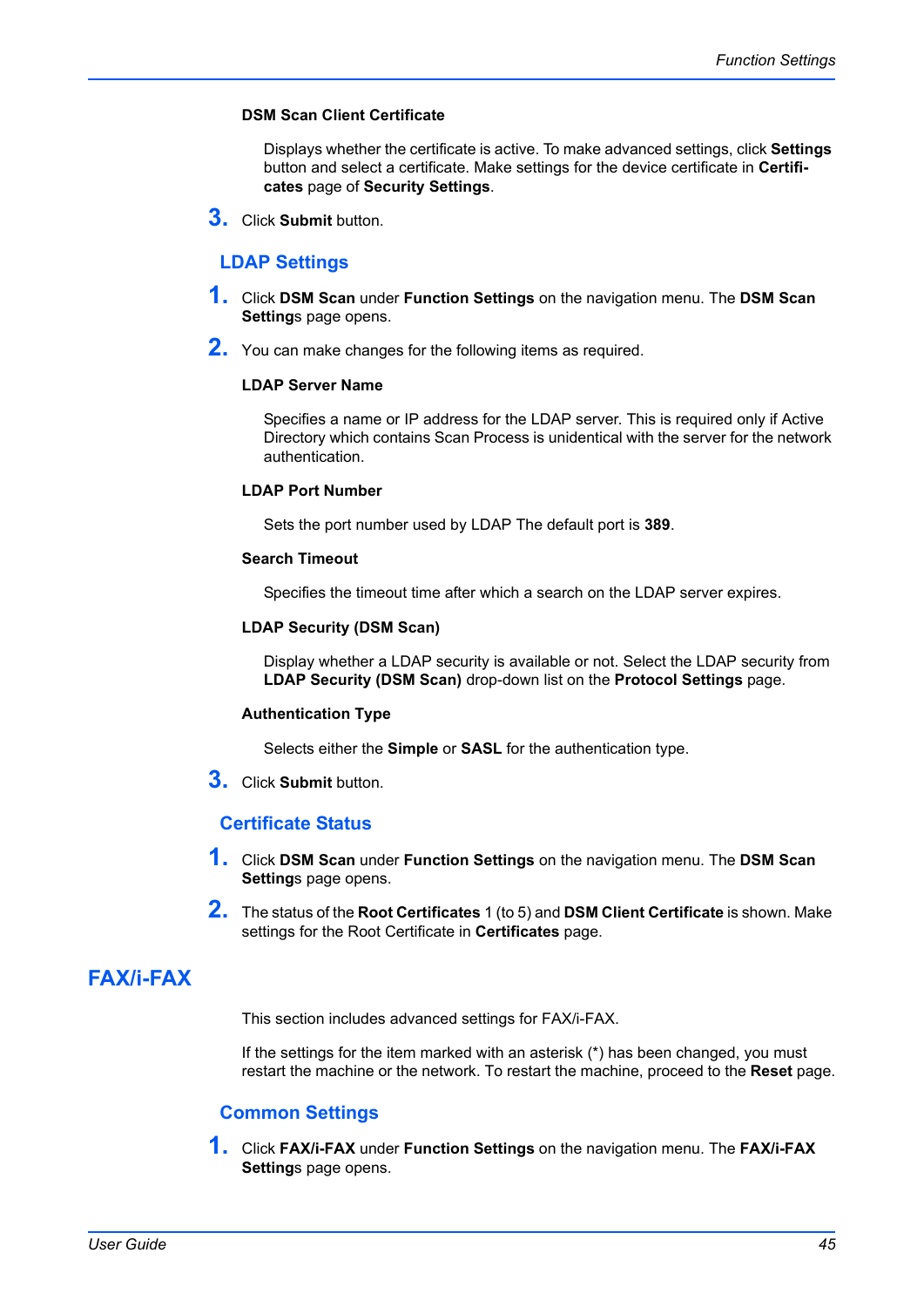- **2.** You can configure settings for **Transmission**. Make the following settings:
	- 1. **Local FAX Name**: Specifies your FAX system name.
	- 2. **TTI**: Selects **On** or **Off** whether to send the TTI (Transmit Terminal Identifier) information to the other party.
	- 3. **TTI Position**: Selects the position of the TTI to be printed on the transmitted documents.
	- 4. **Account as Local FAX Name**: Set to **On** to use the account name as the local FAX name. The account name appears in place of the local FAX name.
	- 5. **Retry Times**: Specify the Retry Times from 0 to 14 times.
- **3.** You can configure settings for **Reception**. Make the following settings:
	- 1. **Media Type**: Sets the media type to print the received documents.
	- 2. **Use MP Tray**: Selects whether or not to include the MP (multi-purpose) tray for auto media selection when printing received documents. When turned **On**, the MP tray will be included as an option for auto media selection, and when turned **Off**, only the cassettes will be selected.
	- 3. **Reduced RX Size**: Specifies the printing configuration for printing a document, which is larger than the selected paper size. When **Same Size Override** is selected, the document will be printed on multiple sheets of paper without reducing the text. When **Reduction Override** is selected, the document will be printed on one sheet whenever possible.
	- 4. **Receive Data/Time**: Selects **On** or **Off** whether to print the reception information such as the received date, the received time, the transmitting party's information and the number of transmitted pages on the top of the received documents.
	- 5. **Duplex Printing**: Specifies whether or not to use the Duplex mode.
	- 6. **2 in 1 Printing**: Enables or disables 2 in1 reception.
	- 7. **Batch Print**: Selects whether or not perform batch print of the received documents.
- **4.** Click **Submit** button.

# **Fax Settings**

- **1.** Click **FAX/i-FAX** under **Function Settings** on the navigation menu. The **FAX/i-FAX Setting**s page opens.
- **2.** You can configure settings for **General**. Make the following settings:
	- 1. **Local FAX Number**: Specifies your FAX system number.
	- 2. **Local FAX ID**: Specifies your FAX ID.
	- 3. **Speaker Volume**: Sets the volume of the internal speaker that allows you to listen to the other party or to verify the conditions on the telephone line when the **On-Hook** key was pressed. Select the speaker volume from **0 (Mute)** to **5 (Maximum)**.
	- 4. **Monitor Volume**: Sets the volume of the internal speaker that allows you to verify the FAX tones during FAX communication. Select the speaker volume from **0 (Mute)** to **5 (Maximum)**.
- **3.** You can configure settings for **Transmission**. Make the following settings:
	- 1. **Dialing Mode**: According to the type of telephone line you are contracted with, select **Tone (DTMF)**, **Pulse (10PPS)**, or **Pulse (20PPS)**.
	- 2. **TX Start Speed**: Selects the speed rate at starting transmission from 33600bps, 14400bps, and 9600bps. Once communication is established, the speed rate that is slower than the other is employed.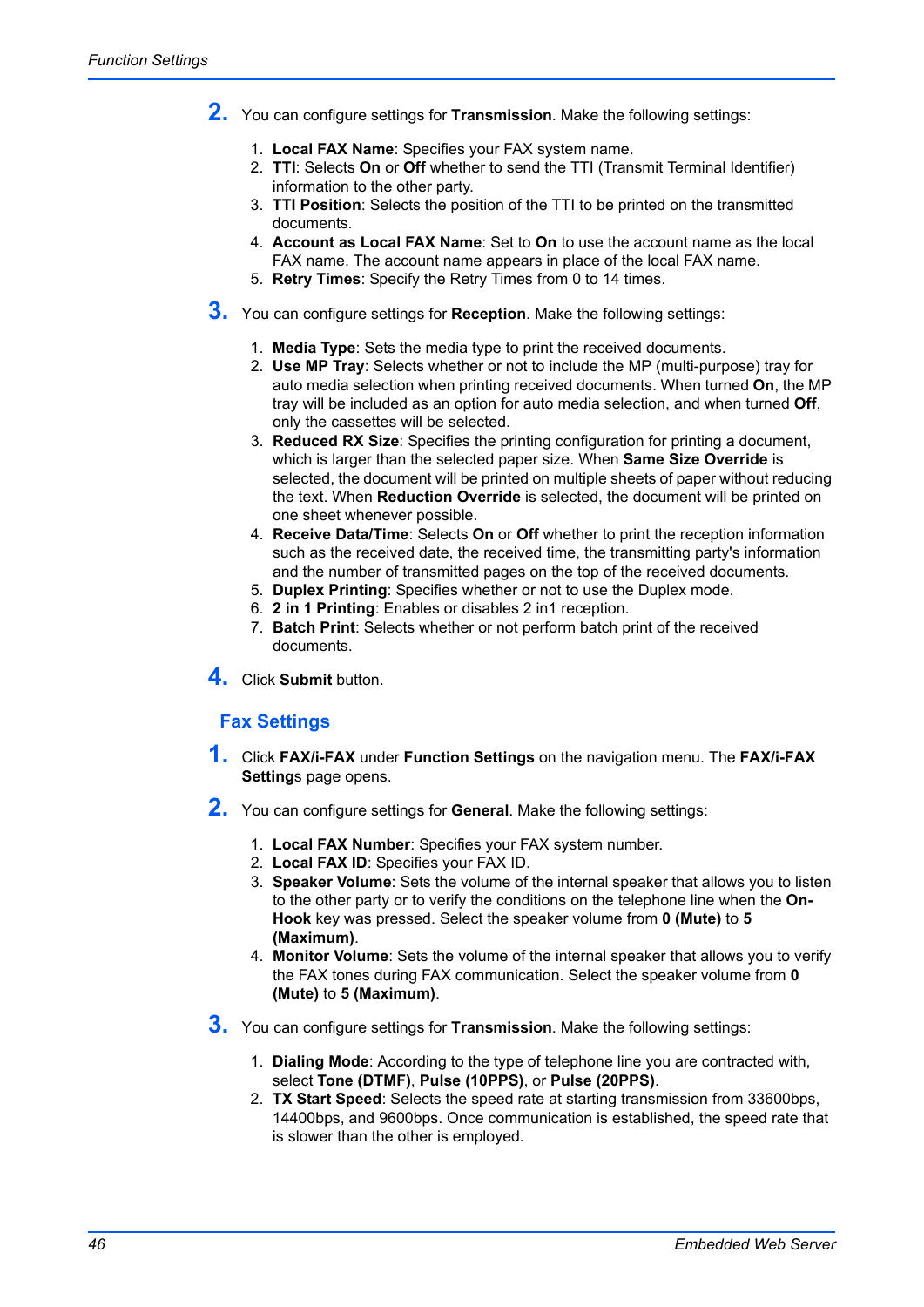- 3. **ECM TX**: Turns error correction mode on which corrects errors that may happen during communication. To let the ECM feature to take effect, error correction mode must be enabled on both parties in prior.
- **4.** You can configure settings for **Reception**. Make the following settings:
	- 1. **FAX Receive**: Selects the FAX reception mode. The choices are **Auto** (**Normal**, **FAX/Tel**, **TAD** or **DRD**) or **Manual**. (The selectable option is different depending on the destination.)
	- 2. **Number of Rings (Normal)**: Specifies the number of rings when **FAX Receive** is **Auto (Normal)**. The range is **1** to **15**.
	- 3. **Number of Rings (FAX/Tel)**: Specifies the number of rings when **FAX Receive** is **Auto (FAX/Tel)**. The range is **0** to **15**.
	- 4. **Number of Rings (TAD)**: Specifies the number of rings when **FAX Receive** is **Auto (TAD)**. The range is **1** to **15**.
	- 5. **Remote Switching Dial Number**: Specifies the FAX remote switching dial number. The range is **00** to **99**. Remote switching allows you to initiate FAX reception from a telephone connected to the FAX system.
	- 6. **Encryption Key No.**: Sets the encryption key number used for encrypted communication.
	- 7. **RX Start Speed**: Selects the speed rate at starting reception from 33600 bps, 14400 bps, and 9600 bps. Once communication is established, the speed rate that is slower than the other is employed.
	- 8. **ECM RX**: Turns error correction mode on which corrects error that may happen during communication. To let the ECM feature to take effect, error correction mode must be enabled on both parties in prior.
- **5.** You can configure settings for **Encryption Key**. Make the following settings:
	- 1. **Encryption Key Registration**: Click **Settings** button. The **Encryption Key Registration** page opens. Specifies the encryption key in hexadecimal. The length of the encryption key is 16 digits. Enter the encryption key including the numbers 0-9 and the letters A-F.
	- 2. Click **Submit** button.
- **6.** You can configure settings for **Remote Settings**. Make the following settings:
	- 1. **FAX Remote Diagnostics**: Activate or deactivate the remote FAX diagnosis.
	- 2. **Remote Diagnostics ID**: Enter the ID (four digits) specified from the customer center when you activate the **FAX Remote Diagnostics**.
- **7.** You can configure settings for **TX/RX Restriction**. Make the following settings:
	- 1. **Transmit Restriction**: Selects the transmitting restriction from **Off** and **Permit List + Address Book**.
	- 2. **Receive Restriction**: Selects the reception restriction from **Off**, **Permit List + Address Book**, and **Reject List**.
	- 3. **Unknown Number Reception**: Selects **Reject** or **Permit** when you select **Reject List** from **Receive Restriction**.
	- 4. **Permit No. List**: **Permit No. List** page allows to add the permitted fax numbers and delete the fax numbers specified. Clicking **List** will display **Permit No. List** page. Enter the FAX number to add, then click **Submit** button. To delete a fax number from **Permit No. List**, delete the number from **Permit No. List** page, then click **Submit** button.
	- 5. **Permit ID List**: **Permit ID List** page allows to add the permitted fax IDs and delete the fax IDs specified. Clicking **List** will display **Permit ID List** page. Enter the FAX ID to add, then click **Submit** button. To delete a fax ID from Permit ID List, delete the fax ID from **Permit ID List** page, then click **Submit** button.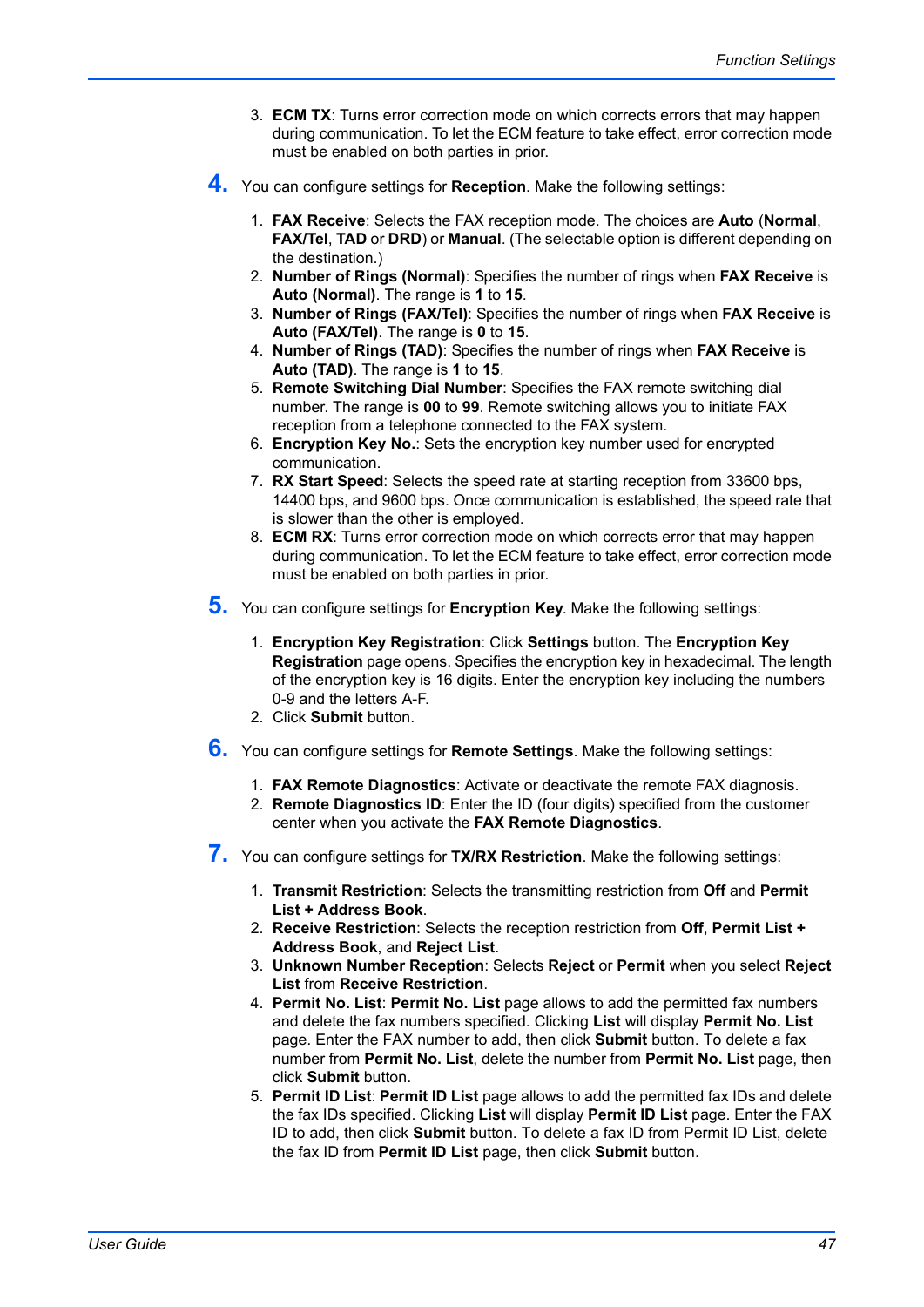- 6. **Reject No. List**: **Reject No. List** page allows to add the prohibited fax numbers and delete the prohibited fax numbers specified. Clicking **List** will display the **Reject No. List** page. Enter the FAX number to add, then click **Submit** button. To delete a fax number from **Reject No. List**, delete the number from **Reject No. List** page, then click **Submit** button.
- **8.** You can configure settings for **FAX Server**. Make the following settings:
	- 1. **FAX Server**: Select **On** when you use the FAX Server and configure the settings.
	- 2. Click **Submit** button. The **FAX Server Settings** page appears.
	- 3. **Address Settings**: Configure the address information of the fax server. a) **Prefix**: Enter the prefix of fax server.
		- b) **Suffix**: Enter the suffix of fax server.
		- c) **Domain Name**: Enter the domain name of fax server.

d) **File Format**: Select the file format to which sends the fax server, from the dropdown list.

4. **SMTP**: Configure these settings when you send the fax via SMTP server. a) **Use E-mail SMTP Settings**: Select **On** when you use an email SMTP settings to the fax server. When you select **Off**, configure the following settings. b) **SMTP Server Name**: Enter the SMTP server name or its IP address. If entering the name, rather than the IP address, a DNS server address must also be configured. The DNS server address may be entered on the **TCP/IP Settings** page.

c) **SMTP Port Number**: Enter the port number that SMTP will use (default is 25) d) **SMTP Server Timeout**: Sets the timeout in seconds during which this device tries to connect to the SMTP server.

e) **Authentication Protocol**: Enables or disables the SMTP authentication protocol or sets **POP before SMTP** as the authentication type. When selecting **On** or **POP before SMTP**, you can select user on the drop-down list. When selecting **Other** from **Authentication** as, you can specify **Login User Name** and **Login Password**.

f) SMTP Security: Displays SMTP Security. This item appears when **SSL/TLS** or **STARTTLS** is selected on **SMTP Security** of the **Protocol Settings** page. g) **POP before SMTP Timeout**: Sets the timeout in seconds during which this device tries to connect to the POP3 server. You can configure this item when you selected **POP before SMTP** as **Authentication Protocol**.

h) **Connection Test**: Tests to confirm that the settings on this page are correct. When **Test** button is clicked, this machine tries to connect to the SMTP server. i) **Domain Restriction**: Activate or deactivate to restrict domains. Click **Domain List** button to configure. Enter a domain name that is permitted or rejected. You can also specify the E-mail addresses.

5. **POP3 Settings**: Configure **POP3 Settings**. Make the following settings: a) **POP3 Server Name**: Enter the POP3 server host name or IP address. If you use the host name, you must first specify the DNS server information. b) **POP3 Port Number**: Enter the port number that POP3 will use (default is 110). Normally, use port 110, but you can change the port number to suit the email server's application and operation. For example, the default port number for POP3 over SSL is 995.

c) **POP3 Server Timeout**: Enter the timeout in seconds during which this machine tries to connect to the POP3 server.

d) **Login User Name**: Enter the login name of the user for the POP3 account. e) **Login Password**: Enter the password to log in the POP3 account.

f) **Use APOP**: Enables or disables APOP. APOP is an encryption mechanism used for encrypting the Login Password during communication with the POP3 server. When Use APOP is **Off**, the Login Password is sent using plain ASCII text. When Use APOP is **On**, the Login Password is encrypted, therefore cannot be read. APOP requires that the POP3 server supports APOP, and has APOP enabled.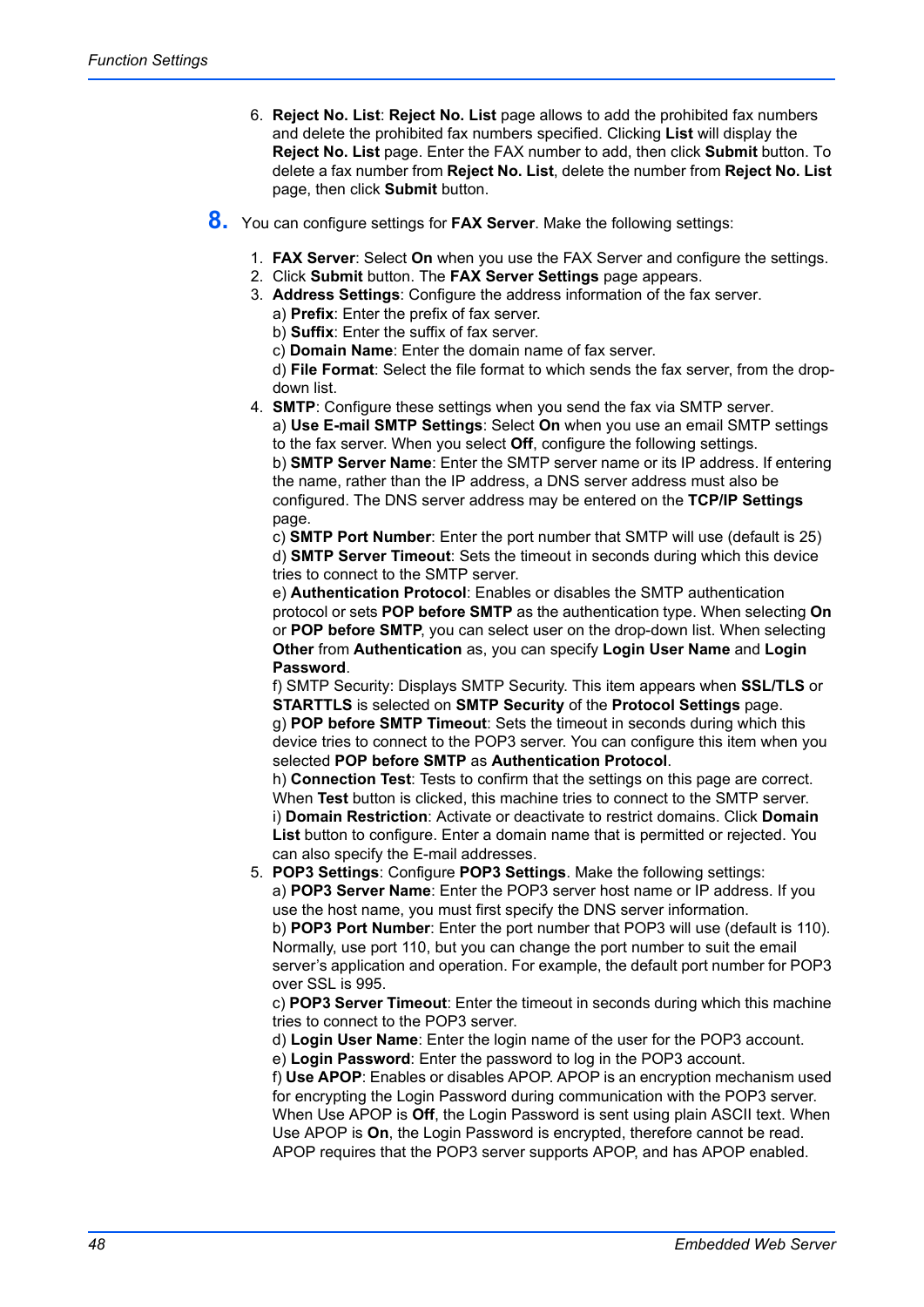- g) **Connection Test**: This will test one transmission for each press, attempting to establish communication with the POP3 server.
- 6. **E-mail Send Settings**: Configure the email send settings as necessary, then click **Submit** button.

a) **E-mail Size Limit**: Enter the maximum size of E-mail to send in Kilobytes. When the value is 0, the limitation for E-mail size is disabled.

b) **Sender Address**: Displays the sender address used for E-mails sent from this machine. To configure a Sender Address, go to **E-mail Address** on the **POP3 User Settings** page.

c) **Signature**: Displays the signature to insert in the end of the E-mail body. To configure a signature, go to **E-mail Send Settings** on the **E-mail Settings** page.

- 7. **Default Address Book**: Select an external address book from a drop-down list. For details on settings of the external address book, see *[External Address Book](#page-22-0)  Settings* [on page 19](#page-22-0).
- 8. **Function Default**: The default settings can be changed in **Common/Job Default Settings** page.
- **9.** Click **Submit** button.

# **i-FAX Settings**

- **1.** Click **FAX/i-FAX** under **Function Settings** on the navigation menu. The **FAX/i-FAX Setting**s page opens.
- **2.** You can configure settings for **TX/RX**. Make the following settings:
	- 1. **i-FAX Protocol**: Display whether an i-FAX connection is available or not. Set **i-FAX (SMTP & POP3)** to **On** on the **Protocol Settings** page.
- **3.** Configures **SMTP**. Make the following settings:
	- 1. **SMTP Server Name**: Enter the SMTP server name or its IP address. If entering the name, rather than the IP address, a DNS server address must also be configured. The DNS server address may be entered on the **TCP/IP Settings** page.
	- 2. **SMTP Port Number**: Enter the port number that SMTP will use (default is 25). Normally, use port 25, but you can change the port number to suit the email server's application and operation. For example, the default port number for SMTP connections over SSL is 465. The default port number for SMTP authentication is 587.
	- 3. **SMTP Server Timeout**: Sets the timeout in seconds during which this device tries to connect to the SMTP server.
	- 4. **Authentication Protocol**: Enables or disables the SMTP authentication protocol or sets **POP before SMTP** as the authentication type. When selecting **On** or **POP before SMTP**, you can select user on the drop-down list. When selecting **Other** from **Authentication** as, you can specify **Login User Name** and **Login Password**.
	- 5. **POP before SMTP Timeout**: Sets the timeout in seconds during which this device tries to connect to the POP3 server. You can configure this item when you selected **POP before SMTP** as **Authentication Protocol**.
	- 6. **Connection Test**: Tests to confirm that the settings on this page are correct. When **Test** button is clicked, this machine tries to connect to the SMTP server.
	- 7. **Domain Restriction**: Activate or deactivate to restrict domains. Click **Domain List** button to configure. Enter a domain name that is permitted or rejected. You can also specify the E-mail addresses.
- **4.** Configure **POP3 Settings**. Make the following settings: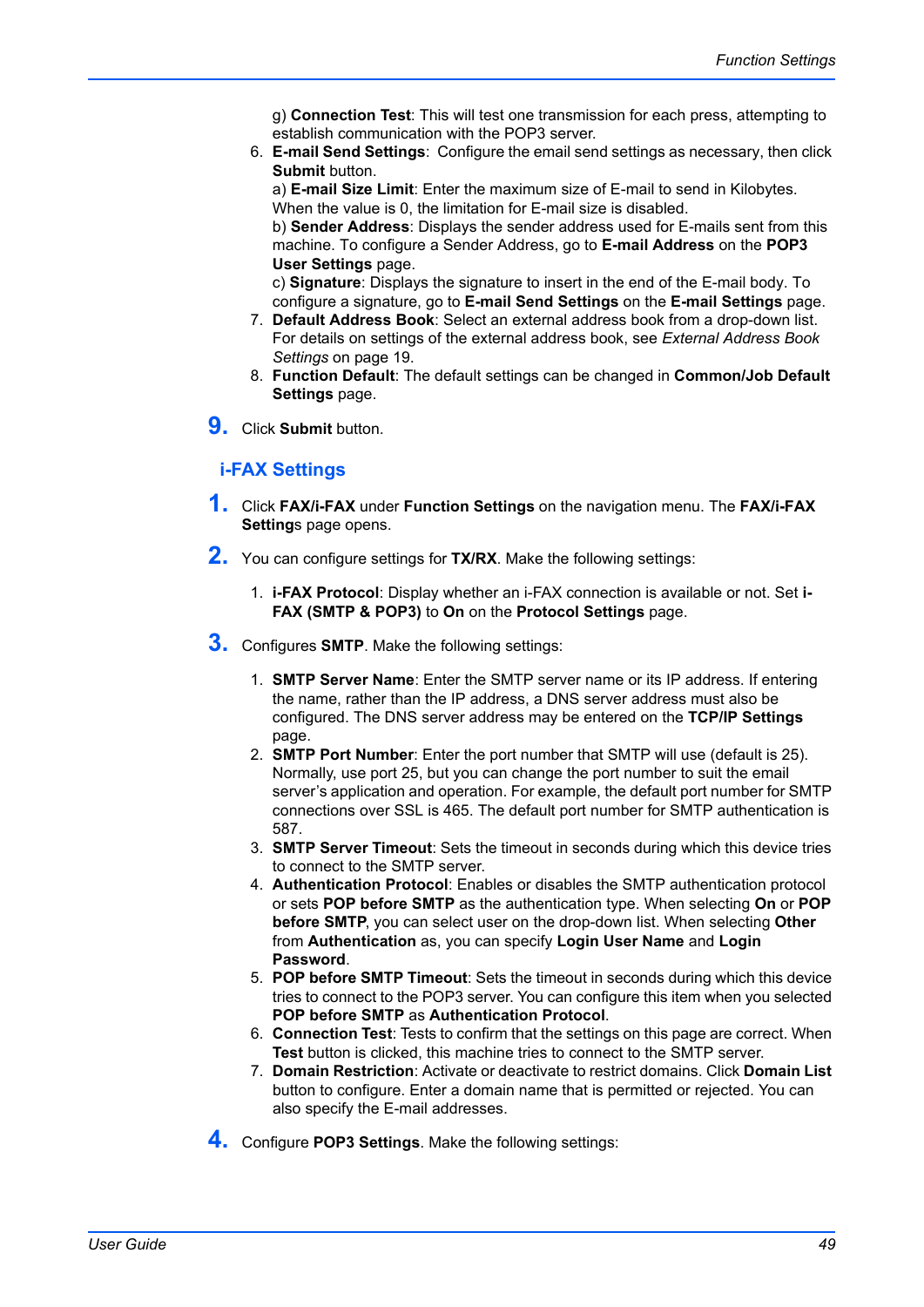- 1. **Check Interval**: Displays the interval, in minutes, for connecting to the POP3 server to check for incoming e-mails at specific interval. Specify the interval of performing checks in the range from 3 minutes to 60 minutes. The default is **15** minutes.
- 2. **Run once now**: Click **Receive** button to immediately receive E-mail from the POP3 server. When **Remote Printing** is set to **Permit**, the machine prints the received E-mail.
- 3. **Domain Restriction**: Activate or deactivate to restrict domains. Click **Domain List** button to configure. Enter a domain name that is permitted or rejected. You can also specify the E-mail addresses.
- 4. **POP3 User Settings**: Click **Settings** button and configure the following user settings.
	- a) **E-mail Address**: Enter the E-mail address.

b) **POP3 Server Name**: Enter the POP3 server host name or IP address. If you use the host name, you must first specify the DNS server information.

c) **POP3 Port Number**: Enter the port number that POP3 will use (default is 110). Normally, use port 110, but you can change the port number to suit the email server's application and operation. For example, the default port number for POP3 over SSL is 995.

d) **POP3 Server Timeout**: Enter the timeout in seconds during which this machine tries to connect to the POP3 server.

e) **Login User Name**: Enter the login name of the user for the POP3 account.

f) **Login Password**: Enter the password to log in the POP3 account.

g) **Use APOP**: Enables or disables APOP. APOP is an encryption mechanism used for encrypting the Login Password during communication with the POP3 server. When Use APOP is **Off**, the Login Password is sent using plain ASCII text. When Use APOP is **On**, the Login Password is encrypted, therefore cannot be read. APOP requires that the POP3 server supports APOP, and has APOP enabled.

h) **Connection Test**: This will test one transmission for each press, attempting to establish communication with the POP3 server.

i) **E-mail Size Limit**: Enter maximum E-mail size in kilobytes. When the value is 0, the limitation for E-mail size is disabled.

j) **Cover Page**: Specifies whether to print the body of an E-mail in addition to the attached files. When this item is set to **On**, the attached files and the body of an Email are printed. When no attached files exist, only the body of an E-mail is printed. When this item is set to **Off**, only the attached files are printed. When no attached files exist, nothing is printed.

- **5.** You can configure settings for **Transmission**. Make the following settings:
	- 1. **Transmission Type**: Allows to choose a method of sending from **Specify for Each Destination**, **Via Server - On**, and **Via Server - Off (Direct SMTP)**.
	- 2. **Direct SMTP Sender Address**: Enters the sender address who send the E-mail used by Direct SMTP.
	- 3. **Direct SMTP Port Number**: Enter the port number used by Direct SMTP. The default port number is **25**.
	- 4. **Direct SMTP Timeout**: Sets the timeout time in seconds during which this device retries to connect to the SMTP server.
- **6.** You can configure settings for **Reception**. Make the following settings:
	- 1. **Direct SMTP Port Number**: Enter the port number used by Direct SMTP. The default port number is 25.
	- 2. **Direct SMTP Timeout**: Sets the timeout time in seconds during which this device retries to connect to the SMTP server.
- **7.** You can configure settings for **E-mail Send Settings**. This section includes the following items for configuration: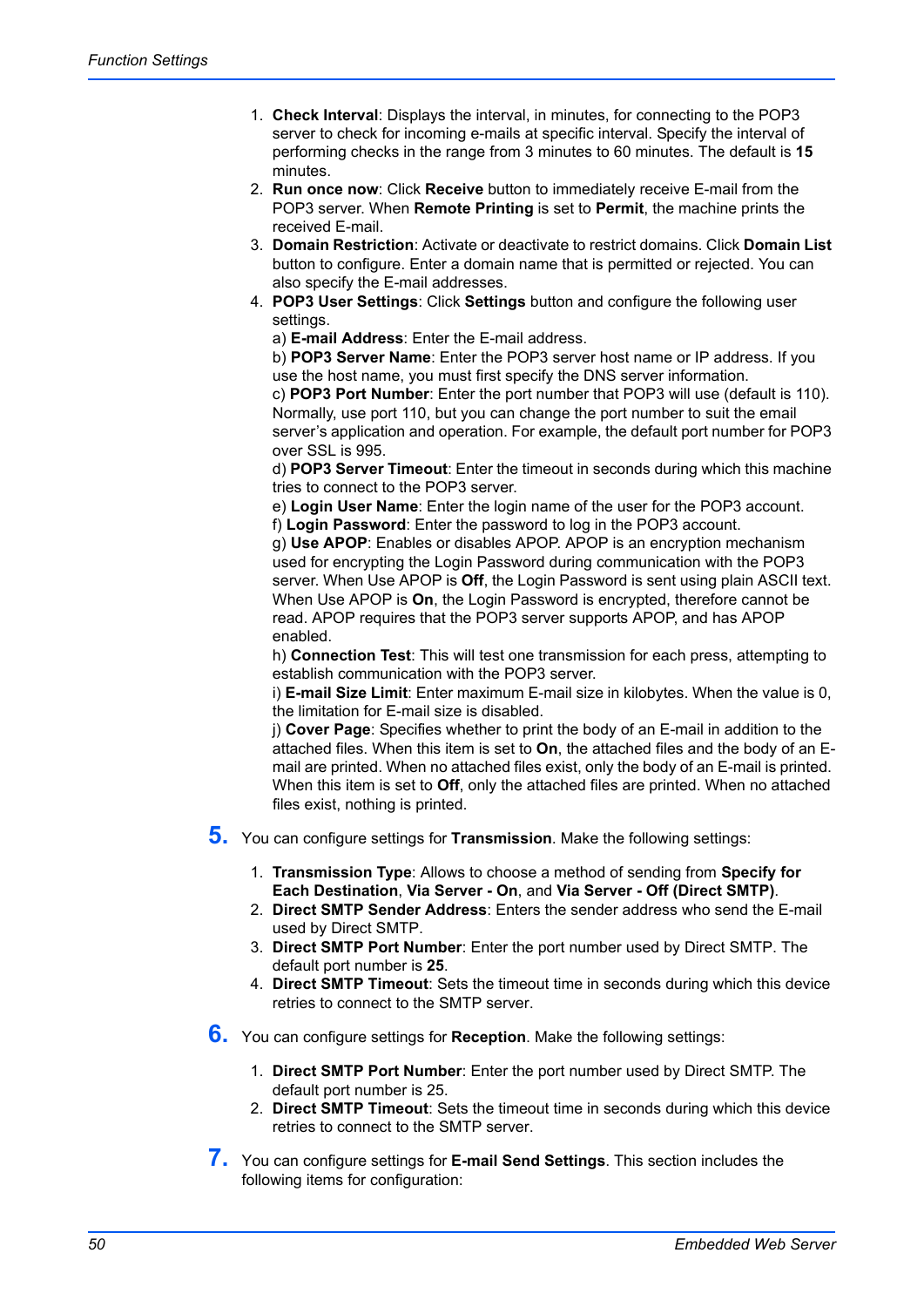- 1. **E-mail Size Limit**: Enter the maximum size of E-mail to send in Kilobytes. When the value is 0, the limitation for E-mail size is disabled.
- 2. **Sender Address**: Displays the sender address used for E-mails sent from this machine. To configure a Sender Address, go to **E-mail Address** on the **POP3 User Settings** page.
- 3. **Signature**: Displays the signature to insert in the end of the E-mail body. To configure a signature, go to **E-mail Send Settings** on the **E-mail Settings** page.
- 4. **Function Default**: The default settings can be changed in **Common/Job Default Settings** page.
- **8.** Click **Submit** button.

# **Send and Forward**

When sending a FAX, FTP, SMB, i-FAX or a E-mail job, Send and Forward automatically forwards the same job to a destination specified.

#### **General**

- **1.** Click **Send and Forward** under **Function Settings** on the navigation menu. The **Send and Forward Setting**s page opens.
- **2.** This section includes the following items for configuration.

## **Send and Forward**

Switches Send and Forward **On** or **Off**.

#### **Rule**

Selects any of **E-mail**, **Folder (SMB)**, **Folder (FTP)**, **FAX**, **i-FAX (Via server - On)**, and **i-FAX (Via server - Off)** to apply the Send and Forward.

**3.** Click **Submit** button.

## **Destination**

- **1.** Click **Send and Forward** under **Function Settings** on the navigation menu. The **Send and Forward Setting**s page opens.
- **2.** This section includes the following items for configuration.

#### **Address Book**

Click **Address Book** icon and select a type and a name of the address on the address page.

## **E-mail**

Email forwards the E-mail to the E-mail address entered. Click **E-mail** icon to specify an E-mail address. You can change the address by clicking **Address Book**. Click **Submit** button to finalize settings.

#### **Folder**

Forwards and saves a job in a folder (SMB or FTP). Enter the Host Name, Port Number, path to a folder, Login User Name, and the Login Password. You can confirm the connection status by clicking **Test** button. You can also edit an address by clicking **Address Book**. Click **Submit** button to finalize settings.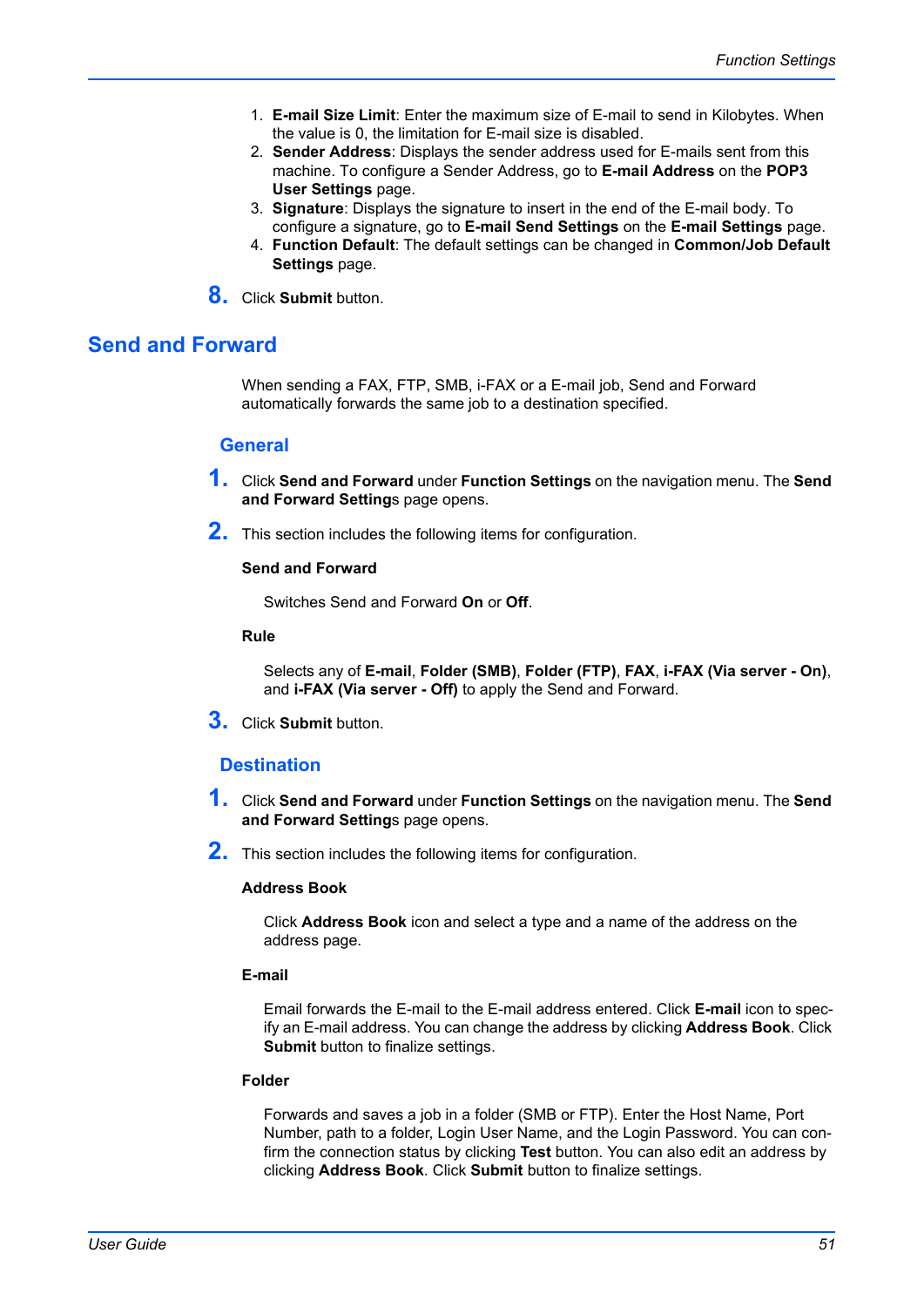If you use the host name, you must first specify the DNS server information.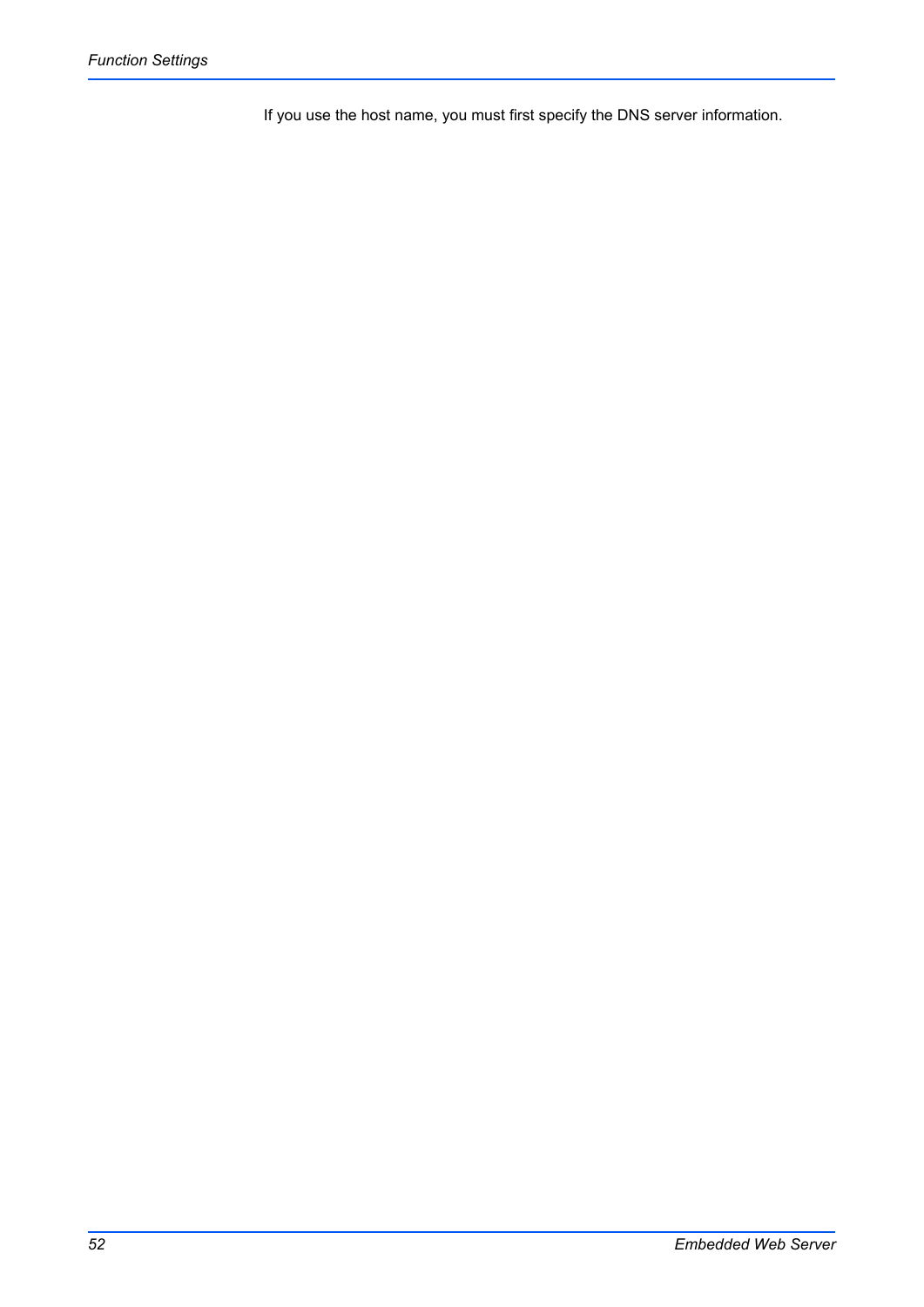## **Delete**

Deletes the address selected.

**3.** Click **Submit** button.

## **Forward Job Settings**

- **1.** Click **Send and Forward** under **Function Settings** on the navigation menu. The **Send and Forward Setting**s page opens.
- **2.** This section includes the following items for configuration.

#### **Color Selection**

This selects color mode for scanning and storing. **Auto Color (Color/Grayscale)** and **Auto Color (Color/B & W)** allow you identify color for the original document to scan. You can manually select **Full Color**, **Grayscale**, or **Black & White** to forcedly switch color mode.

#### **Scan Resolution**

Specifies the resolution for scanning. The resolutions available differ depending on the model, current color mode, and the saving format of files. To scan in full color or grayscale with a solution of 400 dpi or greater, the internal memory must be expanded for some models.

#### **File Format**

Selects file type to stored the scanned document.

#### **Image Quality**

Selects the image quality when saving a scanned document **1 Low Quality (High Comp.)** to **5 High Quality (Low Comp.)**.

#### **PDF Encryption**

Apply encryption to the PDF files to send-and-forward. When turned **On**, this page allows the following settings:

- 1. **Compatibility**: You can change the PDF version by choosing a compatibility option when you save a job in PDF.
- 2. **Password to Open Document**: When you set a Document Open password, anyone who tries to open the PDF must type in the password you specify. Set to **On** and enter a Document Open password.
- 3. **Password to Edit/Print Document**: You can set a password to restrict recipients to print or edit the document, or copy its contents, such as images. Recipients don't need a password to open the document, but they must type the password to accomplish one of these restricted actions to the document, respectively.
- 4. **Printing Allowed**: Restrict printing of the document.
- 5. **Change Allowed**: Restrict editing of the document. 6. **Copying of Text/Images/Others**: Allow copying objects including images and text for pasting into other document.

#### **PDF/A**

Turns PDF/A-compliant format **Off**, **PDF/A-1a**, **PDF/A-1b**, **PDF/A-2a**, **PDF/A-2b, PDF/A-2u** or when File Format above is PDF. PDF/A is an electronic file format for long-term preservation of documents as addressed in the ISO 19005-1 specification.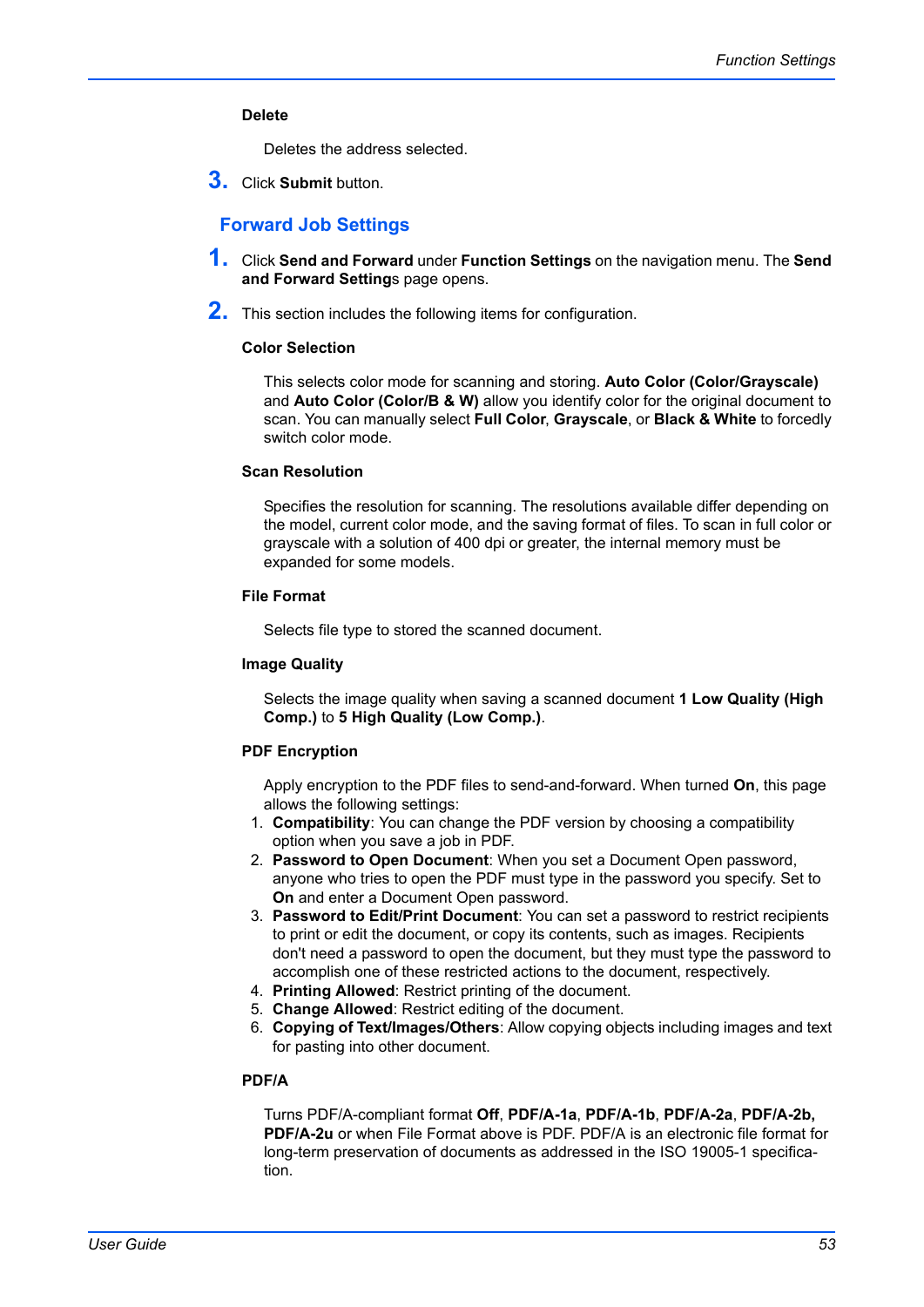#### **File Separation**

Scans a multi page document and saves each page as a separate file.

#### **E-mail Subject**

The Subject is entered here.

#### **FTP Encryption TX**

This enables or disables encryption for communication. When turned **On**, the encryption algorithm that is selected by **Network Security Settings** page is used.

**3.** Click **Submit** button.

# **RX/Forward Rules**

Conditional reception/forwarding is a function for automatically forwarding documents received by FAX or i-FAX to other FAX machines, sending them as attachments to Email, or saving them into a fax box instead of printing if they satisfy the specified conditions.

For example, you can forward faxes from particular customers received during business hours to the E-mail addresses of the people responsible for those customers, print and save them in a fax box if they are received outside business hours, and forward faxes from outside of your business area to the business office nearest to the sender's fax number.

For models that do not support RX/Forward Requirements, the documents received are forwarded to a forward destination or printed.

## **Enabling RX/Forward Rules**

To use the RX/Forward Rules function, enable this setting.

**1.** Click **RX/Forward Rules** under **Function Settings** on the navigation menu. The **Settings** page opens. If your machine only supports the forward rules, select On. **Forward Rules Settings**

page opens.

**2.** Click **Settings** button. **RX/Forward Rules Settings** page opens.

Select **Off**, **Use Rule for Specific RX**, or **Rule for All RX** from the drop-down list.

When you select **Rule for All RX**, you can configure **Schedule**, **File Name**, **Forward Settings** and **Print Settings** as rules. For details, refer to *Add Rule* shown below.

If **Forward Rules Settings** page opens, configure the detailed information of the rules.

**3.** Click **Submit** button.

#### **Add Rule**

- **1.** Click **Add Rule** button. The **New Rule Property** page appears.
- **2.** This section includes the following items for configuration.

#### **Use Rule**

Select **On** when you use the new rule.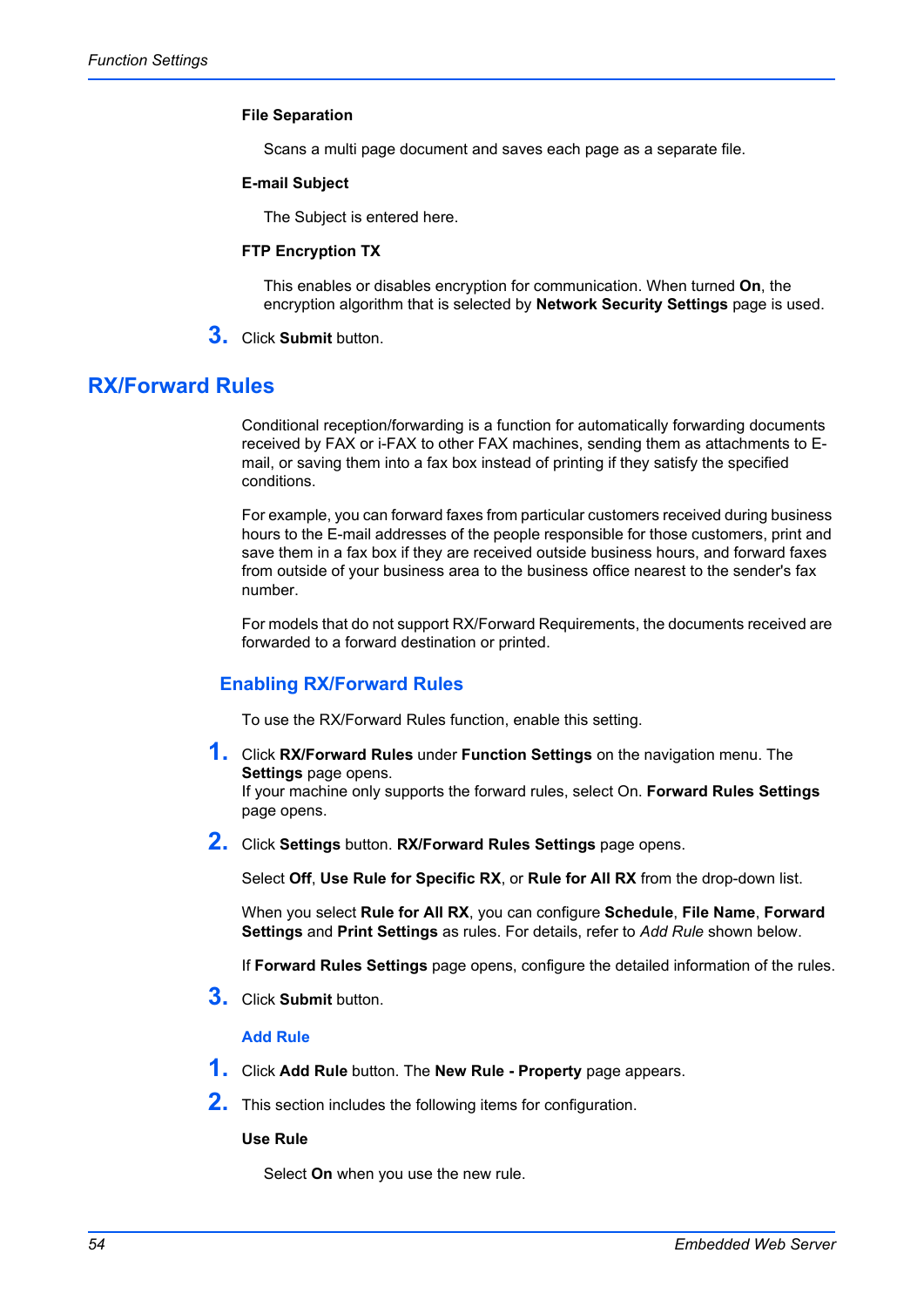#### **General**

Configure the general information on the rule.

- 1. **Rule Number**: Enter the rule number from 001 to 100.
- 2. **Rule Name**: Enter the rule name.
- 3. **Priority**: Select the priority of the rule from the drop-down list.

#### **Rule Settings**

Configure the rule settings.

- 1. **Rule Type**: Select **FAX Sub Address**, **FAX Number**, **Reception Port** or **i-FAX Address**.
- 2. **Sub Address**: Displays when you select **FAX Sub Address** as **Rule Type**. Enter the sub address.
- 3. **FAX Number**: Displays when you select **FAX Number** as **Rule Type**. After selecting rule, enter the fax number.
- 4. **Reception Port**: Displays when you select **Reception Port** as **Rule Type**. Select **Port 1** or **Port 2**.
- 5. **i-FAX Address**: Displays when you select **i-FAX Address** as **Rule Type**. After selecting rule, enter the i-FAX address.

#### **Schedule**

Configure the schedule for the specified rule.

- 1. **Schedule**: Select **All Day** or **Preset Time**.
- 2. **Start Time**, **End Time**: You can configure the setting when you select Preset Time as Schedule. Specify the time table from the drop-down list.

#### **File Name**

Configure the file name created when forwarding.

- 1. **File Name**: Enter the file name.
- 2. **Additional Information**: Select the additional information on the file name from the drop-down list.

## **Forward Settings**

Configure the forward destination.Select the destination on the list, and then click the **Delete** icon.

- 1. **Forwarding**: Select **On** and click the desired address button to specify the forwarding destination.
- 2. **Address Book**: Click **Address Book** button to open the **Addresses** page. Select the desired Address Book and click **Submit** button.
- 3. **E-mail**: Click **E-mail** button to open the **E-mail** page. Enter E-mail Address and Email Address (Confirmation), and then click **Submit** button.
- 4. **Folder**: Click **Folder** button to open the **Folder** page. **Protocol**: Select **SMB** or **FTP**. **Host Name**: Enter the host name. If you use the host name, you must first specify the DNS server information. **Port Number**: Enter the port number from 1 to 65535. **Path**: Enter the path of the folder. **Login User Name**: Enter the login user name. **Login Password**: Enter the login password. **Connection Test**: Click**Test** button to confirm the connection to the folder. 5. **FAX**: Click **FAX** button to open the **FAX** page. **FAX Number**: Enter the fax number. **Sub Address**: Enter the sub address. **Password**: Enter the password for the sub address.
	- **TX Start Speed**: Select **33600 bps**, **14400 bps**, or **9600 bps**.

**ECM**: Select **On** to use ECM communication.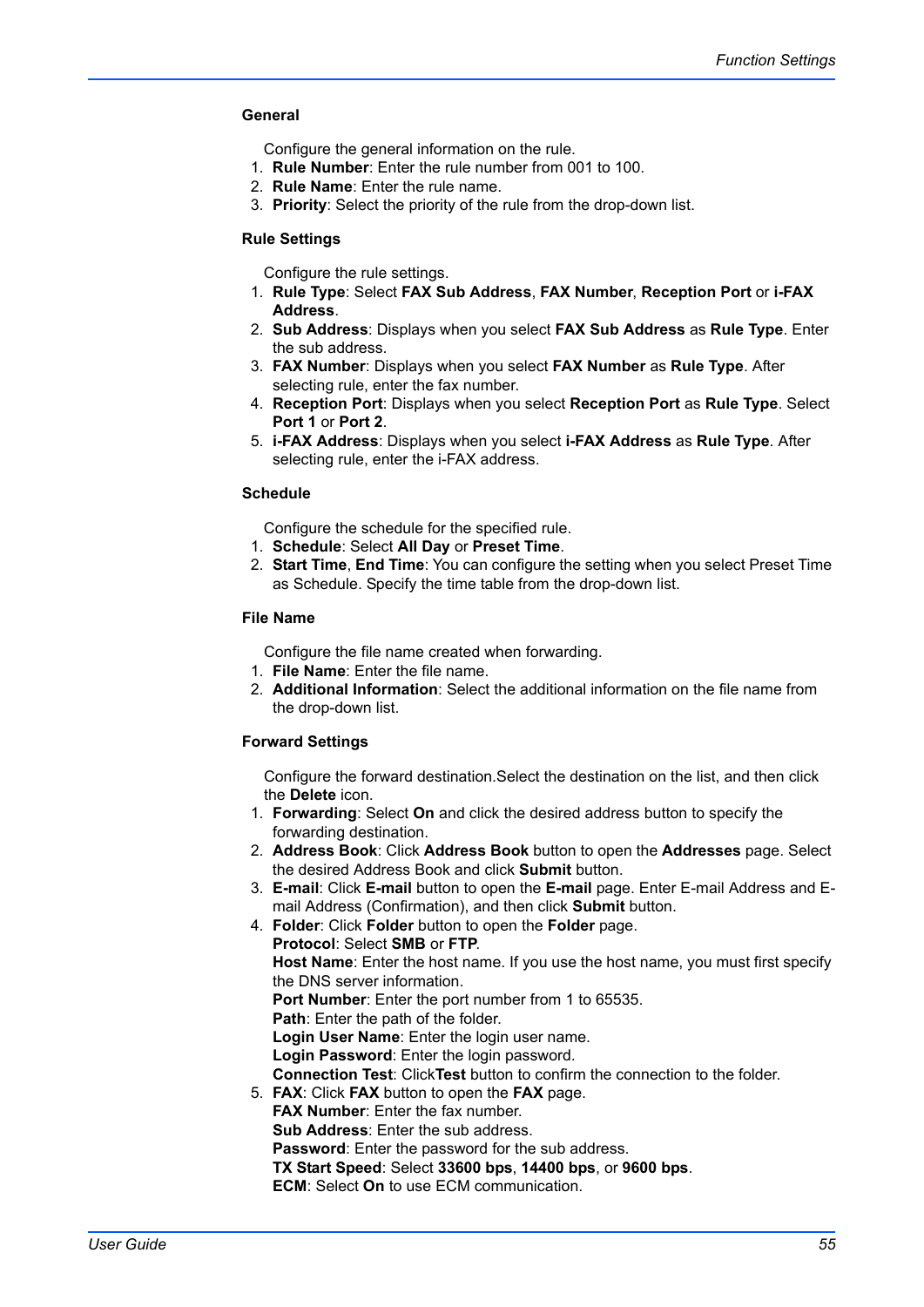**Encryption**: Select **Off**, **Key 1** to **Key 20**. You can select **Key 1** to K**ey 20** when registering the encryption key in **FAX Settings** page under **Function Settings**. **Encryption Box**: Select **On** to use the encryption box. You can configure this setting when the encryption key is selected on **Encryption**.

**Encryption Box No.:** Enter the box number (4 digits). You can configure this setting when the encryption key is selected on **Encryption** and **Encryption Box** is set to **On**.

- 6. **i-FAX**: Click **i-FAX** button to open the i-FAX page. **i-FAX Address**: Enter the i-FAX address. **Via Server**: Select **On** to send i-FAX via server. **Connection Mode**: Select **Simple** or **Full**. **Resolution**: Select **200 x 100 dpi**, **200 x 200 dpi**, **200 x 400 dpi**, **400 x 400 dpi** or **600 x 600 dpi**. **Compression**: Select **MH**, **MR**, **MNR**, or **JBIG**. **Paper Size**: Select **A4/Letter**, **B4**, or **A3/Ledger**.
- 7. **File Format**: Select **PDF**, **TIFF**, **XPS** or **OpenXPS** as the file format from the dropdown list.
- 8. **PDF Encryption**: Select **On** to use PDF encryption function. Configure the following settings as necessary. **Compatibility**: Select **Acrobat 3.0 and later** or **Acrobat 5.0 and later**. **Password to Open Document**: Select **On** to set the password to open the document, enter the password, and enter the password again for confirmation. **Password to Edit/Print Document**: Select **On** to set the password to edit or print the document, enter the password, and enter the password again for confirmation. Select **Printing Allowed** or **Changes Allowed** from the drop-down list. Select **Enable** to permit to copying of text or images on **Copying of Text/Images/Others**.
- 9. **PDF/A**: You can configure the setting If PDF Encryption is Disable. Select **Off**, **PDF/A-1a**, **PDF/A-1b**, **PDF/A-2a**, **PDF/A-2b**, **PDF/A-2u** or from the drop-down list.
- 10.**File Separation**: Select **Each Page** or **Off**.
- 11.**E-mail Subject Additional Info.**: Select the additional information from the dropdown list.
- 12.**FTP Encryption TX**: Select **On** to use the FTP encryption transmission function. If you use this setting, activate SSL on the **Network Security** page under **Security Settings**.

## **Print Settings**

Configure the print settings for received documents with rules.

- 1. **Print**: Select **On** to print the received documents with rules.
- 2. **Copies**: You can configure this setting when Print is set to **On**. Enter the copies of documents to print.

#### **Storing in FAX Box Settings**

Configure the storing settings to the fax box.

- 1. **Storing in FAX Box**: Select **On** to store the received documents with rules to the fax box.
- 2. **FAX Box**: You can configure this setting when **Storing in FAX Box** is set to **On**. Click **Box List** button to open the **FAX Boxes** page and select the fax box.
- **3.** Click **Submit** button.

## **Edit Property of the Rule**

- **1.** Click the Rule No. or Rule Name. The **Property** page opens.
- **2.** Edit the settings of the rule as necessary.
- **3.** Click **Submit** button.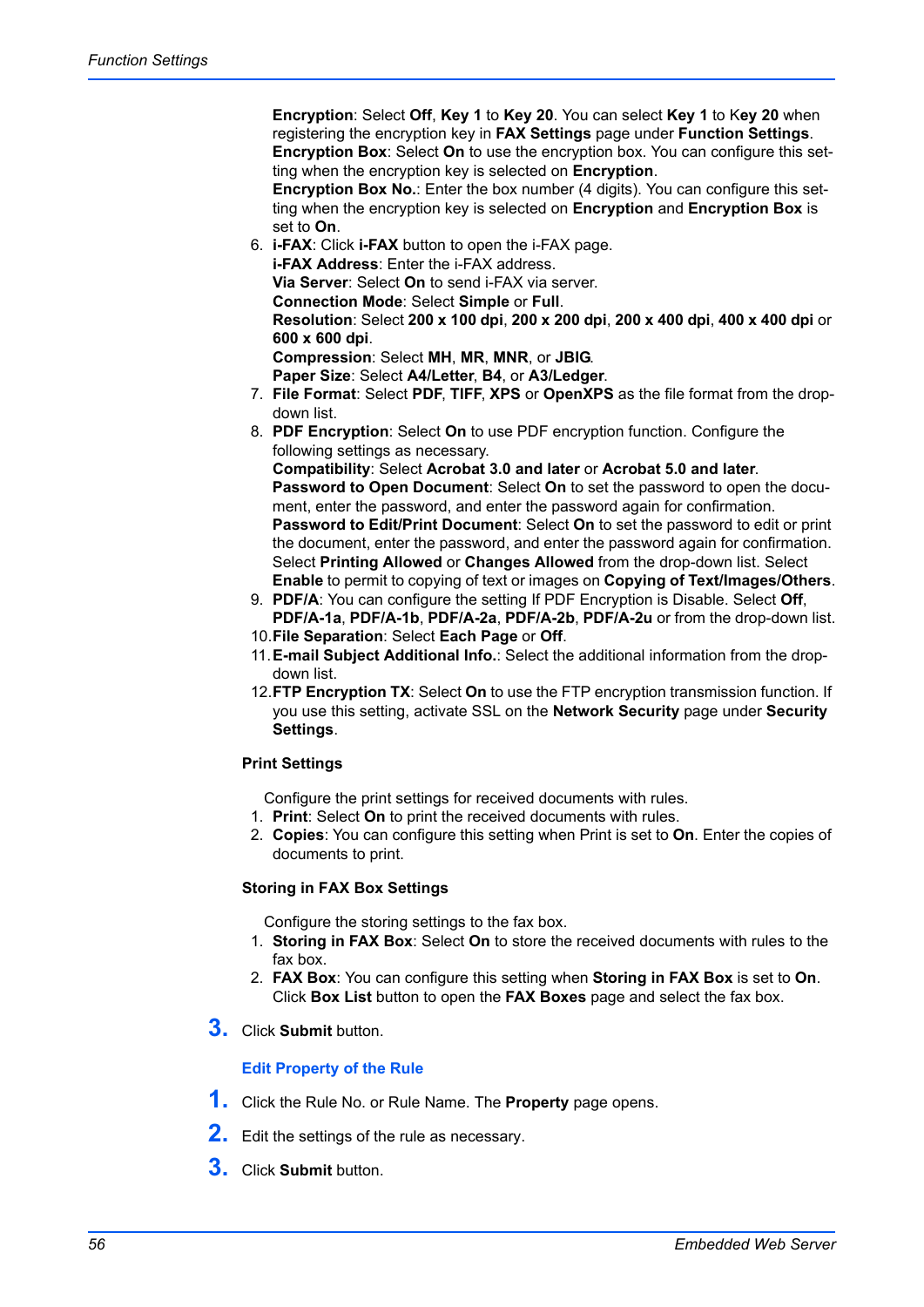## **Edit Other Property of the Rule**

- **1.** Click **Settings** on the **Rule for Specific RX** page. The **Other Property** page opens.
- **2.** Edit the settings of the rule as necessary.
- **3.** Click **Submit** button.

#### **Delete Rule**

**1.** Click the checkbox o the left of the Rule No. and click **Delete** icon.

Click **Check All** icon to select all the rules and click **None** icon to deselect all the rules.

**2.** A confirmation message appears. Click **OK**.

#### **Change Priority of the Rule**

- **1.** Click the checkbox on the left of the Rule No. and select the rule.
- **2.** Click **Raise Priority** or **Lower Priority** button.

# **Operation Panel**

This section explains how to customize the operation panel.

## **Customize Status Display**

- **1.** Click **Operation Panel** under **Function Setting**s on the navigation menu. The **Customize Operation Panel** page opens.
- **2.** This section includes the following items for configuration.

#### **Printing Jobs**

In **Column 1** and **Column 2**, enter the job name, user name, print pages x copies, color/black & white, or printed pages, respectively.

#### **Sending Jobs**

In **Column 1** and **Column 2**, enter the destination, job name, user name, original pages or color/black & white, respectively.

#### **Stored jobs**

In **Column 1** and **Column 2**, enter the job name, user name, original pages or color/ black & white, respectively.

**3.** Click **Submit** button.

## **Function Key Settings**

- **1.** Click **Operation Panel** under **Function Setting**s on the navigation menu. The **Customize Operation Panel** page opens.
- **2.** This section includes the following items for configuration.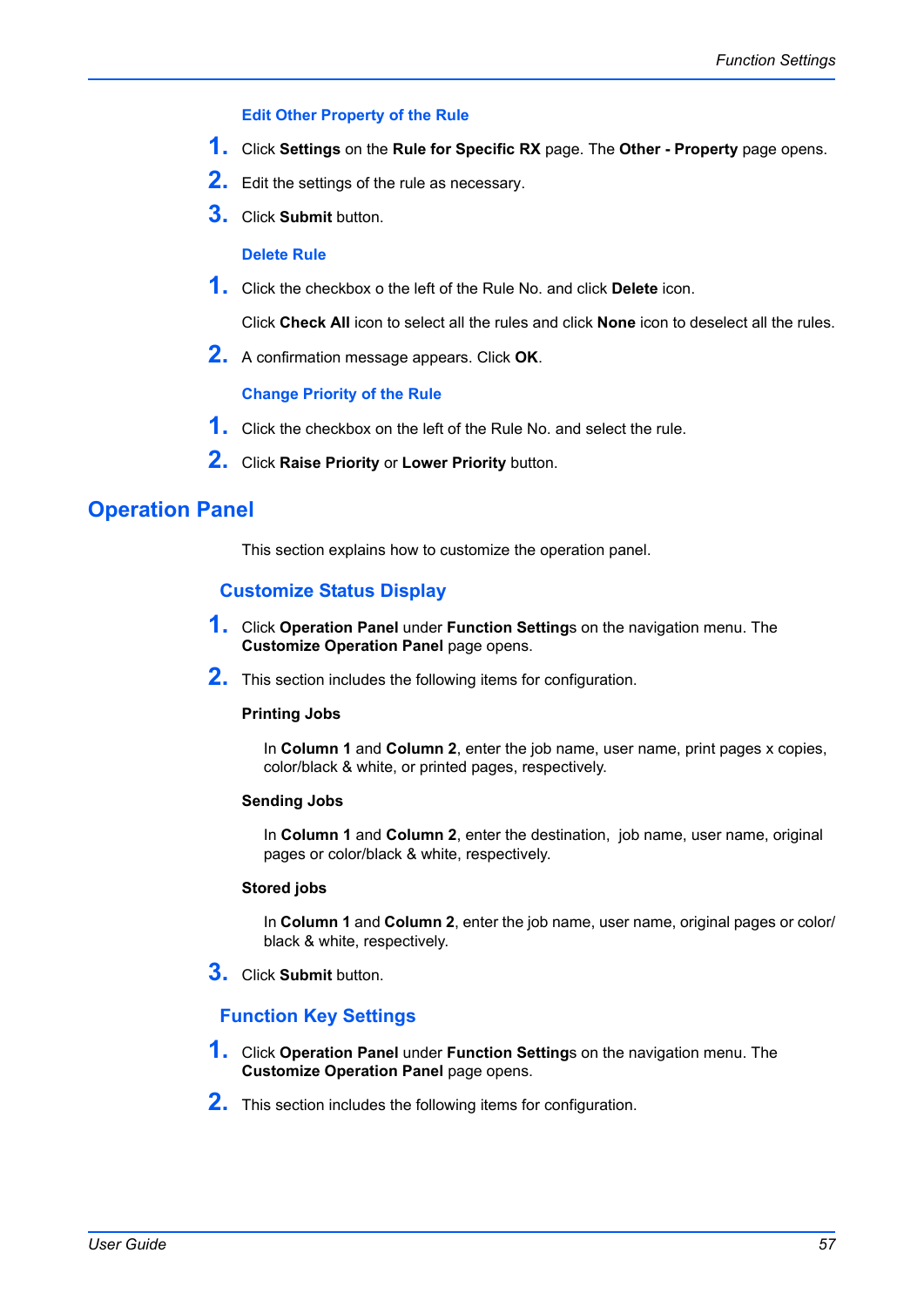## **Function Key 1**

The copy function is assigned as a default setting. You can register the other function on this key.

#### **Function Key 2**

The send function is assigned as a default setting. You can register the other function on this key.

#### **Function Key 3**

The fax function (option) is assigned as a default setting. You can register the other function on this key.

Note: Some machine products appears **Copy Function**, **Send Function**, and **FAX Function** respectively as a default setting instead of **Function Key 1** (to **3**) . You can enable or disable the each key on the machine.

## **Copy Function**

You can enable or disable the **Copy** key on the machine.

#### **Sending Function**

You can enable or disable the **Send** key on the machine.

## **FAX Function**

You can enable or disable the **Fax** key on the machine.

**3.** Click **Submit** button.

#### **Home**

- **1.** Click **Operation Panel** under **Function Setting**s on the navigation menu. The **Customize Operation Panel** page opens.
- **2.** This section includes the following items for configuration.

#### **Customize Desktop**

Click **Add function**, **Add Program**, then **Add Application** button, and add an item. Up to 8 items can be added per screen, 40 in total. Click **Submit** button to finalize settings. Click **Delete** icon to delete the items that are not needed. **Up** and **Down** button allow to interchange the items in order.

#### **Customize Taskbar**

Specifies the items to show in the task bar. Activate and deactivate each of **Status/ Job Cancel**, **Device Information**, **Language**, Paper Settings, Wi-Fi Direct, **System Menu**, **Favorites**, **Help**, **Program**, **Accessibility Screen**, and **Message Board**.

Note: The supported value will change accrding to the model type.

#### **Background**

Allows you to change the background image of the Home screen. Select an image from the **Picture 1** to **Picture 8** on the drop-down list.

**3.** Click **Submit** button.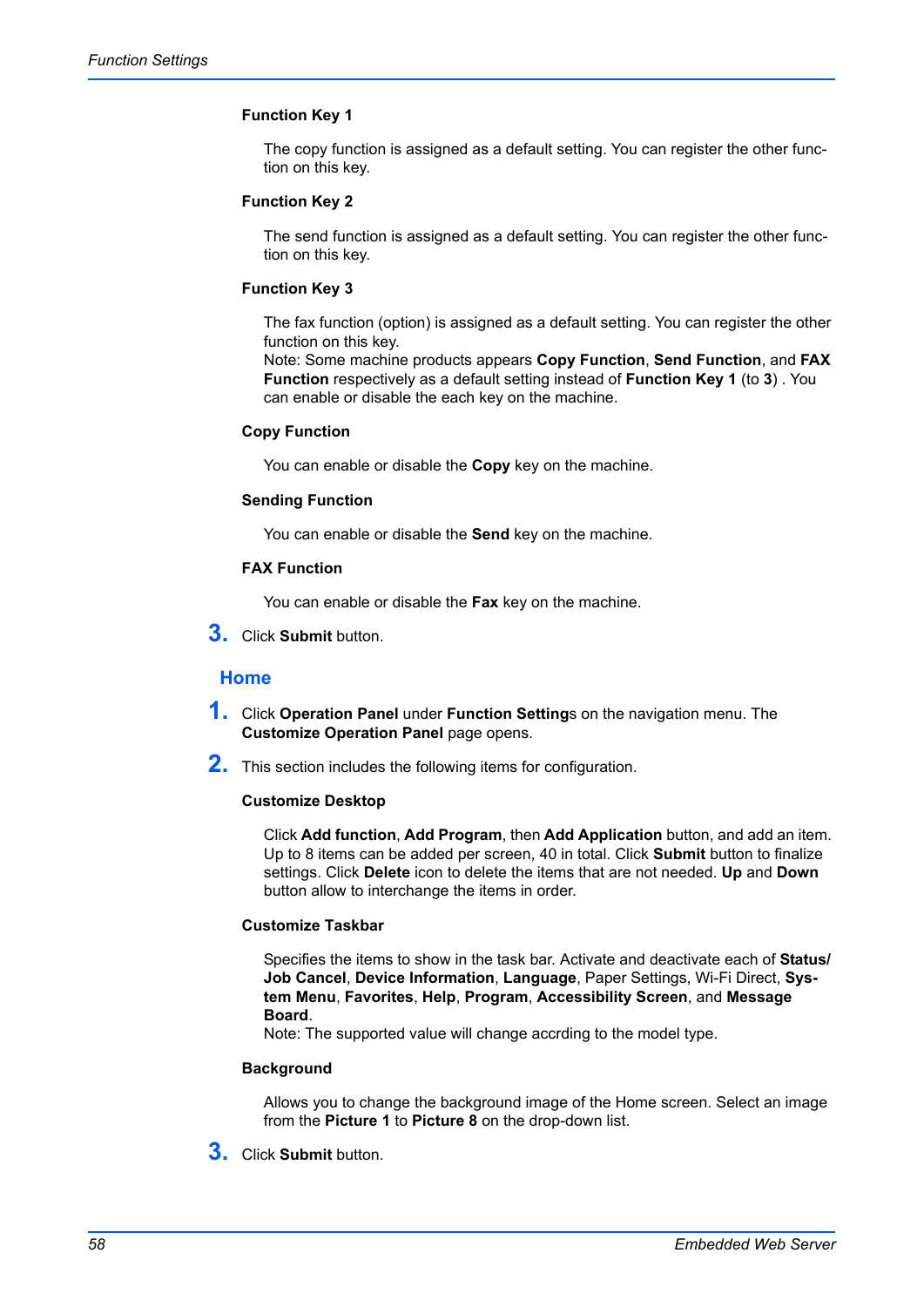# **Quick Setup Registration**

- **1.** Click **Operation Panel** under **Function Setting**s on the navigation menu. The **Customize Operation Panel** page opens.
- **2.** This section includes the following items for configuration. By default, each function is assigned with its standard items.

## **Copy**

Each of **Key 1** to **Key 6** is assigned with one of the copying functions. Select an item from the drop-down list.

#### **Send**

Each of **Key 1** to **Key 6** is assigned with one of the sending functions. Select an item from the drop-down list.

#### **Fax**

Each of **Key 1** to **Key 6** is assigned with one of the fax functions. Select an item from the drop-down list.

#### **Store Document in Box**

Each of **Key 1** to **Key 6** is assigned with one of the Store Document in Box functions. Select an item from the drop-down list.

#### **Print Document in Box**

Each of **Key 1** to **Key 6** is assigned with one of the Print Document in Box functions.

#### **Send Document in Box**

Each of **Key 1** to **Key 6** is assigned with one of the Send Document in Box functions. Select an item from the drop-down list.

**3.** Click **Submit** button.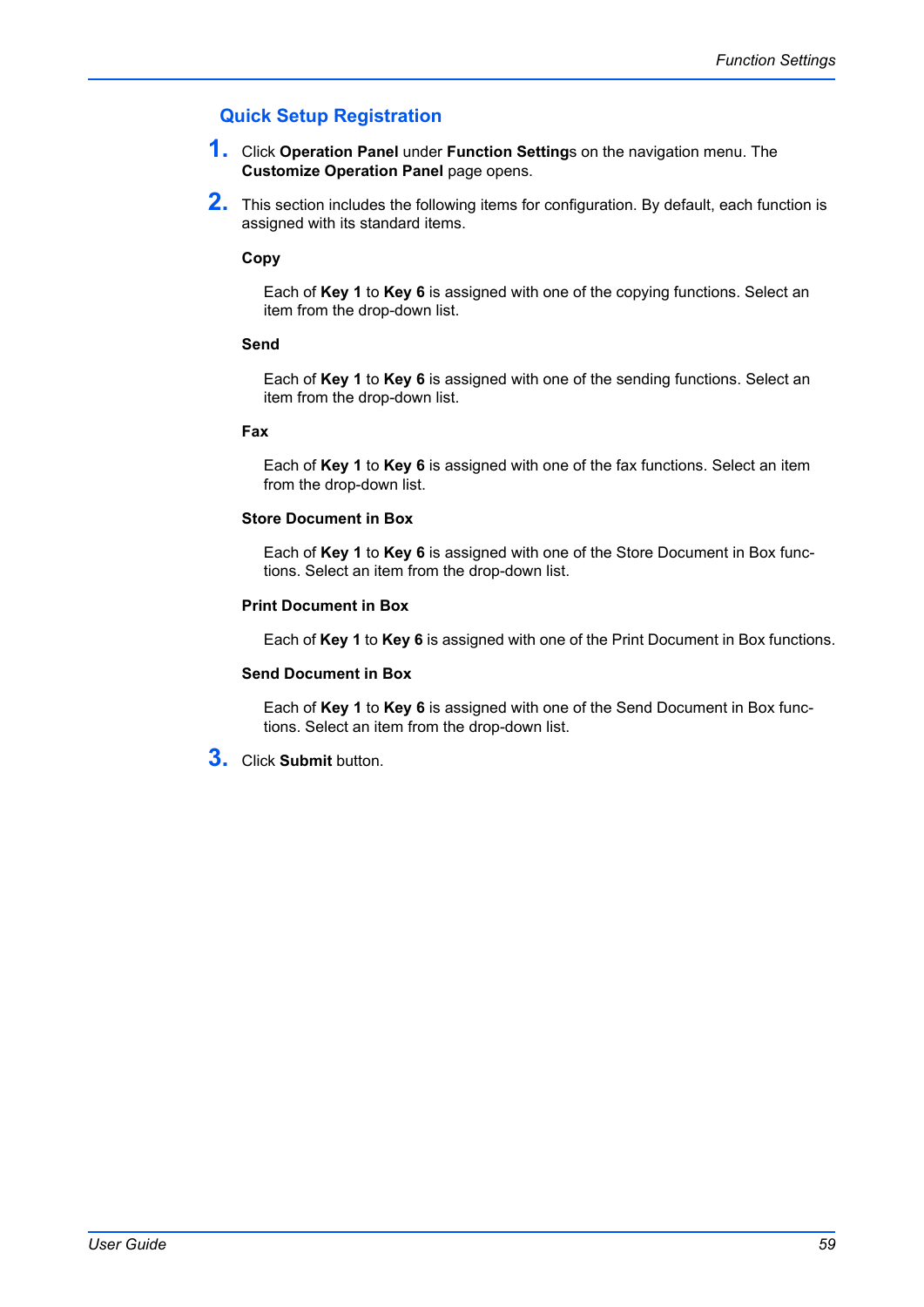# **8 Network Settings**

This page is accessible when you have logged in the embedded server with administrator privilege, while network authentication or local authentication is enabled.

If needed, make the following settings: See below for detailed information.

- **General**
- TCP/IP
- Protocols

# **General**

This section includes basic settings for networking.

- **1.** Click **General** under **Network Settings** on the navigation menu. The **General** page opens.
- **2.** Select **Wired Network**, **Optional Network** or **Wi-Fi** from the **Primary Network (Client)** drop-down list
- **3.** The current communication status is shown in **Host Name**. Configure the host name on the **System Settings** page of **Device Settings**.
- **4.** The host name is shown in NetBIOS Name. You can modify the name as necessary.
- **5.** Select **Auto**, **10BASE-Half**, **10BASE-Full**, **100BASE-Half**, **100BASE-Full** and **1000BASE-T** from the **LAN Interface** drop-down list depending on your network environment.
- **6.** The current status is shown in **Client Certificate**. To make advanced settings, click **Settings** button. Select the appropriate certificate on the **Certificate Settings** page that will open. When you click **Certificates**, its content is displayed.

Click **Submit** button.

Configure the device certificate on the **Certificates** page.

**7.** Click **Submit** button.

# **TCP/IP**

This section includes advanced settings for the TCP/IP protocol.

\* If the settings for the item marked with an asterisk (\*) has been changed, you must restart the machine or the network. To restart the machine, proceed to the **Reset** page.

## **General Settings (Wired Network)**

- **1.** Click **TCP/IP** under **Network Settings** on the navigation menu. The **TCP/IP Settings** page opens.
- **2.** Select **On** to use TCP/IP on the wired network.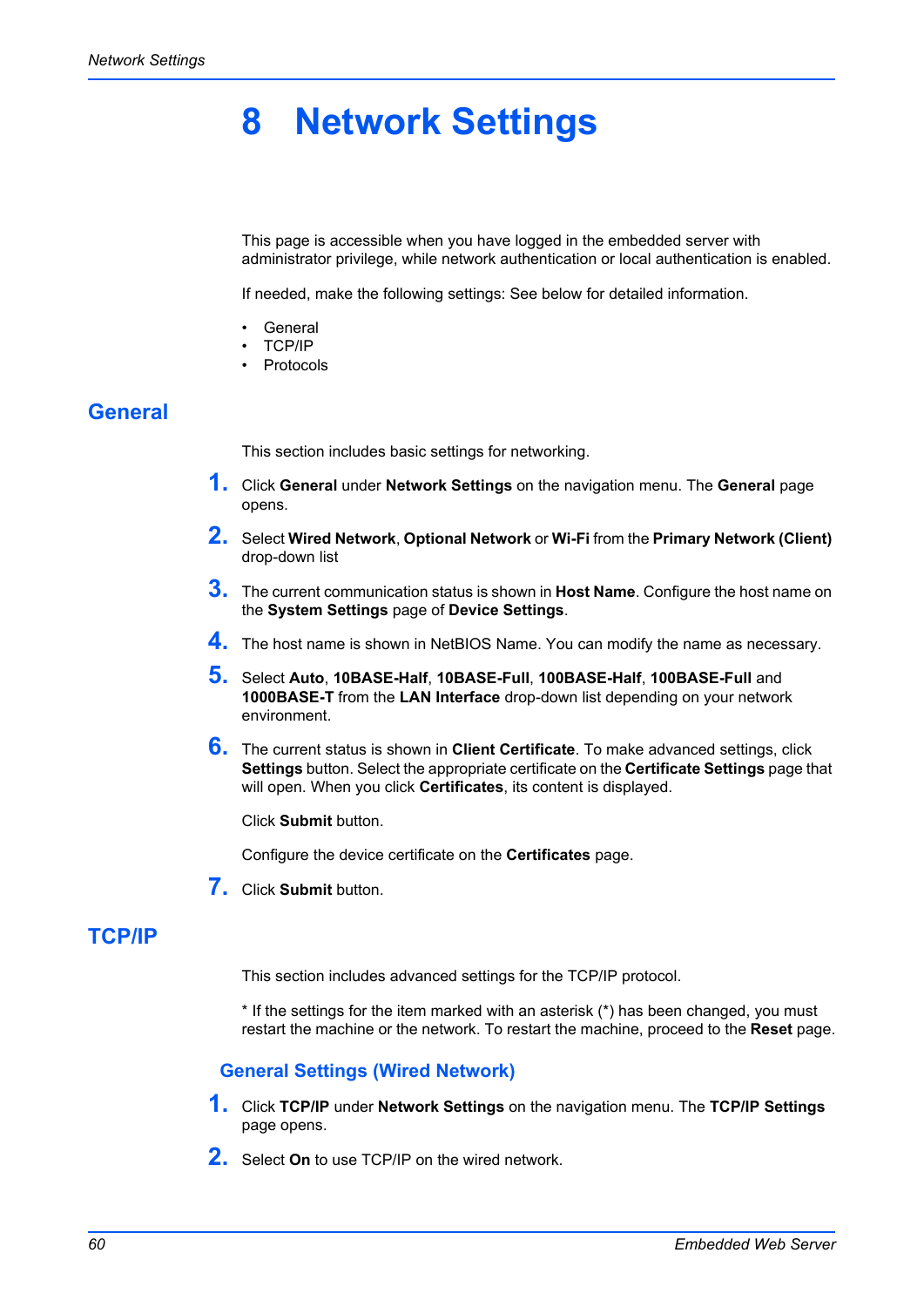**3.** Click **Submit** button.

## **General Settings (Wireless Network)**

- **1.** Click **TCP/IP** under **Network Settings** on the navigation menu. The **TCP/IP Settings** page opens.
- **2.** Select **On** to use TCP/IP on the wireless network.
- **3.** Click **Submit** button.

## **General Settings (Common)**

- **1.** Click **TCP/IP** under **Network Settings** on the navigation menu. The **TCP/IP Settings** page opens.
- **2.** When an IP address that was mapped by the DNS server has been changed, Dynamic DNS automatically remaps the host name to the IP address. To activate the Dynamic DNS Settings, set **Dynamic DNS** to **On**.
- <span id="page-64-0"></span>**3.** Click **Submit** button.

## **Proxy settings**

- **1.** Click **TCP/IP** under **Network Settings** on the navigation menu. The **TCP/IP Settings** page opens.
- **2.** To configure the proxy, set **Proxy** to **On**, and specify the following items as necessary.

#### **Automatically Detect**

Select **On** when you detect the proxy server automatically.

## **Use Automatic Configuration Script**

Select **On** and enter the address when you use the automatic configuration script.

#### **Proxy Server (HTTP)**

Enter the host name or IP address for the proxy server (HTTP). If you use the host name, you must first specify the DNS server information.

#### **Port Number**

Enter the port number for the proxy server (HTTP).

#### **Use the Same Proxy Server for All Protocols**

Select **On** when you use the same proxy server for all protocols.

#### **Proxy Server (HTTPS)**

Enter the host name or IP address for the proxy server (HTTPS). If you use the host name, you must first specify the DNS server information.

#### **Port Number**

Enter the port number for the proxy server (HTTPS).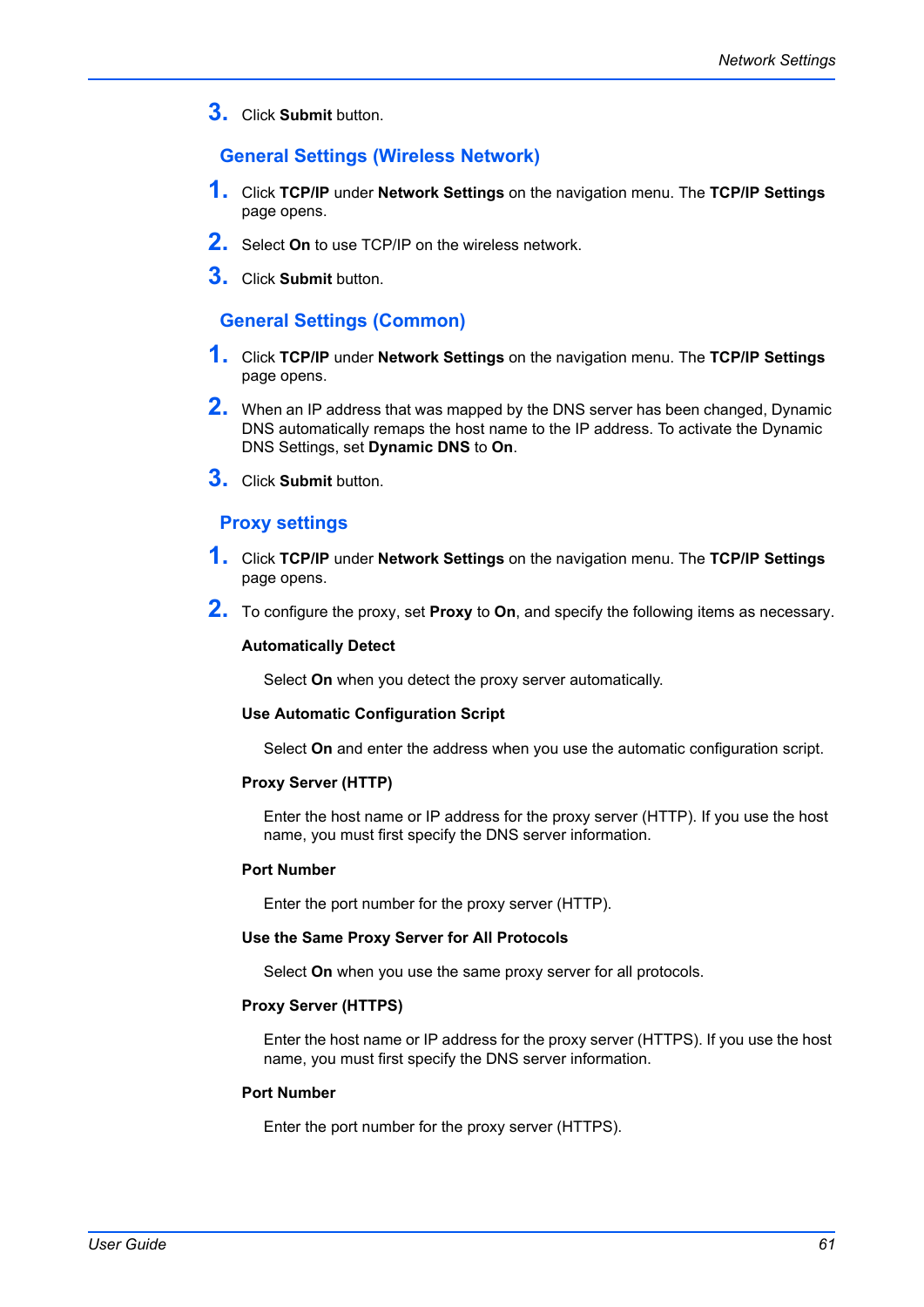## **Do Not Use Proxy for Following Domains**

Enter the domain address which do not use the proxy. Use a semicolon (;) between multiple addresses.

**3.** Click **Submit** button.

# **IPv4 settings (Wired Network)**

- **1.** Click **TCP/IP** under **Network Settings** on the navigation menu. The **TCP/IP Settings** page opens.
- **2.** This section includes the following items for configuration.

## **DHCP/BOOTP**

Specifies whether or not to automatically obtain an IP address using DHCP or BOOTP.

#### **Auto-IP**

When the Auto-IP is set to **On**, the IP address from **169.254.0.1** through **169.254.255.254** will usually be generated by itself. But if the IP address using DHCP server or Manual settings has been decided and becomes a candidate as the result of configuration, the Auto-IP address isn't generated and decided even when the Auto-IP is set to **On**.

If the IP address has already been entered in **IP Address** using Manual settings, delete the address.

To enable the settings, restart network. Automatically-generated IP address appears on **Confuguration** page under **Device Information** on navigation menu.

## **IP Address**

If **DHCP/BOOTP** is set to **Off**, then a static IPv4 address can be entered in this field as part of the system network settings. When **DHCP/BOOTP** is set to **On**, a dynamic IPv4 address is assigned to the device, and the field is grayed out. The format of the IPv4 address is a sequence of numbers separated by dots. For example: 192.168.110.171

#### **Subnet Mask**

Specifies the subnet mask. When **DHCP/BOOTP** is turned **On**, a dynamic IPv4 address is assigned to the device, and the field is grayed out.

#### **Domain Name**

Specifies the domain name of the domain to which the printing system belongs. It should not contain the host printer name, for example, "abcde.com". abcde.com. When **DHCP/BOOTP** is turned **On**, a dynamic IPv4 address is assigned to the device, and the field is grayed out.

**3.** Click **Submit** button.

## **IPv4 settings (Wireless Network)**

- **1.** Click **TCP/IP** under **Network Settings** on the navigation menu. The **TCP/IP Settings** page opens.
- **2.** This section includes the following items for configuration.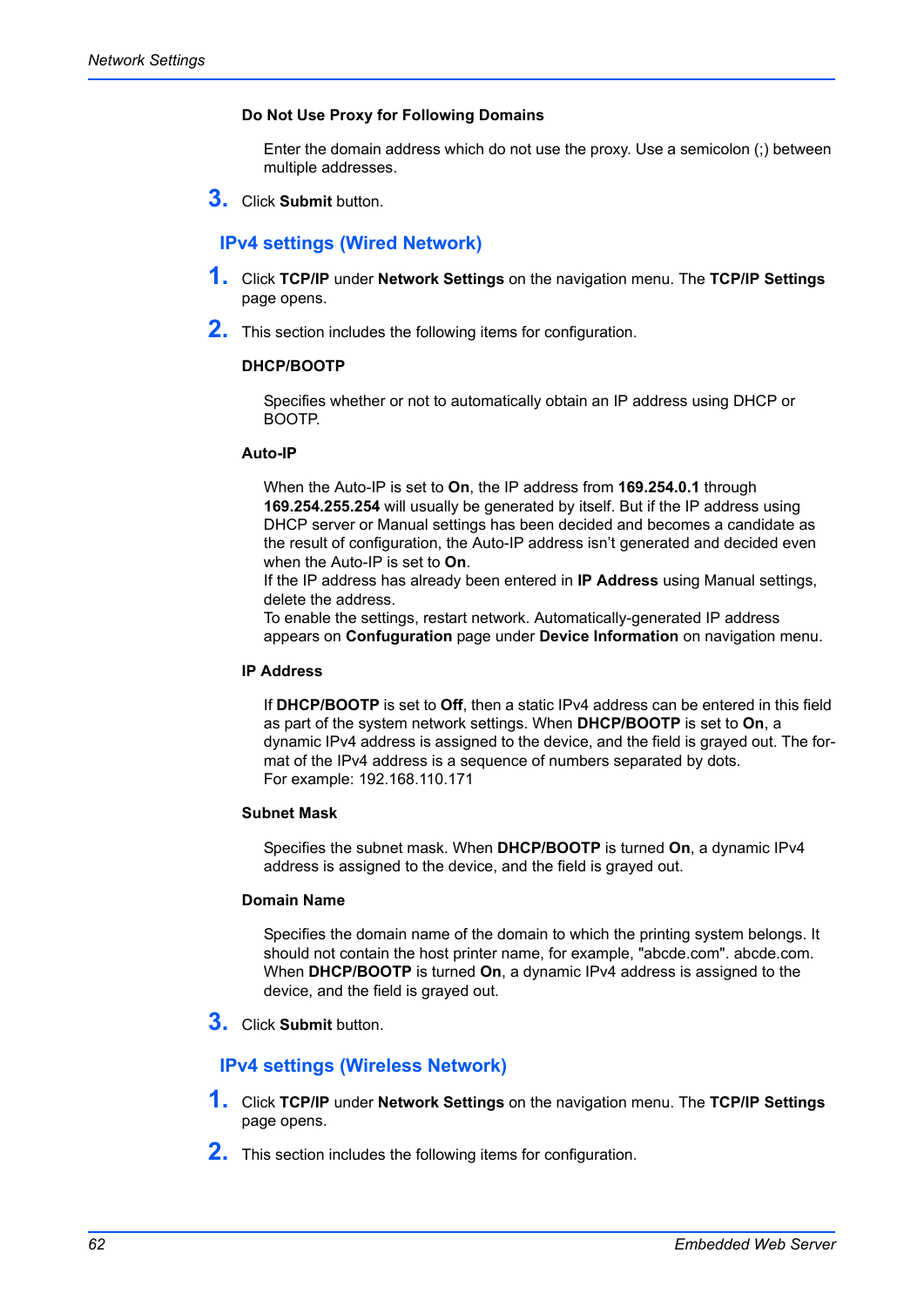## **DHCP/BOOTP**

Specifies whether or not to automatically obtain an IP address using DHCP or BOOTP.

#### **Auto-IP**

When the Auto-IP is set to **On**, the IP address from **169.254.0.1** through **169.254.255.254** will usually be generated by itself. But if the IP address using DHCP server or Manual settings has been decided and becomes a candidate as the result of configuration, the Auto-IP address isn't generated and decided even when the Auto-IP is set to **On**.

If the IP address has already been entered in **IP Address** using Manual settings, delete the address.

To enable the settings, restart network. Automatically-generated IP address appears on **Confuguration** page under **Device Information** on navigation menu.

## **IP Address**

If **DHCP/BOOTP** is set to **Off**, then a static IPv4 address can be entered in this field as part of the system network settings. When **DHCP/BOOTP** is set to **On**, a dynamic IPv4 address is assigned to the device, and the field is grayed out. The format of the IPv4 address is a sequence of numbers separated by dots. For example: 192.168.110.171

#### **Subnet Mask**

Specifies the subnet mask. When **DHCP/BOOTP** is turned **On**, a dynamic IPv4 address is assigned to the device, and the field is grayed out.

#### **Domain Name**

Specifies the domain name of the domain to which the printing system belongs. It should not contain the host printer name, for example, "abcde.com". abcde.com. When **DHCP/BOOTP** is turned **On**, a dynamic IPv4 address is assigned to the device, and the field is grayed out.

**3.** Click **Submit** button.

## **IPv4 settings (Common)**

- **1.** Click **TCP/IP** under **Network Settings** on the navigation menu. The **TCP/IP Settings** page opens.
- **2.** This section includes the following items for configuration.

#### **Default Gateway**

Specifies the IP address of the default gateway. When **DHCP/BOOTP** is turned **On**, a dynamic IPv4 address is assigned to the device, and the field is grayed out.

#### **DNS Server (Primary, Secondary)**

Specifies the IP addresses of the primary and secondary DNS (Domain Name System) servers. When **DHCP/BOOTP** is turned **On** and **Use DNS Server from DHCP** is selected, you can select to use the DNS server obtained via DHCP. When **DHCP/ BOOTP** is turned **On** and **Use following DNS Server** is selected, you can enter static DNS server information in the Primary and Secondary fields provided.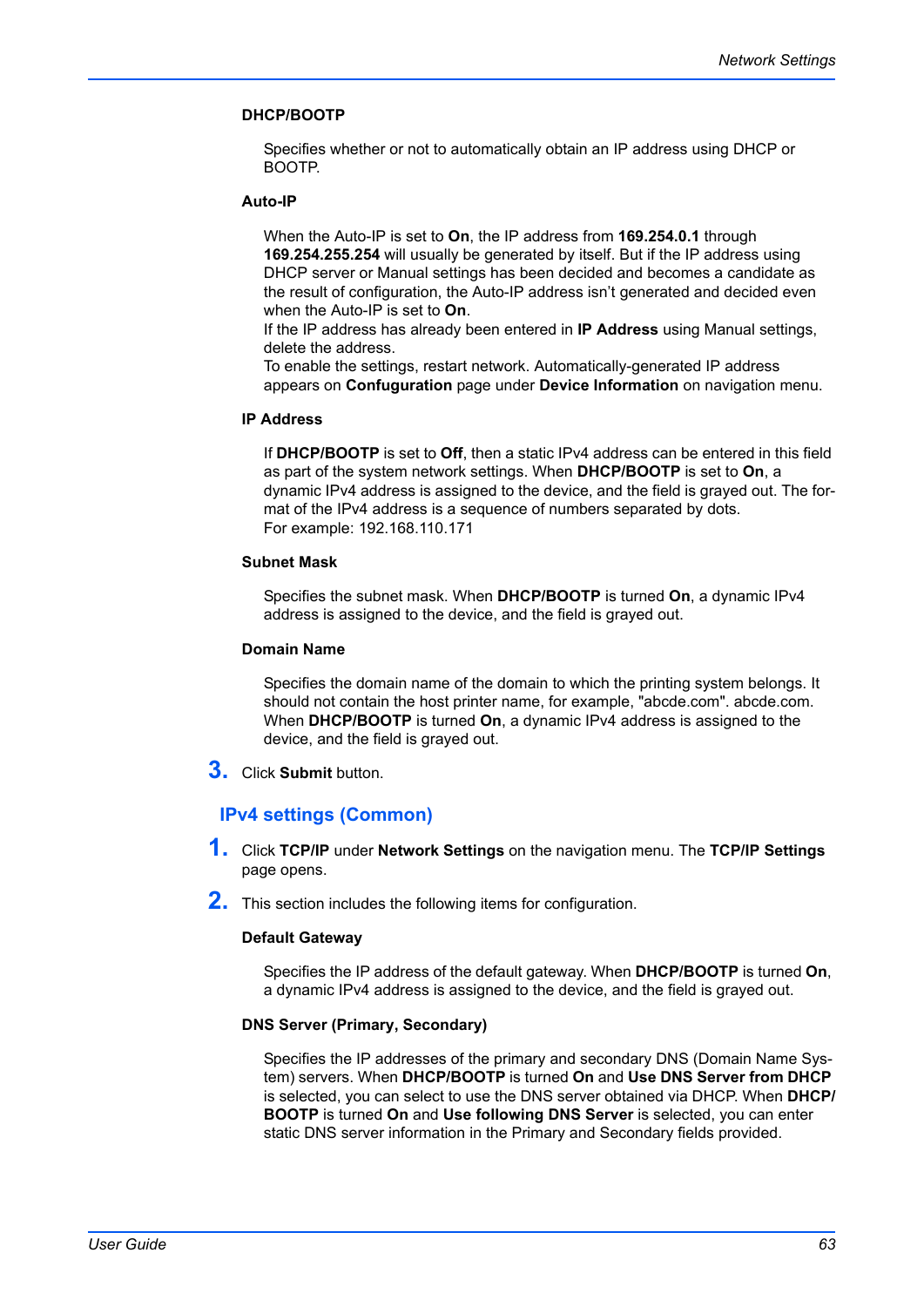## **DNS Search Suffix (Primary, Secondary)**

Specifies the primary and secondary DNS (Domain Name System) search suffix. When **DHCP/BOOTP** is turned **On**, you can select **DNS Search Suffix (Primary)** or **Use following DNS Search Suffix**. When **DHCP/BOOTP** is turned **On** and **Use following DNS Search Suffix** is selected, you can enter static DNS search suffix in the Primary and Secondary fields provided.

## **WINS Servers (Primary, Secondary)**

Specifies the IP addresses of the primary and secondary WINS (Windows Internet Name Service) servers. When **DHCP/BOOTP** is turned **On** and **Use WINS Server from DHCP** is selected, you can select to use the WINS server obtained via DHCP. When **DHCP/BOOTP** is turned **On** and **Use following WINS Server** is selected, you can enter static WINS server information in the Primary and Secondary fields provided.

## **Host Name**

Specifies how to get a host name. When you want to get a host name from the DHCP server, select **Use Host Name from DHCP**. When you want to get a host name using device setting, select **Use Host Name from Device Setting**.

**3.** Click **Submit** button.

# **IPv6 Settings (Wired Network)**

- **1.** Click **TCP/IP** under **Network Settings** on the navigation menu. The **TCP/IP Settings** page opens.
- **2.** This section includes the following items for configuration.

#### **IPv6**

Specifies whether or not to enable the IPv6 protocol. Select **On** to use the IPv6 protocol.

## **IP Address**

TA static IPv6 address can be entered in this field for the device as part of the system network settings. Assigns an IPv6 address to the printing system network component. The format of the IPv6 address is a sequence of numbers (128 bit in total) separated by colons, e.g. 2001:db8:3c4d:15::1a2c:1a1f.

#### **Prefix Length**

Specifies the IPv6 prefix length. It can be a decimal value between **0** and **128**.

#### **RA(Stateless)**

When the RA(Stateless) is set to **On** and the network infra-structure provides the IPv6 address prefix in the Router Advertise information, the IPv6 stateless address will be generated on the print system.

#### **DHCPv6 (Stateful)**

When the DHCPv6(Stateful) is set to **On** and the network infra-structure prodives the "Managed address configuration", the IPv6 stateful address (128-bit length) will be assigned to the print system by DHCPv6 server.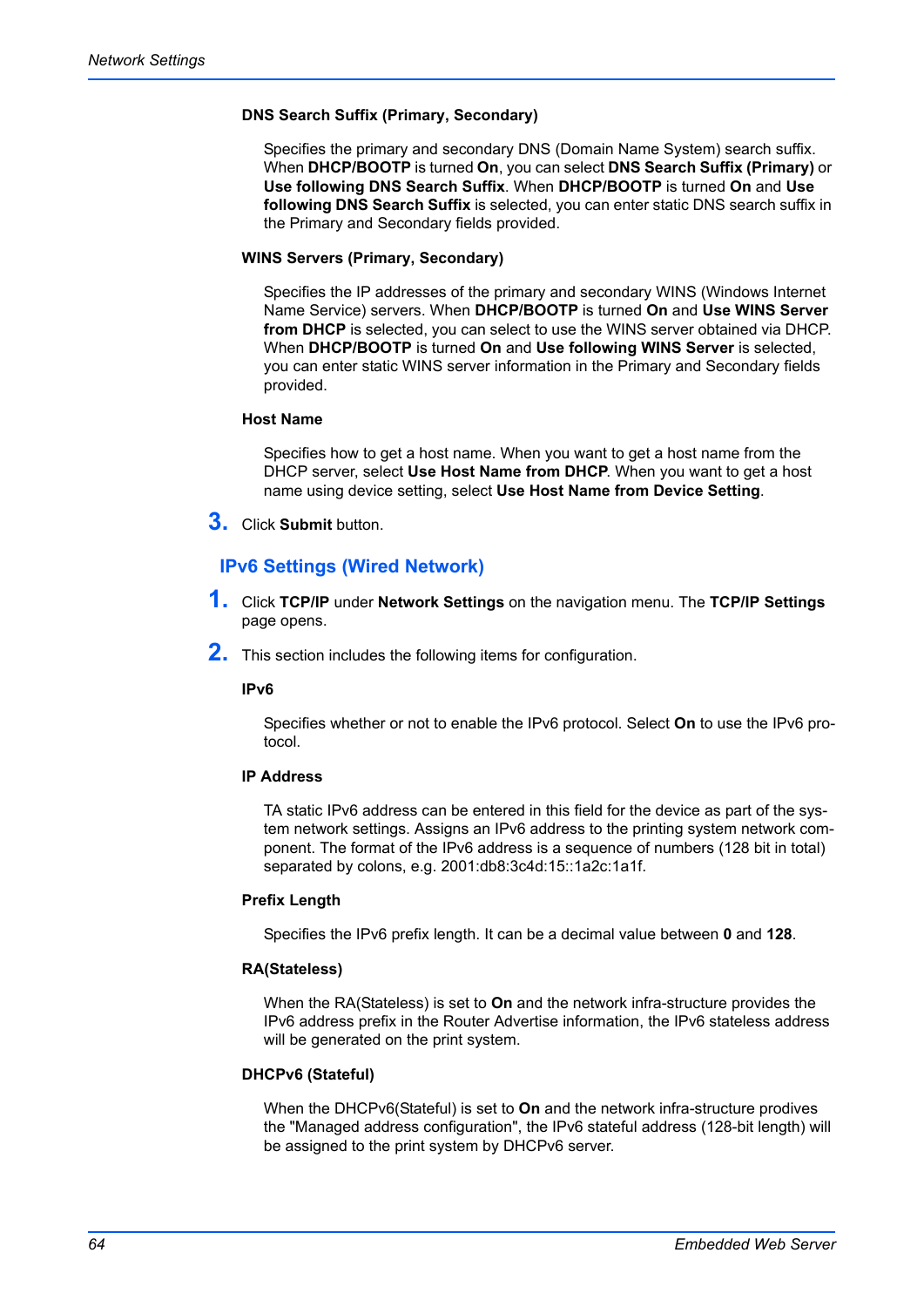## **Domain Name**

Specifies the domain name of the domain to which the printing system belongs. You can enter the domain name when **DHCPv6 (Stateful)** is turned **Off**.

**3.** Click **Submit** button.

## **IPv6 Settings (Wireless Network)**

- **1.** Click **TCP/IP** under **Network Settings** on the navigation menu. The **TCP/IP Settings** page opens.
- **2.** This section includes the following items for configuration.

## **IPv6**

Specifies whether or not to enable the IPv6 protocol. Select **On** to use the IPv6 protocol.

## **IP Address**

TA static IPv6 address can be entered in this field for the device as part of the system network settings. Assigns an IPv6 address to the printing system network component. The format of the IPv6 address is a sequence of numbers (128 bit in total) separated by colons, e.g. 2001:db8:3c4d:15::1a2c:1a1f.

#### **Prefix Length**

Specifies the IPv6 prefix length. It can be a decimal value between **0** and **128**.

#### **RA(Stateless)**

When the RA(Stateless) is set to **On** and the network infra-structure provides the IPv6 address prefix in the Router Advertise information, the IPv6 stateless address will be generated on the print system.

#### **DHCPv6 (Stateful)**

When the DHCPv6(Stateful) is set to **On** and the network infra-structure prodives the "Managed address configuration", the IPv6 stateful address (128-bit length) will be assigned to the print system by DHCPv6 server.

#### **Domain Name**

Specifies the domain name of the domain to which the printing system belongs. You can enter the domain name when **DHCPv6 (Stateful)** is turned **Off**.

**3.** Click **Submit** button.

## **IPv6 Settings (Common)**

- **1.** Click **TCP/IP** under **Network Settings** on the navigation menu. The **TCP/IP Settings** page opens.
- **2.** This section includes the following items for configuration.

#### **Default Gateway**

Specifies the IPv6 address of the default gateway.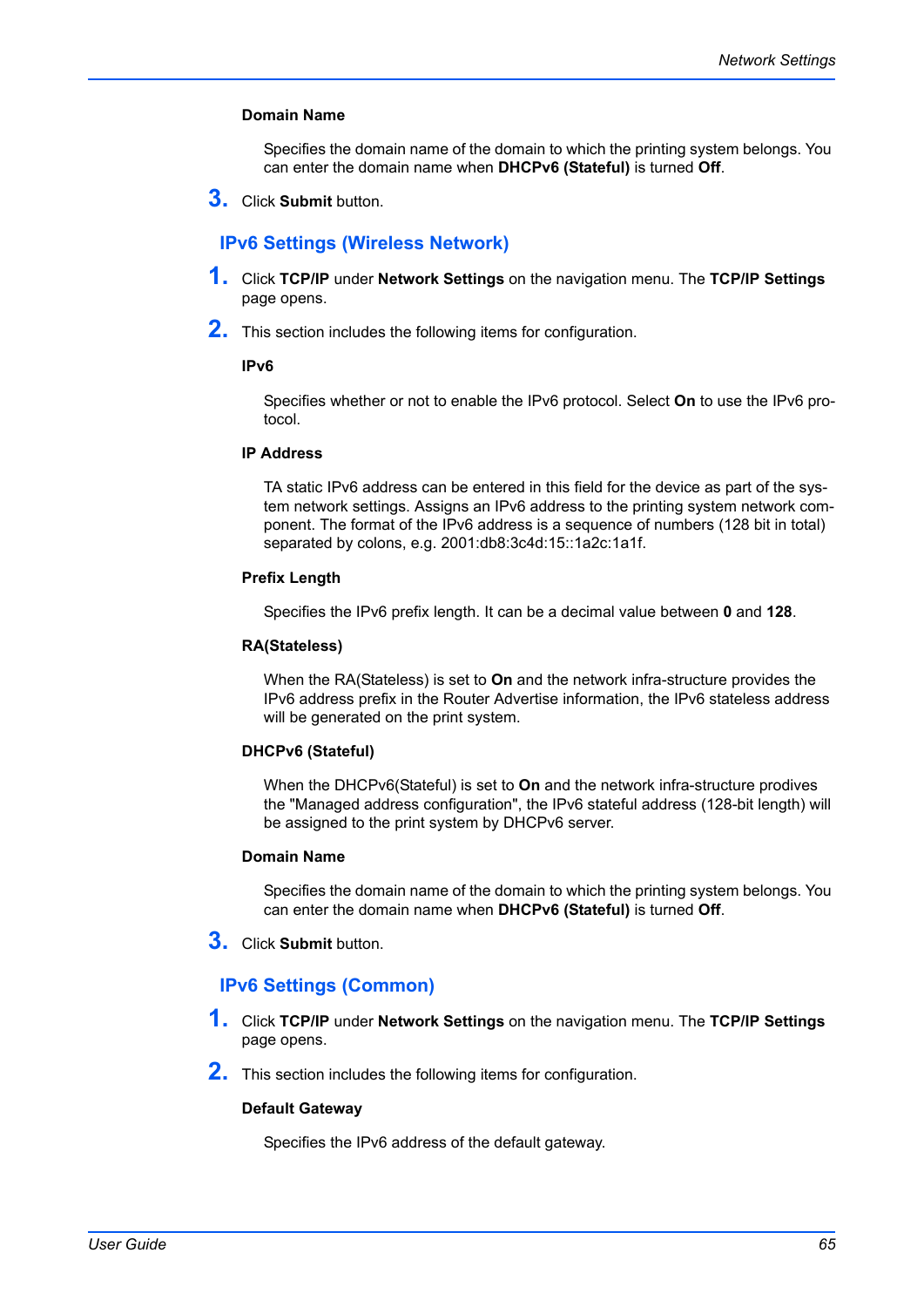#### **DNS Server (Primary, Secondary)**

Specifies the IP addresses of the primary and secondary DNS (Domain Name System) servers. When **DHCPv6 (Stateful)** is turned **On** and **Use DNS Server from DHCP** is selected, you can select to use the DNS server obtained via DHCP. When **DHCPv6 (Stateful)** is turned **On** and **Use following DNS Server** is selected, you can enter static DNS server information in the Primary and Secondary fields provided.

#### **DNS Search Suffix (Primary, Secondary)**

Specifies the primary and secondary DNS (Domain Name System) search suffix. When **DHCPv6 (Stateful)** is turned **On**, you can select **DNS Search Suffix (Primary)** or **Use following DNS Search Suffix**. When **DHCP/BOOTP** is turned **On** and **Use following DNS Search Suffix** is selected, you can enter static DNS search suffix in the Primary and Secondary fields provided.

**3.** Click **Submit** button.

## **Bonjour Settings**

- **1.** Click **TCP/IP** under **Network Settings** on the navigation menu. The **TCP/IP Settings** page opens.
- **2.** This section includes the following items for configuration.

#### **Bonjour**

Select **On** or **Off**, anfd then select **Wired Network**, **Wi-Fi** or **Wi-Fi Direct** as **Available Network**.

#### **Bonjour Name**

When **Bonjour** is turned **On**, **Bonjour Name** is shown. You can modify the name as necessary.

**3.** Click **Submit** button.

## **IP Filter (IPv4)**

This page allows you to configure IP filters. IP filters restrict access to the printing system based on the IP addresses and protocols.

Specify the IP addresses or network addresses of the hosts to which access is granted. If nothing is specified on this page, access from all hosts is allowed.

- **1.** Click **TCP/IP** under **Network Settings** on the navigation menu. The **TCP/IP Settings** page opens.
- **2.** Click **Settings** button. The **IP Filters (IPv4)** page opens.This section includes the following items for configuration.

#### **IP Address (IPv4)**

Specifies the IP address or network address to be permitted.

## **Subnet Mask**

Specifies the subnet mask to be permitted. When there are no entries, access is allowed to all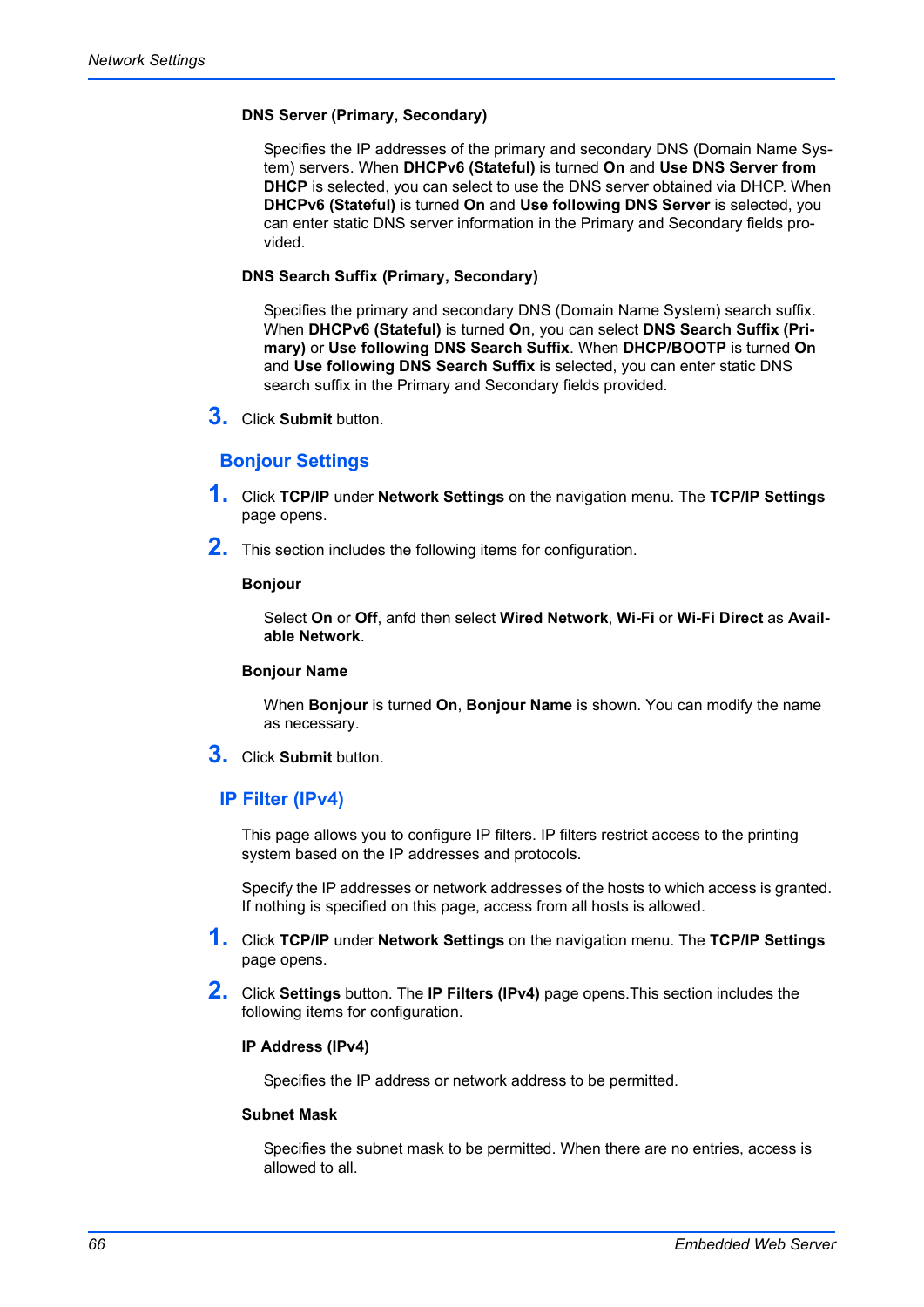To allow access to a network, enter the network IPv4 address, and the subnet mask. An example of the data format for the .CSV file is: To permit access from all hosts on network 192, enter "192.0.0.0" for the IP address and "255.0.0.0" for the subnet mask. Subnet mask can be left blank.

To allow access to a single IP address, enter the IPv4 address, and "255.255.255.255" for the subnet mask.

#### **Protocols**

Specifies the protocol by which an access is granted. The following protocols can be selected.

- **LPD**
- **FTP**
- **IPP**
- **ThinPrint**
- **HTTP**
- **Raw**
- **SNMP**
- **IPP over SSL**
- **HTTPS**

Note: ThinPrint appears only when an optional ThinPrint is activated.

**3.** Click **Submit** button.

## **IP Filter (IPv6)**

This page allows you to configure IP filters. IP filters restrict access to the printing system based on the IP addresses and protocols.

Specify the IP addresses or network addresses of the hosts to which access is granted. If nothing is specified on this page, access from all hosts is allowed.

- **1.** Click **TCP/IP** under **Network Settings** on the navigation menu. The **TCP/IP Settings** page opens.
- **2.** Click **Settings** button. The **IP Filters (IPv6)** page opens.This section includes the following items for configuration.

#### **IP Address(IPv6)**

Specifies the IP addresses to which access is granted. When there are no entries, access is allowed to all. The number of addresses that can be specified depends on the IPv6 network address along with the prefix length setting. IPv6 address filtering: To filter a single IPv6 address: Enter the desired IPv6 address, along with a prefix length of 128.

#### **Prefix Length**

Specifies the IPv6 prefix length. It can be a decimal value between **0** and **128**.

#### **Protocols**

Specifies the protocol by which an access is granted. The following protocols can be selected.

- **LPD**
- **FTP**
- **IPP**
- **ThinPrint**
- **HTTP**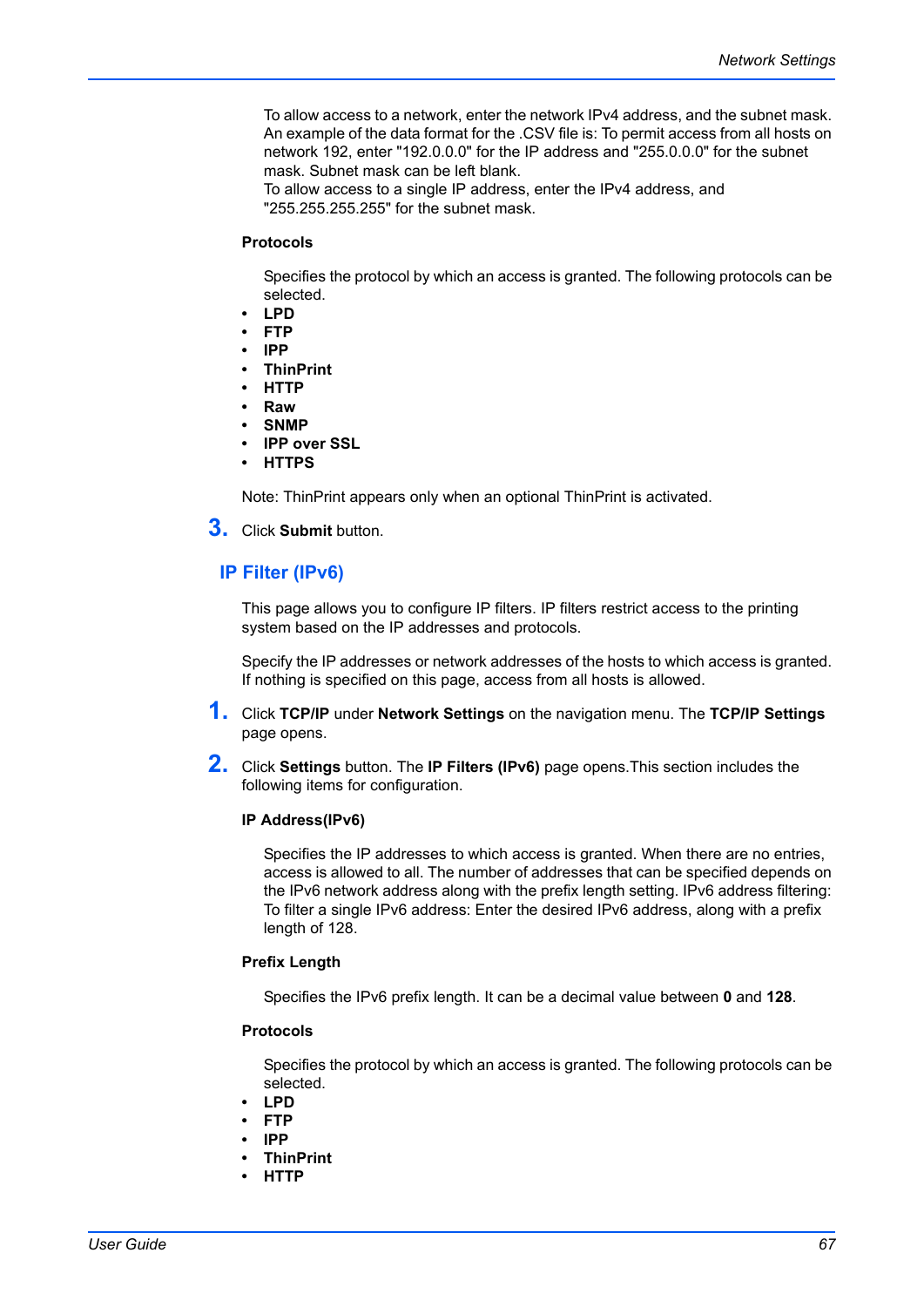- **Raw**
- **SNMP**
- **IPP over SSL**
- **HTTPS**

Note: ThinPrint appears only when an optional ThinPrint is activated.

**3.** Click **Submit** button.

# **Logical printers**

This page allows you to configure the Logical Printers. This machine can be used as a virtual printer for converting ASCII print data to PostScript data or for adding and/or replacing a character strings (commands) at the beginning or end of job data. Up to four logical printers can be set.

Logical Printer is used with one of the following print protocols: FTP, LPR, IPP, IPPS, SMB (NetBEUI) and RAW. If no port is specified for printing, the default port used will be Logical Printer 1 (LP1), port 9100.

- **1.** Click **TCP/IP** under **Network Settings** on the navigation menu. The **TCP/IP Settings** page opens.
- **2.** Click **Settings** button. The **Logical Printers** page opens.This section includes the following items for configuration

## **TCP/IP Port Number**

Specifies the port number for the logical printer as well as the TCP raw port number (**9100**, etc.). Conversion is applied to data that is input to the specified raw port in accordance with the selected logical printer. This port is invalid if it is given a port number that is the same as that of an already specified port (For example, FTP or LPD).

## **Bi-directional Printing**

Bi-directional Printing can be set to **On** or **Off** when printing to the TCP/IP RAW port. When Bi-directional Printing is **Off**, all Send data is discarded. In order to have the data that is received from the printer returned to the client when printing with PostScript, PJL and other such commands, it is necessary to set Bidirectional Printing is **On**.

## **Start of Job String**

Specifies the character string sent to the printer after output, directly to the output port (lp port). This character string is used when it is necessary to transmit a control code before the print data is sent.

## **End of Job String**

Specifies the character string sent to the printer after output, directly to the output port (lp port). This character string is used when it is necessary to transmit a control code after the print data is sent.

**3.** Click **Submit** button.

# **IPSec Settings**

**1.** Click **TCP/IP** under **Network Settings** on the navigation menu. The **TCP/IP Settings** page opens.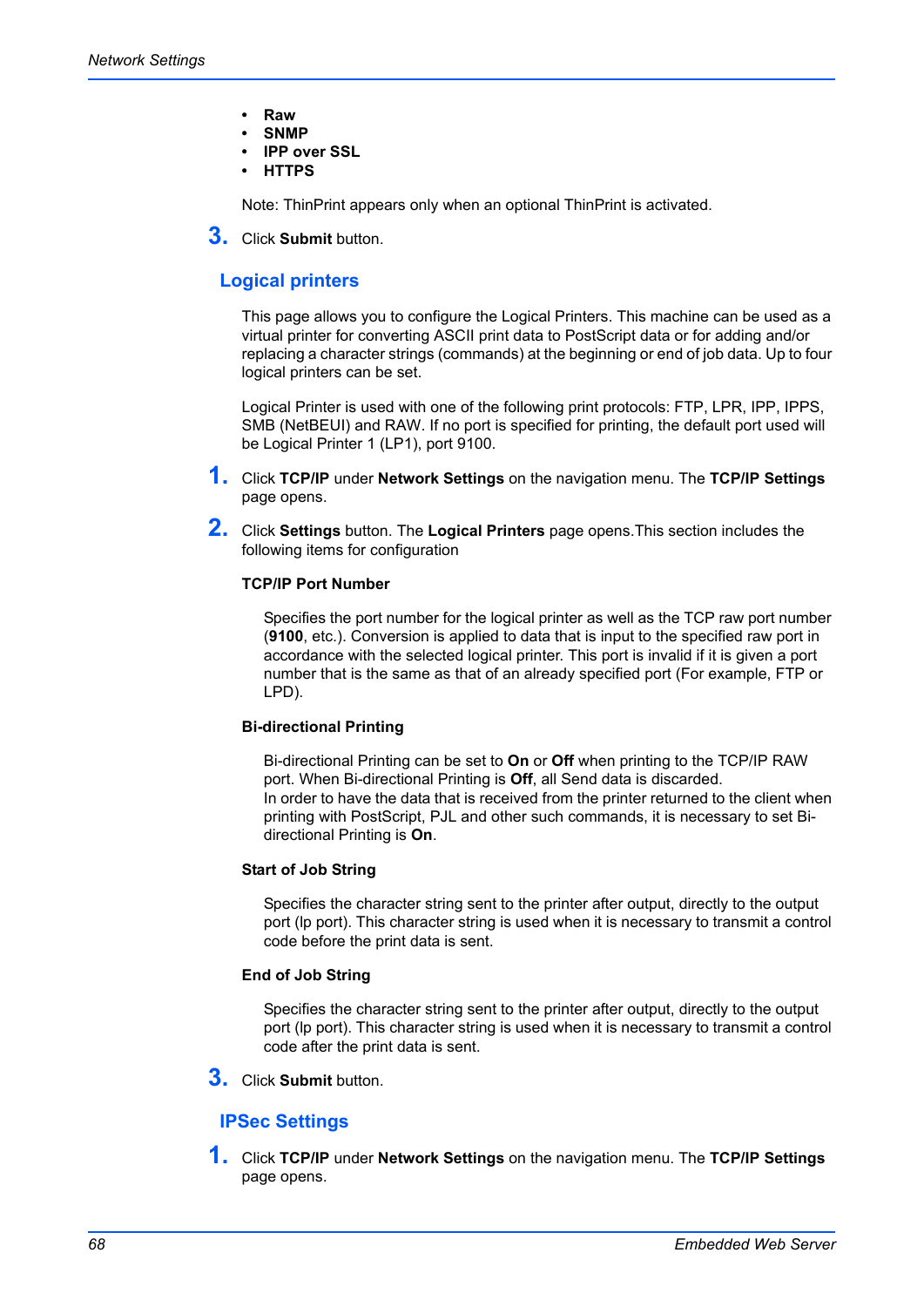This section allows you to set access restrictions for IPSec protocol-based communication.

Specifies whether or not to enable the IPSec protocol. Select **On** to use the IPv6 protocol. Select **Off** when encryption is not used.

**2.** This section includes the following items for configuration.

## **Expiration Verification**

When this option is enabled, the expiration of the server certificate is verified at communicating. If found expired, communication will fail. When it is disabled, the expiration will not be verified.

#### **Restriction**

Specifies the default policy for non-IPSec packets. Select Allow to allow communication with all hosts and networks including those not permitted by the rules. Select Deny to allow communication only with the hosts and networks permitted by the rules. **Allowed** means normal traffic (not defined by the IPSec rules) will be allowed to reach the device. **Denied** means only IPSec traffic (as defined by the IPSec rules) will be allowed to reach the device and all other traffic (not defined by the IPSec rules) will be denied to reach the device.

#### **Root Certificate**

Displays whether the certificate is active. **Root Certificate 1 Subject** through **Root Certificate 5 Subject** are displayed. Configure the device certificate on the **Certificates** page.

#### **IPSec Rules**

Allows to validate the rule used for communication using the IPSec protocol. **Rule 1** through **Rule 10** are displayed. To activate this item, click **Settings** button and configure the following on the IPSec Rule Settings page.

**1. Policy**

**Rule**: Select whether the rules for IPSec communication are used or not. **Key Management Type**: Select a type of the key used for the rule from **IKEv1**, **IKEv2**, and **Manual**.

**Encapsulation Mode**: **Transport** encapsulates an encrypted data and transmits along with an IP header. This is the simplest method when both the transmitting host and receiving host have the IPSec protocol supported. **Tunnel** uses a gateway provided in the network. The gateway receives the IP packets sent by the transmitting host, encrypt the entire IP packet which is then encapsulated by IPSec, then transmits along with a new IP header.

Select whether the rules for IPSec communication are used or not.

# **2. IP address**

**IP Version**: Specifies the IP version of the other end. Select **IPv4** or **IPv6**. **IP Address (IPv4)**: Specifies the IPv4 addresses of the hosts or network with which the print system is connecting via IPSec. When you are restricting the scope of IPSec, be sure to specify the IP addresses. If this field is blank, all IPv4 addresses will be allowed to connect the print system.

**Subnet Mask**: When **IPv4** is selected for **IP Version**, this specifies the subnet mask of the hosts or network with which the print system is connecting via IPSec. If this field is blank, the specified addresses are considered to be host addresses. **IP Address (IPv6)**: Specifies the IPv6 addresses of the hosts or network with which the print system is connecting via IPSec. When you are restricting the scope of IPSec, be sure to specify the IP addresses. If this field is blank, all IPv6 addresses will be allowed to connect the print system.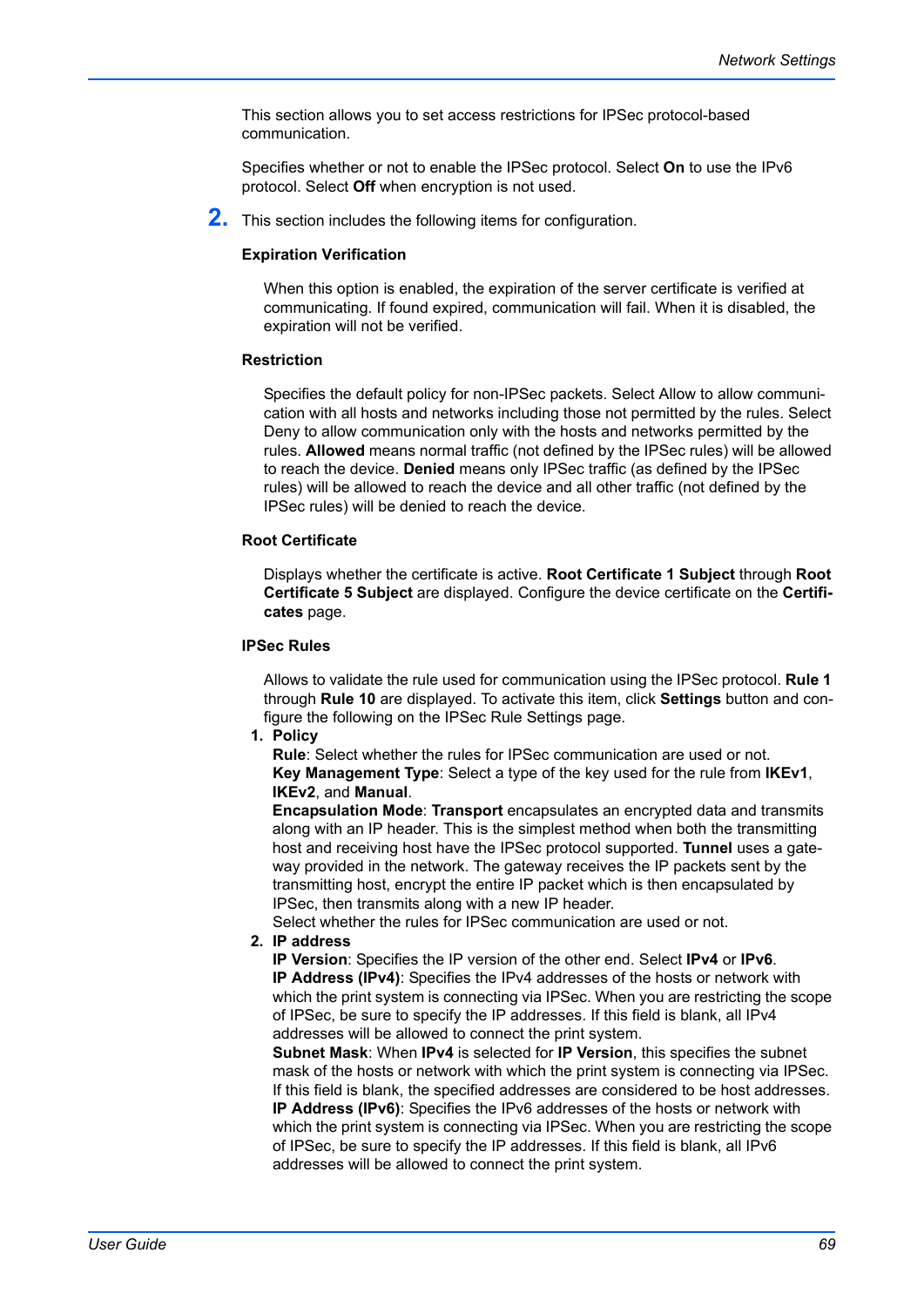**Prefix Length**: When **IPv6** is selected for **IP Version**, this specifies the prefix length of the hosts or network with which the print system is connecting via IPSec. If this field is blank, the specified addresses are considered to be host addresses. **Remote Peer Address**: If **Tunnel** is selected in **Encapsulation Mode**, assign an IP address that is remotely controlled.

3. **Authentication**: Configures the local side authentication when **IKEv1** is selected as **Key Management Type**. To set a character string as the shared key and use it for communication, select **Pre-shared Key** and enter the string of the pre-shared key in the text box. To use the CA-issued Device Certification or Root Certificate, select the **Certificates**. When **Certificates** is selected, the availability of the device certificate is shown. To make advanced settings, click **Settings** button and select a certificate. Configure the device certificate on the **Certificates** page of **Security** Settings.

Configures the local side and remote side authentication when **IKEv2** is selected as **Key Management Type**. Configure **Authentication Type**, **Local ID Type**, **Local ID**, **Devoce Certificate** and **Pre-shared Key** on **Local Side**, and **Authentication Type**, **Remote ID Type**, **Remote ID** and **Pre-shared Key** on **Remote Side**.

4. **Key Exchange (IKE phase1)**: When using IKE phase1, a secure connection with the other end is established by generating ISAKMP SAs. Configure the following items so that they meet the requirement of the other end.

**Mode**: Configures this item when **IKEv1** is selected as **Key Management Type**. **Main Mode** protects identifications but requires more messages to be exchanged with the other end. **Aggressive Mode** requires fewer messages to be exchanged with the other end than **Main Mode** but restricts identification protection and narrows the extent of the parameter negotiations. When **Aggressive Mode** is selected and **Pre-shared Key** is selected for **Authentication Type**, only host addresses can be specified for IP addresses of the rule.

**Hash**: Selects the hash algorithm.

**Encryption**: Selects the encryption algorithm.

**Diffie-Hellman Group**: The Diffie-Hellman key-sharing algorithm allows two hosts on an unsecured network to share a private key securely. Select the Diffie-Hellman group to use for key sharing.

**Lifetime (Time)**: Specifies the lifetime of an ISAKMP SA in seconds.

# **5. Data Protection (IKE phase2)**

In IKE phase2, IPSec SAs such as ESP or AH are established by using SAs established in IKE phase1. Configure the following items so that they meet the requirement of the other end.

**Protocol**: Select **ESP** or **AH** for the protocol. ESP protects the privacy and integrity of the packet contents. Select the hash algorithm and encryption algorithm below. **AH** protects the integrity of the packet contents using encryption checksum. When you select **AH** as Protocols, you cannot use the AES-GCM-128, 192, or 256. Select the hash algorithm below.

**Hash**: Selects the hash algorithm. When you select AES-GCM-128, 192, or 256 on Encryption, you have to select the AES-GCM-128, 192, or 256 or the AES-GMAC-128, 192, or 256 corresponding to the same bit.

**Encryption**: Selects the encryption algorithm. (When **ESP** is selected under **Protocol**.) When you select the AES-GCM-128, 192, or 256 on Hash, you have to select the AES-GCM-128, 192, or 256 corresponding to the same bit. When you select the AES-GMAC-128, 192, or 256 on Hash, you have to select the AES-GCM-128, 192, or 256 corresponding to the same bit. If you do not select any algorithm, the machine authenticates without encryption.

**PFS**: When **PFS** is turned **On** (enabled), even if a key is decrypted, the decrypted key cannot be used to decrypt the other keys generated after the decryption. This improves the safety, but imposes a heavy burden because of more key-generation processes.

**Diffie-Hekkman Group**: When **PFS** is turned **On** (enabled), select the Diffie-Hekkman Group to use.

**Lifetime Measurement**: Select **Time** or **Time & Data Size**.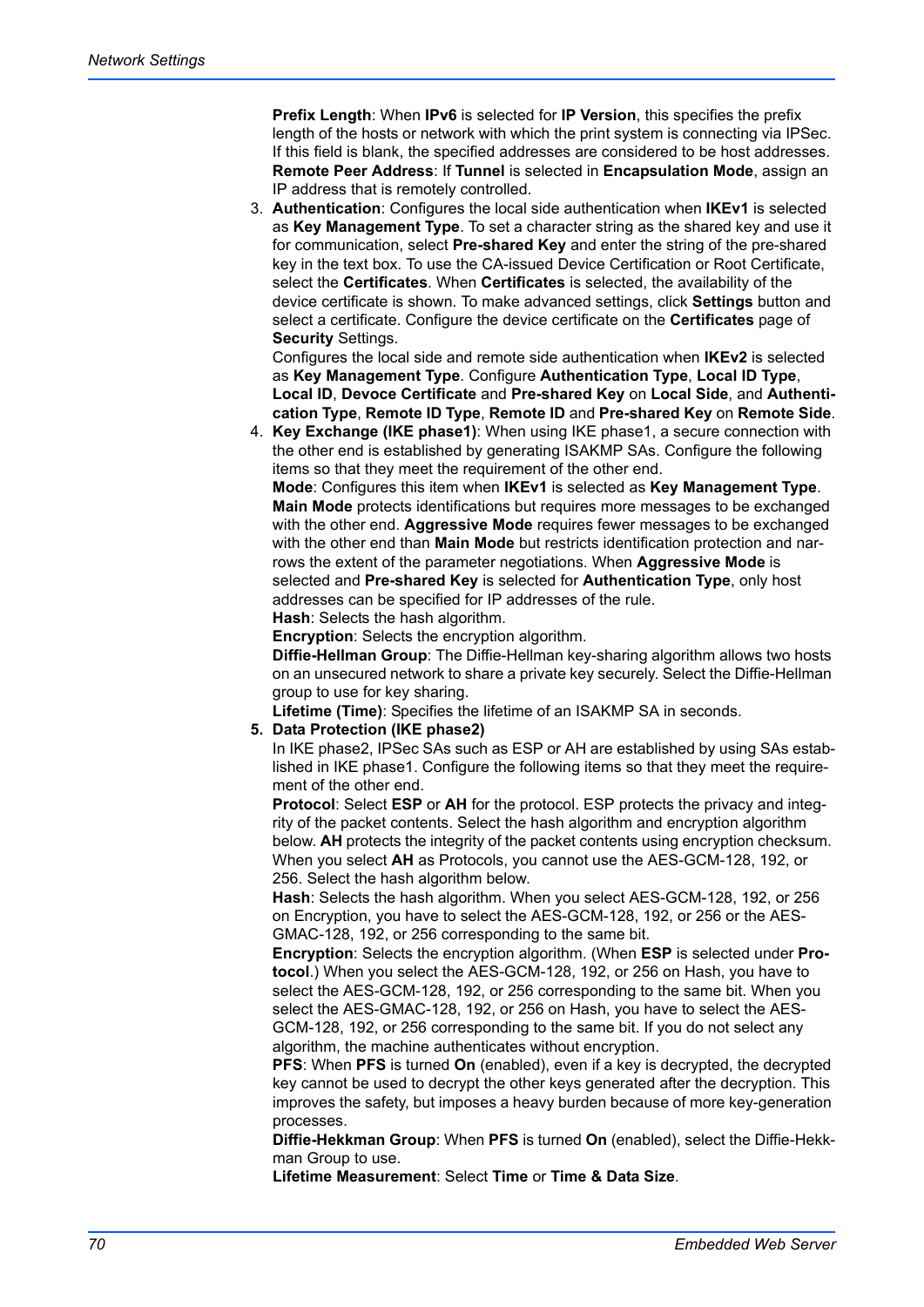**Lifetime (Time)**: Configure the lifetime of IPSec SA in seconds. **Lifetime (Data Size)**: Configure this item when is **Time & Data Size** selected as **Lifetime Measurement**. Configure the lifetime (data size) of IPSec SA in kilobytes.

**Extended Sequence Number**: Determines whether a sequence number is 64-bit extended by IPSec. To execute, select **On**.

6. **Manual**: If **Key Management Type** is set to **Manual**, configure: **Protocol**, **Hash**, **Encryption**, **SPI Format**, **SPI for Inbound**, **SPI for Outbound**, **Key Format**, **Authentication Key for Inbound**, **Authentication Key for Outbound**, **Encryption Key for Inbound**, **Encryption Key for Outbound**.

Click **Submit** button to finalize settings.

**3.** Click **Submit** button.

# **Protocol**

This section includes advanced settings for various protocols used as the communication procedures and communication protocols.

\*: If the settings for the item marked with an asterisk (\*) has been changed, you must restart the machine or the network. To restart the machine, proceed to the **Reset** page.

- **1.** Click **Protocol** under **Network Settings** on the navigation menu. The **Protocol Settings** page opens.
- **2.** This section includes the following items for configuration.

# **Print Protocols**

Configure the protocols used for printing. This section includes the following items for configuration:

1. **NetBEUI**: The NetBEUI protocol allows Peer-to-peer printing (SMB Print). With this protocol enabled, the printing system is created in Windows Network Neighborhood. NetBEUI is an enhanced version of the NetBIOS protocol, which is used for transport of SMB protocol.

Enables or disables the NetBEUI protocol. If NetBEUI is turned **On**, the name resolution by NetBIOS (NMB) becomes available.

**Available Network**: Select **Wired Network**, **Wi-Fi** and **Wi-Fi Direct** as the available network for NetBEUI protocol.

**Workgroup**: Workgroup represents the workgroup which will appear in **Entire Network** in "Windows Network Neighborhood."

**Comment**: You can enter comments here. (This can be left blank.)

- 2. **LPD**: To enables the LDAP protocol, turn this item **On**. **Available Network**: Select **Wired Network**, **Wi-Fi** and **Wi-Fi Direct** as the available network for LPD protocol.
- 3. **FTP Server (Reception)**: FTP is a communications protocol for transmitting files over a Network. To enables the FTP protocol, turn this item **On**. **Available Network**: Select **Wired Network**, **Wi-Fi** and **Wi-Fi Direct** as the available network for FTP protocol.
- 4. **IPP**: IPP is a protocol which performs transmission and reception of printing data and configuration of printing systems through TCP/IP networks including the Internet. To enables the IPP protocol, turn this item **On**. **Available Network**: Select **Wired Network**, **Wi-Fi** and **Wi-Fi Direct** as the avail-

able network for IPP protocol.

**Port Number**: Enter the port number. Typically, this should be **631**.(e.g. http://(IP address):631/printers/lp1)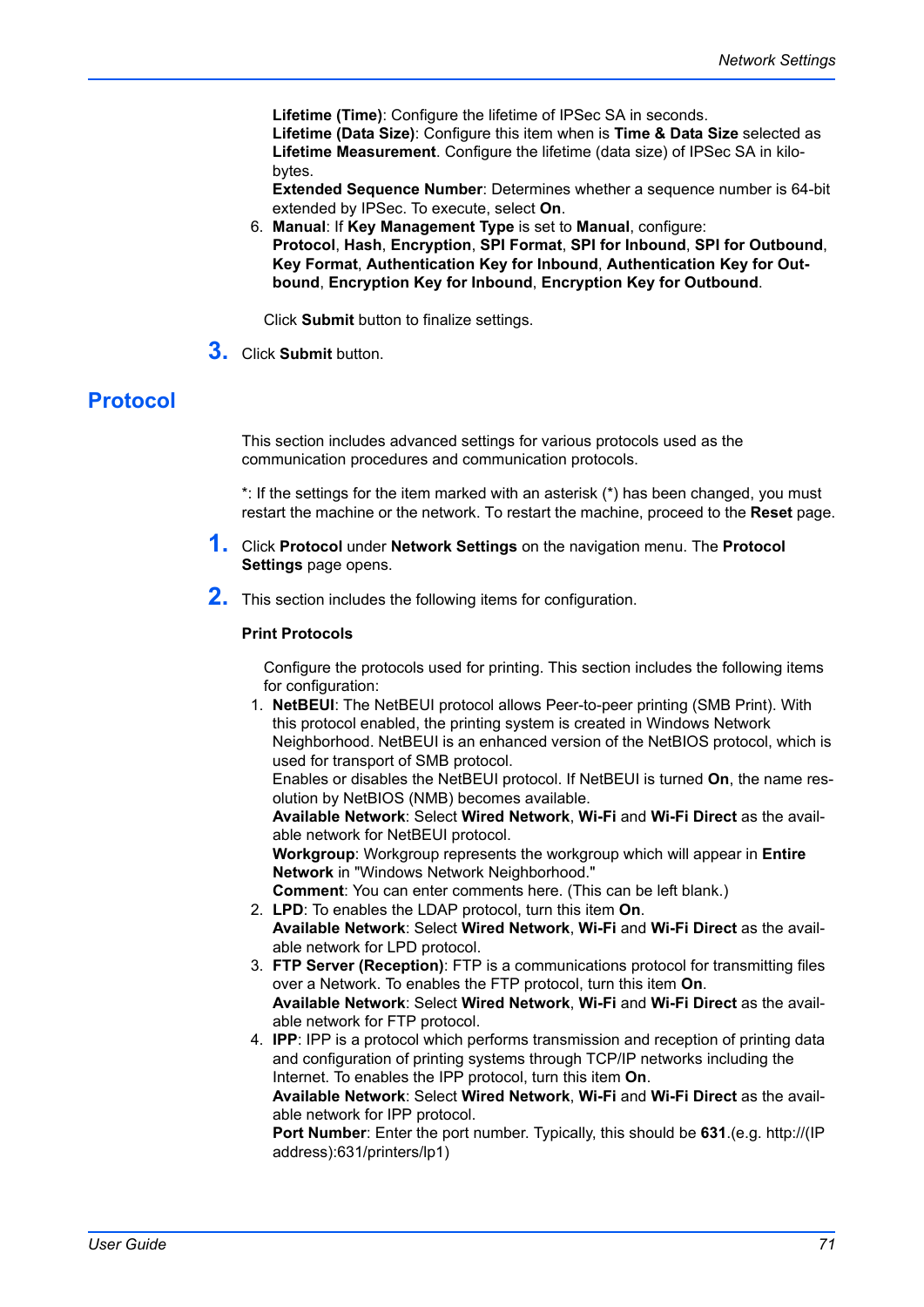5. **IPP over SSL**: A certificate can be added for communication using the IPP protocol. To enable the IPP protocol, turn this item **On**. To enable this protocol, select **On** on **SSL** of the **Network Security Settings** page. **Available Network**: Select **Wired Network**, **Wi-Fi** and **Wi-Fi Direct** as the available network for IPP over SSL. **Port Number**: Enter the port number. Typically, this should be **443**. The status of **IPP over SSL Certificate** is shown. To make advanced settings, click **Settings**

button and select a certificate. Click **Submit** button to finalize settings. Configure the device certificate on the **Certificates** page of **Security Settings**. This Certificate can be used in common with IPP over SSL and HTTPS.

- 6. **IPP Authentication**: When selecting **On**, the device performs user authentication at printing to avoid unauthorized use. To enable this item, select **Local Authentication** or **Network Authentication** as Authentication on the **Authentication Settings** page under **Management Settings** and restart the device. Turn this item **On** and enter **Default User Name**.
- 7. **Raw**: RAW employs another method of printing over the network like LPR. Typically, RAW uses port 9100 to remotely administer the printer via using SNMP or MIB. To enables the RAW protocol, turn this item **On**. **Available Network**: Select **Wired Network**, **Wi-Fi** and **Wi-Fi Direct** as the available network for Raw protocol.
- 8. **ThinPrint**: Configure this setting whether to use the ThinPrint. Turn this item **On Available Network**: Select **Wired Network**, **Wi-Fi** and **Wi-Fi Direct** as the available network for ThinPrint.

**Port Number**: When you set **ThinPrint** to **On**, enter the port number. Typically, this should be **4000**. To use **ThinPrint over SSL**, select **On** on **SSL** of the **Network Security Settings** page. Click **Settings** button to select the Device Certificate. Click **Submit** button to determine the setting.

Note: ThinPrint appears only when an optional ThinPrint is activated.

9. **WSD Print**: WSD is a new networking protocol provided with Windows Vista for discovery of the printing systems and data exchange for printing. To enable the WSD protocol, turn this item **On**.

**Available Network**: Select **Wired Network**, **Wi-Fi** and **Wi-Fi Direct** as the available network for WSD protocol.

10.**POP3 (E-mail RX)**: POP3 is a standard protocol for retrieval of E-mail. POP3 is a standard protocol used by local e-mail clients including the printing system to retrieve E-mail from a remote server over a TCP/IP connection. To enable the POP3 protocol to retrieve E-mail, turn this item **On**. To configure the POP3 protocol, go to the **E-mail Settings** page under **Function Settings**. To use E-mail printing, activate remote printing on the **Printer Settings** page under **Function Settings**.

Select a method for **POP3 Security (User 1** (to **3**)**)** from **STARTTLS**, or **SSL/TLS**, or **Off** on the drop-down list. To enable this protocol, activate SSL on the **Network Security Settings** page under **Security Settings**.

#### **Send Protocols**

Configure the protocols used for sending E-mail. This section includes the following items for configuration:

- 1. **SMTP (E-mail TX)**: SMTP is an Internet standard for E-mail transmission across Internet Protocol (IP) networks. To enable E-mail transmission using SMTP, turn this item **On**. To configure the detailed settings, go to the **E-mail Settings** page under **Function Settings**. Select a method for **SMTP Security (User #)** from **Off**, **STARTTLS**, and **SSL/TLS** on the drop-down list. To enable this protocol, activate SSL on the **Network Security Settings** page under **Security Settings**.
- 2. **SMTP (FAX Server)**: To enable E-mail transmission using fax server, turn this item **On**. To configure the detailed settings, go to the **E-mail Settings** page under **Function Settings**.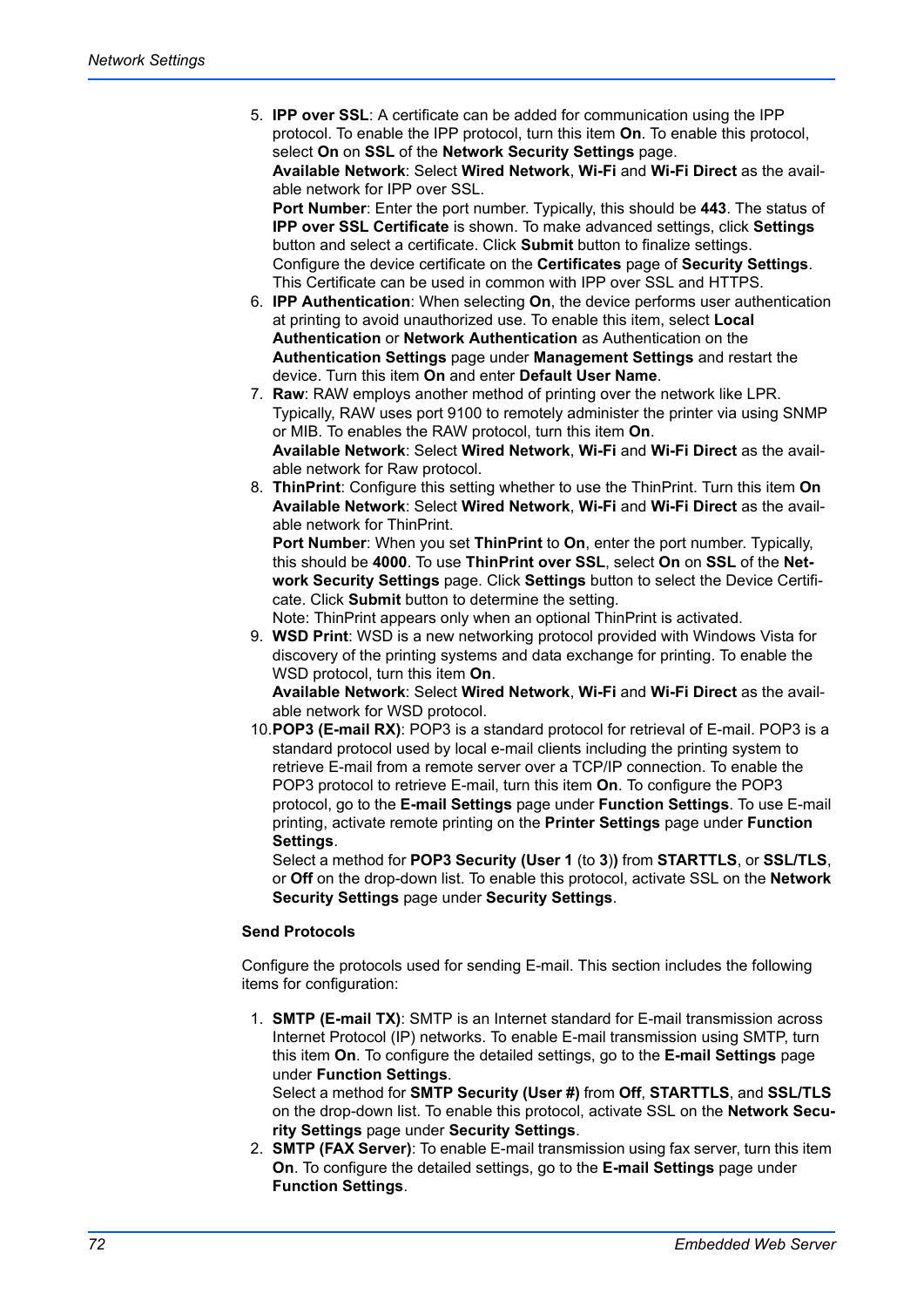Select a method for **SMTP Security (User #)** from **Off**, **STARTTLS**, and **SSL/TLS** on the drop-down list. To enable this protocol, activate SSL on the **Network Security Settings** page under **Security Settings**.

- 3. **FTP Client (Transmission)**: FTP (File Transfer Protocol) is a standard network protocol used to transfer files from one host or to another host over a TCP-based network, such as the Internet. To enables the FTP protocol, turn this item **On**. **Port Number**: Enter the port number. Typically, this should be **21**. By selecting **On** on **FTP Encryption TX**, the file transmission is implemented with the algorithms configured in the following. To enable this protocol, activate SSL on the **Network Security Settings** page under **Security Settings**.
- 4. **SMB**: SMB is a network protocol applied to shared access to files, printers, serial ports, etc.. To enables the SMB protocol, turn this item **On**. **Port Number**: Enter the port number. Typically, this should be **445**.
- 5. **i-FAX (SMTP and POP3)**: To enable i-FAX, turn this item **On**. To configure i-FAX, go to the **FAX/i-FAX Settings** page under **Function Settings**.
- 6. **WSD Scan**: WSD is a new networking protocol provided with Windows Vista for discovery of the printing systems and data exchange for printing. To enable the WSD protocol, turn this item **On**.
- 7. **DSM Scan**: DSM allows the distributed scan management. The system administrator can use DSM to manage scan services over organizations which have a large number of users. To enable DSM scan, turn this item **On**. To configure DSM scan, go to the **DSM Scan Settings** page under **Function Settings**. To enable this item, select **Network Authentication** on the **Authentication Settings** page under **Management Settings**. Select a method for **LDAP Security (DSM Scan)** from **Off**, **STARTTLS**, or **SSL/ TLS** on the drop-down list. To enable this item, activate SSL on the **Network Security Settings** page under **Security Settings**.
- 8. **eSCL**: eSCL is a network protocol used for remote scanning from Mac OS X computer. To enables the eSCL protocol, turn this item **On**. **Available Network**: Select **Wired Network**, **Wi-Fi** and **Wi-Fi Direct** as the available network for eSCL protocol.
- 9. **eSCL over SSL**: A certificate can be added for communication using the eSCL protocol. To enable the eSCL over SSL, turn this item **On**. To enable this protocol, select **O**n on **SSL** of the **Network Security Settings** page.

**Available Network**: Select **Wired Network**, **Wi-Fi** and **Wi-Fi Direct** as the available network for eSCL over SSL.

**eSCL over SSL Certificate**: The status of **eSCL over SSL Certificate** is shown. To make advanced settings, click **Settings** button and select a certificate. Click **Submit** button to finalize settings.

Configure the device certificate on the **Certificates** page of **Security Settings**. This Certificate can be used in common with ThinPrint, HTTPS/IPP over SSL, Enhanced WSD over SSL, eSCL over SSL, and so on.

# **Other Protocols**

This section allows to configure other network protocols. This section includes the following items for configuration:

1. **SNMPv1/v2c**: The SNMP protocol provides and transfers management information within the network environment. Should an error occur such as Add Paper, the printing system automatically generates a trap, an error message sent to up to two predetermined trap recipients. To enable the SNMPv1/v2 protocol, turn this item **On**. To configure the SNMPv1/v2 protocol, go to the **SNMP Settings** page under **Management Settings**.

**Available Network**: Select **Wired Network**, **Wi-Fi** and **Wi-Fi Direct** as the available network for SNMP protocol.

2. **SNMPv3**: The SNMP protocol provides and transfers management information within the network environment. To enable the SNMPv3 protocol, turn this item **On**.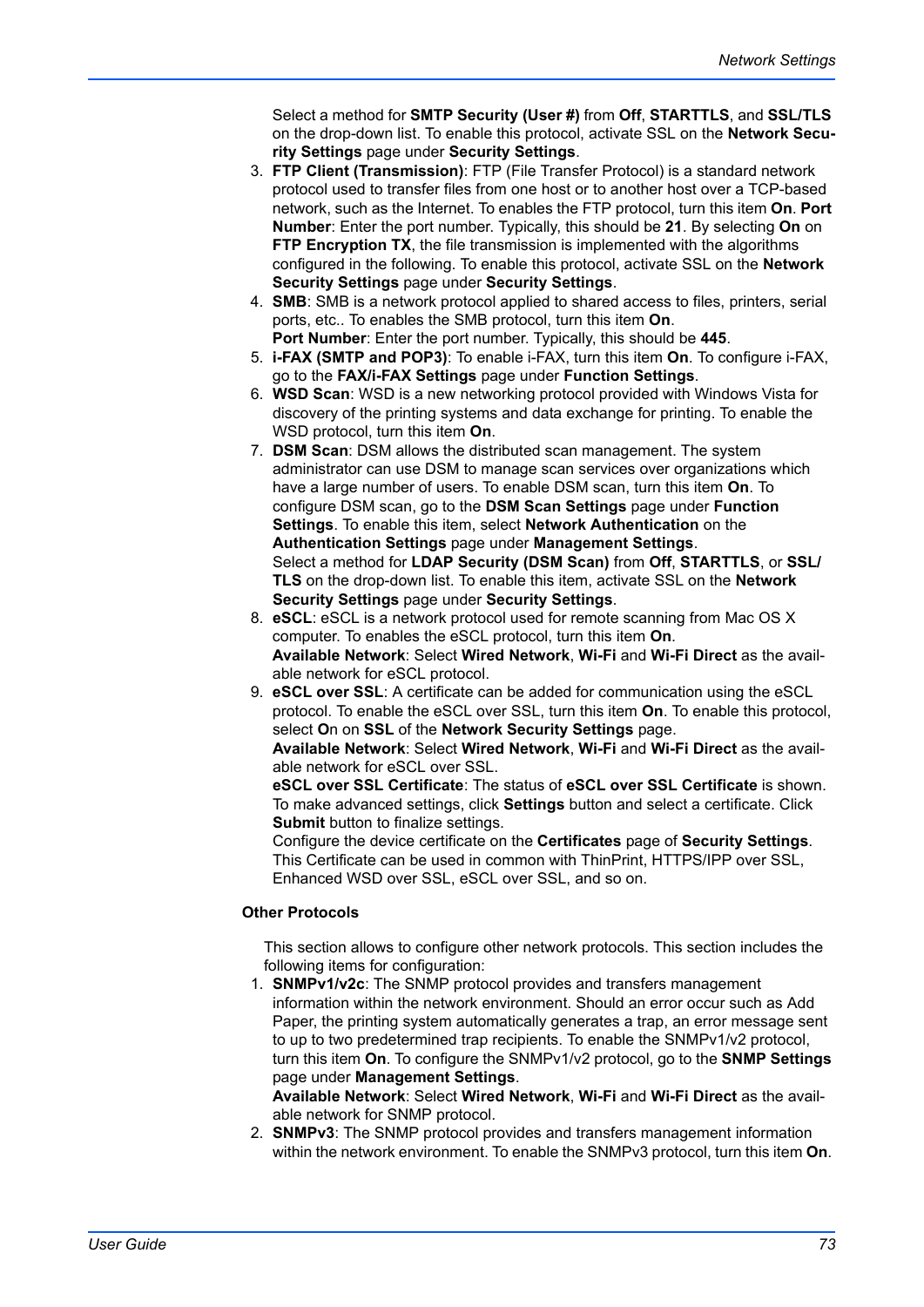To configure the SNMPv3 protocol, go to the **SNMP Settings** page under **Management Settings**.

- 3. **HTTP**: HTTP is the protocol to exchange or transfer hypertext between the World Wide Web and web browsers. To enable the HTTP protocol, turn this item **On**. **Available Network**: Select **Wired Network**, **Wi-Fi** and **Wi-Fi Direct** as the available network for HTTP protocol.
- 4. **HTTPS**: HTTPS (Hypertext Transfer Protocol Secure) is a widely-used communications protocol for secure communication over the Internet. It provides bidirectional encryption of communications between a client web browser and a web server. To enable the HTTPS protocol, turn this item **On**. To enable this item, activate SSL on the **Network Security Settings** page under **Security Settings**. The current status of the certificate is shown in **HTTPS Certificate**. To make advanced settings, click **Settings** button and select a device certificate. Click **Submit** button to finalize settings.

Configure the device certificate on the **Certificates** page under **Security Settings**. This Certificate can be used in common with IPP over SSL and HTTPS.

- 5. **Enhanced WSD**: Enhanced WSD is an API to simplify connections to web service enabled devices, such as Printers, Scanners and File Shares. To enable Enhanced WSD, turn this item **On**. **Available Network**: Select **Wired Network**, **Wi-Fi** and **Wi-Fi Direct** as the available network for Enhanced WSD protocol.
- 6. **Enhanced WSD over SSL**: Enhanced WSD (SSL) is a communication security protocol that provides encryption, authentication, and anti-tampering integrity over the Internet. To enable Enhanced WSD (SSL), turn this item **On**. To enable this item, activate SSL on the **Network Security Settings** page under **Security Settings**.

**Available Network**: Select **Wired Network**, **Wi-Fi** and **Wi-Fi Direct** as the available network for Enhanced WSD over SSL.

**Enhanced WSD over SSL Certificate**: The status of the Enhanced WSD over SSL certificate is shown. To make advanced settings, click **Settings** button and select a device certificate. Click **Submit** button to finalize settings. Configure the device certificate on the **Certificates** page under **Security Settings**.

7. **LDAP**: The printing system can refer to the address book which is on the LDAP server as an external address book and assign a FAX number and E-mail address to the destination. To enables the LDAP protocol, turn this item **On**. To configure the External Address Book, go to the **External Address Book Settings** page under **Address Book**. To configure advanced settings, go to **Authentication Settings** page under **Management Settings**.

Select a method for **LDAP Security** from **STARTTLS**, **SSL/TLS**, and **Off** on either the **External Address Book #** or **Network Authentication** drop-down list. To enable this item, activate SSL on the **Network Security Settings** page under **Security Settings**.

8. **IEEE802.1X**: IEEE802.1X is a security protocol that allows login to the secured networks based on a client certificate. To enable the IEEE802.1X protocol, turn this item **On**.

To make advanced settings, click **Settings** button. The status of this protocol is shown in **IEEE802.1X Settings** page. This section includes the following items for configuration:

# **IEEE802.1X**

**Effective Encryption**: Select a method of encryption from **EAP-TLS**, **EAP-TTLS**, **EAP-FAST** and **PEAP(EAP-MS-CHAPv2)** on the drop-down list.

**Tunneled Authentication Protocol**: This protocol is activated when **EAP-TTLS** has been selected for encryption. Select a method of authentication from **MSCHAPV2**, **MSCHAP**, **CHAP**, and **PAP** on the drop-down list.

**Login User Name**: Enter the name of the user to access the printing system. The IEEE802.1X client certificate of this user must be valid.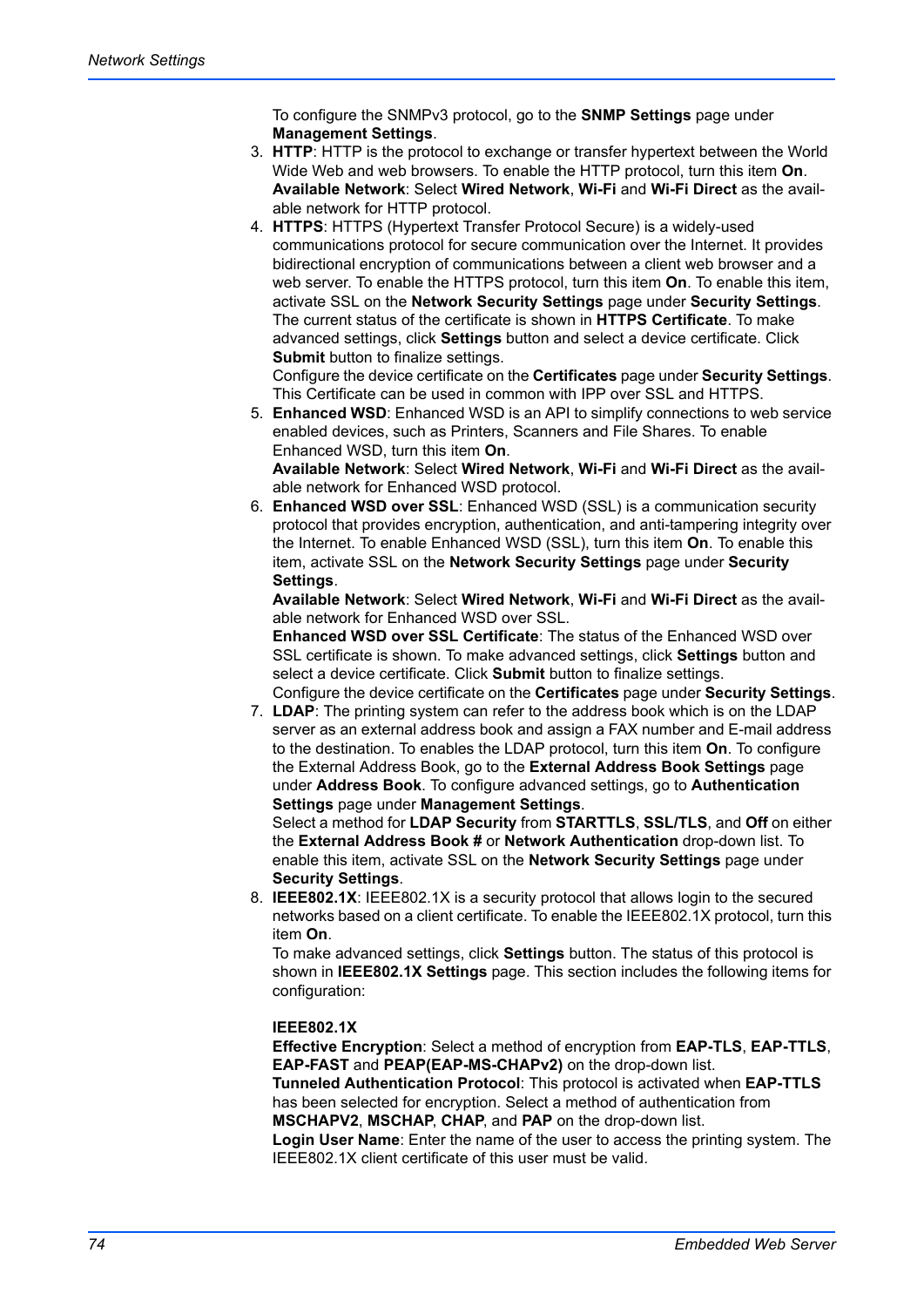**Password**: This protocol is activated when **EAP-TTLS**, **EAP-FAST**, or **PEAP(EAP-MS-CHAPv2)** has been selected for encryption. Enter the password. **Common Name**: This protocol is activated when **EAP-TTLS**, **EAP-FAST**, or **PEAP(EAP-MS-CHAPv2)** has been selected for encryption. Specifies the common name of the server certificate if the server is required to be authenticated. **Match Rule of Common Name**: This protocol is activated when **EAP-TTLS**, **EAP-FAST**, or **PEAP(EAP-MS-CHAPv2)** has been selected for encryption. When the server certificate is verified, the common name specified under **Common Name** is compared with the common name on the server certificate. This item allows you to specify whether the common names are considered to be matched if they exactly or partially match.

**Expiration Verification**: When this option is enabled, the expiration of the server certificate is verified at communicating. If the certificate is expired, communication will fail. When it is disabled, the expiration will not be verified.

**IEEE802.1X Client Certificate**: The current status is shown in **IEEE802.1X Client Certificate**. To make advanced settings, click **Settings** button and select a device certificate. Click **Submit** button to finalize settings. Configure the device certificate on the **Certificates** page under **Security Settings**.

# **Certificate Status**

**Root Certificate 1** (to **5**), **IEEE802.1X Client Certificate**: The content of the certificate is shown. Make settings for the Root Certificate on the **Certificates** page under **Security Settings**.

- 9. **LLTD**: LLTD is a protocol that provides network topology discovery and quality of service diagnostics. To enable the LLTD protocol, turn this item **On**. **Available Network**: Select **Wired Network**, **Wi-Fi** and **Wi-Fi Direct** as the available network for LLTD protocol.
- 10.**REST**: REST is an architecture for the web application suitable for the multiple software linkage in the distributed network system. To enables the REST protocol, turn this item **On**.

**Available Network**: Select **Wired Network**, **Wi-Fi** and **Wi-Fi Direct** as the available network for REST protocol.

11.**REST over SSL**: A certificate can be added for communication using the REST protocol. To enable the REST over SSL, turn this item **On**. To enable this protocol, select **O**n on **SSL** of the **Network Security Settings** page.

**Available Network**: Select **Wired Network**, **Wi-Fi** and **Wi-Fi Direct** as the available network for REST over SSL.

**eSCL over SSL Certificate**: The status of **eSCL over SSL Certificate** is shown. To make advanced settings, click **Settings** button and select a certificate. Click **Submit** button to finalize settings.

Configure the device certificate on the **Certificates** page of **Security Settings**. This Certificate can be used in common with ThinPrint, HTTPS/IPP over SSL, Enhanced WSD over SSL, eSCL over SSL, and so on.

**3.** Click **Submit** button.

# **Wireless LAN**

This section includes advanced settings for the Wi-Fi and Wi-Fi Direct.

\* If the settings for the item marked with an asterisk (\*) has been changed, you must restart the machine or the network. To restart the machine, proceed to the **Reset** page.

# **Wi-Fi Settings**

**1.** Click **Wireless LAN** under **Network Settings** on the navigation menu. The **Wireless LAN Settings** page opens.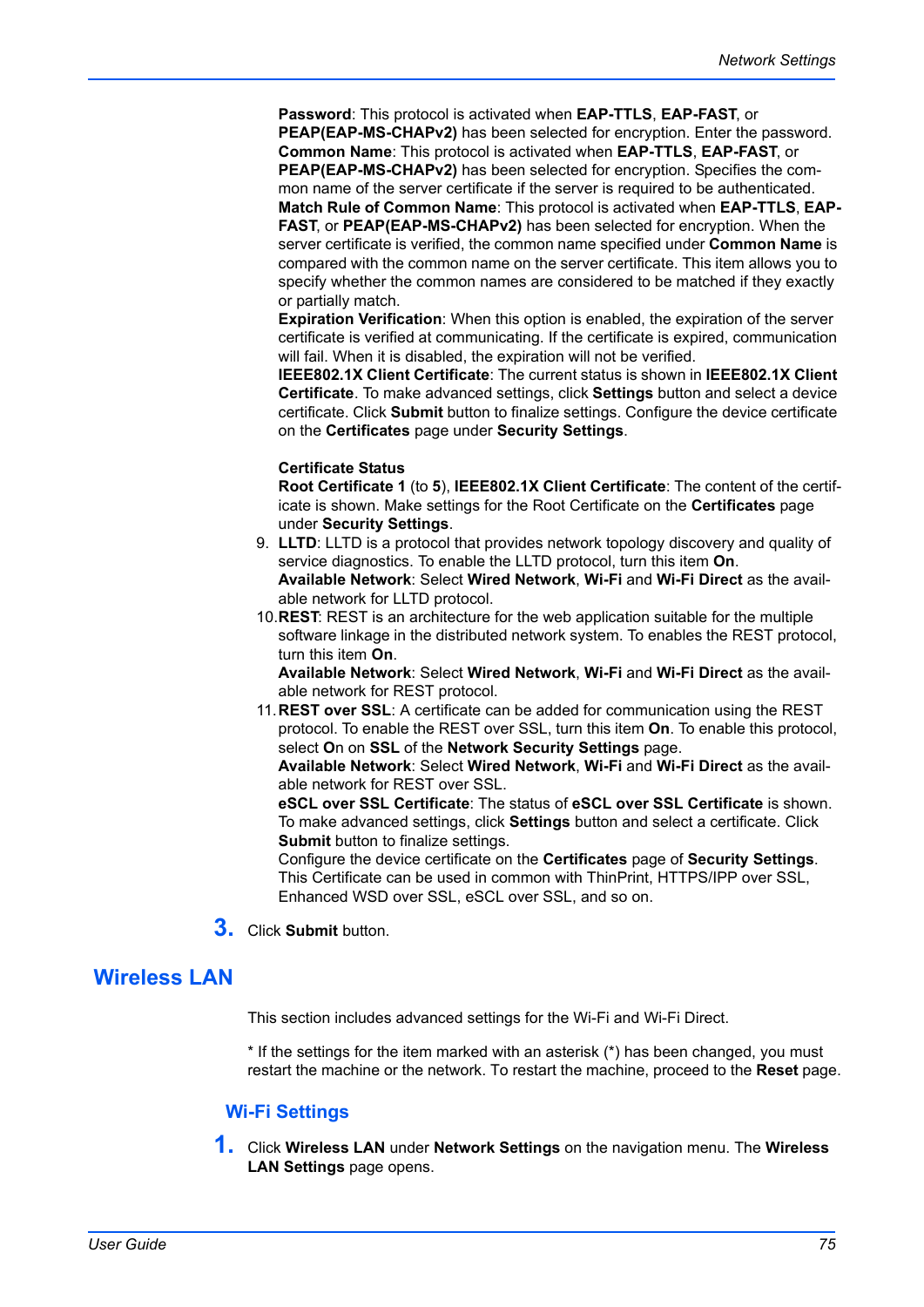**2.** This section includes the following items for configuration.

# **Wi-Fi**

Select **On** when you use the wireless LAN communication using Wi-Fi.

#### **Network Name (SSID)**

Enter the SSID (Service Set Identifier) of wireless LAN connects to the device.

# **Network Authentication**

Select the network authentication method from the drop-down list.

# **Encryption**

Configure the encryption method. If you select **Open** in **Network Authentication**,select **Disable** or **WEP**. If you select **WPA2/WPA-PSK** or **WPA2/WPA-EAP** in **Network Authentica-**

**tion**,select **AES** or **Auto**. If you select **WPA2-PSK** or **WPA2-EAP** in **Network Authentication**, **AES** is applied as **Encryption**.

#### **WEP Key Index**

Enter the WEP key index when you select **Open** in **Network Authentication**, and **WEP** in **Encryption**.

# **WEP Key**

Enter the WEP key index when you select **Open** in **Network Authentication**, and **WEP** in **Encryption**.

#### **Pre-shared Key**

Enter the pre-shared key index when you select **WPA2/WPA-PSK** or **WPA2-PSK** in **Network Authentication**.

**3.** Click **Submit** button.

# **IEEE802.1X**

This setting appears when **WPA2/WPA-EAP** or **WPA2-EAP** is selected in **Network Authentication**.

- **1.** Click **Wireless LAN** under **Network Settings** on the navigation menu. The **Wireless LAN Settings** page opens.
- **2.** This section includes the following items for configuration.

#### **Effective Encryption**

Select a method of encryption from **EAP-TLS**, **EAP-TTLS**, **EAP-FAST** and **PEAP(EAP-MS-CHAPv2)** on the drop-down list.

# **Tunneled Authentication Protocol**

This protocol is activated when **EAP-TTLS** has been selected for encryption. Select a method of authentication from **MSCHAPV2**, **MSCHAP**, **CHAP**, and **PAP** on the drop-down list.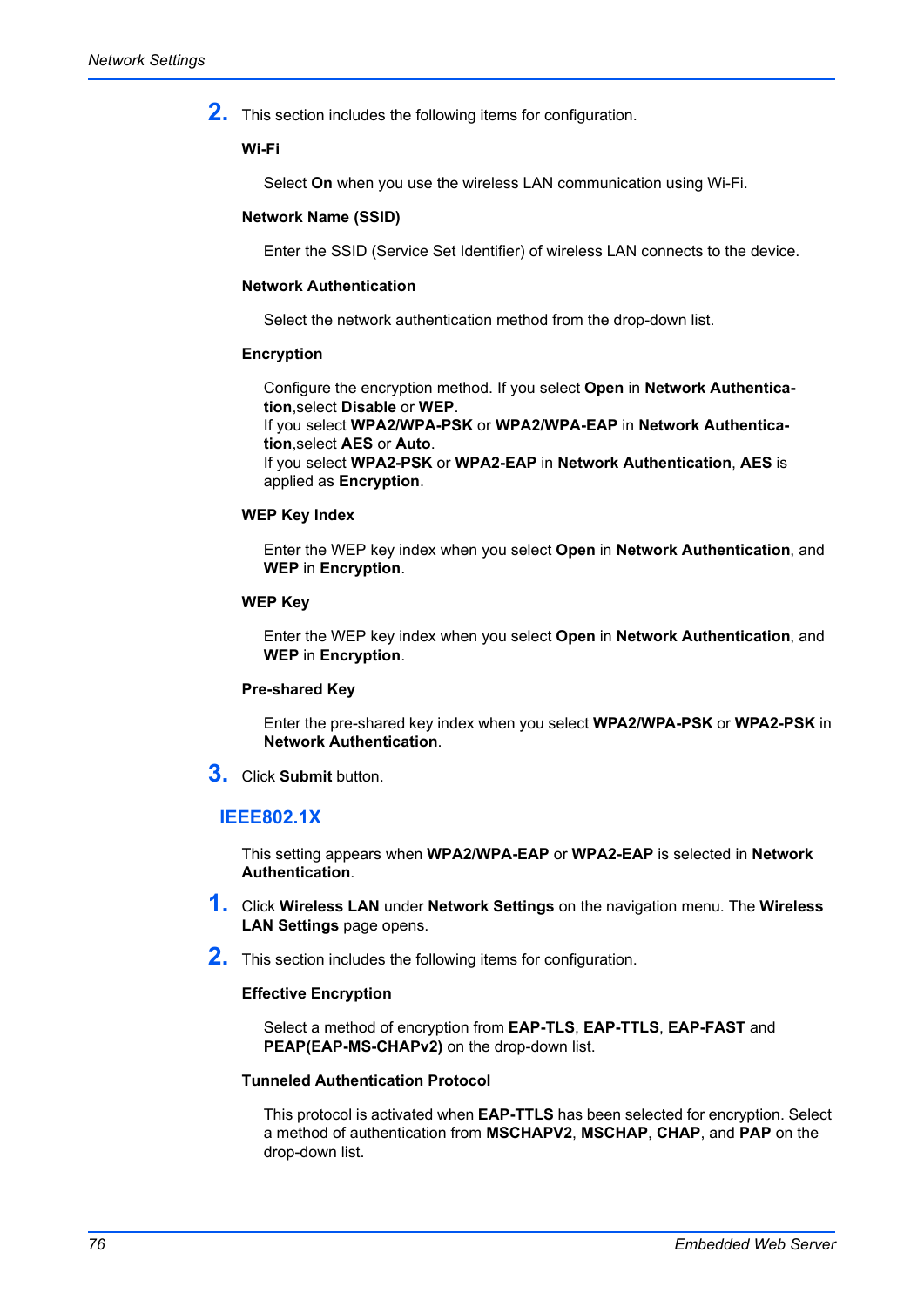# **Login User Name**

Enter the name of the user to access the printing system. The IEEE802.1X client certificate of this user must be valid.

# **Password**

This protocol is activated when **EAP-TTLS**, **EAP-FAST**, or **PEAP(EAP-MS-CHAPv2)** has been selected for encryption. Enter the password.

#### **Common Name**

This protocol is activated when **EAP-TTLS**, **EAP-FAST**, or **PEAP(EAP-MS-CHAPv2)** has been selected for encryption. Specifies the common name of the server certificate if the server is required to be authenticated.

#### **Match Rule of Common Name**

This protocol is activated when **EAP-TTLS**, **EAP-FAST**, or **PEAP(EAP-MS-CHAPv2)** has been selected for encryption. When the server certificate is verified, the common name specified under **Common Name** is compared with the common name on the server certificate. This item allows you to specify whether the common names are considered to be matched if they exactly or partially match.

#### **Expiration Verification**

When this option is enabled, the expiration of the server certificate is verified at communicating. If the certificate is expired, communication will fail. When it is disabled, the expiration will not be verified.

# **IEEE802.1X Client Certificate**

The current status is shown in IEEE802.1X Client Certificate. To make advanced settings, click **Settings** button and select a device certificate. Click **Submit** button to finalize settings. Configure the device certificate on the **Certificates** page under **Security** Settings.

**3.** Click **Submit** button.

# **Certificate Status**

- **1.** Click **Wireless LAN** under **Network Settings** on the navigation menu. The **Wireless LAN Settings** page opens.
- **2.** This section includes the following items for configuration.

# **Root Certificate 1 (to 5), IEEE802.1X Client Certificate**

The content of the certificate is shown. Make settings for the **Root Certificate** on the **Certificates** page under **Security Settings**.

# **Wi-Fi Direct Settings**

- **1.** Click **Wireless LAN** under **Network Settings** on the navigation menu. The **Wireless LAN Settings** page opens.
- **2.** This section includes the following items for configuration.

## **Wi-Fi Direct**

Select **On** when you use the wireless LAN communication using Wi-Fi Direct.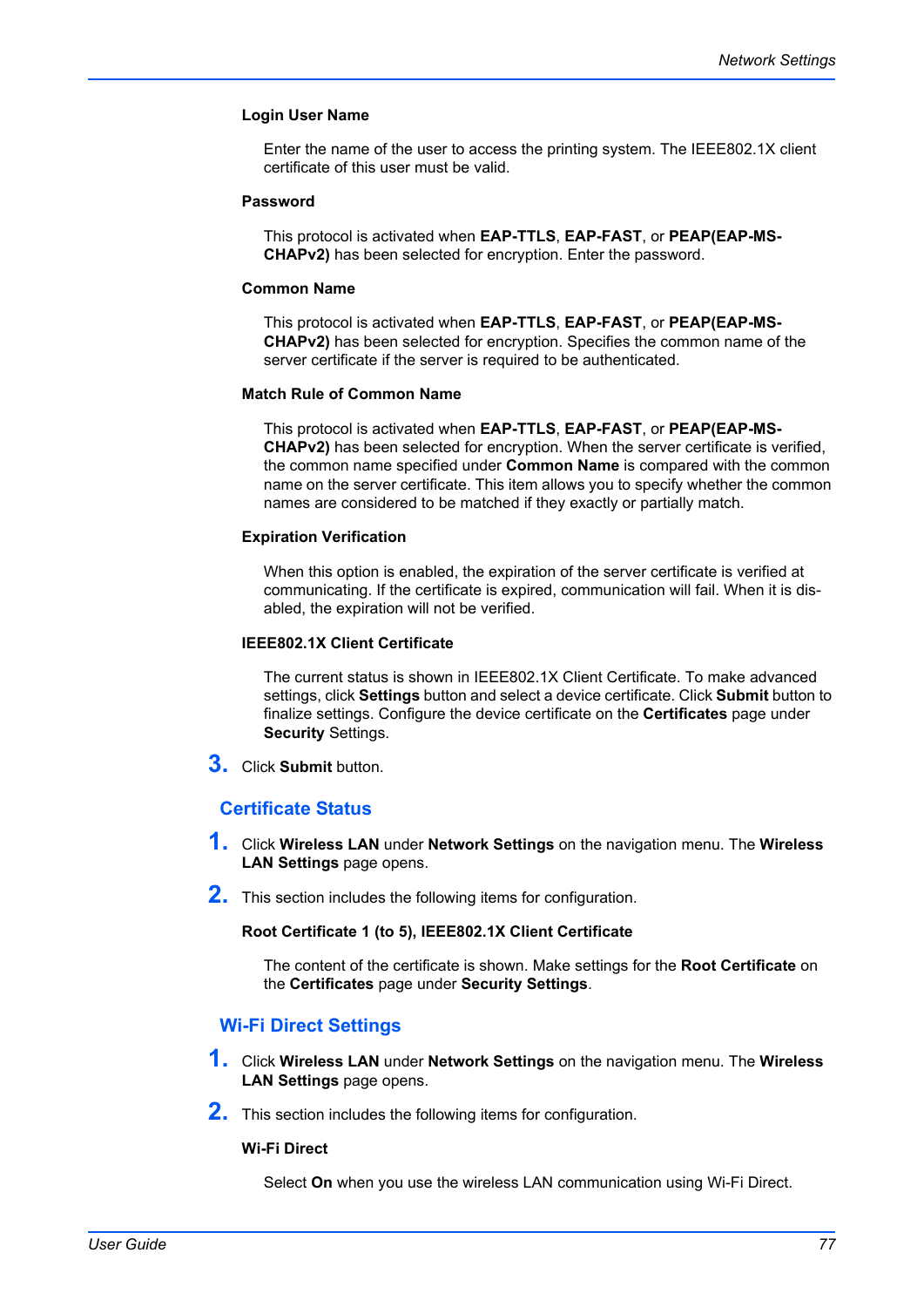# **Device Name**

Enter the device name (host name).

# **IP Address**

The device's IP address appears.

# **Persistent Group**

Select **On** when you use the persistent group.

Click **Reset** button to reset the password for Wi-Fi Direct connection. Note: You can confirm the password on the **Configuration** page to click **Configuration** under **Device Information** on the navigation menu. You can also confirm the password on the control panel of the machine and the network status page.

# **Auto Disconnect**

Select **On** when you want to automatically disconnect the handheld device connected using Wi-Fi Direct. Select the desired **Day**, **Hour** and **Minute** from the dropdown list.

**3.** Click **Submit** button.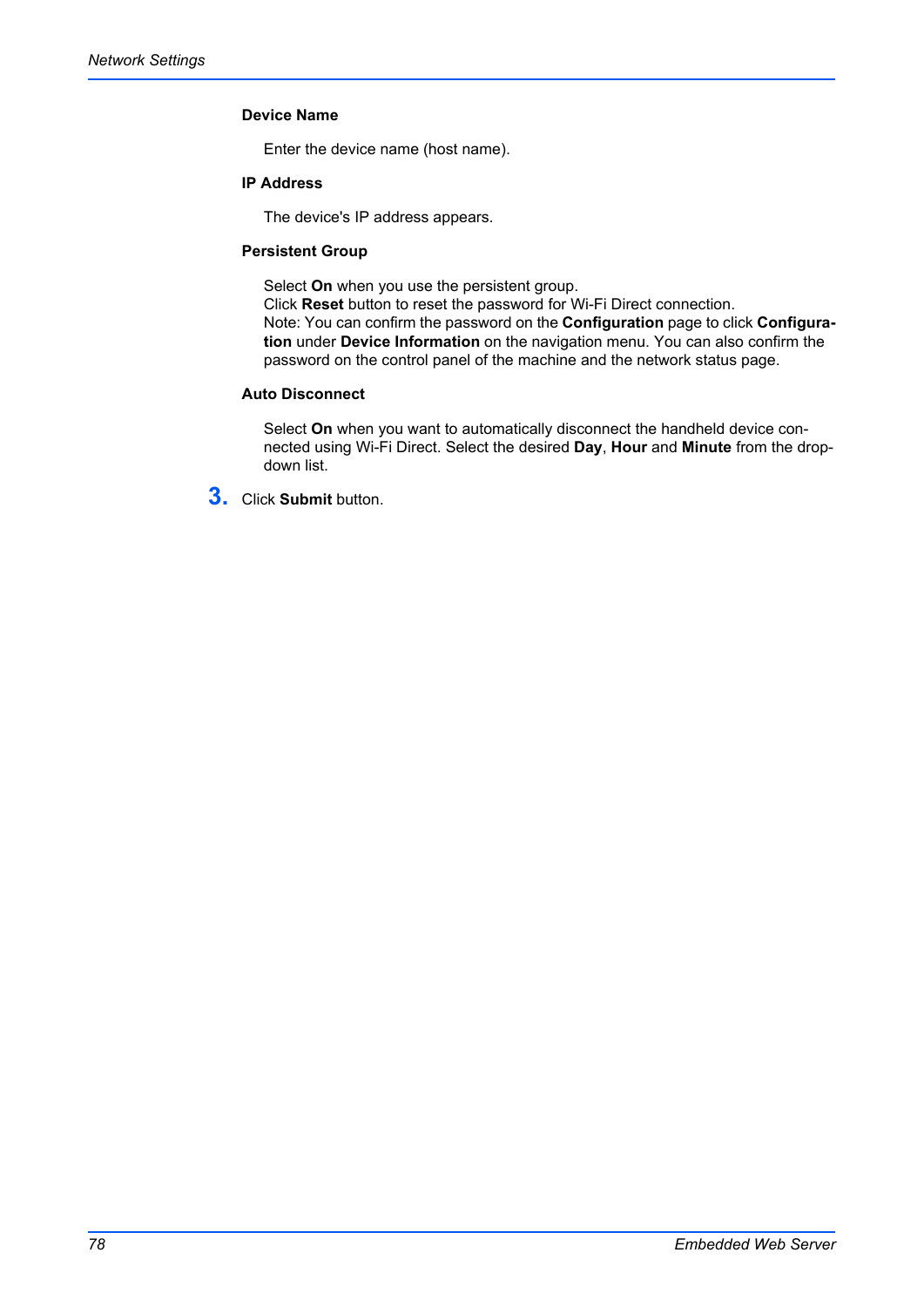# **9 Security Settings**

This page is accessible when you have logged in the embedded server with administrator privilege, while network authentication or local authentication is enabled.

If needed, make the following settings: See below for detailed information.

- **Device Security**
- Send Security
- Network Security
- Certificates

# **Device Security**

This section includes settings for device security.

# **Interface Block**

This page allows you to restrict access from each interface.

- **1.** Click **Device Security** under **Security Settings** on the navigation menu. The **Device Security Settings** page opens.
- **2.** This section includes the following items for configuration.

#### **Network**

Access from the network interface cannot be restricted. Access should be restricted depending on the protocol. For more details, see the **Protocol Settings** page under **Network Settings**.

# **USB Device**

To block accesses from the devices connected to the USB port, select **Block**.

# **USB Host**

To block accesses from the USB host devices, select **Block**.

# **USB Storage**

To block accesses from the storages connected to the USB port, select **Block**.

# **Parallel I/F**

To block accesses from the parallel interface, select **Block**.

## **Option Interface 1**

To block accesses from the Option 1 interface, select **Block**.

# **Option Interface 2**

To block accesses from the Option 2 interface, select **Block**.

**3.** Click **Submit** button.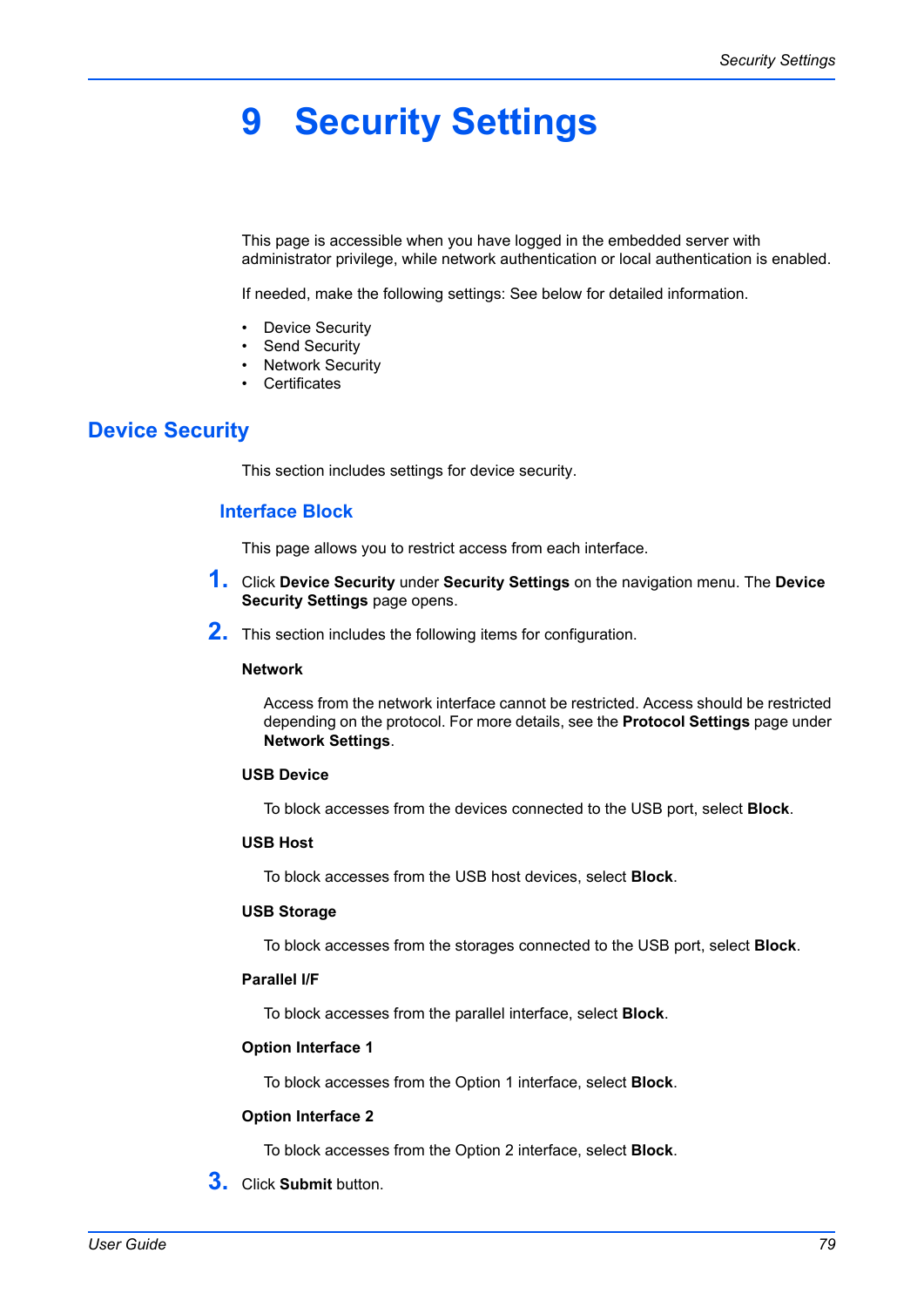# **Lock Operation Panel**

Restricts access from the operation panel.

- **1.** Click **Device Security** under **Security Settings** on the navigation menu. The **Device Security Settings** page opens.
- **2.** Select the drop-down list, click **On** or **Lock**, **Partial lock 1**, **Partial lock 2**, **Partial lock 3** or **Partial Lock**, **Off** or **Unlock** in the operation remain.

Note: Each model depends on the display.

This section includes the following items for configuration.

#### **On** or **Lock**

Settings related to execution of input and output, jobs and paper are prohibited. To limit partial-use the following **Partial lock 1 (-3)**.

#### **Partial lock 1**

Settings related to input/output, such as network settings, system settings, document settings are prohibited. (e.g. the registration/edit of Address book and Document box)

#### **Partial lock 2**

Settings related to the run job panel settings, printer settings, in addition to **Partial lock 1** limit will be banned. (e.g. stop key use the job cancel)

# **Partial lock 3** or **Partial Lock**

Settings related to paper, in addition to the limit of **Partial lock 2** is prohibited. (e.g. Cassette Settings, MP Tray Settings)

#### **Off** or **Unlock**

All keys are permitted to use.

**3.** Click **Submit** button.

# **Display Status /Log**

Job status, job histories, and FAX communication histories are restricted.

- **1.** Click **Device Security** under **Security Settings** on the navigation menu. The **Device Security Settings** page opens.
- **2.** This section includes the following items for configuration.

#### **Display Jobs Detail Status**

This enables to restrict the progress of job processing in detail. You can select **Hide All** to allow only the administrators who logged in using administrator privilege to see the jobs status. **Show All** allows all administrators and users to see the jobs status. Selecting **My Jobs Only** only allows the user to see the jobs log of his/her own.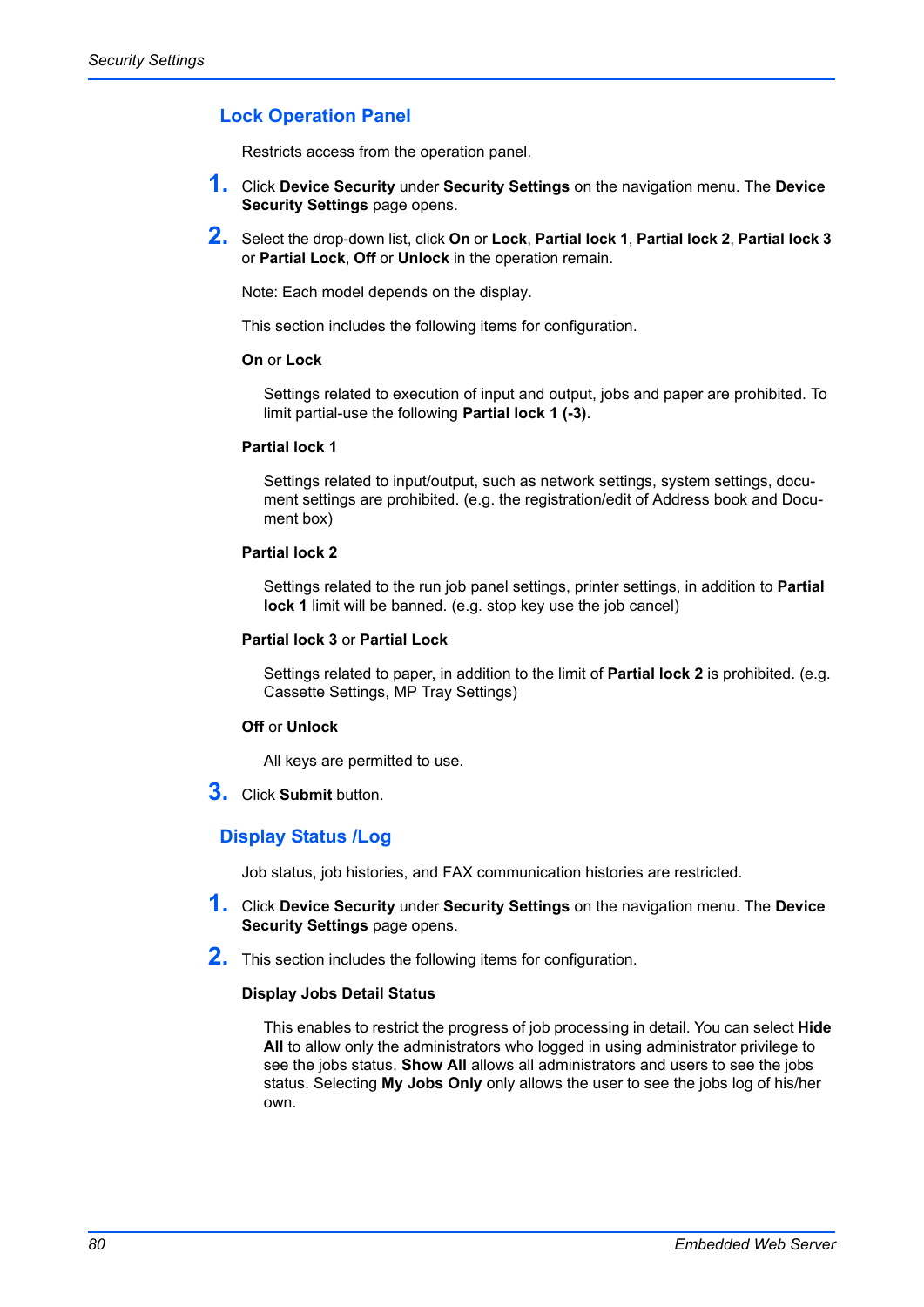# **Display Jobs Log**

This enables to restrict the progress of job processing in detail. You can select **Hide All** to allow only the administrators who logged in using administrator privilege to see the jobs log. **Show All** allows all administrators and users to see the jobs log. Selecting **My Jobs Only** only allows the user to see the jobs log of his/her own.

#### **Display FAX Log**

This enables to restrict the history of fax communications. You can select **Hide All** to allow only the administrators who logged in using administrator privilege to see the history of fax communications. **Show All** allows all administrators and users to see the logs of fax communications.

**3.** Click **Submit** button.

# **Edit Restriction**

The addition, deletion and edition of address book and one touch key are restricted.

- **1.** Click **Device Security** under **Security Settings** on the navigation menu. The **Device Security Settings** page opens.
- **2.** This section includes the following items for configuration.

#### **Address Book**

This enables to restrict the editorial control of address book. When you select **Off**, all user can edit the address book regardless of user priviledges. When you select **Administrator Only**, only the user with an administrator priviledges can edit the address book.

## **One Touch Key**

This enables to restrict the editorial control of one touch key. When you select **Off**, all user can edit the one touch key regardless of user priviledges. When you select **Administrator Only**, only the user with an administrator priviledges can edit the one touch key.

**3.** Click **Submit** button.

# **Authentication Security Settings**

This section allows to configure the passwords and user accounts for security. These settings can be made when the local authentication is enabled.

- **1.** Click **Device Security** under **Security Settings** on the navigation menu. The **Device Security Settings** page opens.
- **2.** This section includes the following items for configuration.

#### **Password Policy Settings**

Sets the password policy.

- 1. **Password Policy**: To set the password policy, set this to **On** and configure the following.
- 2. **Maximum password age**: Turn to **On** and select the valid period in the number of days from the drop-down list. **1** – **180** days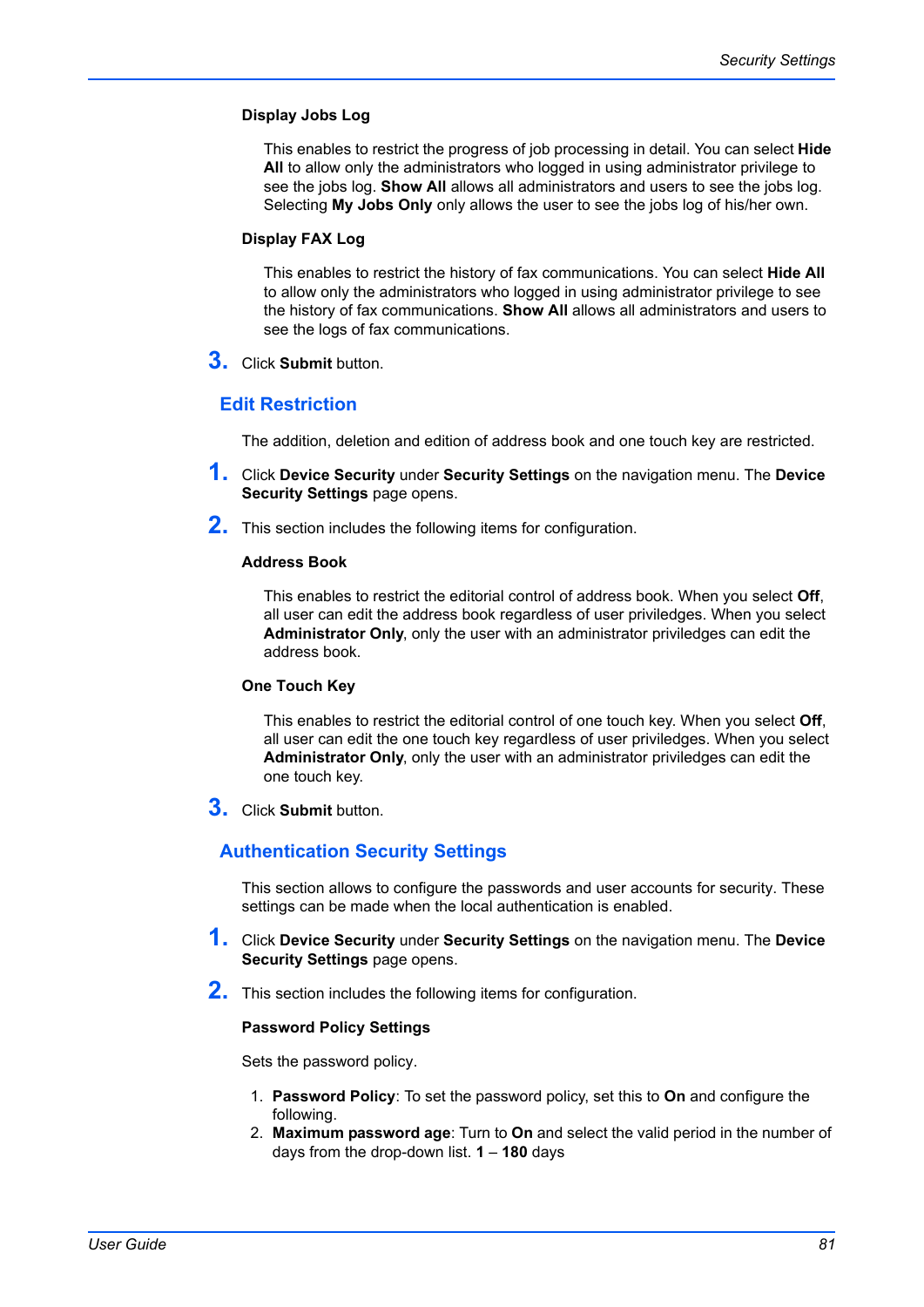- 3. **Maximum password length**: Turn to **On** and select the length in the number of characters from the drop-down list. **1** – **64** characters.
- 4. **Password complexity**: Select the password complexity from **No more than two consecutive identical char**, **At least one uppercase letter (A-Z)**, **At least one lowercase letter (a-z)**, **At least one number (0-9)**, or **At least one symbol**.
- 5. **Password Policy Violated User List**: Clicking the **User List** button will display a list of users that are in violation of the password policy.

# **User Account Lockout Settings**

You can assign a specific user account that you want to exclude.

- 1. **Lockout Policy**: To set the password policy, set this to **On** and configure the following.
- 2. **Number of Retries until Locked**: Select the number of password retries until the account is locked, from the drop-down list (**1** – **10** times).
- 3. **Lockout Duration**: Select the time period in minutes until the account is excluded, from the drop-down list (**1** – **60** minutes).
- 4. **Lockout Target**: Select the users that you want to exclude, either **All** or **Remote Login Only**.
- 5. **Locked out Users List**: Clicking the **User List** button will display a list of users that are excluded.
- **3.** Click **Submit** button.

# **Unusable Time Setting**

This determines the time period during which the machine is restricted for use.

- **1.** Click **Device Security** under **Security Settings** on the navigation menu. The **Device Security Settings** page opens.
- **2.** This section includes the following items for configuration.

#### **Unusable Time**

Set On to use it. When this is **On**, the machine is unusable during the time period from **Start Time** to **End Time**. To use the machine during this period, an unlock code must be entered.

#### **Start Time**

Select the time of beginning of unusable time, from the drop-down list.

## **End Time**

Select the time of ending of unusable time, from the drop-down list.

# **Unlock Code**

Define an unlock code that you can use to temporarily deactivate the unusable time. Enter a digit from **0000** to **9999**.

#### **Data Security Settings**

This setting appears when an optional Data Security kit is activated. Click **Settings** button to open the Password page. Enter the password and click **OK** button to enable the data security function.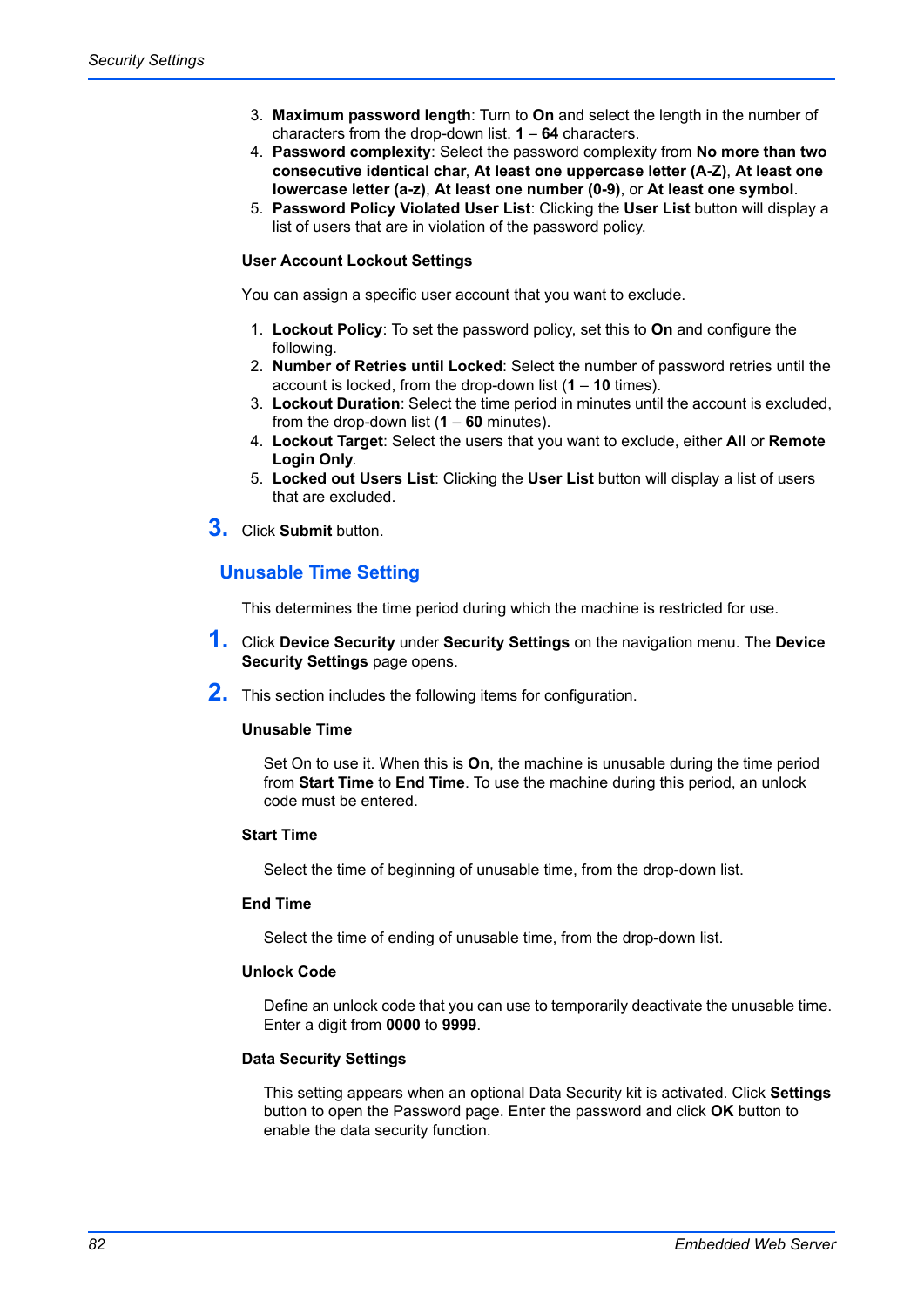## **Document Guard Settings**

This setting appears when an optional Printed Document Guard Kit(B) is activated. Select **On** to use the Document Guard.

**3.** Click **Submit** button.

# **Send Security**

This section includes settings for security for Sending.

- **1.** Click **Send Security** under **Security Settings** on the navigation menu. The **Send Security Settings** page opens.
- **2.** This section includes the following items for configuration.

#### **Dest. Check before Send**

This enables the front panel message which prompts you to confirm the destination to forward the scan data. To enable, select **On**. The message is displayed when the machine's Start key is pressed to start scanning.

#### **Entry Check for New Dest.**

When enabled, this determines whether re-entry of a destination for confirmation is required when adding a new destination. To enable, select **On**.

#### **New Destination Entry**

Determines whether an entry of a new destination is allowed. **Permit** activates the entry of a new destination. **Prohibit** deactivates the entry of a new destination.

#### **New Destination Entry (FAX)**

This entry becomes active when New Destination Entry has been set to **Permit**. **Permit** activates the entry of a new fax destination. **Prohibit** deactivates the entry of a new fax destination.

#### **Recall Destination**

Enables or disables recalling the destination. **Permit** activates the entry of a destination to recall. **Prohibit** deactivates the entry of a destination to recall.

#### **Broadcast**

Enables or disables broadcast transmission. **Permit** activates the broadcast transmission. **Prohibit** deactivates the broadcast transmission.

**3.** Click **Submit** button.

# **Network Security**

This section includes settings for network security.

\*: If the settings for the item marked with an asterisk (\*) has been changed, you must restart the machine or the network. To restart the machine, proceed to the **Reset** page.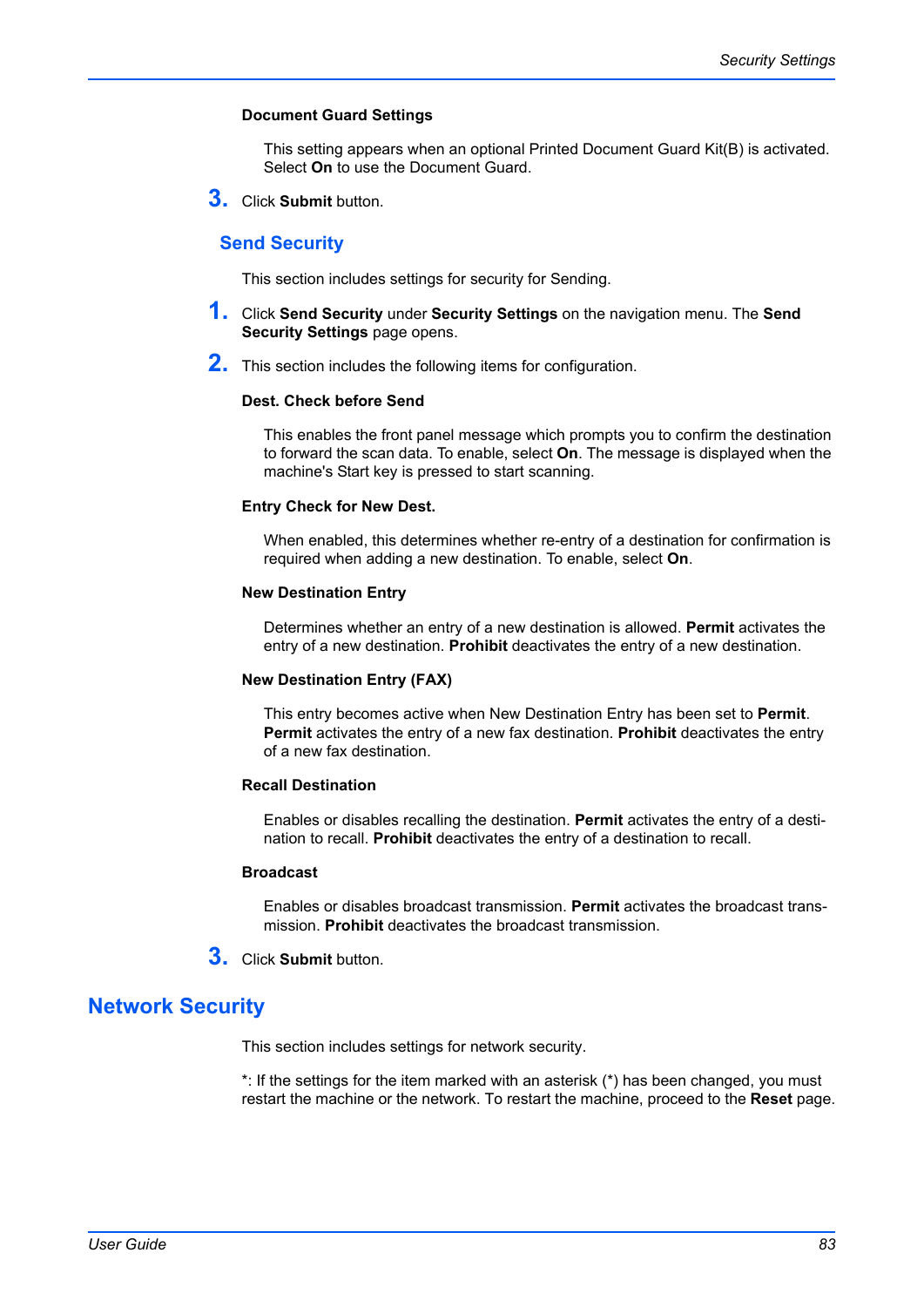# **Network Security Settings**

- **1.** Click **Network Security** under **Security Settings** on the navigation menu. The **Network Security Settings** page opens.
- **2.** This section includes the following items for configuration.

#### **SSL**

SSL is a cryptographic protocol that provides communication security between a PC and the machine. To enable, select **On**. **Off** deactivates the SSL protocol for communication.

# **Serverside Settings**

Configures security settings on the server side. This section includes the following items for configuration:

- 1. **TLS Version**: TLS, as well as SSL, is a cryptographic protocol that provides communication security between a PC and the machine. Select the version of TLS that you want to use from **SSL3.0/TLS1.0**, **TLS1.1**, and **TLS1.2**. You can use more than one algorithm at a time.
- 2. **Effective Encryption**: Select an algorithm that you want to use from **ARCFOUR**, **DES**, **3DES**, **AES** and **AES-GCM**. You can use more than one algorithm at a time.
- 3. **Hash**: Select a Hash algorithm of either **SHA1** or **SHA2(256/384)**. You can use more than one algorithm at a time.
- 4. **HTTP Security**: Specifies the security level for HTTP. **Secure Only (HTTPS)**: Encrypts all HTTP protocol communications. Only the URLs that begin with https://. are accessible. If a URL beginning with http:// is specified, it will be automatically redirected to "https://." **Not Secure (HTTPS & HTTP)**: Enables access for both encrypted and unencrypted HTTP protocol communication. URLs beginning with either "https://" or "http://" are accessible. The former URL establishes encrypted communication and the latter establishes unencrypted communication.
- 5. **IPP Security**: Specifies the security level for IPP. **Secure Only (IPPS)**: Encrypts all HTTP protocol communications. **Not Secure (IPPS & IPP)**: Enables access for both encrypted and unencrypted IPP protocol communications.
- 6. **Enhanced WSD Security**: Specifies the security level for Enhanced WSD. **Secure Only (Enhanced WSD over SSL)**: Encrypts all Enhanced WSD over SSL protocol communications. **Not Secure (Enhanced WSD over SSL & Enhanced WSD)**: Enables access for both Enhanced WSD over SSL and Enhanced WSD protocol communications.
- 7. **eSCL Security**: Specifies the security level for eSCL. **Secure Only (eSCL over SSL)**: Encrypts all eSCL over SSL protocol communications.

**Not Secure (eSCL over SSL & eSCL)**: Enables access for both eSCL over SSL and eSCL protocol communications.

8. **REST Security**: Specifies the security level for REST. **Secure Only (REST over SSL)**: Encrypts all REST over SSL protocol communications.

**Not Secure (REST over SSL & eSCL)**: Enables access for both REST over SSL and REST protocol communications.

#### **Clientside Settings**

Configures security settings on the client (PC) side. This section includes the following items for configuration:

1. **TLS Version**: TLS, as well as SSL, is a cryptographic protocol that provides communication security between a PC and the machine. Select the version of TLS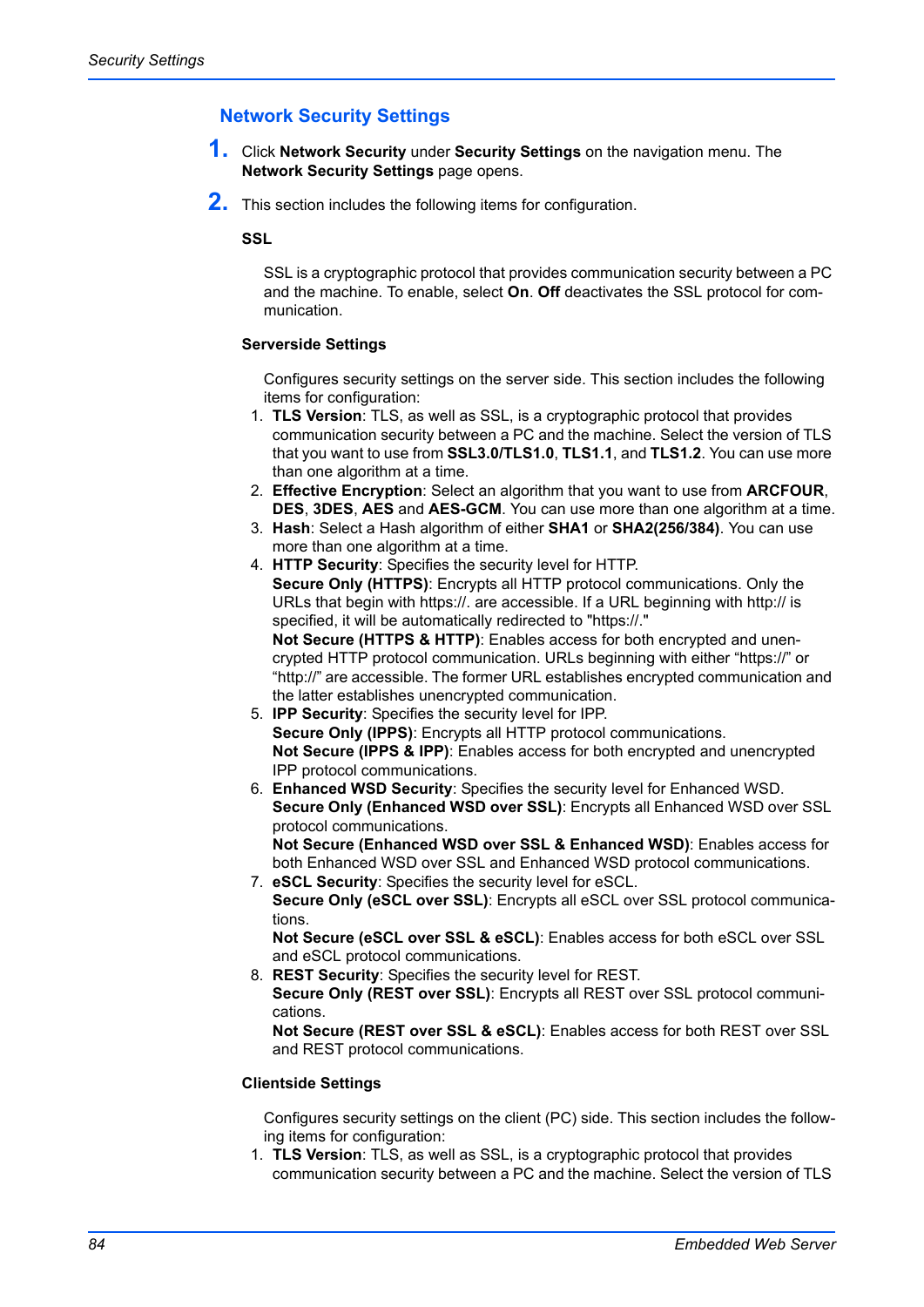that you want to use from **SSL3.0/TLS1.0**, **TLS1.1**, and **TLS1.2**. You can use more than one algorithm at a time.

- 2. **Effective Encryption**: Select an algorithm that you want to use from **ARCFOUR**, **DES**, **3DES**, **AES** and **AES-GCM**. You can use more than one algorithm at a time.
- 3. **Hash**: Select a Hash algorithm of either **SHA1** or **SHA2(256/384)**. You can use more than one algorithm at a time. When more than one algorithm are selected, the machine selects one algorithm to automatically connect to the server.
- 4. **Certificate Verification**: When set to **On**, this verifies the expiration of the server certificate during communication. If the certificate is expired, communication will fail. When set **Off**, the expiration will not be verified. Note: When the **SSL** is set to **On** and **HTTP Security** is set to **Secure Only (HTTPS)**, the document boxes cannot be accessed by the TWAIN driver.
- **3.** Click **Submit** button.

# **Network Access Settings**

- **1.** Click **Network Security** under **Security Settings** on the navigation menu. The **Network Security Settings** page opens.
- **2.** This section includes the following items for configuration.

# **Filtering/ Firewall**

Filtering and firewall settings can restrict the network access to the device so that only the specific network addresses are allowed. For details, see the **IP Filter(IPv4) Settings** and **IP Filter(IPv6) Settings** pages of the **TCP/IP Settings** page under **Network** Settings.

# **SNMPv1/v2c**

The SNMP Read and Write Community settings function as passwords to control read and write access to the device via SNMP. For more information, see the **SNMP Settings** page under **Management Settings**.

#### **SNMPv3**

The SNMPv3 communication settings are used to control the authentication and encryption communication that occur via SNMP. For more information, see the **SNMP Settings** page under **Management Settings**.

#### **SSL**

To enable SSL, settings for Secure Protocols must be made. For more information, see **SSL** of the **Network Security Settings** page.

# **IEEE802.1X**

To enable IEEE802.1X, you must first make the IEEE802.1X settings. For more information, see the **IEEE802.1X Settings** page of the **Protocol Settings** page under **Network Settings**.

# **IPSec**

To enable IPSec, you must first make the IPSec settings. For more information, see the **TCP/IP Settings** page under **Network Settings**.

**3.** Click **Submit** button.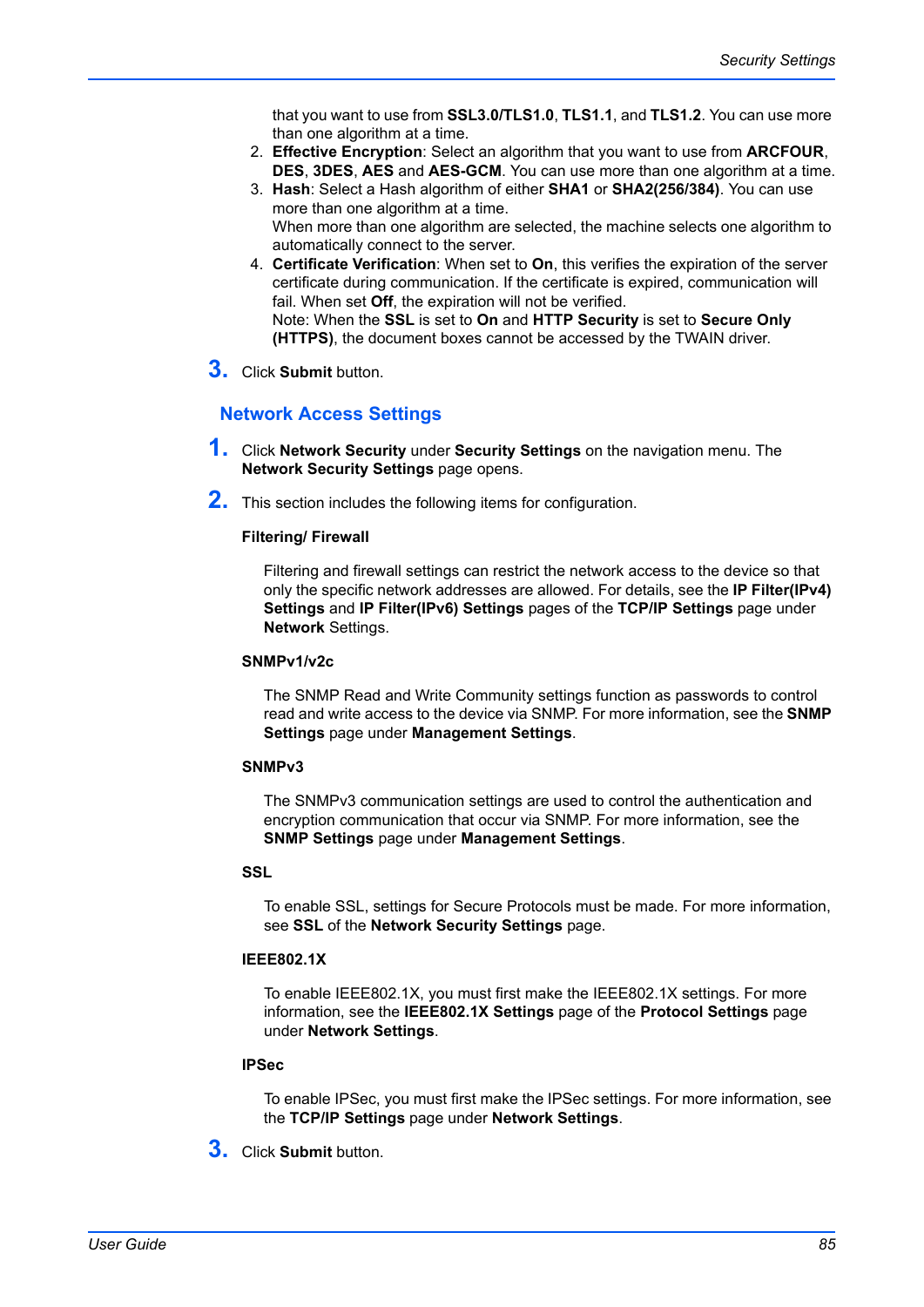# **Certificates**

This page allows you to create, update, or check details on a certificate. After you have changed this setting, you must restart the network or this machine.

When you browse the Embedded Web Server by entering "https", a screen which confirms whether or not to authenticate the security certificate of the web site appears. You can select the following to solve the problem by configuring certificate.

- Tempolary solution: Permit every time the attention message displayed with first access to the Embedded Web Server.
- Permanent solution: Import the device certificate or root certificate as the trusted certificate into the client PC. The Web Browser will authenticate the Embedded Web Server's certificate automatically in advance.

\*: If the settings for the item marked with an asterisk (\*) has been changed, you must restart the machine or the network. To restart the machine, proceed to the **Reset** page.

# **Device Certificate**

- **1.** Click **Certificates** under **Security Settings** on the navigation menu. The **Certificates**  page opens.
- **2.** A list of the device certificates will be shown, allowing you to check the following: **Device Certificate 1** is automatically issued by default. The automatically issued certificate has the country code, common name, and a validity period of about 10 years already configured.

## **Status**

Displays whether the certificate is active.

#### **Subject**

Displays the country code and common name.

#### **Expiration**

Displays the validity period of the certificate.

#### **Protocol**

Displays the protocols available (HTTPS, IPP over SSL, Enhanced WSD (SSL), IEEE802.1X, ThinPrint, DSM Scan, IPsecRuleX, and other protocols).

**3.** This section includes the following items for configuration.

#### **Device Certificate 1** (to **5**)

This sections allows you to modify the initial settings, add a new one, and delete the existing settings.

Click **Settings** button of **Device Certificate 1** (to **5**). The **Device Certificate 1** (to **5**) page opens to show the current status. This page allows the following settings: **Status**: Displays whether the certificate is active.

**Expiration**: Displays the validity period of the certificate.

**View Certificate**: Click **View** button to view the details of the certificate.

**Create Self Certificate**: Click **Create** button to open the **Certificate Settings** page. Enter or select the information for settings. **Country Code**, **State/Province**, **Locality Name**, **Organization Name**, **Organization Unit Name**, **Common Name**, **E-**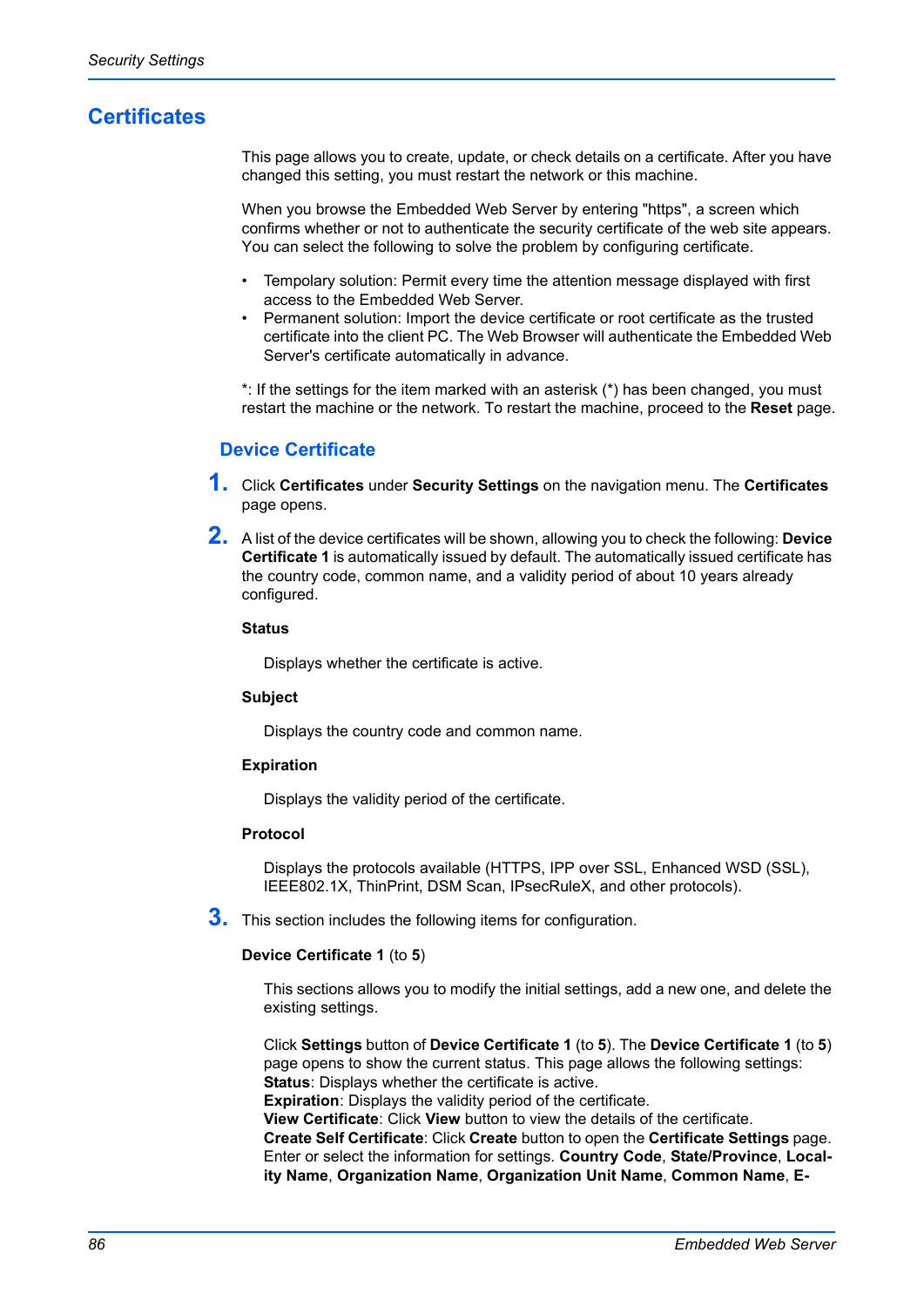**mail Address**, **Current Universal Time (UTC/GMT)**, **Validity Period**, and **Key Length** are displayed automatically. **Key Length** is the information needed to generate encryption, in length of either 1024 or 2048 bits. Click **Submit** button to finalize settings.

**Edit Certificate**: Click **Edit** button to open the **Expiration Settings** page. Enter the validity period. **Current Universal Time (UTC/GMT)** is displayed automatically. Click **Submit** button to finalize settings.

**Delete Certificate**: When you click **Delete** button, the certificate is displayed. Delete the content.

**Export Certificate**: When you click **Export** button, the dialog screen is displayed. Save the certificate.

# **Root Certificate 1** (to **5**)

Allows you to create, configure, register, or delete the certificate.

1. Click **Settings** button of **Root Certificate 1** (to **5**). The **Root Certificate 1** (to **5**) **Settings** page opens to show the current status. This page allows the following settings:

**Status**: Displays whether the certificate is active. **Expiration**: Displays the validity period of the certificate. **Import Certificate**: Click **Import** button to open the **File Import** page. Click **Browse** button and select a file to import in Import **Root Certificate 1** (to **5**) file. Click **Submit** button to finalize settings.

2. To delete a device certificate of **Device Certificate 2** (to **5**), highlight the certificate and click **Delete** button.

Note: A certificate can be assigned to a protocol or a configuration.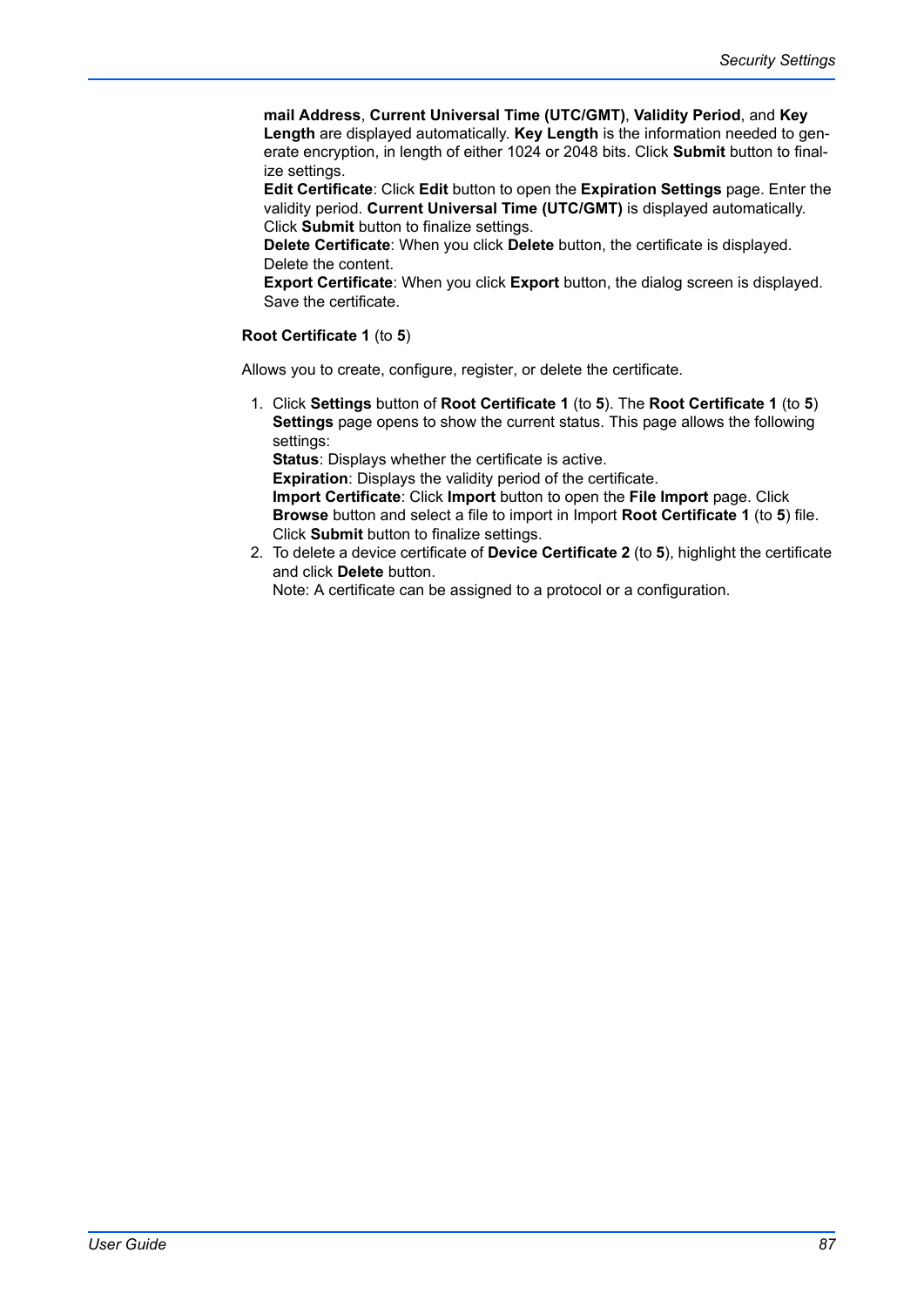# **10 Management Settings**

This page is accessible when you have logged in the embedded server with administrator privilege, while network authentication or local authentication is enabled.

If needed, make the following settings: See below for detailed information.

- Job Accounting
- **Authentication**
- ID Card
- Notification/Report
- History Settings
- SNMP
- System Stamp
- Message Board
- Reset

# **Job Accounting**

This section includes advanced settings for Job Accounting.

# **Settings**

To enable Job Accounting, you must first make the Job Accounting settings.

- **1.** Click **Job Accounting** under **Management Settings** on the navigation menu. The **Settings** page opens.
- **2.** Click **Setting**s button. The **Job Accounting Settings** page opens. This section includes the following items for configuration.

#### **Job Accounting**

Turn to **On** to activate Job Accounting.

#### **Job Accounting Access**

To execute Job Accounting using network authentication, select Network.

#### **Action Settings**

This section includes the following items for configuration:

- 1. **Apply Limit**: Select the behavior of processing a job when the maximum print pages have been reached, from **Immediately**, **Subsequently**, and **Alert Only**.
- 2. **Copier/Printer Count**: You can select how the copying and printing page counts are shown – either the total of both or each of copying and printing individually.
- 3. **Unknown ID Job**: Select the behavior of processing a job that has an unknown account ID or has no account ID, from **Permit** and **Reject**.
- **3.** If you have set **Job Accounting** to **On** in step 2 above, **Default Counter Limit** and **Count by Paper Size** are displayed.

Note: Only **Default Counter Limit** is displayed accrding to the machine.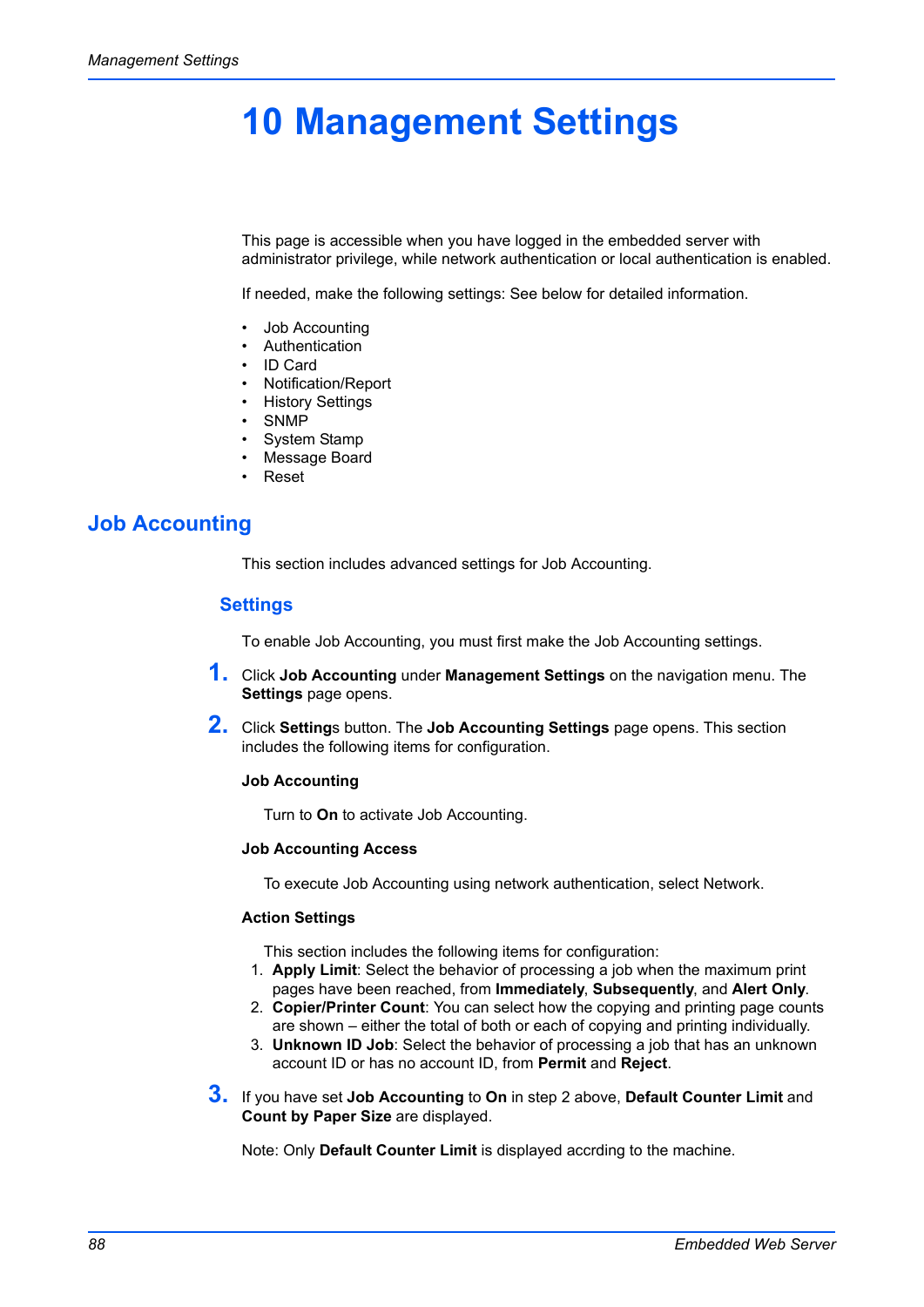- **4.** You can configure settings for **Default Counter Limit**. Enter the initial value for the counter limit, from **1** to **9999999**.
- **5.** Configures **Count by Paper Size**. If needed, make the following settings for **Paper 1** to **5**:
	- 1. **Paper 1** (to **5**): To aggregate printed pages depending on the size, select **On**.
	- 2. **Page Size**: Select a paper size to aggregate the printed pages, from the dropdown list.
	- 3. **Media Type**: Select a media type to aggregate the printed pages, from the dropdown list.
- **6.** Click **Submit** button.

# **Local Job Accounting List**

This section includes settings for adding and deleting an account and for departmental accounting.

# **Add Account**

To aggregate pages by a department or all departments, accounts must be added.

- **1.** Click **Add Account** icon. The **New Account Property** page opens.
- **2.** You can configure settings for **Account Property**. This section includes the following items for configuration:

# **Account Name**

Enter the account name.

#### **Account ID**

Enter the Account ID.

- **3.** You can configure settings for **Restriction**.
	- 1. Select how the functionalities are restricted for use, from **Off**, **Counter Limit**, and **Reject Usage**.
	- 2. Enter the initial value for restricting functionalities, from **1** to **9999999**.
- **4.** Click **Submit** button.

#### **Delete**

- **1.** Click the checkbox to the left of the **Account ID**. To select all items at once, click **Check All**.
- **2.** Click **Delete** icon once.

# **Counter**

- **1.** Click the checkbox to the left of **Account ID**.
- **2.** Click **Counter** icon once. The total number of copies accounted for the account is displayed.
- **3.** You can view the results of accounting.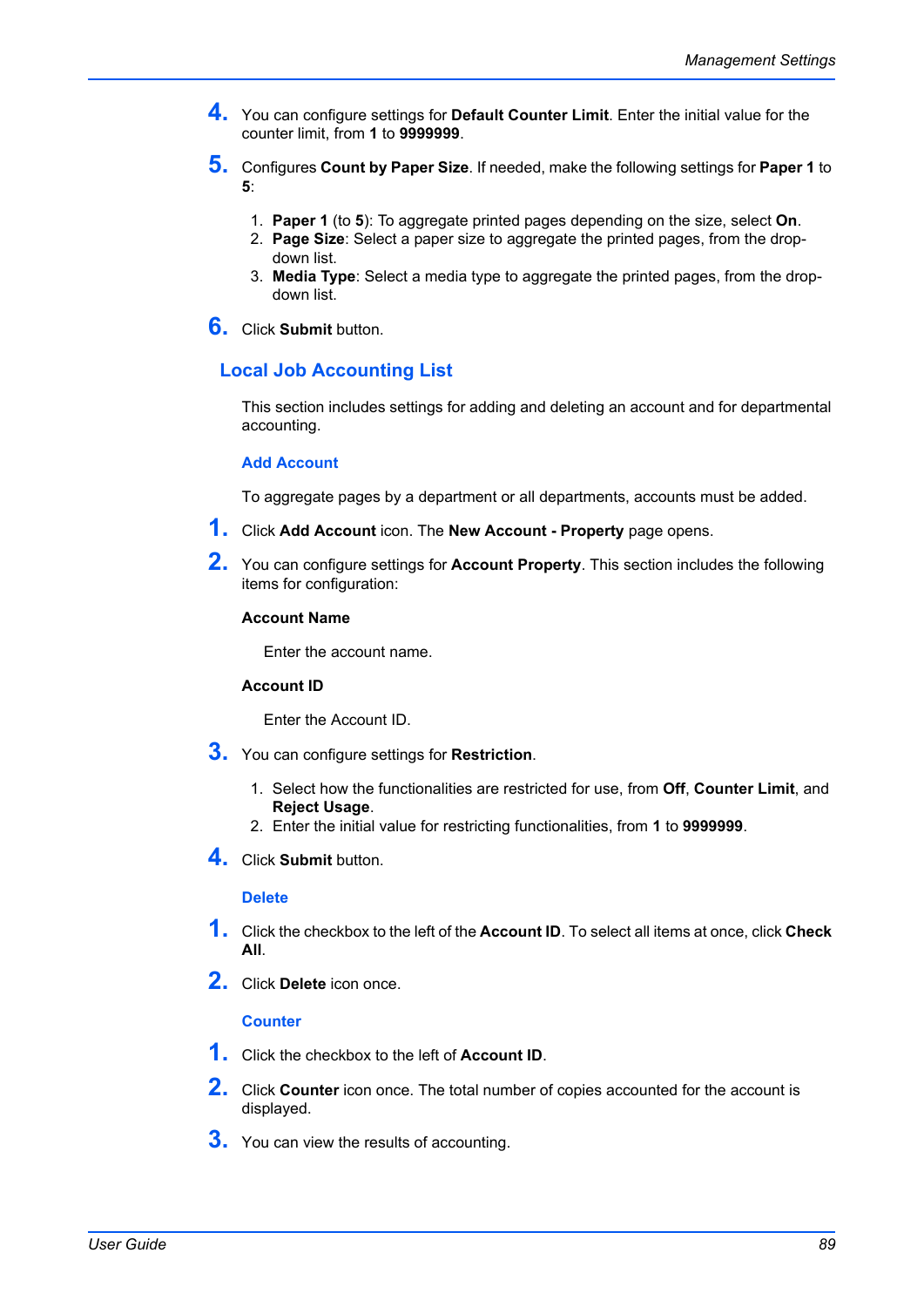# **Printed Pages**

From the drop-down list, select **Printed Pages by Function**, **Printed Pages by Paper Size**, or **Printed Pages by Layout** as needed for assign a limit.

#### **Scanned Page Counts**

Shows the total scanned pages of Copy, FAX, and Other Scan.

#### **FAX Counter**

Shows the total pages and times of sending faxes.

#### **Counter Reset**

Click **Reset** button to reset the counters.

**4.** Click **Counter** button of **Other Account** or **Total Account** to view the result accounting.

## **Other Account**

The total number of copies accounted for other account is displayed.

#### **Total Account**

The total number of copies accounted for all account is displayed.

# <span id="page-93-0"></span>**Authentication**

This section includes advanced settings for authentication.

# **Settings**

To enable authentication, you must first make the authentication settings.

**1.** Click **Authentication** under **Management Settings** on the navigation menu. The **Settings** page opens.

Note: **Administrator Information** page opens according to the machine. You can configure the login user name and password from the page.

**2.** Click **Settings** button. The **Authentication Settings** page opens. This section includes the following items for configuration.

#### **General**

For **Authentication**, select one of **Off**, **Local Authentication** and **Network Authentication** from the drop-down list.

#### **Action Settings**

For processing unknown ID jobs, select either **Permit** or **Reject**. To configure this, go to the **Job Accounting Settings** page.

**3.** If you have selected **Local Authentication** in **General** in step 2 above, switch **Local Authorization On** or **Off**.

If you have selected **Network Authentication** in **General** in step 2 above, configure the following settings.

1. Configure the Network Authentication Server.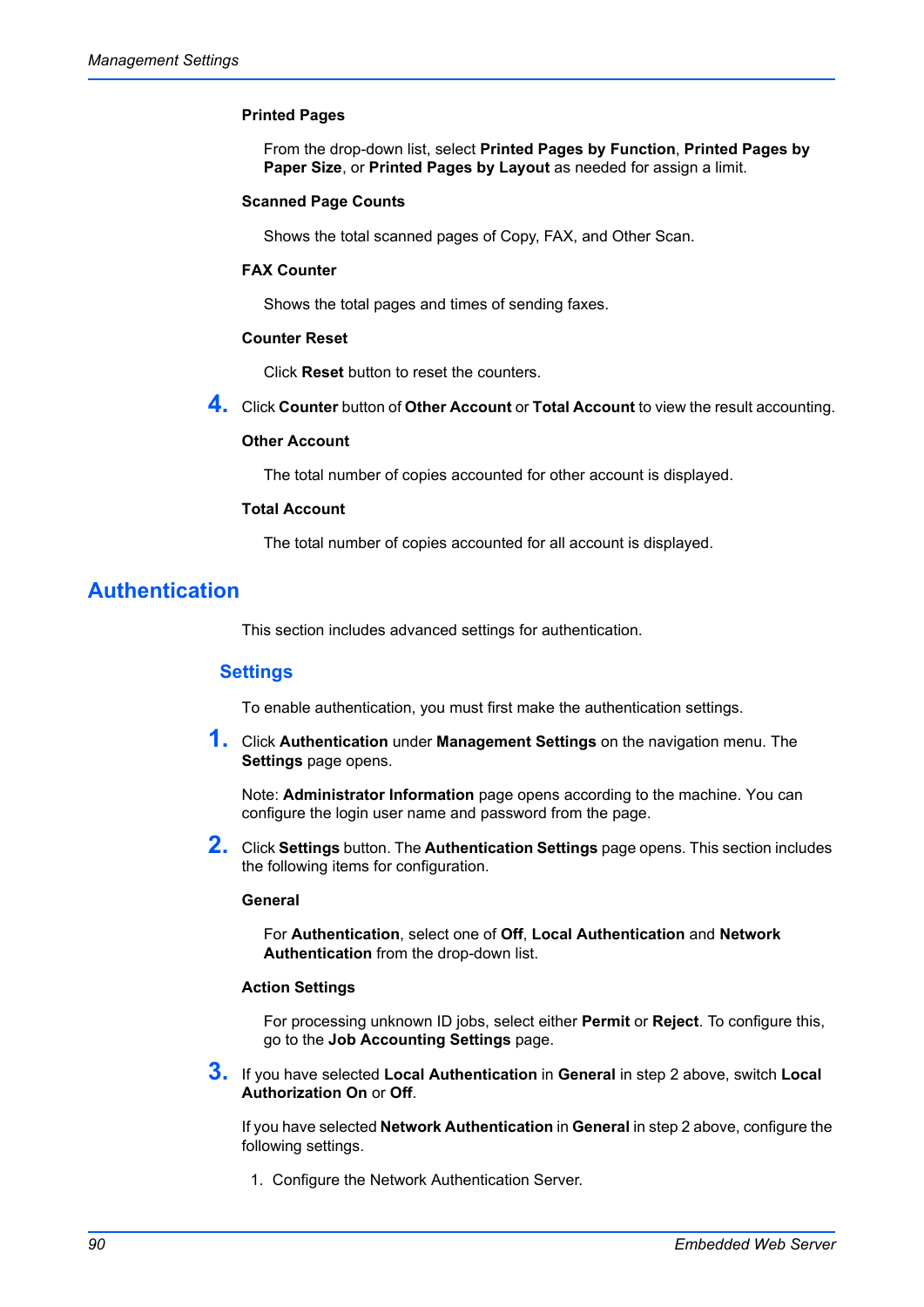**Host Name**: Enter the host name or IP address of the network authentication server. If you use the host name, you must first specify the DNS server information.

**Port Number:** Enter the port number of the network authentication server. **Server Type:** Select the server type from the drop-down list. When you use ID Card, select **Ext.**.

**Default Domain**: Click **Domain List** button to open the **Domain List** page. Enter the domain name and click **Submit** button. If you have entered the several domain names, you can select it from the drop-down list.

- 2. Configure the PIN Login Settings. You can configure this setting if you select **Ext.** as a server type.
	- **PIN Login**: Select **On** or **Off**.
- 3. Configure the Network User Settings. **Obtain Network User Property**: Select **On** or **Off**.
- 4. Click **Server Settings** button to configure the server settings. **LDAP**: Confirm that LDAP is set to **On**. If the setting is **Off**, switch to **On** in the **Protocol Settings** page under **Network Settings**. **LDAP Server Name**: Enter the LDAP server name or IP address. **LDAP Port Number**: Enter the LDAP port number. **Search Timeout**: Enter the search timeout in seconds. **LDAP Security**: Configure this setting in the **Protocol Settings** page under **Network Settings**.
- 5. Configure the **Acquisition of User Information**. Enter **Name 1**, **Name 2**, or **Email Address**.
- 6. Click **Submit** button.
- 7. If you configure the Group Authorization Settings, select **On** in Group Authorization, and click **Group List** button.Select the group for authorization, click **Submit** button.
- **4.** You can configure settings for **Group Authorization Settings**.

#### **Group Authorization**

Switches Group Authorization **On** or **Off**.

#### **Group List**

Click **Group List** button to open the **Group List** page. Click a group name to authorize from the Group List. The **Property** page opens.

**5.** You can configure settings for **Group Property**.

#### **Group ID**

Change the group ID as desired.

#### **Group Name**

Change the group name as desired.

# **Access Level**

Select **Administrator** or **User** as an access level.

**6.** You can configure settings for **Authorization**.

# **Copy Restriction**

Select **Off** or **Reject Usage** as desired.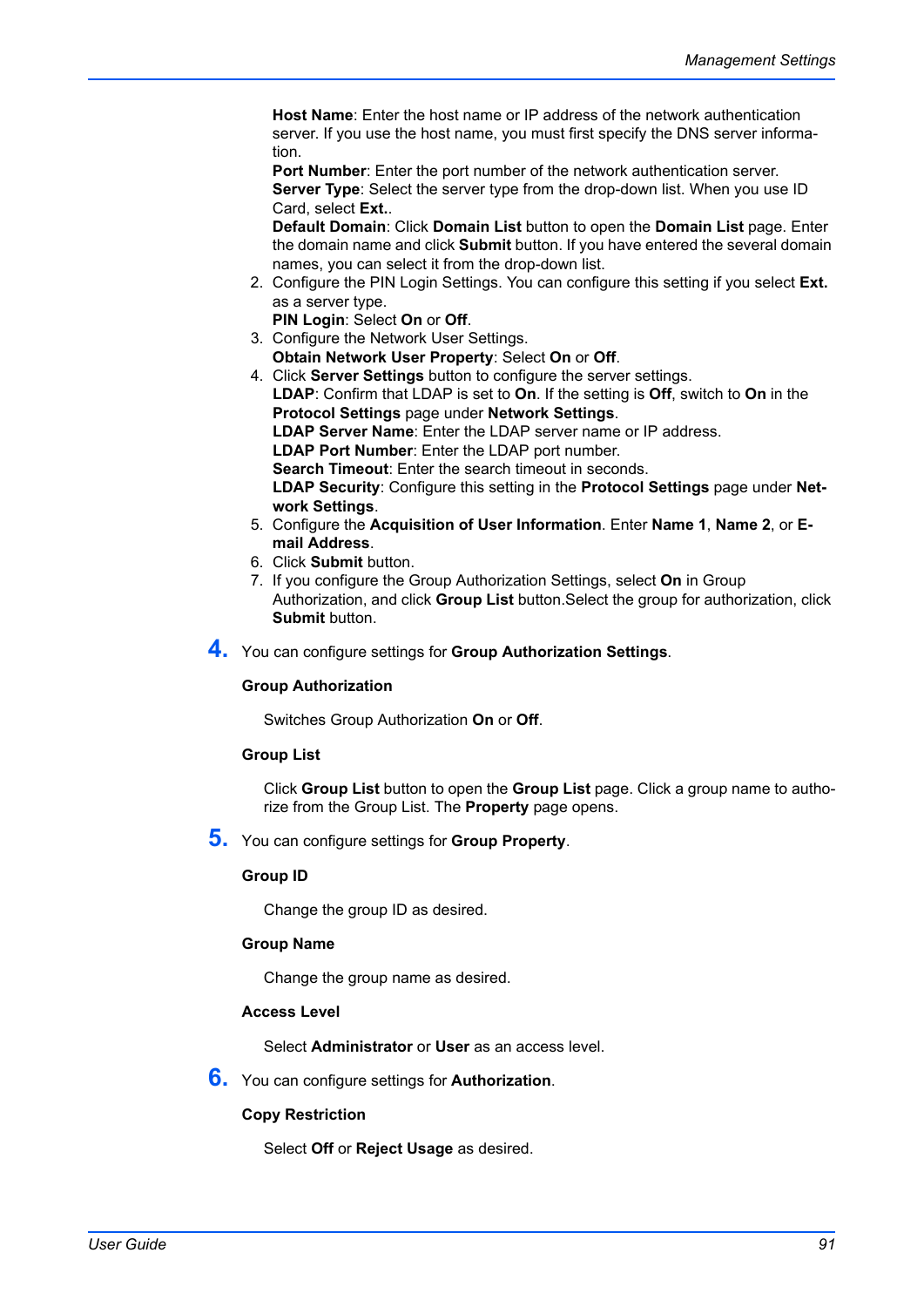# **Copy Restriction (Color)**

Select **Off** or **Reject Usage** as desired.

# **Copy Restriction (Full Color)**

Select **Off** or **Reject Usage** as desired.

#### **Print Restriction**

Select **Off** or **Reject Usage** as desired.

# **Print Restriction (Full Color)**

Select **Off** or **Reject Usage** as desired.

# **Duplex Restriction**

Select **Off** or **Permit 2-sided Only** as desired.

# **Combine Restriction**

From the drop-down list, select **Off**, **Permit 2 in 1 and 4 in 1 Only**, or **Permit 4 in 1 Only**.

# **EcoPrint Restriction**

Select **Off** or **Permit EcoPrint Only** as desired.

# **Send Restriction**

Select **Off** or **Reject Usage** as desired.

#### **FAX Restriction**

Select **Off** or **Reject Usage** as desired.

#### **Storing Restriction in Box**

Select **Off** or **Reject Usage** as desired.

#### **Storing Restriction in Memory**

Select **Off** or **Reject Usage** as desired.

**7.** Click **Submit** button, and then **Back** button.

**8.** You can configure settings for **Guest Authorization Settings**.

#### **Guest Authorization**

Switches Guest Authorization **On** or **Off**.

#### **Guest Settings**

Click **Guest Settings** button to configure advanced settings for guests.

# **9.** You can configure settings for **Guest Property**.

- 1. **User Name**: Type a User name.
- 2. **Access Level**: Select User if the user is not an administrator.
- 3. **Account Name**: From the drop-down list that is displayed by clicking **Account List** button, select an account name followed by **Submit** button.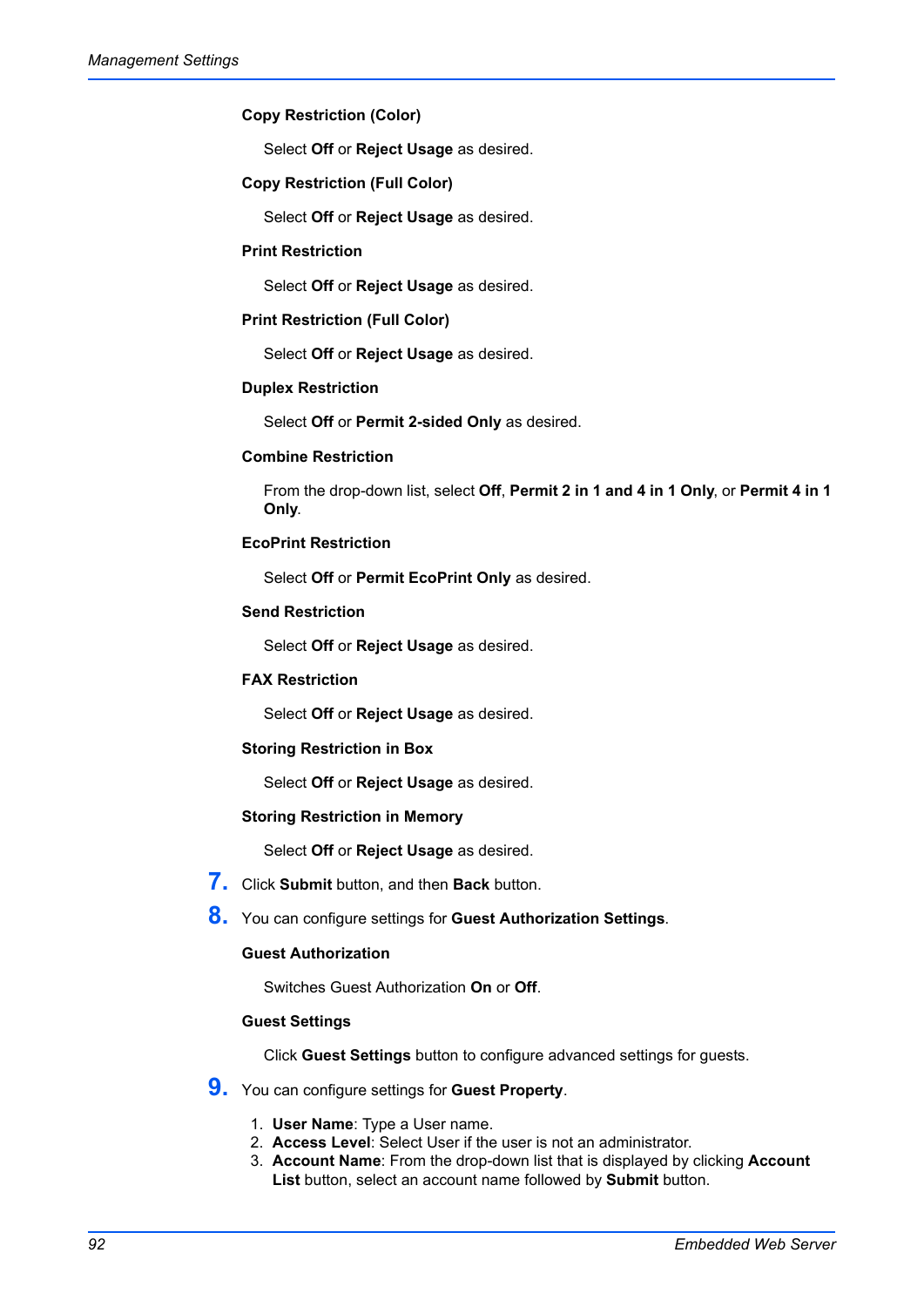- 4. Click **Submit** button.
- **10.** You can configure settings for **Authorization**.

# **Copy Restriction**

Select **Off** or **Reject Usage** as desired.

# **Copy Restriction (Color)**

Select **Off** or **Reject Usage** as desired.

# **Copy Restriction (Full Color)**

Select **Off** or **Reject Usage** as desired.

# **Print Restriction**

Select **Off** or **Reject Usage** as desired.

# **Print Restriction (Full Color)**

Select **Off** or **Reject Usage** as desired.

# **Duplex Restriction**

Select **Off** or **Permit 2-sided Only** as desired.

# **Combine Restriction**

From the drop-down list, select **Off**, **Permit 2 in 1 and 4 in 1 Only**, or **Permit 4 in 1 Only**.

# **EcoPrint Restriction**

Select **Off** or **Permit EcoPrint Only** as desired.

#### **Send Restriction**

Select **Off** or **Reject Usage** as desired.

# **FAX Restriction**

Select **Off** or **Reject Usage** as desired.

#### **Storing Restriction in Box**

Select **Off** or **Reject Usage** as desired.

#### **Storing Restriction in Memory**

Select **Off** or **Reject Usage** as desired.

**11.** Click **Submit** button, and then **Back** button.

# **12.** You can configure settings for **Unknown User Settings**.

# **Unknown ID Job**

For processing unknown ID jobs, select either **Permit** or **Reject**.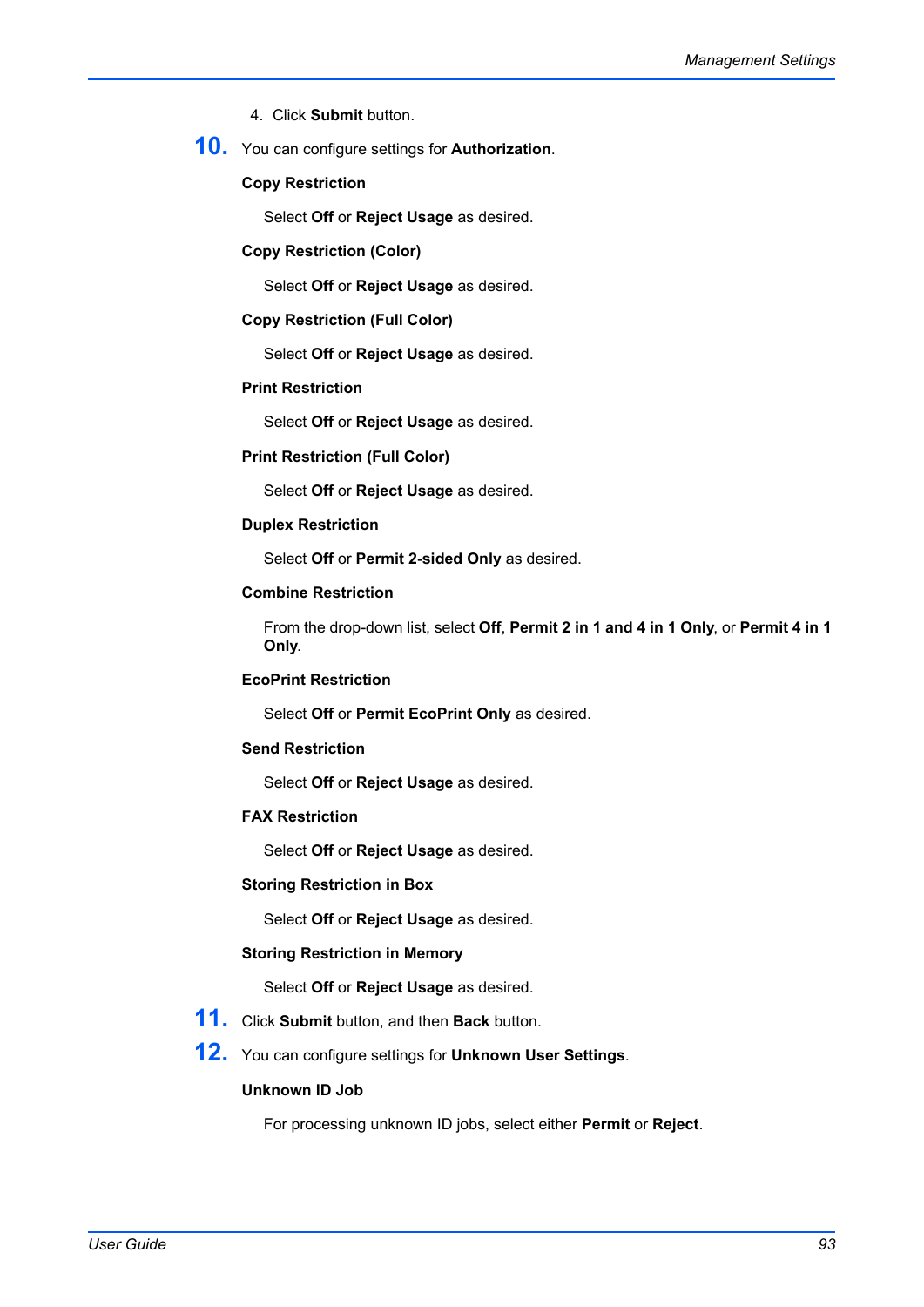# **Unknown User Settings**

Click **Unknown User Settings** button. The **Unknown User-Property** page opens.

**13.** You can configure settings for **Unknown User Property**.

# **User Name**

Change the user name as desired.

# **Account Name**

Click **Account List** button to open the **Account** page. Select an account and click **Submit** button.

Note: **Account Name** is displayed when **Job Accounting** is seto to **On**.

**14.** You can configure settings for **Authorization**.

# **Print Restriction**

Select **Off** or **Reject Usage** as desired.

## **Print Restriction (Full Color)**

Select **Off** or **Reject Usage** as desired.

- **15.** Click **Submit** button, and then **Back** button.
- **16.** You can configure settings for **Simple Login Settings**.

#### **Simple Login**

Switches Simple Login **On** or **Off**.

#### **Simple Login Key List**

Click **Simple Login Key List** button to open the **Simple Login Key List** page.

**17.** Click **Settings** button of **Key 1** (to **20**). Configure the following settings as necessary.

# **Display Name**

Enter the user name displayed on the Simple Login Key List.

#### **Icon**

Select the user icon displayed on the Simple Login Key List from the drop-down list.

## **Password**

Select **On** or **Off**.

#### **Authentication**

For Authentication, select one of **Local Authentication** and **Network Authentication** from the drop-down list.

#### **User**

When selecting **Local Authentication** from **Authentication** drop-down list, click **User List** button to open the **User List** page. Select the user from the list and click **Submit** button.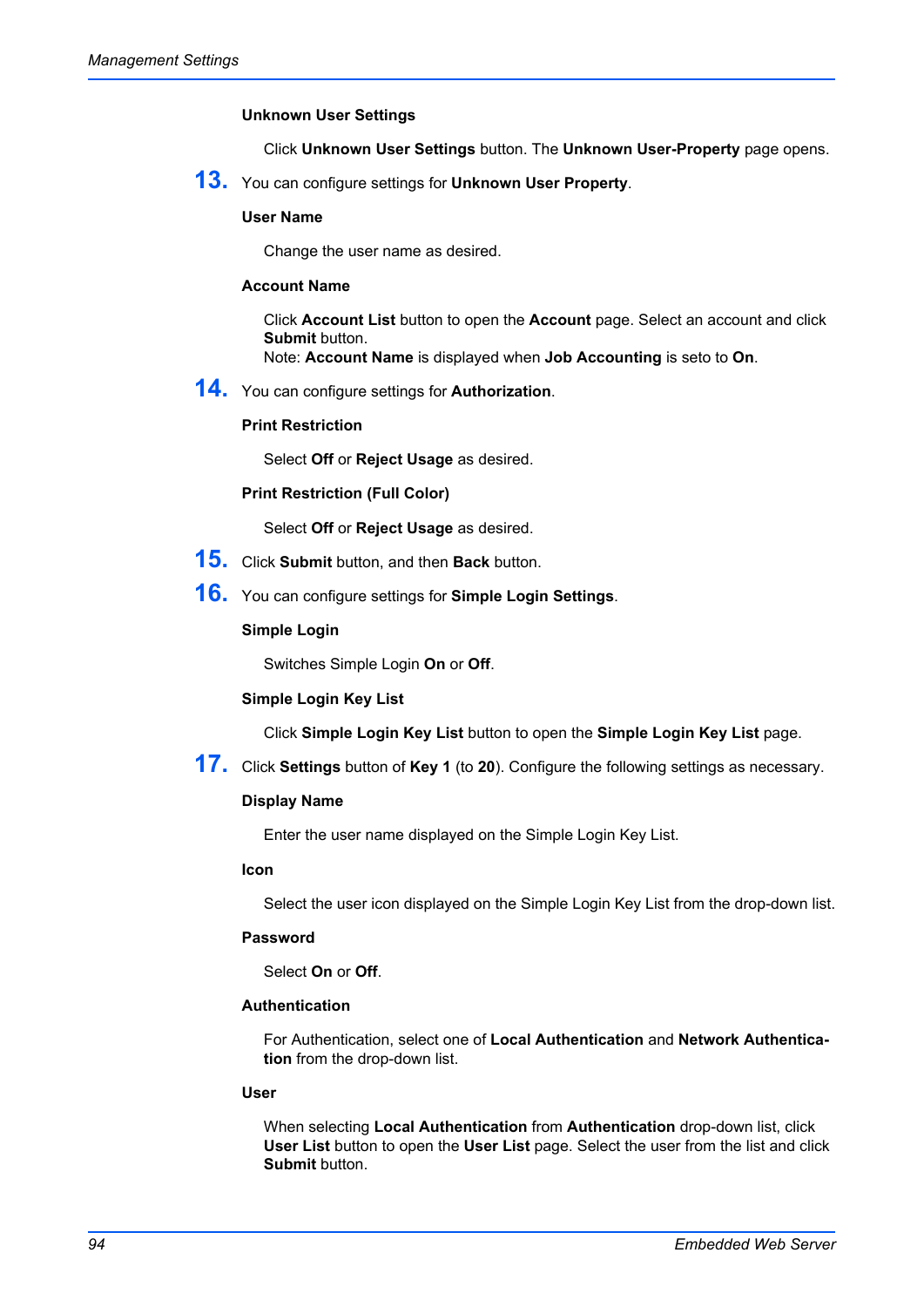# **Login User Name**

When selecting **Network Authentication** from **Authentication** drop-down list, enter the login user name to access the authentication server.

#### **Login Password**

When selecting **Network Authentication** from **Authentication** drop-down list, enter the login password to access the authentication server.

#### **Domain**

When selecting **Network Authentication** from **Authentication** drop-down list, select the domain from the drop-down list.

**18.** Click **Submit** button, and then **Back** button.

# **Local User List**

The user information can be added or modified on the local user list.

#### **Add User**

This adds a new user. Up to 1000 users can be registered.

- **1.** Click **Add User** icon. The **New User Property** page opens.
- **2.** You can configure settings for **User Property**. This section includes the following items for configuration:

#### **User Name**

Enter the name displayed on the user list (up to 32 characters).

#### **Login User Name**

Enter the user ID to log in (up to 64 characters). You cannot duplicate a login user name to register.

#### **Password**

Enter the password to log in (up to 64 characters).

#### **Confirm Password**

To confirm the password, enter the same password that was entered in Password.

#### **Access Level**

Select either **Administrator** or **User** for privilege.

#### **Account Name**

From the drop-down list that is displayed by clicking **Account List** button, select an account name followed by **Submit** button.

#### **E-mail Address**

Add a user's e-mail address. To enable sending e-mail, add your e-mail address. The e-mail address will be automatically selected whenever an e-mail notice is required by functionality.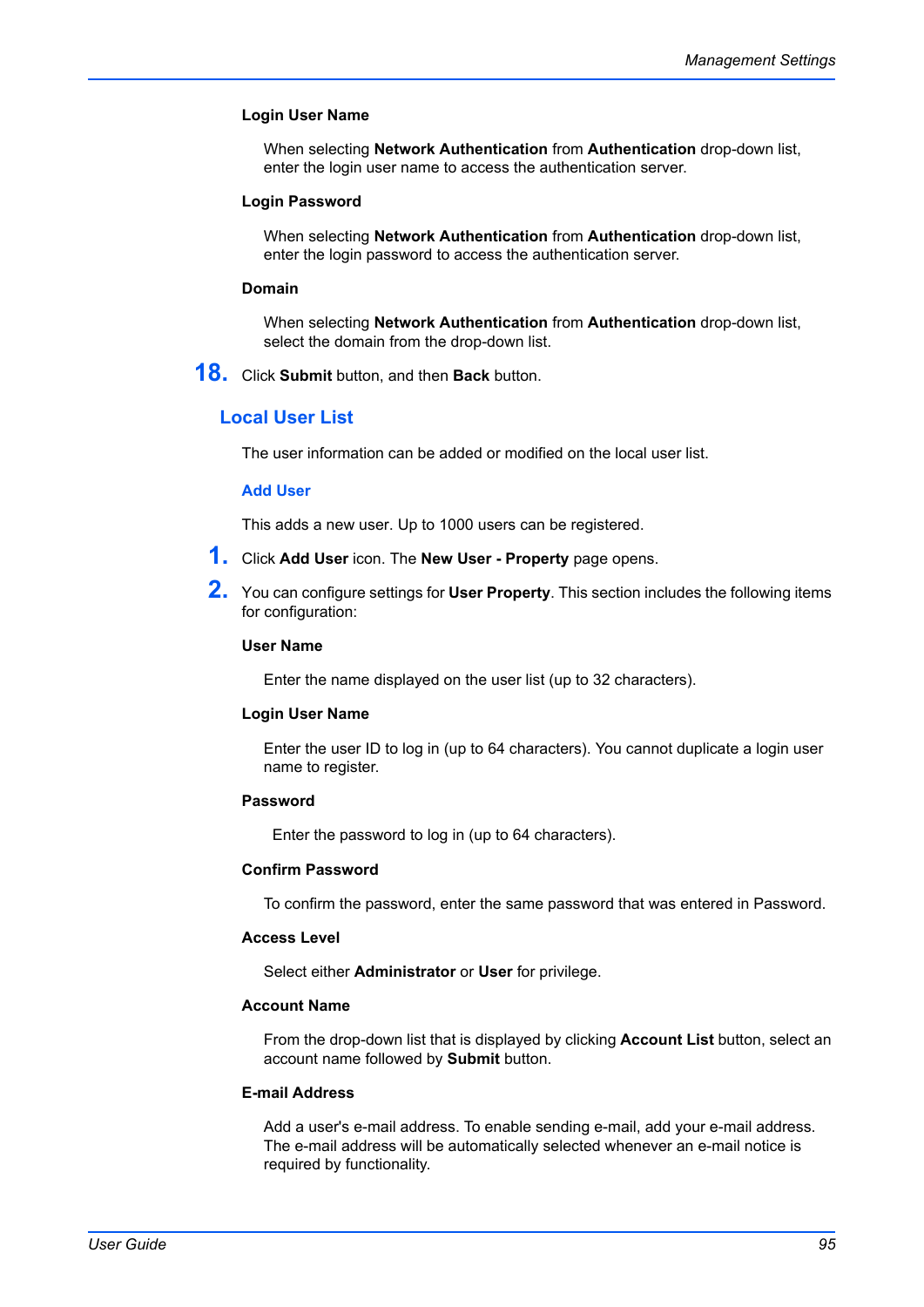# **Language**

Select either **English**, **Deutsch**, **Français**, **Español**, **Italiano**, **Nederlands** or **РУССКИЙ** for the user interface language, from the drop-down list.

# **Default Screen**

Select an item for the default screen from the drop-down list.

### **Default Screen (Send/FAX)**

In **Default Screen (Send/FAX)**, when clicking **FAX** or **Send** to open a drop-down list, this item appears. Select either **Destination**, **Machine Address Book** or **Externaml Address Book** from the drop-down list.

Note: If the optional fax kit is not installed, **Default Screen (Send)** appears. **Address Book** may appear instead of **Machine Address Book** according to the machine type.

# **Address Book Type**

In **Default Screen (Send/FAX)**, click **Address Book** to open a drop-down list. Select either **Machine Address Book** or **External Address Book**. Note: **Ext Address Book1(to 4)** reflects the external address book names configured on the **External Address Book 1(to 4) Settings** page.

#### **Authorization**

Configure settings for Authorization by referring step 7 of *Settings* [on page 90](#page-93-0).

**3.** Click **Submit** button.

# **Delete**

- **1.** Click the checkbox to the left of the user name. To select all items at once, click **Check All** icon.
- **2.** Click **Delete** icon once.

# **ID Card**

This section includes advanced settings for ID Card authentication.

# **ID Card Settings**

To use the ID Card authentication, you must first make the ID Card settings.

- **1.** Click **ID Card** under **Management Settings** on the navigation menu. The **ID Card Settings** page opens.
- **2.** Configure the **Authentication Settings**.

# **Keyboard Login**

For keyboard login, select **Prohibit** or **Permit**.

#### **Additional Authentication**

Select **Off**, **Use Password** or **Use PIN**. Note: **Password Authentication** appears instead of **Additional Authentication** according to the machine type. Select **On** to use the password authentication.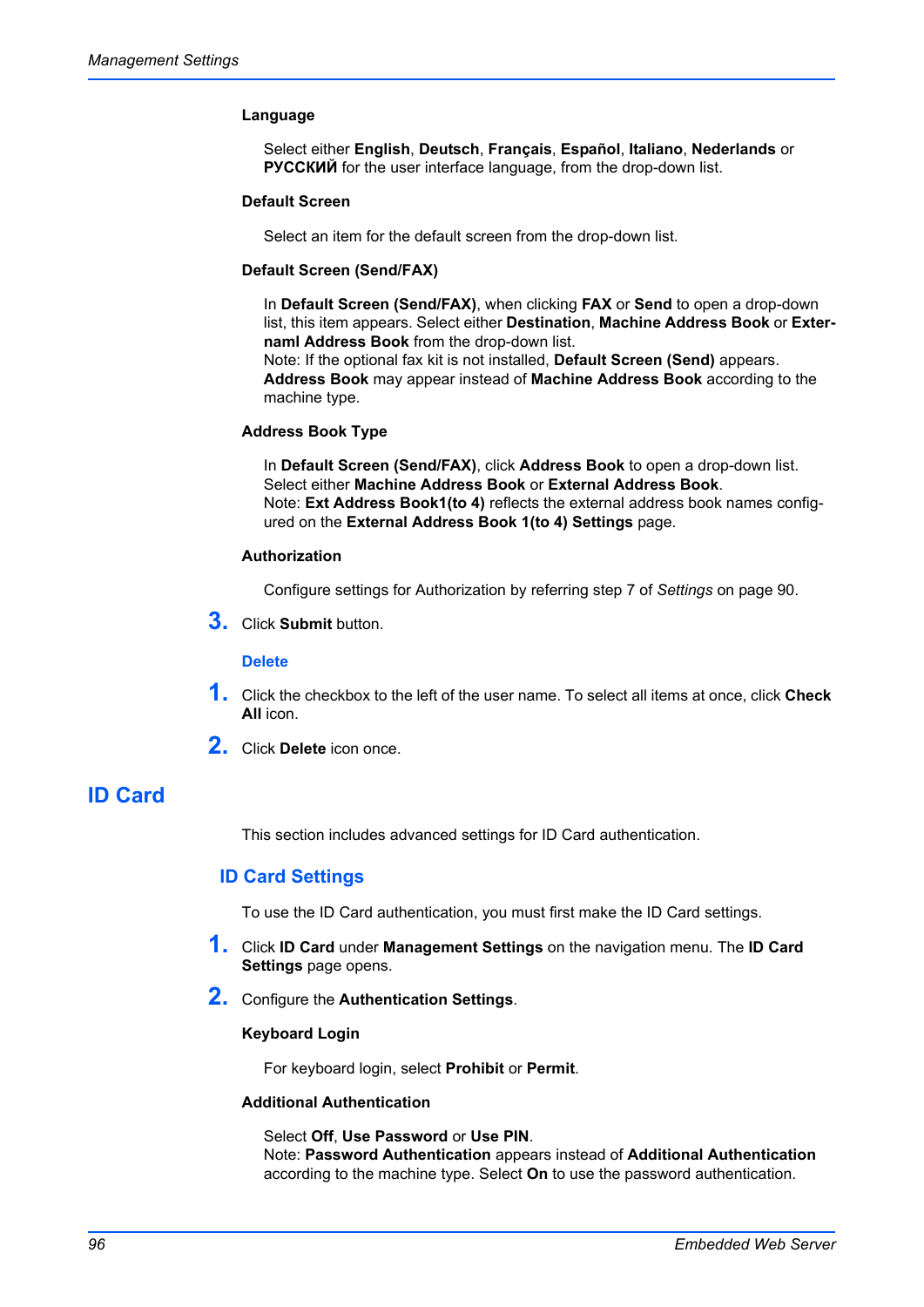- **3.** Configure the **ID Card Settings**. Select **IDM** or **FeliCa** as the **ID Card Read Type**.
- **4.** Configure the FeliCa Settings.

# **System Code 1**

Enter the System Code 1 from **0000** to **FFFF**.

# **Service Code 1**

Enter the Service Code 1 from **0000** to **FFFF**.

# **Number of Blocks in Use.**

Enter the number of blocks in use from **1** to **255**.

# **System Code 2**

Enter the System Code 2 from **0000** to **FFFF**.

# **Service Code 2**

Enter the Service Code 2 from **0000** to **FFFF**.

# **Number of Blocks in Use.**

Enter the number of blocks in use from **1** to **255**.

Configure the System Code 2 as necessary.

**5.** Click **Submit** button.

# **Notification/Report**

This section includes advanced settings for attentions and reports.

# **Notification/Report Settings**

- **1.** Click **Notification/Report** under **Management Settings** on the navigation menu. The **Notification/Report Settings** page opens.
- **2.** You can configure settings for **Management Report**. This item is shown only when an optional Fax kit is installed.

## **Outgoing FAX Report**

Select either **On** or **Off**.

#### **Incoming FAX Report**

Select either **On** or **Off**.

**3.** You can configure settings for **Send Result Report**.

# **E-mail/Folder**

From the drop-down list, select **Off**, **On**, or **Error Only**. If an error occurs during transmission, **Error Only** allows a transmission result reported by e-mail and stored in the folder.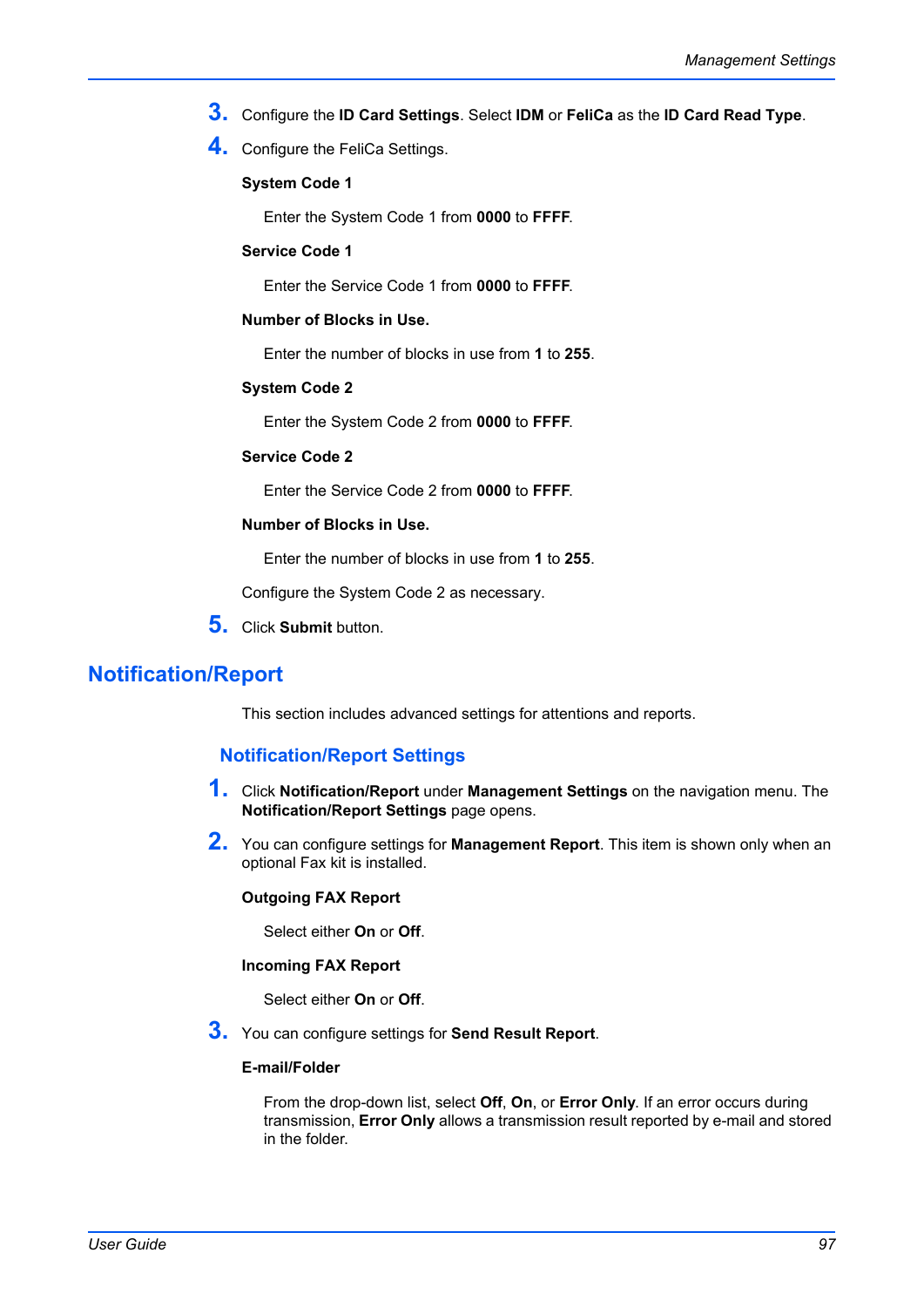# **FAX / i-FAX**

From the drop-down list, select **Off**, **On**, **Error Only**, or **Specify Each Job**. If an error occurs during transmission, **Error Only** allows printing a transmission result.

# **Attach Image**

Select either **Off**, **Partial Image**, or **Full Image**.

#### **Canceled before Sending**

Select either **On** or **Off**.

#### **Recipient Format**

Select either **Name or Destination** or **Name and Destination**.

**4.** You can configure settings for **Receive Result Report**.

# **FAX/i-FAX RX**

From the drop-down list, select **Off**, **On**, or **Error/Storing in Box**. If an error occurs during reception or received draft is forwarded to fax box, **Error/Storing in Box** allows a receive result reported by e-mail or report.

## **Report Type**

Select either **Print Report** or **E-mail**.

#### **E-mail Address**

Enter the e-mail address if you select **E-mail** as a report type.

**5.** You can configure settings for **Job Finish Notice**.

#### **Attach Image**

Select either **On** or **Off**.

**6.** You can configure settings for **Maintenance Report**.

#### **Equipment ID**

Enter the equipment ID.

#### **Recipient E-mail Address**

Enter the E-mail address to receive the maintenance reports. Use a semicolon (;) between multiple addresses.

# **Subject**

Enter the Subject of the report.

# **Maintenance Report Interval**

From the drop-down list, select one of **None**, **Monthly**, **Weekly**, **Daily**, **Hourly** as desired.

For **Monthly**, check the month and select a date and a time from the **Day** and **Time** drop-down lists, respectively.

For **Weekly**, select a day of the week and a time from the **Day** and **Time** drop-down lists, respectively.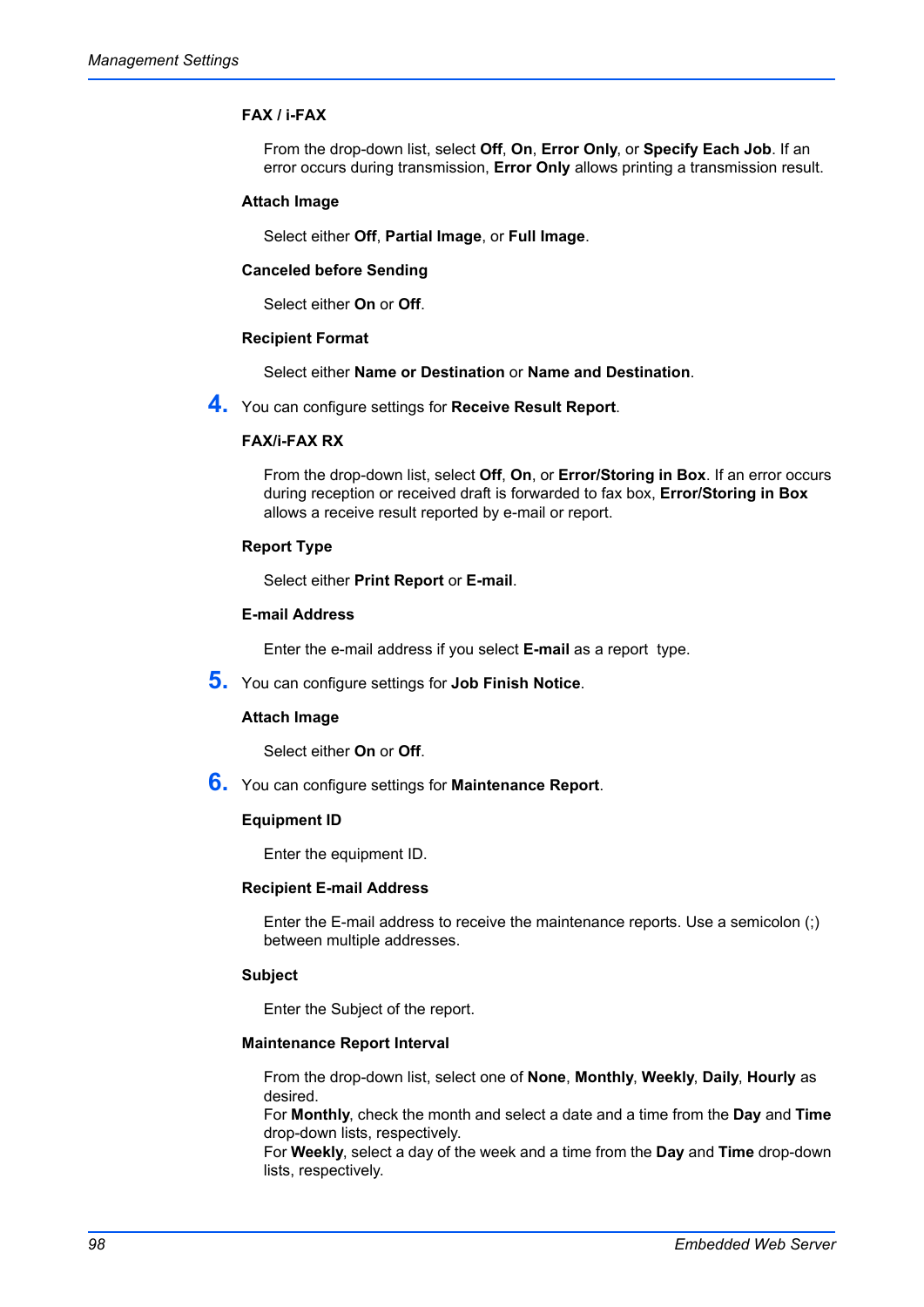For **Daily**, select a time from the **Time** drop-down list. For **Hourly**, select a time from the **every Hour** drop-down list.

## **Run once now**

A maintenance report will be sent to a recipient once automatically when clicking Send.

# **7.** Configure **Event Reports/Schedule Reports 1** (to **3**) as follows.

# **Reports 1** (to **3**) **E-mail Address**

Enter the E-mail address for the first recipient.

#### **Subject**

Enter the Subject of the report using a variable.

# **Event Report**

Select an item for the event report in **Event Report Items** and select an interval of sending a report in **Event Report Interval**.

# **Scheduled Report**

Select **Counter Status** to attach the counter report.

# **Scheduled Report Interval**

From the drop-down list, select one of **None**, **Monthly**, **Weekly**, **Daily**, **Hourly** as desired.

For **Monthly**, check the month and select a date and a time from the **Day** and **Time** drop-down lists, respectively.

For **Weekly**, select a day of the week and a time from the **Day** and **Time** drop-down lists, respectively.

For **Daily**, select a time from the **Time** drop-down list.

For **Hourly**, select a time from the **every Hour** drop-down list.

#### **Run once now**

A schedule report will be sent to the recipients 1 to 3 once automatically when clicking **Send** button.

**8.** Click **Submit** button.

# **History Settings**

This section includes advanced settings for histories.

# **History Settings**

- **1.** Click **History Settings** under **Management Settings** on the navigation menu. The **History Settings** page opens.
- **2.** Determines whether the **Job Log History** is sent or not.

#### **Recipient E-mail Address**

The E-mail address of the recipient of reports. If there are more than one recipient, then the addresses should be separated by a semicolon (;).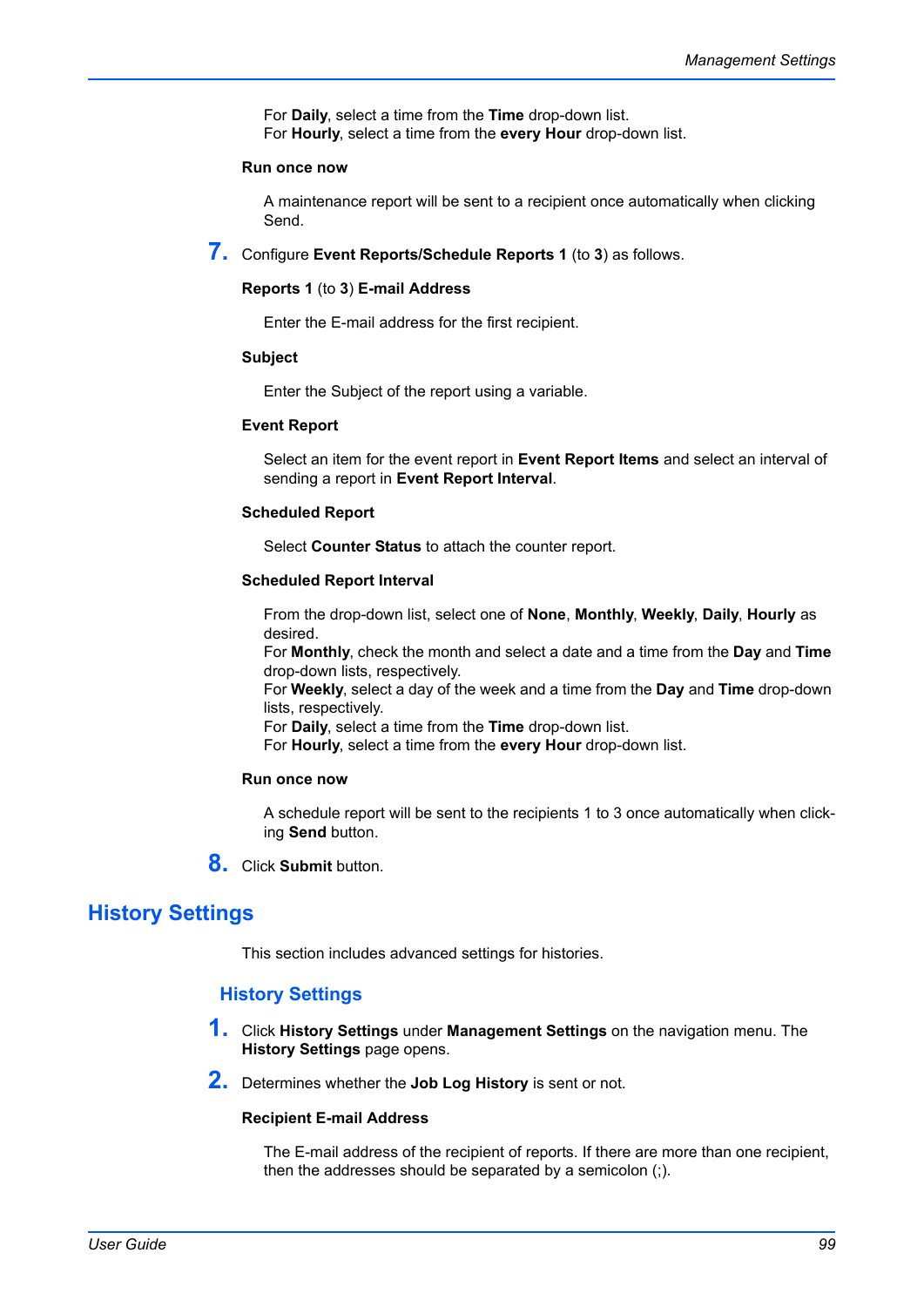# **Subject**

Enter the subject for the Job Log History.

## **SSFC Subject**

Enter the subject for the Job Log History using the ID Card authentication.

# **Auto Sending**

Determines whether the job log report is sent or not. Select either **On** or **Off**.

# **Number of Records**

Enter the number of job logs for sending. Note: Each model depends on the display.

#### **Personal Information**

Determines whether personal information are included in job logs. Select **Include** or **Exclude** as desired.

#### **Run once now**

A job log will be sent to a recipient once automatically when clicking **Send** button.

**3.** You can configure settings for **Login History Settings**.

#### **Login History**

Select either **On** or **Off**.

#### **Recipient E-mail Address**

The E-mail address of the recipient of logs. If there are more than one recipient, then the addresses should be separated by a semicolon (;).

#### **Subject**

Enter the subject for the Login History.

#### **Auto Sending**

Determines whether the job log is sent. Select either **On** or **Off**.

#### **Number of Records**

Set the number of Login Histories for sending, from **1** to **1000**.

## **View History**

A Login History List will be shown when clicking **View** button.

#### **Run once now**

A Login History will be sent to a recipient once automatically when clicking **Send** button.

**4.** You can configure settings for **Device Log History Settings**.

#### **Device Log History**

Select either **On** or **Off**.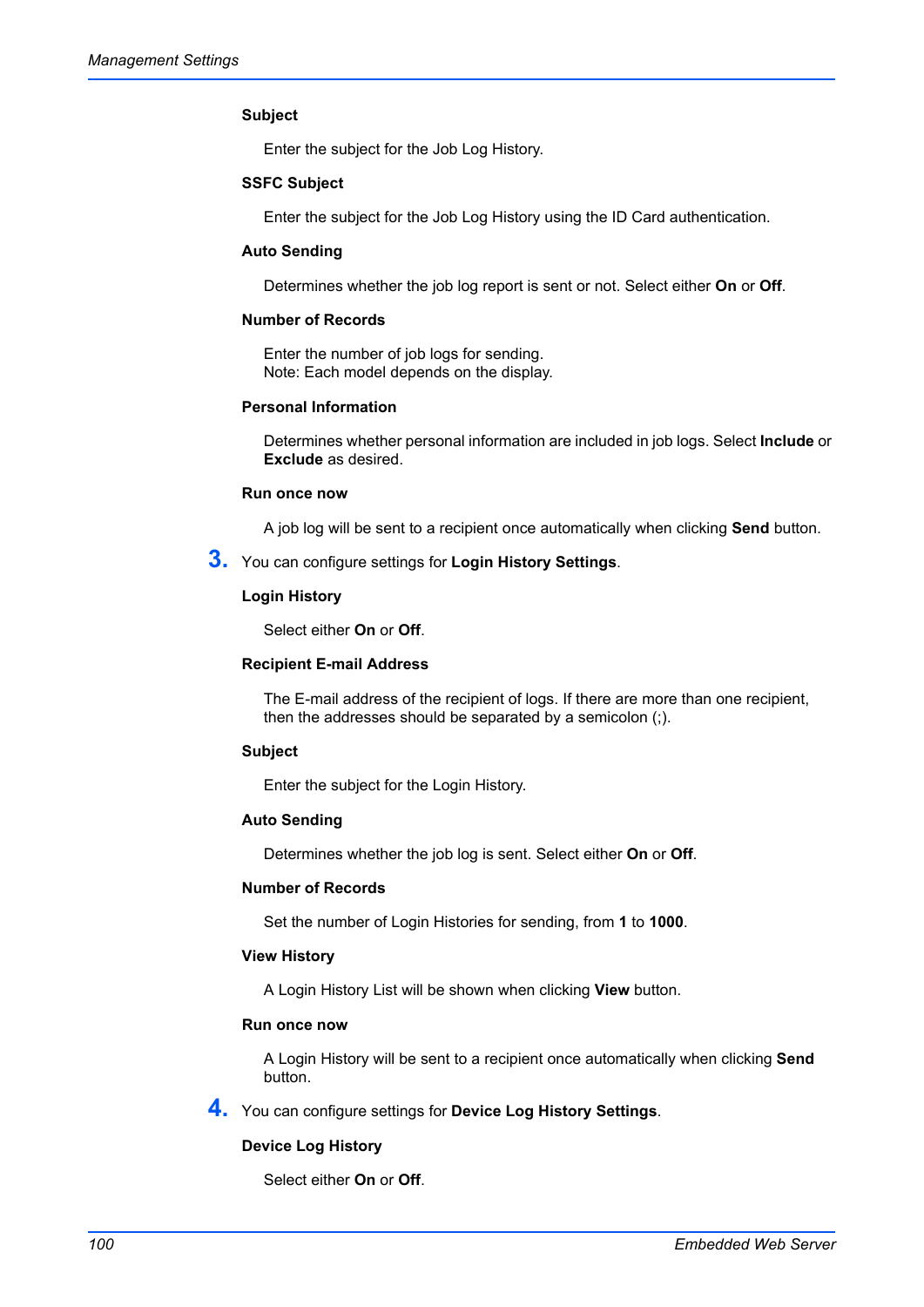# **Recipient E-mail Address**

The E-mail address of the recipient of logs. If there are more than one recipient, then the addresses should be separated by a semicolon (;).

# **Subject**

Enter the subject for the Device Log History.

#### **Auto Sending**

Determines whether the Device Log History is sent or not. Select either **On** or **Off**.

#### **Number of Records**

Set the number of Device Log Histories for sending, from **1** to **1000**.

# **View History**

A Device Log History List will be shown when clicking **View** button.

#### **Run once now**

A Device Log History will be sent to a recipient once automatically when clicking **Send** button.

**5.** You can configure settings for **Secure Communication Error Log History Settings**.

#### **Secure Communication Error Log History**

Select either **On** or **Off**.

#### **Recipient E-mail Address**

The E-mail address of the recipient of logs. If there are more than one recipient, then the addresses should be separated by a semicolon (;).

#### **Subject**

Enter the subject for the Secure Communication Error Log History.

#### **Auto Sending**

Determines whether the Secure Communication Error Log History is sent. Select either **On** or **Off**.

# **Number of Records**

Set the number of Secure Communication Error Log Histories for sending, from **1** to **1000**.

#### **View History**

A Secure Communication Error Log History List will be shown when clicking **View** button.

#### **Run once now**

A Secure Communication Error Log History will be sent to a recipient once automatically when clicking **Send** button.

**6.** Click **Submit** button.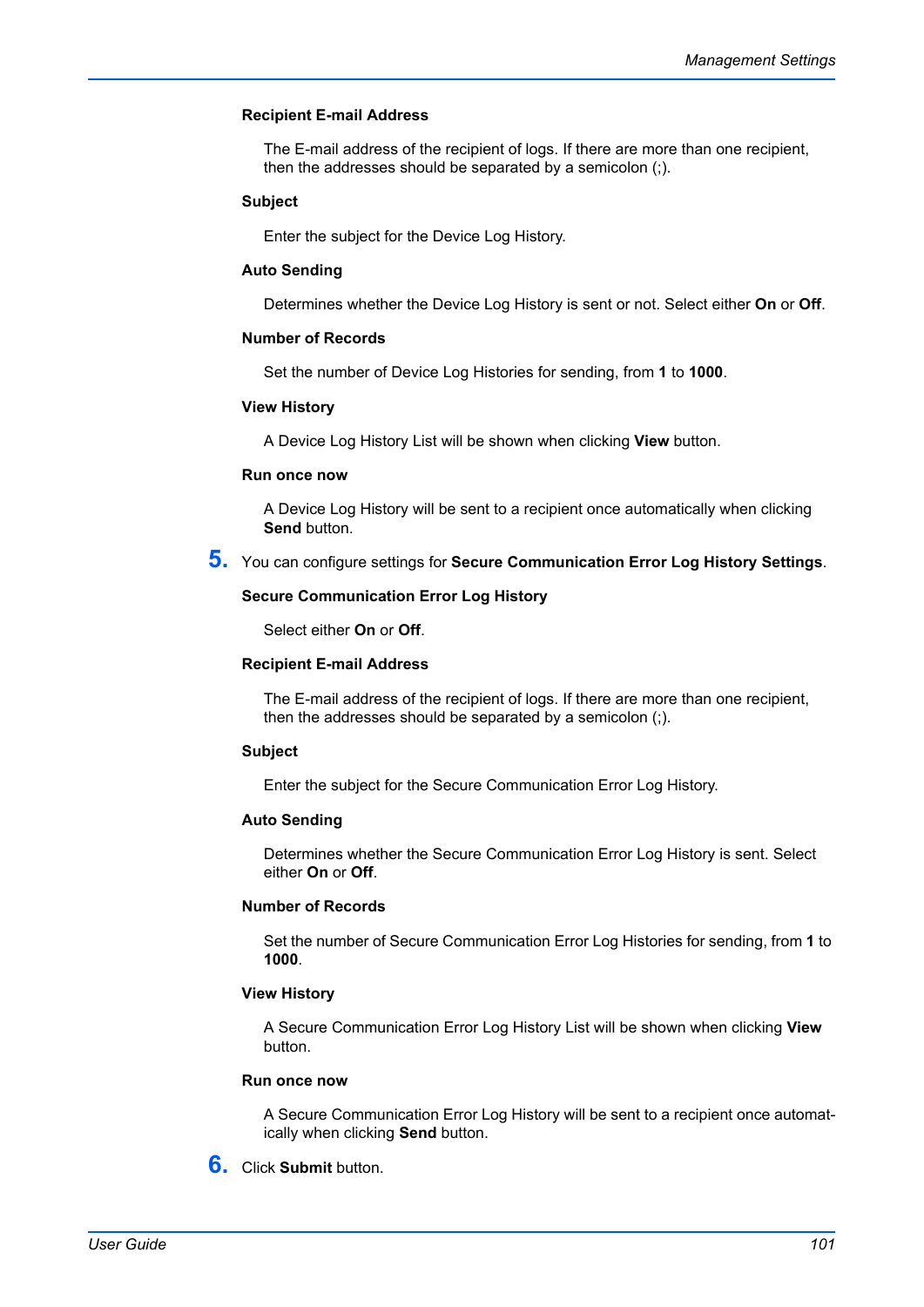# **SNMP**

This section includes advanced settings for SNMP.

If the settings for the item marked with an asterisk (\*) has been changed, you must restart the machine or the network. To restart the machine, proceed to the **Reset** page.

# **SNMP Settings**

- **1.** Click **SNMP** under **Management Settings** on the navigation menu. The **SNMP Settings** page opens.
- **2.** Configure **SNMPv1/v2c** as follows.

#### **SNMPv1/v2c**

Activate or deactivate the SNMPv1/v2c protocol. Select either **On** or **Off** in the **Protocol Settings** page under **Network Settings**. To configure SNMP v1/v2, proceed as follows.

#### **Read Community**

Enter the community name for SNMP requests to read a value. The default name is 'public'. After you have changed the setting, you must restart the printing system.

#### **Write Community**

Enter the community name for SNMP requests to write (change) a value. The default name is 'public'. After you have changed the setting, you must restart the printing system.

## **sysContact**

The MIB-II sysContact object. Usually this is the E-mail address of the network administrator.

#### **sysName**

The MIB-II sysName object. Usually this is the host or domain name of the printing system.

# **sysLocation**

The MIB-II sysLocation object. Usually this is the location information of the printing system which is described under **Location** of **System Settings** page. Go to the **System Settings** page under **Device Settings** to modify the settings.

#### **HP Web Jetadmin Compatibility**

Turns HP Web Jetadmin Compatibility **On** or **Off**. After you have changed the setting, you must restart the printing system.

#### **Authentication Traps**

Specifies whether to use authentication traps. If enabled (**On**), an SNMP trap is generated when an attempt to read or write is made using an incorrect community name. The trap is sent to the configured trap address. After you have changed the setting, you must restart the printing system.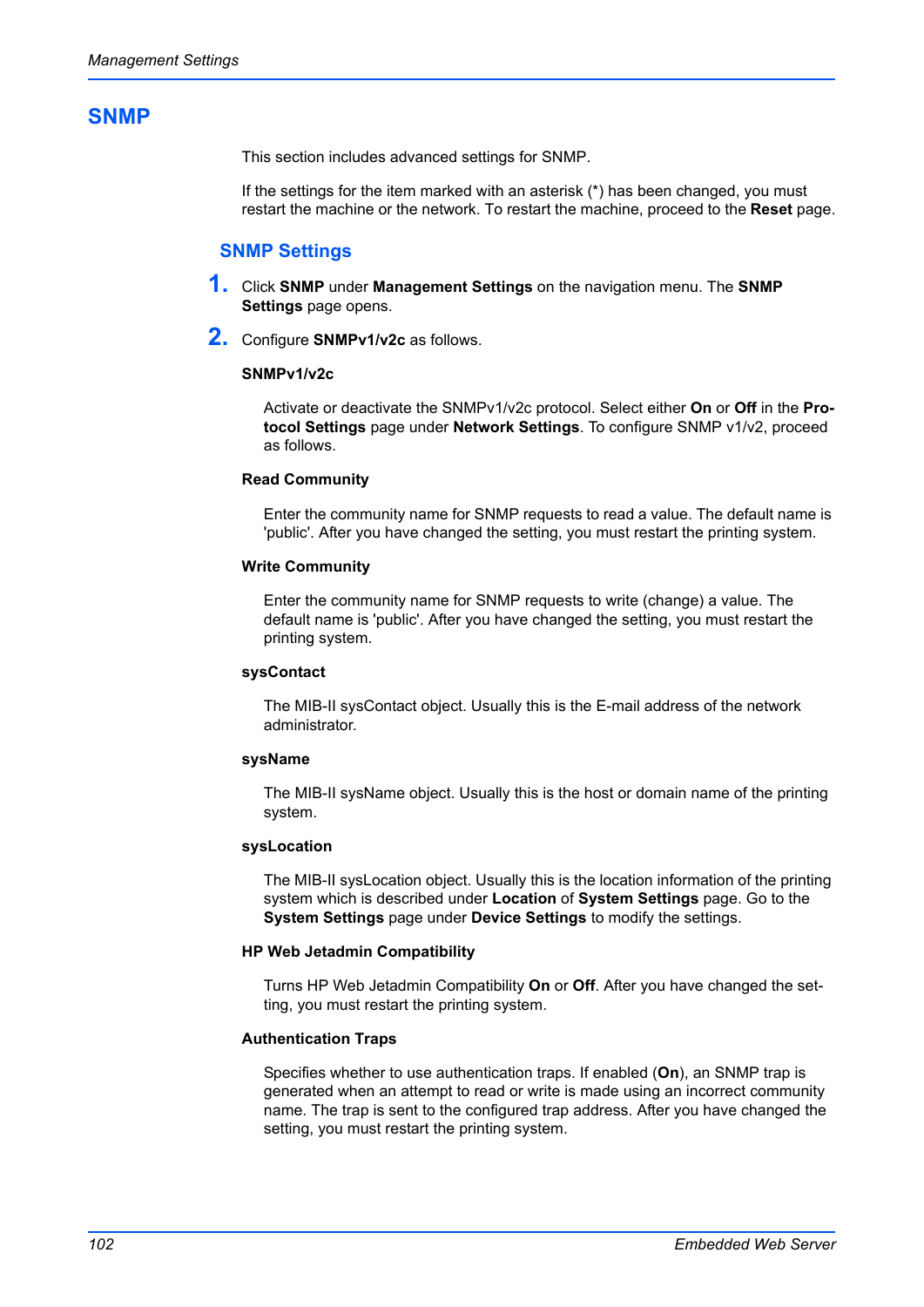# **Trap Recipient**

Click **Settings** button to finalize the settings.

**3.** Configure **SNMPv3** as follows. After you have changed the setting, you must restart the printing system.

#### **SNMPv3**

Sets whether to use the SNMPv3 protocol. Select either **On** or **Off** in the **Protocol Settings** page under **Network Settings**. To configure SNMP v3, proceed as follows.

# **Authentication**

Sets whether the user authentication is performed in SNMP communication.

#### **Hash**

Select either **MD5** or **SHA1** for Hash algorithm. This item becomes active when the Authentication is set to **On**.

#### **Privacy**

Sets whether to encrypt the communicated data in SNMP communication. This becomes available when Authentication is set to **On**.

#### **Encryption**

Select either **DES** or **AES** for encryption algorithm. This item becomes active when the Authentication is set to **On**.

#### **Read Only User**

Enter **User Name** and **Password** of the read-only user.

## **Read/Write User**

Enter **User Name** and **Password** of the read/write user.

**4.** Click **Submit** button.

# **System stamp**

This section includes advanced settings that apply to the system stamp.

# **System stamp settings**

The system stamps include character and serial numbered stamps. Both are applied to printing, sending, and storing jobs. For example, the following describes how to apply the character and serial numbered stamps to a printing job.

# **Setting a Character Stamp**

- **1.** Click **System Stamp** under **Management Settings** on the navigation menu. The **System Stamp Settings** page opens.
- **2.** To apply a character stamp to a print job, proceed as follow. Select **On** or **Off** and click **Settings** button.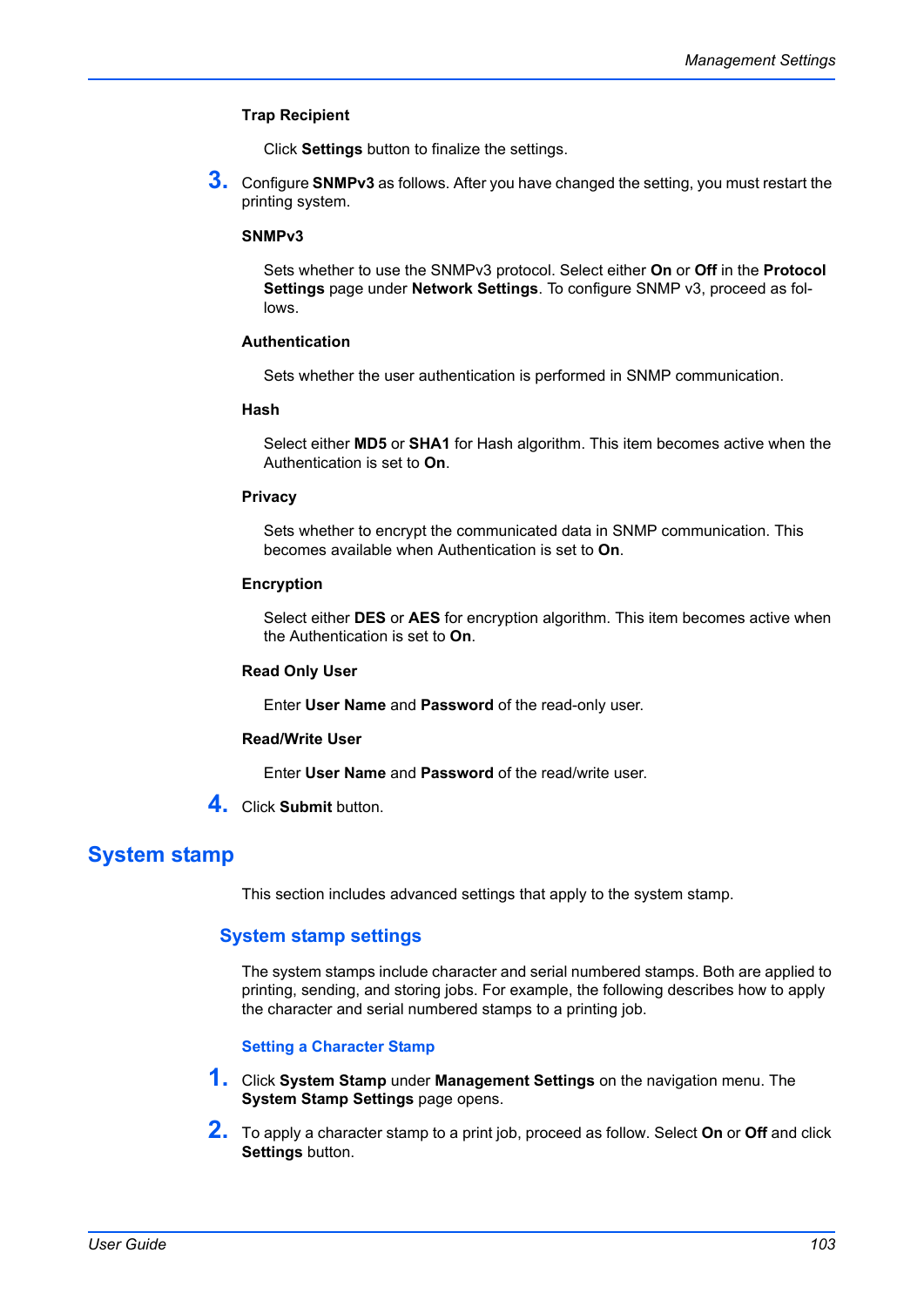- 1. **Stamp Settings**: Select a type of stamps from the drop-down list. Select **Text Entry** to enter a text for the stamp.
- 2. **Stamp Method Settings**: Select either **Each Print Page** or **Each Original Page** to show the stamp.
- 3. **Position Settings**: Select the position and rotation for the stamp. **Position**: Select how the stamp is positioned on the page, from the drop-down list. **Nudge**: Nudge the stamp in range of -10 to +10, from right to left or up and down, as you exactly intend to position on the page. **Back page**: Select **Mirror Front Page** or **Same as Front Page** as desired.

**Rotation**: Select **Clockwise** or **Counterclockwise** and enter the angle as desired.

4. **Font Settings**: Select the typography for the characters of the stamp. **Font Type**: From the drop-down list, select **Courier** or **Letter Gothic** as desired. **Font Size**: From the drop-down list, select **64.0 pt**, **48.0 pt**, or **24.0 pt**. **Bold**: Select either **On** or **Off**.

**Italic**: Select either **On** or **Off**.

**Color**: Select the color for the text from the drop-down list.

**Character Border**: Select the type of borders for the text from the drop-down list. **Display Pattern**: From the drop-down list, select **Transparent**, **Clipping**, or **Overwrite**.

**Density**: Select the transparency of the character stamp, from the drop-down list. The less the value, the more the stamp becomes transparent.

**3.** Click **Submit** button. To cancel settings, click **Back** button.

# **Creating a Bates Stamp**

- **1.** Click **System Stamp** under **Management Settings** on the navigation menu. The **System Stamp Settings** page opens.
- **2.** To serial-number the printed pages, proceed as follow. Select **On** or **Off** and click **Settings** button.
	- 1. **Stamp Settings**: Add or delete properties of the stamp for serial numbering as follows.

**Add Stamp**: You can add **Date**, **User ID**, **Serial Number**, **Numbering**, and **Text 1** or **Text 2** to a stamp.

To remove a stamp, select the stamp on the list and click **Delete** button. **Date Format**: Select a format of date from the drop-down list. **Text**: Enter a text in **Text 1** or **Text 2** for the serial numbered stamp.

2. **Numbering Settings**: Select the numbering properties of the bates stamp. **Fixed Digit Number**: Select a number of digits to fix from the drop-down list. **Numbering Default**: Enter the initial value of the serial number.

3. **Position Settings**: Select the position for the stamp. **Position**: Select how the stamp is positioned on the page, from the drop-down list. **Nudge**: Nudge the stamp in range of -10 to +10, from right to left or up and down, as you exactly intend to position on the page.

- **Back Page**: Select **Mirror Front Page** or **Same as Front Page** as desired.
- 4. **Font Settings**: Select the typography for the characters and the display pattern of the stamp.

**Font Type**: From the drop-down list, select **Courier** or **Letter Gothic** as desired. **Font size**: From the drop-down list, select **14.0 pt**, **12.0 pt**, or **10.5 pt**. **Bold**: Select either **On** or **Off**.

**Italic**: Select either **On** or **Off**.

**Color**: Select the color for the text from the drop-down list.

**Display Pattern**: From the drop-down list, select **Transparent**, **Clipping**, or **Overwrite**.

**Density**: Select the transparency of the character stamp, from the drop-down list. The less the value, the more the stamp becomes transparent.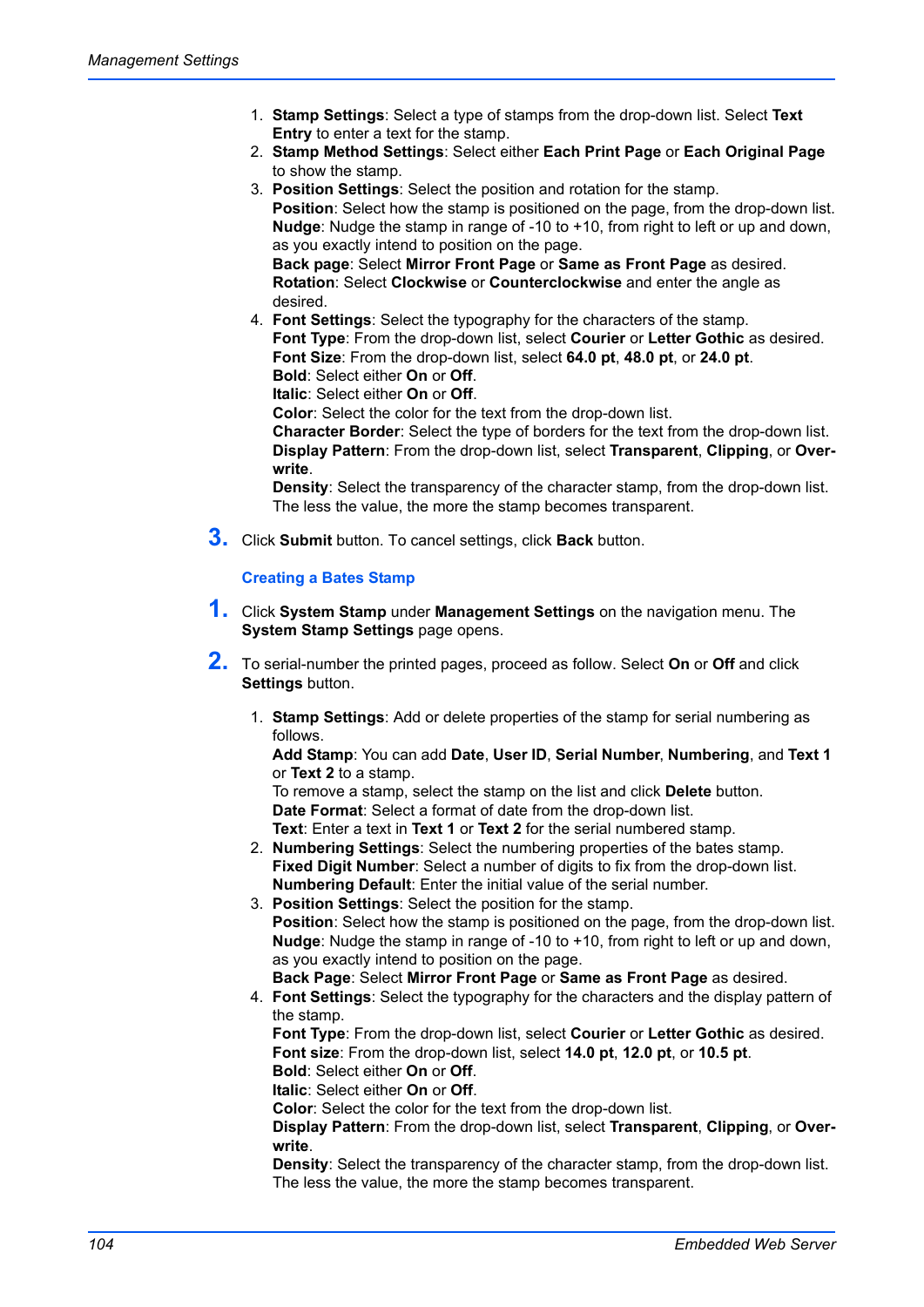**3.** Click **Submit** button. To cancel settings, click **Back** button.

#### **Stamp Default Settings**

- **1.** Click **System Stamp** under **Management Settings** on the navigation menu. The **System Stamp Settings** page opens.
- **2.** To change the stamp default settings, click **Settings** button in **Default Settings**.
	- 1. **Text Stamp**: Add or delete the text stamp as follows. **Text 1** (to **10**): Enter the text for text stamp. To remove the text stamp, delete the text in **Text 1** (to **10**).
	- 2. **Font Size**: Enter the following font size. **Page #**: Enter **Font Size 1** (to **3**) for page number in range of **6.0** to **64.0** pt as necessary. **Text Stamp**: Enter **Font Size 1** (to **3**) for text stamp in range of **6.0** to **64.0** pt as necessary.

**Bates Stamp**: Enter **Font Size 1** (to **3**) for bates stamp in range of **6.0** to **64.0** pt as necessary.

**3.** Click **Submit** button. To cancel settings, click **Back** button.

# **Message Board**

This section provides information on how to configure the message board that is shown on the machine's operation panel of the embedded web server.

#### **Settings**

To enable the message board, you must first make settings for the message board.

- **1.** Click **Message Board** under **Management Settings** on the navigation menu. The **Settings** page opens.
- **2.** Click **Settings** button.
- **3.** To enable the message board, select **On** and click **Submit** button. To cancel settings, click **Back** button.

#### **Adding a Message List**

- **1.** Click **Add** icon. The **New Message Property** page opens.
- **2.** You can configure settings for property. This section includes the following items for configuration:

#### **Device to Show**

Add **Operation Panel** and/or **Command Center RX**.

#### **Place to Show**

You can add **Home** and/or **Login Screen**.

#### **Message Type**

Select a type of message from **Normal**, **Alert**, and **Prohibition** on the drop-down list.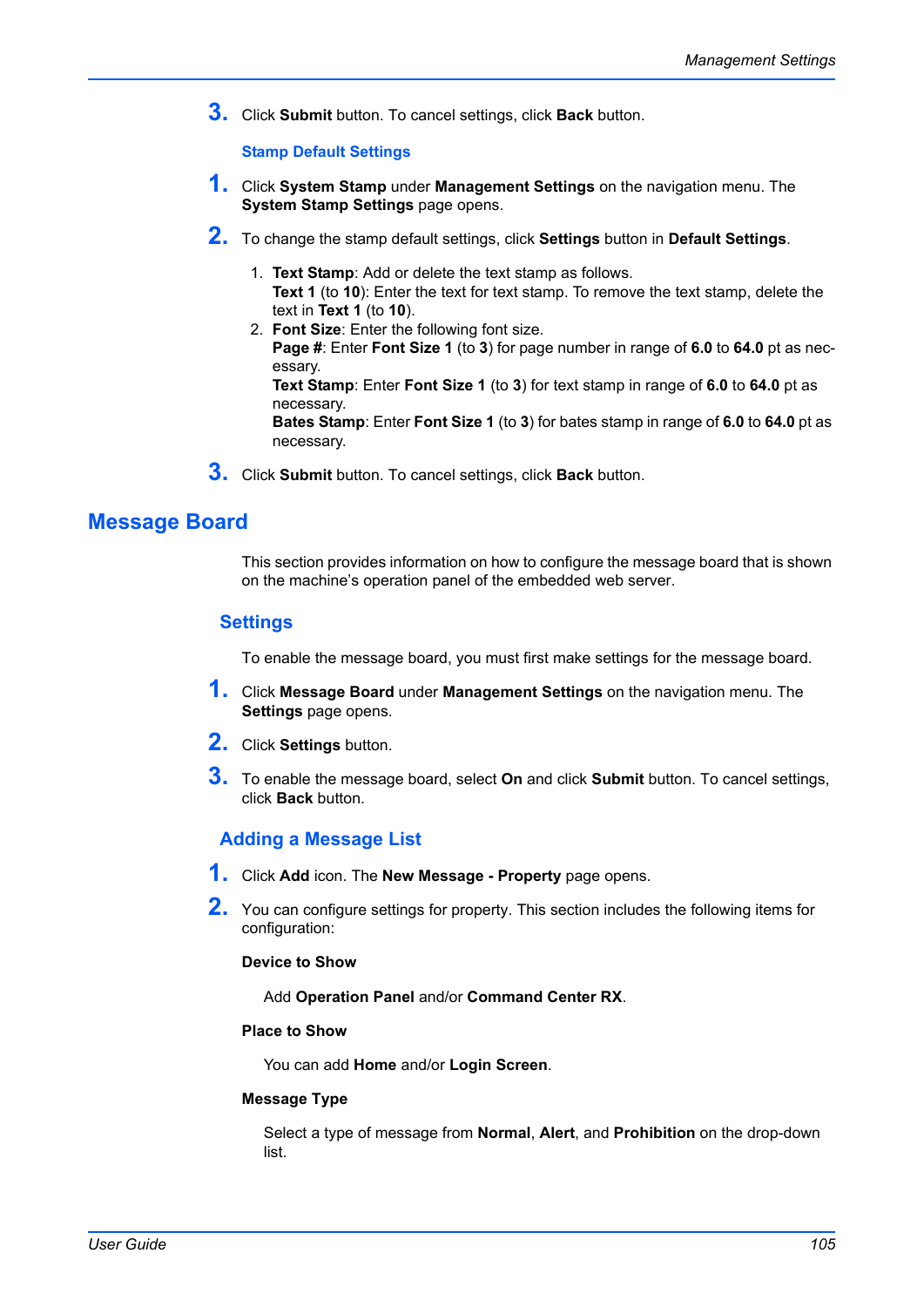#### **Priority Show**

Determines whether the message board is prioritized to show. To apply the message board with priority, select **On**.

#### **Title**

You can enter the title of the message board.

#### **Body**

Enter the message you want to post on the message board.

**3.** Click **Submit** button.

#### **Delete**

- **1.** Click the checkbox to the left of the message list. To select all items at once, click **Check All** icon.
- **2.** Click **Delete** icon once.

#### **Priority**

You can modify the order of the messages.

- **1.** Click the checkbox to the left of the message list.
- **2.** To give an increased priority for a message, select the message and click **Raise Priority** icon. To give a decreased priority for a message, select the message and click **Lower Priority** icon.

## <span id="page-109-0"></span>**Reset**

This section includes advanced settings for resetting.

#### **Restart**

- **1.** Click **Reset** under **Management Settings** on the navigation menu. The **Reset** page opens.
- **2.** Restart the device or network as needed.

#### **Restart Device**

Clicking **Restart Device** button restarts the machine.

#### **Restart Network**

Clicking **Restart Network** button restarts only the related network service of the machine.

Note: Some machine products restart the whole network interface integrated in the machine.

#### **Reset device to factory default**

**1.** Click **Reset** under **Management Settings** on the navigation menu. The **Reset** page opens.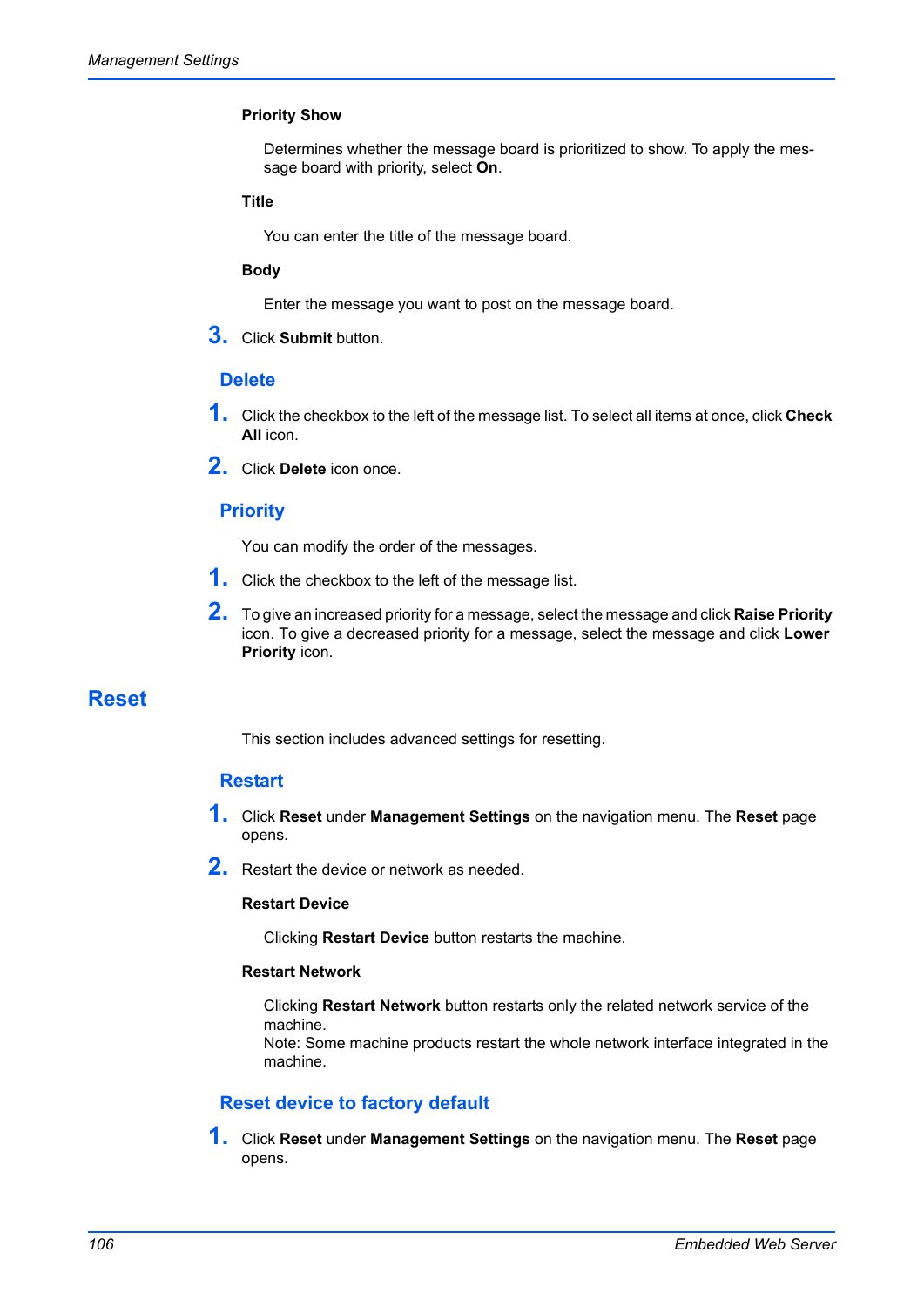**2.** Click **Initialize** button as needed. The machine is reset to the factory default.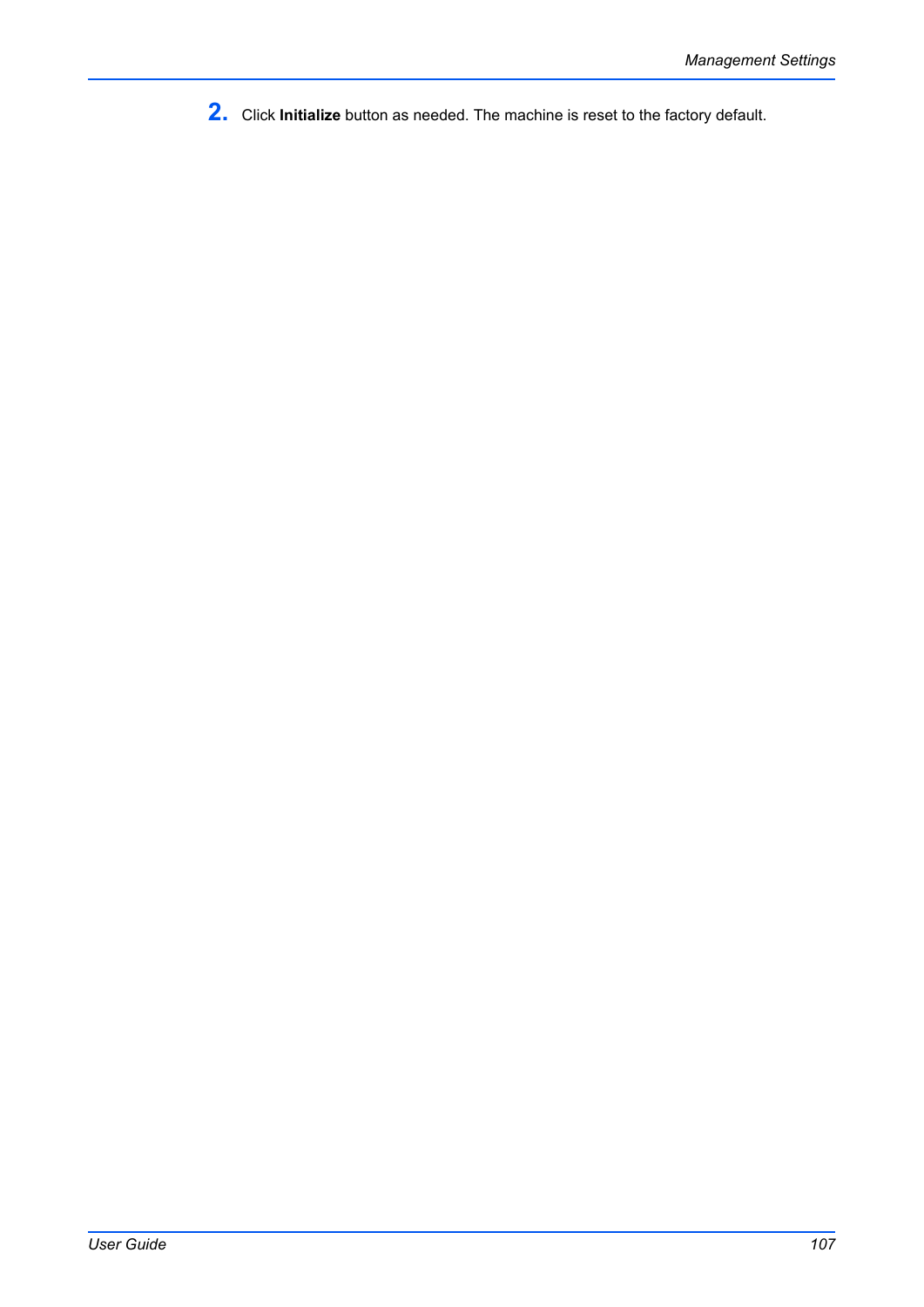# **11 Troubleshooting**

Consult the table below to find basic solutions for problems you may encounter with the embedded server.

| Symptom                                   | <b>Check Items</b>                                                                                                                                       | <b>Corrective Action</b>                                                                                                                                                     | <b>Reference</b>                                                                         |
|-------------------------------------------|----------------------------------------------------------------------------------------------------------------------------------------------------------|------------------------------------------------------------------------------------------------------------------------------------------------------------------------------|------------------------------------------------------------------------------------------|
| I can't access<br>the embedded<br>server. | Is the power turned on<br>to this machine?                                                                                                               | Turn the power on to<br>this machine, wait until<br>it is in the ready state,<br>and try to access the<br>embedded server.                                                   | Operation<br>Guide                                                                       |
|                                           | Is the network cable<br>properly connected?                                                                                                              | Connect the network<br>cable properly.                                                                                                                                       | Operation<br>Guide                                                                       |
|                                           | Are the network<br>settings that are made<br>in this machine<br>correct?                                                                                 | Perform the network<br>settings from the<br>operation panel.<br>Contact your network<br>administrator for the<br>appropriate settings.                                       |                                                                                          |
|                                           | Is the IP address for<br>this machine entered<br>correctly?                                                                                              | Enter the correct IP<br>address. Check this<br>machine IP address<br>with your network<br>administrator.                                                                     |                                                                                          |
|                                           | Are the LAN settings<br>that are made in web<br>browser correct?                                                                                         | Check the settings<br>made in web browser.<br>Refer to the Help<br>function in your<br>browser.                                                                              |                                                                                          |
|                                           | Has the administrator<br>set up an IP Filter<br>function?                                                                                                | Access the embedded<br>server from an<br>approved IP address.                                                                                                                | <b>IP Filter</b><br>$(IPv4)$ on<br>page 66<br><b>IP Filter</b><br>$(IPv6)$ on<br>page 67 |
|                                           | Is HTTP Security in<br><b>Serverside Settings</b><br>of the Security<br>Settings page under<br><b>Network Security set</b><br>to Secure Only<br>(HTTPS)? | When HTTP Security<br>is set to Secure Only<br>(HTTPS), specify a<br>URL that begins with<br>https://. You cannot<br>access the embedded<br>server with an "http://"<br>URL. | Network<br>Security<br>Settings<br>on page<br>84                                         |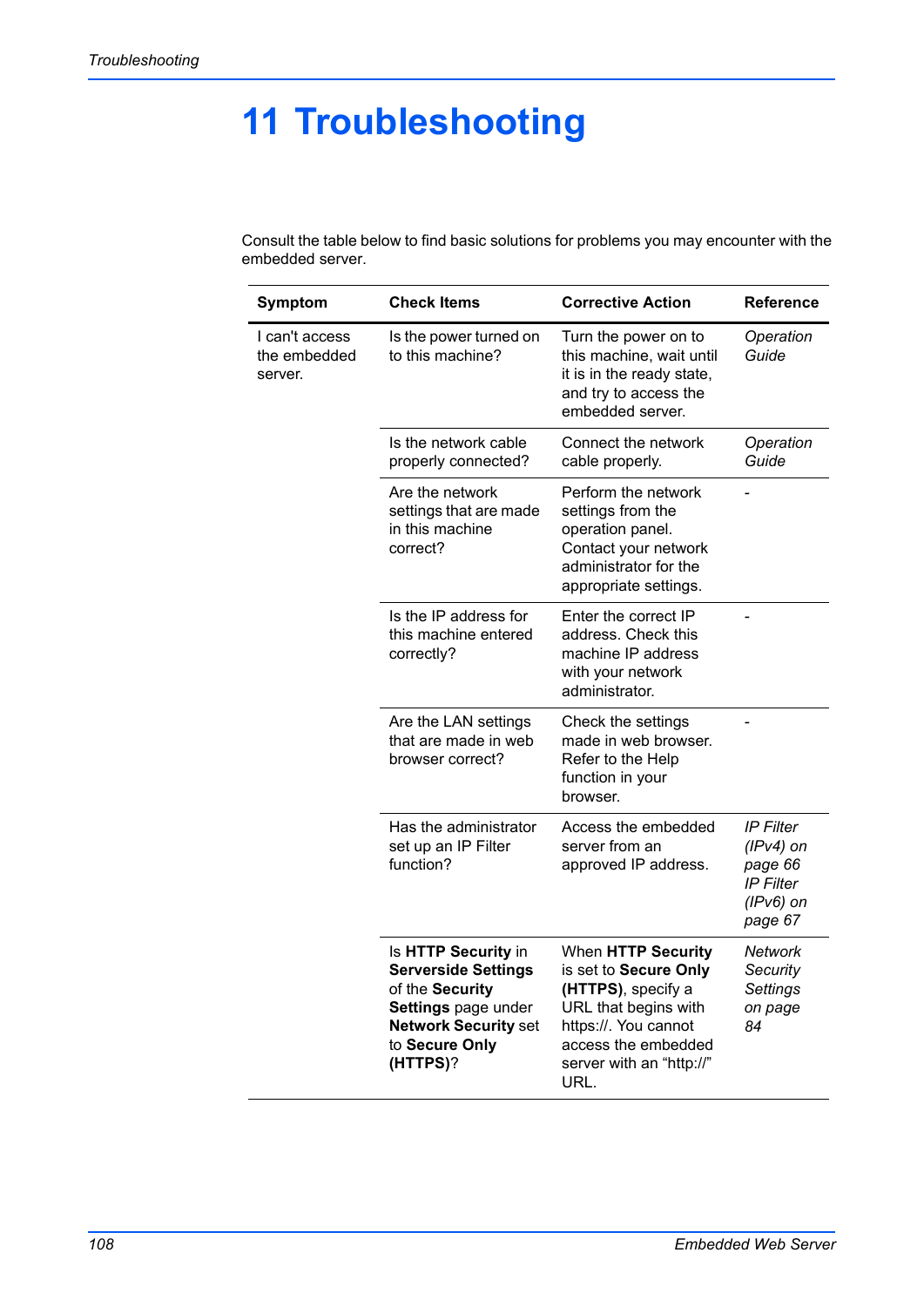| <b>Symptom</b>                                                                      | <b>Check Items</b>                                                                                             | <b>Corrective Action</b>                                                                                     | <b>Reference</b>                        |
|-------------------------------------------------------------------------------------|----------------------------------------------------------------------------------------------------------------|--------------------------------------------------------------------------------------------------------------|-----------------------------------------|
| I can't access<br>the embedded<br>server.                                           | Does the version of<br>your browser<br>application support<br>operation using the<br>embedded server?          | Use a browser<br>application that<br>supports the embedded<br>server.                                        | System<br>Requireme<br>nts on<br>page 1 |
| Characters do<br>not display<br>properly in the<br>embedded<br>server.              | Does the version of<br>your browser<br>application support<br>operation using the<br>embedded server?          | Use a browser<br>application that<br>supports the embedded<br>server.                                        | System<br>Requireme<br>nts on<br>page 1 |
|                                                                                     | Is the same language<br>as that displayed on<br>the operation panel<br>selected?                               | Select the same<br>language as that<br>displayed on the<br>operation panel.                                  | Top Bar on<br>page 3                    |
| I can't access<br>the other pages.                                                  | Is User set for the<br>access level?                                                                           | Change the access<br>level to Administrator.                                                                 | Local User<br>List on<br>page 95        |
| I can't perform<br>settings.                                                        | Is the printer or<br>scanner currently in<br>operation?                                                        | Wait until the operation<br>has been completed.                                                              |                                         |
| The settings I<br>made are not<br>finalized.                                        | Did you click Submit<br>button after making<br>the settings?                                                   | Click Submit button<br>and move to another<br>page or close the em-<br>bedded server window.                 |                                         |
|                                                                                     | Did you click Restart<br>button after making<br>the settings?                                                  | Restart this machine.<br>All settings will be<br>registered.                                                 | Reset on<br>page 106                    |
|                                                                                     | Are you using the<br>System menu on this<br>machine's panel while<br>the embedded server<br>is being operated? | Operate the embedded<br>server after you have<br>finished with the<br>System menu.                           |                                         |
| The<br>administrator<br>has forgotten<br>the Admin<br>password.                     |                                                                                                                | Contact your dealer or<br>service center.                                                                    |                                         |
| <b>Error or Warning</b><br>is displayed<br>under the<br><b>STATUS</b><br>indicator. | Is there an error<br>message shown in the<br>display?                                                          | Perform the<br>troubleshooting<br>procedure the<br>messages suggests<br>referring to the<br>Operation Guide. | Operation<br>Guide                      |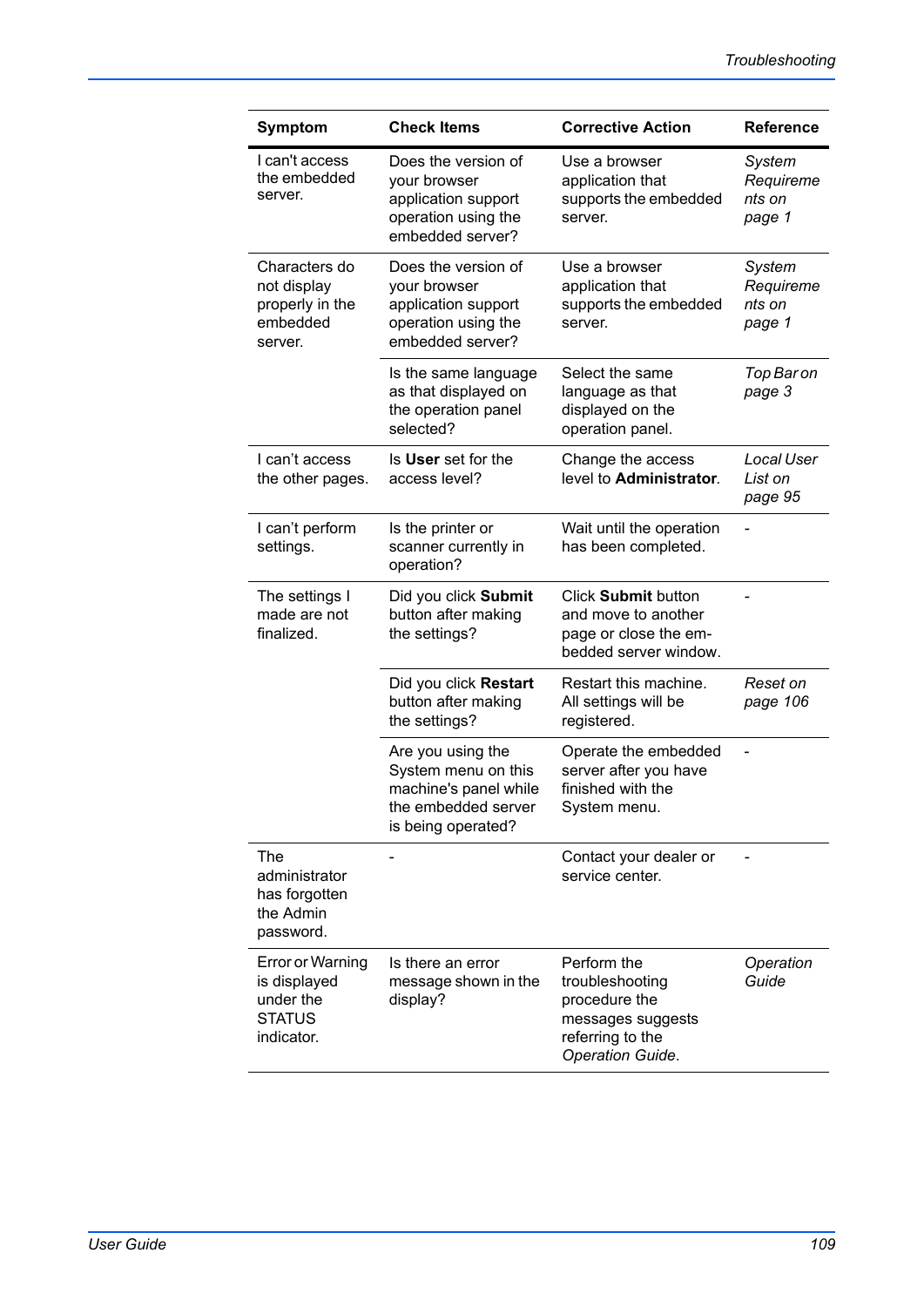| <b>Symptom</b>                                   | <b>Check Items</b>                                                                                                                                 | <b>Corrective Action</b>                                                                                                              | <b>Reference</b> |
|--------------------------------------------------|----------------------------------------------------------------------------------------------------------------------------------------------------|---------------------------------------------------------------------------------------------------------------------------------------|------------------|
| Configured<br>settings do not<br>take effective. | Did you click Restart<br><b>Network</b> button when<br>the message<br>prompting restart the<br>print system or<br>network appear after<br>setting? | <b>Click the Restart</b><br>Network button after<br>configuring the settings.<br>Only the related<br>network service will<br>restart. |                  |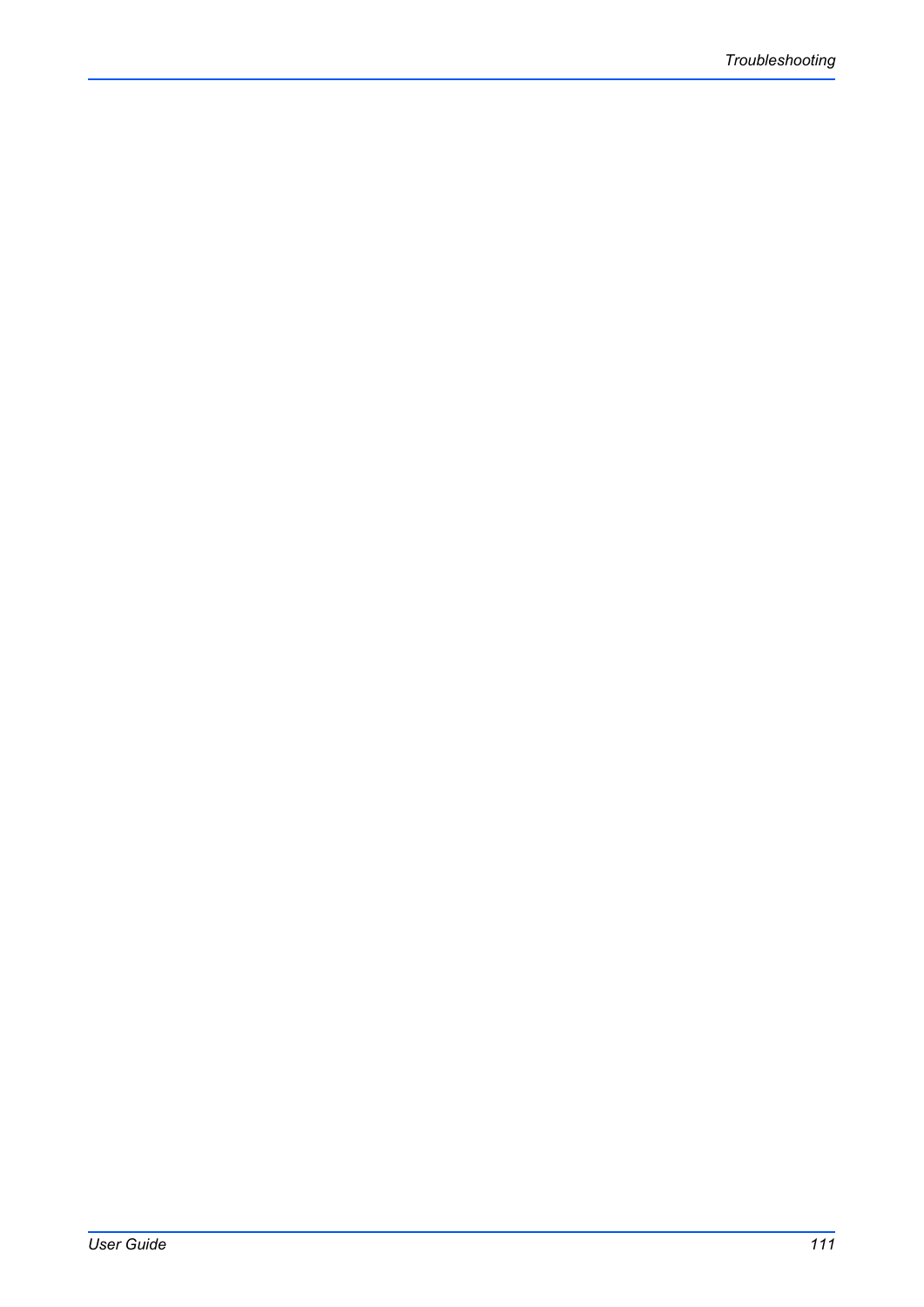## **KYOCERA Document Solutions America, Inc.**

#### **Headquarters**

225 Sand Road, Fairfield, New Jersey 07004-0008, USA Phone: +1-973-808-8444 Fax: +1-973-882-6000

#### **Latin America**

8240 NW 52nd Terrace Dawson Building, Suite 100 Miami, Florida 33166, USA Phone: +1-305-421-6640 Fax: +1-305-421-6666

## **KYOCERA Document Solutions Canada, Ltd.**

6120 Kestrel Rd., Mississauga, ON L5T 1S8, Canada Phone: +1-905-670-4425 Fax: +1-905-670-8116

#### **KYOCERA Document Solutions Mexico, S.A. de C.V.**

Calle Arquimedes No. 130, 4 Piso, Colonia Polanco Chapultepec, Delegacion Miguel Hidalgo, Distrito Federal, C.P. 11560, México Phone: +52-555-383-2741 Fax: +52-555-383-7804

# **KYOCERA Document Solutions Brazil, Ltda.**

Alameda África, 545, Pólo Empresarial Consbrás, Tamboré, Santana de Parnaíba, State of São Paulo, CEP 06543-306, Brazil Phone: +55-11-2424-5353 Fax: +55-11-2424-5304

# **KYOCERA Document Solutions Chile SpA**

Jose Ananias 505, Macul. Santiago, Chile Phone: +562-2350-7000 Fax: +562-2350-7150

# **KYOCERA Document Solutions**

#### **Australia Pty. Ltd.**

Level 3, 6-10 Talavera Road North Ryde N.S.W, 2113, Australia Phone: +61-2-9888-9999 Fax: +61-2-9888-9588

# **KYOCERA Document Solutions**

**New Zealand Ltd.**  Ground Floor, 19 Byron Avenue, Takapuna, Auckland, New Zealand Phone: +64-9-415-4517 Fax: +64-9-415-4597

# **KYOCERA Document Solutions Asia Limited**

Unit 3 & 5, 16/F.,Mita Centre, 552-566, Castle Peak Road Ts*u*en Wan, New Territories, Hong Kong Phone: +852-2496-5678 Fax: +852-2610-2063

# **KYOCERA Document Solutions**

## **(China) Corporation**

8F, No. 288 Nanjing Road West, Huangpu District, Shanghai,200003, China Phone: +86-21-5301-1777 Fax: +86-21-5302-8300

# **KYOCERA Document Solutions**

# **(Thailand) Corp., Ltd.**

335 Ratchadapisek Road, Wongsawang, Bangsue, Bangkok 10800, **Thailand** Phone: +66-2-586-0333 Fax: +66-2-586-0278

#### **KYOCERA Document Solutions Singapore Pte. Ltd.**

12 Tai Seng Street #04-01A, Luxasia Building, Singapore 534118 Phone: +65-6741-8733 Fax: +65-6748-3788

# **KYOCERA Document Solutions Hong Kong Limited**

Unit 1,2,4,6,8 & 10, 16/F.,Mita Centre, 552-566, Castle Peak Road Tsuen Wan, New Territories, Hong Kong Phone: +852-3582-4000 Fax: +852-3185-1399

# **KYOCERA Document Solutions**

# **Taiwan Corporation**

6F., No.37, Sec. 3, Minquan E. Rd., Zhongshan Dist., Taipei 104, Taiwan R.O.C. Phone: +886-2-2507-6709 Fax: +886-2-2507-8432

# **KYOCERA Document Solutions Korea Co., Ltd.**

#3F Daewoo Foundation Bldg 18, Toegye-ro, Jung-gu, Seoul, Korea Phone: +822-6933-4050 Fax: +822-747-0084

# **KYOCERA Document Solutions**

# **India Private Limited**

Second Floor, Centrum Plaza, Golf Course Road, Sector-53, Gurgaon, Haryana 122002, India Phone: +91-0124-4671000 Fax: +91-0124-4671001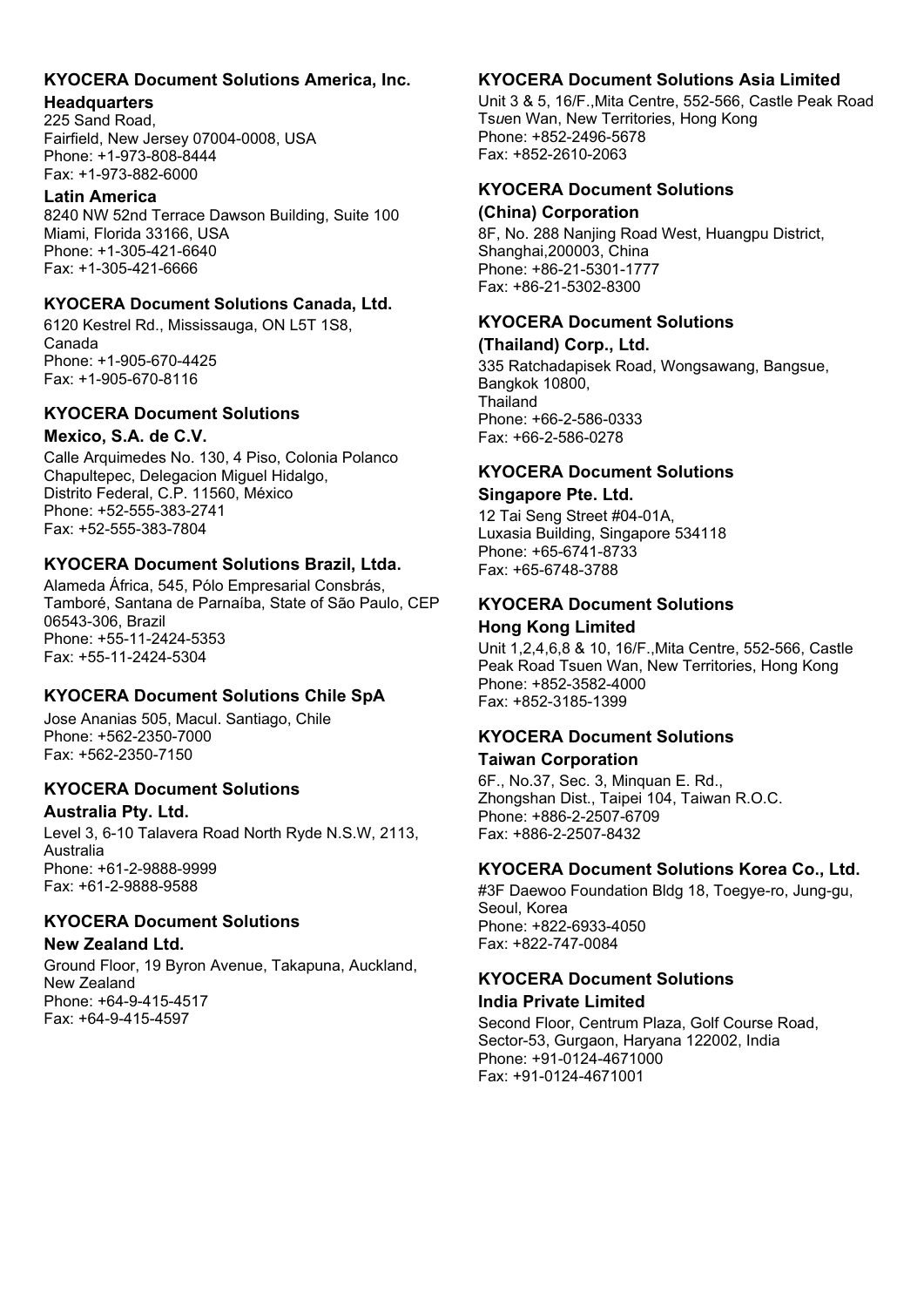#### **KYOCERA Document Solutions Europe B.V.**

Bloemlaan 4, 2132 NP Hoofddorp, The Netherlands Phone: +31-20-654-0000 Fax: +31-20-653-1256

#### **KYOCERA Document Solutions Nederland B.V.**

Beechavenue 25, 1119 RA Schiphol-Rijk, The Netherlands Phone: +31-20-5877200 Fax: +31-20-5877260

## **KYOCERA Document Solutions (U.K.) Limited**

Eldon Court, 75-77 London Road, Reading, Berkshire RG1 5BS, United Kingdom Phone: +44-118-931-1500 Fax: +44-118-931-1108

## **KYOCERA Document Solutions Italia S.p.A.**

Via Monfalcone 15, 20132, Milano, Italy, Phone: +39-02-921791 Fax: +39-02-92179-600

## **KYOCERA Document Solutions Belgium N.V.**

Sint-Martinusweg 199-201 1930 Zaventem, **Belgium** Phone: +32-2-7209270 Fax: +32-2-7208748

## **KYOCERA Document Solutions France S.A.S.**

Espace Technologique de St Aubin Route de l'Orme 91195 Gif-sur-Yvette CEDEX, France Phone: +33-1-69852600 Fax: +33-1-69853409

# **KYOCERA Document Solutions Espana, S.A.**

Edificio Kyocera, Avda. de Manacor No.2, 28290 Las Matas (Madrid), Spain Phone: +34-91-6318392 Fax: +34-91-6318219

# **KYOCERA Document Solutions Finland Oy**

Atomitie 5C, 00370 Helsinki, Finland Phone: +358-9-47805200 Fax: +358-9-47805390

#### **KYOCERA Document Solutions Europe B.V., Amsterdam (NL) Zürich Branch**

Hohlstrasse 614, 8048 Zürich, **Switzerland** Phone: +41-44-9084949 Fax: +41-44-9084950

#### **KYOCERA Bilgitas Document Solutions Turkey A.S.**

Gülbahar Mahallesi Otello Kamil Sk. No:6 Mecidiyeköy 34394 Sisli İstanbul, Turkey Phone: +90-212-356-7000 Fax: +90-212-356-6725

#### **KYOCERA Document Solutions Deutschland GmbH**

Otto-Hahn-Strasse 12, 40670 Meerbusch, Germany Phone: +49-2159-9180 Fax: +49-2159-918100

## **KYOCERA Document Solutions Austria GmbH**

Altmannsdorferstraße 91, Stiege 1, 2. OG, Top 1, 1120, Wien, Austria Phone: +43-1-863380 Fax: +43-1-86338-400

#### **KYOCERA Document Solutions Nordic AB**

Esbogatan 16B 164 75 Kista, Sweden Phone: +46-8-546-550-00 Fax: +46-8-546-550-10

## **KYOCERA Document Solutions Norge Nuf**

Olaf Helsetsv. 6, 0619 Oslo, Norway Phone: +47-22-62-73-00 Fax: +47-22-62-72-00

## **KYOCERA Document Solutions Danmark A/S**

Ejby Industrivej 60, DK-2600 Glostrup, Denmark Phone: +45-70223880 Fax: +45-45765850

# **KYOCERA Document Solutions Portugal Lda.**

Rua do Centro Cultural, 41 (Alvalade) 1700-106 Lisboa, **Portugal** Phone: +351-21-843-6780 Fax: +351-21-849-3312

# **KYOCERA Document Solutions**

#### **South Africa (Pty) Ltd.**

KYOCERA House, Hertford Office Park, 90 Bekker Road (Cnr. Allandale), Midrand, South Africa Phone: +27-11-540-2600 Fax: +27-11-466-3050

#### **KYOCERA Document Solutions Russia LLC.**

Building 2, 51/4, Schepkina St., 129110, Moscow, Russia Phone: +7(495)741-0004 Fax: +7(495)741-0018

#### **KYOCERA Document Solutions Middle East**

Dubai Internet City, Bldg. 17, Office 157 P.O. Box 500817, Dubai, United Arab Emirates Phone: +971-04-433-0412

# **KYOCERA Document Solutions Inc.**

2-28, 1-chome, Tamatsukuri, Chuo-ku Osaka 540-8585, Japan Phone: +81-6-6764-3555 http://www.kyoceradocumentsolutions.com

© 2016 KYOCERA Document Solutions Inc.

**12 KUDEERE** is a trademark of KYOCERA Corporation